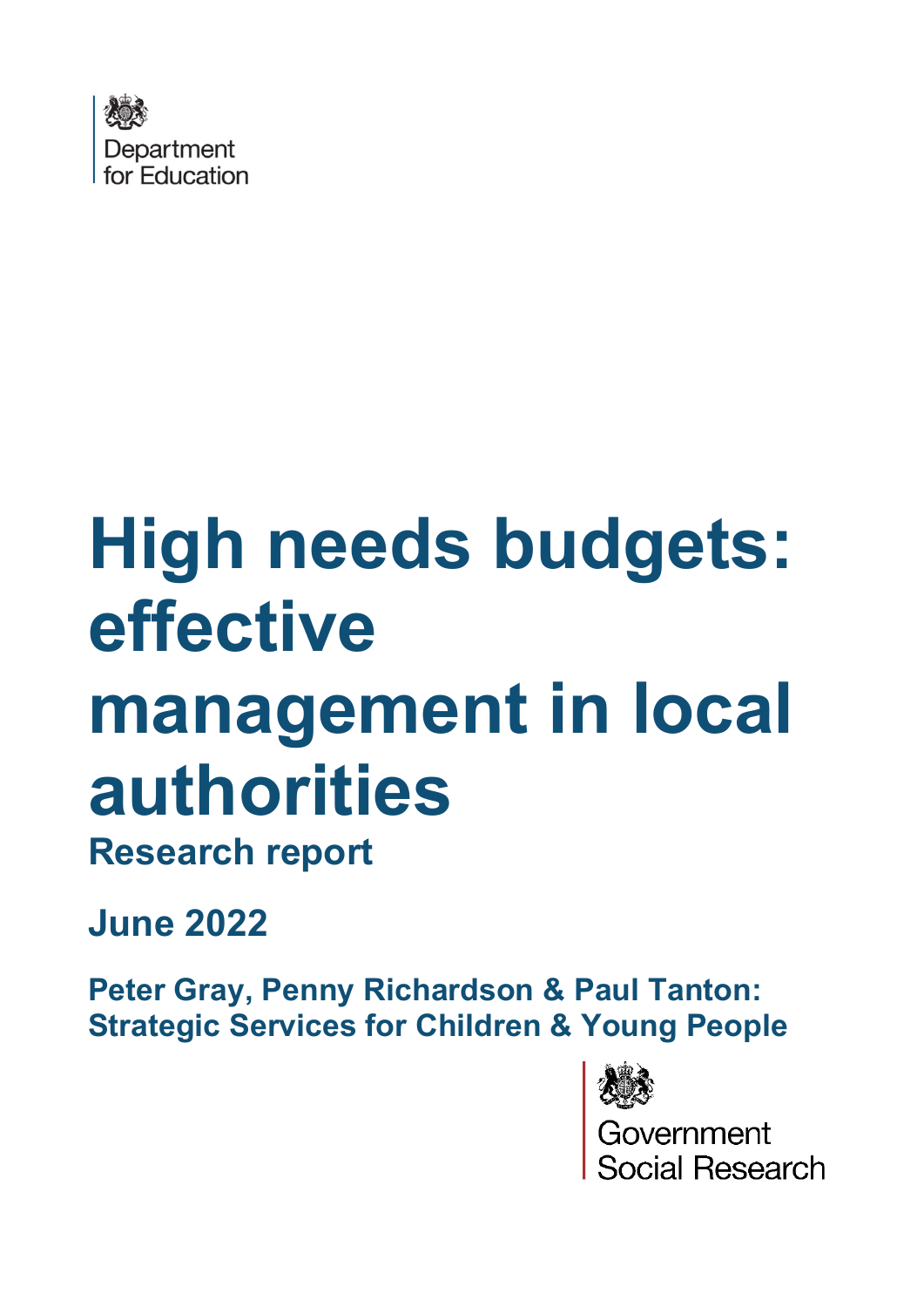## **Contents**

| <b>List of figures</b>                                                | 5  |
|-----------------------------------------------------------------------|----|
| <b>List of tables</b>                                                 | 7  |
| <b>Executive summary</b>                                              | 8  |
| Introduction                                                          | 8  |
| The research                                                          | 8  |
| Key findings                                                          | 9  |
| Implications                                                          | 12 |
| Chapter 1: Introduction and rationale for the research                | 15 |
| <b>National context</b>                                               | 15 |
| Previous research: reasons for funding pressures                      | 16 |
| Previous research: positive approaches to managing high needs funding | 16 |
| Limitations of previous research                                      | 18 |
| Focus of this research study                                          | 18 |
| <b>Chapter 2: Methodology</b>                                         | 20 |
| Sampling                                                              | 20 |
| Procedure                                                             | 21 |
| Focus of interviews and key themes                                    | 22 |
| Recording and analysis of interview material                          | 23 |
| Agreement on identification of the case study areas                   | 23 |
| Limitations of the study design                                       | 24 |
| Chapter 3: Features of the case study sample                          | 25 |
| <b>Financial position</b>                                             | 25 |
| <b>SEND</b> profile                                                   | 27 |
| <b>Culture and context</b>                                            | 28 |
| Policy emphasis                                                       | 30 |
| Strategy                                                              | 31 |
| Links between SEND and Finance                                        | 31 |
| Governance                                                            | 32 |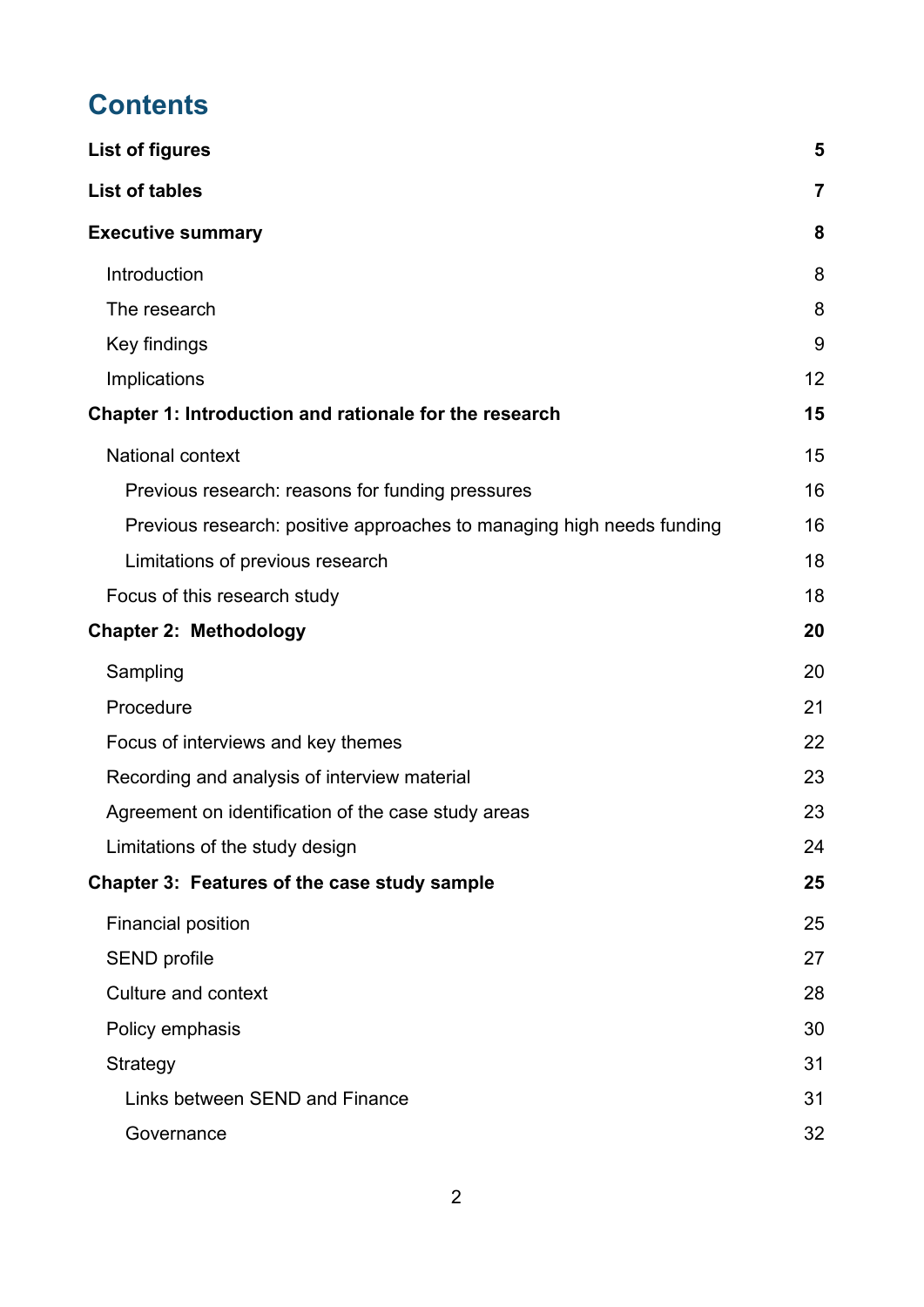| Engagement with stakeholders                                                                                                                                    | 32 |
|-----------------------------------------------------------------------------------------------------------------------------------------------------------------|----|
| Use of data                                                                                                                                                     | 32 |
| Capacity                                                                                                                                                        | 33 |
| Chapter 4: Particular areas of pressure and associated good practice                                                                                            | 35 |
| Developing a stronger and more consistent mainstream offer                                                                                                      | 35 |
| Ordinarily available provision                                                                                                                                  | 35 |
| Support services: role and contribution                                                                                                                         | 37 |
| SEND and school improvement                                                                                                                                     | 40 |
| Headteacher working groups                                                                                                                                      | 41 |
| Promoting more inclusive practice through better deployment of funding                                                                                          | 43 |
| Collective management of funding and resources                                                                                                                  | 44 |
| Understanding and engaging with parental expectations                                                                                                           | 47 |
| Building capacity for meeting the needs of children and young people on the autistic<br>spectrum.                                                               | 48 |
| Strengthening universal provision                                                                                                                               | 49 |
| <b>Support services</b>                                                                                                                                         | 50 |
| Specialist provision                                                                                                                                            | 51 |
| Supporting phase transitions to ensure needs continue to be met in mainstream<br>schools and settings                                                           | 52 |
| Admission to primary school                                                                                                                                     | 53 |
| Primary to secondary transition                                                                                                                                 | 53 |
| Progression to post-16 provision                                                                                                                                | 54 |
| Developing a clearer and broader range of pathways post-16 for young people with<br>different levels of need to support transition from education to adult life | 55 |
| Effective commissioning and monitoring of provision                                                                                                             | 58 |
| <b>Financial processes</b>                                                                                                                                      | 63 |
| <b>Chapter 5: Impact and evidence</b>                                                                                                                           | 65 |
| Strengthening the mainstream SEND offer                                                                                                                         | 65 |
| Use of specialist provision                                                                                                                                     | 67 |
| Reliance on specialist placements in the independent/non-maintained sector                                                                                      | 69 |
| Permanent exclusions and use of alternative provision                                                                                                           | 71 |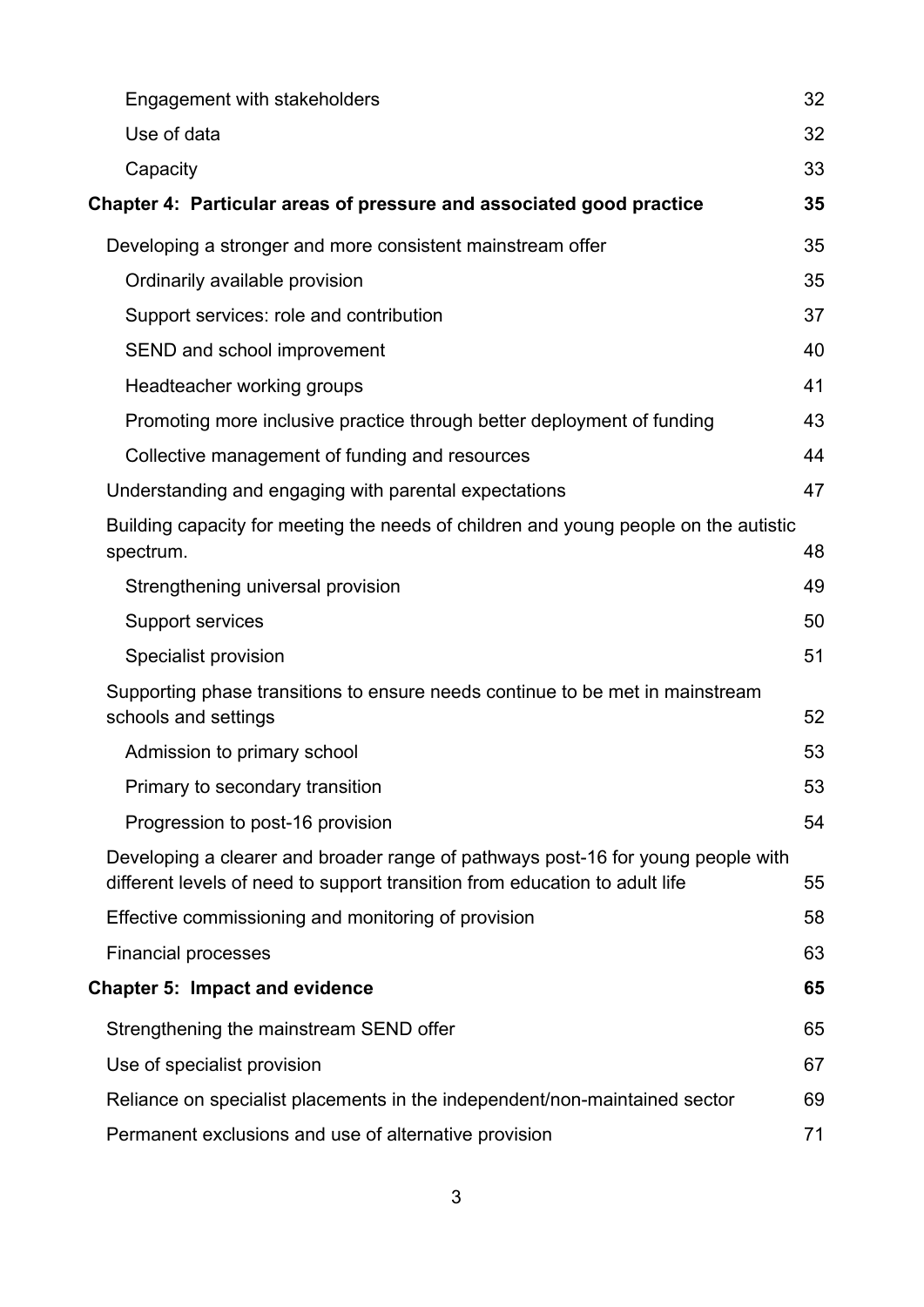| <b>Broader perspectives</b>                          | 72 |
|------------------------------------------------------|----|
| <b>Chapter 6: Implications for local authorities</b> | 73 |
| Capacity                                             | 73 |
| Partnership culture                                  | 74 |
| Developing local provision                           | 76 |
| <b>Funding approaches</b>                            | 77 |
| <b>Overall implications</b>                          | 78 |
| <b>Chapter 7: Implications for national policy</b>   | 79 |
| <b>References</b>                                    | 80 |
| <b>Appendices</b>                                    | 81 |
| Appendix 1: List of interviewees by local authority  | 81 |
| Appendix 2: Interview schedules                      | 82 |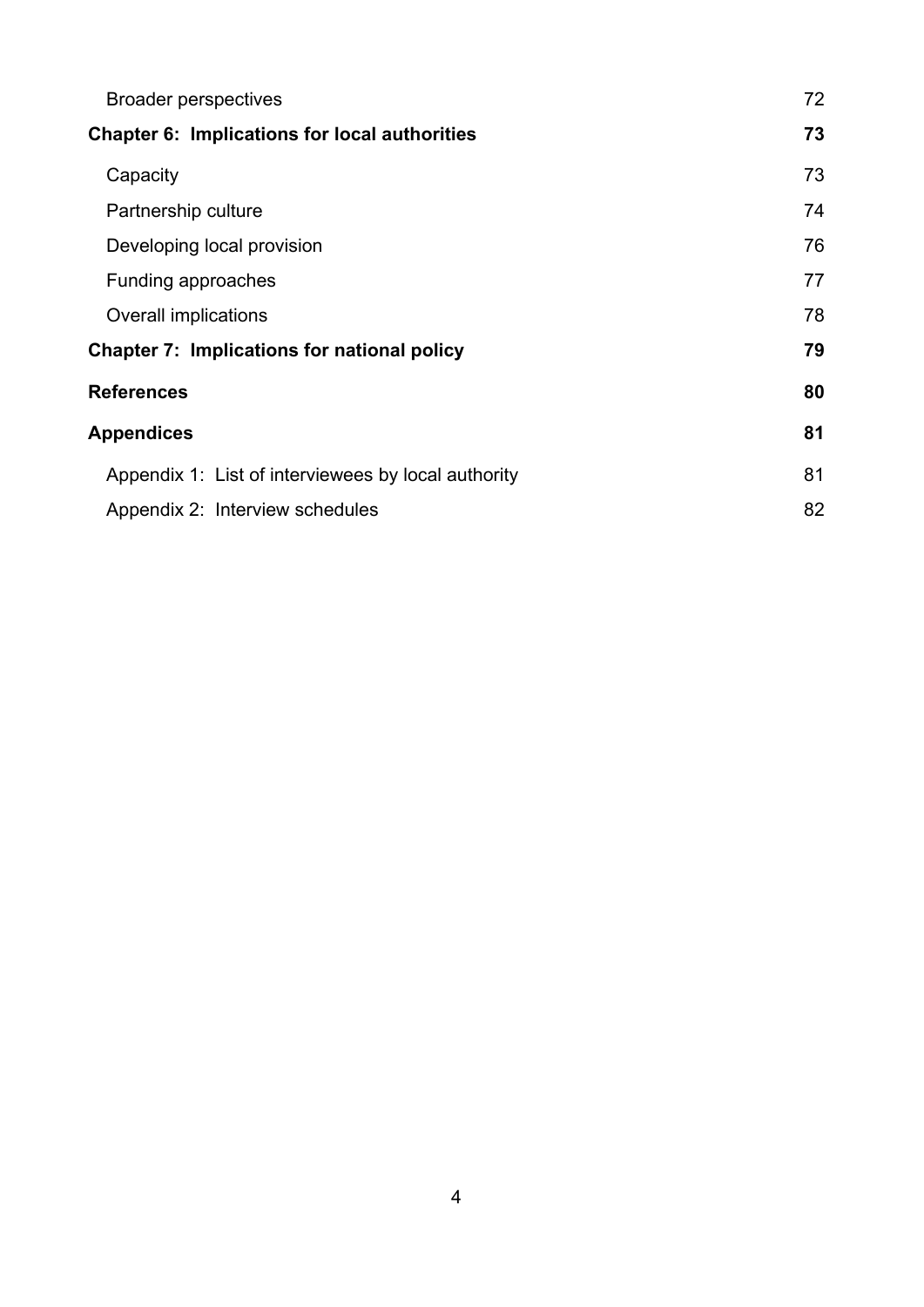## <span id="page-4-0"></span>**List of figures**

| Figure 3: Using data to raise awareness and support transformation33                  |  |
|---------------------------------------------------------------------------------------|--|
| Figure 4: Educational Psychology Service contribution to strategic development and    |  |
| Figure 5: Achieving a common understanding of 'ordinarily available provision' 36     |  |
|                                                                                       |  |
|                                                                                       |  |
|                                                                                       |  |
| Figure 9: A more coordinated system for supporting pupils with SEMH needs in          |  |
|                                                                                       |  |
| Figure 11: Improving the quality and consistency of mainstream SEND provision through |  |
|                                                                                       |  |
| Figure 13: A methodology for assessing 'inclusiveness' in the mainstream sector42     |  |
|                                                                                       |  |
|                                                                                       |  |
| Figure 16: Getting the best out of school and high needs budgets45                    |  |
| Figure 17: Mainstream headteacher involvement in the management of high needs         |  |
|                                                                                       |  |
| Figure 19: Working with parents to reduce escalation of issues and build mutual       |  |
| Figure 20: Focusing on individual needs through a neurodiversity profiling approach50 |  |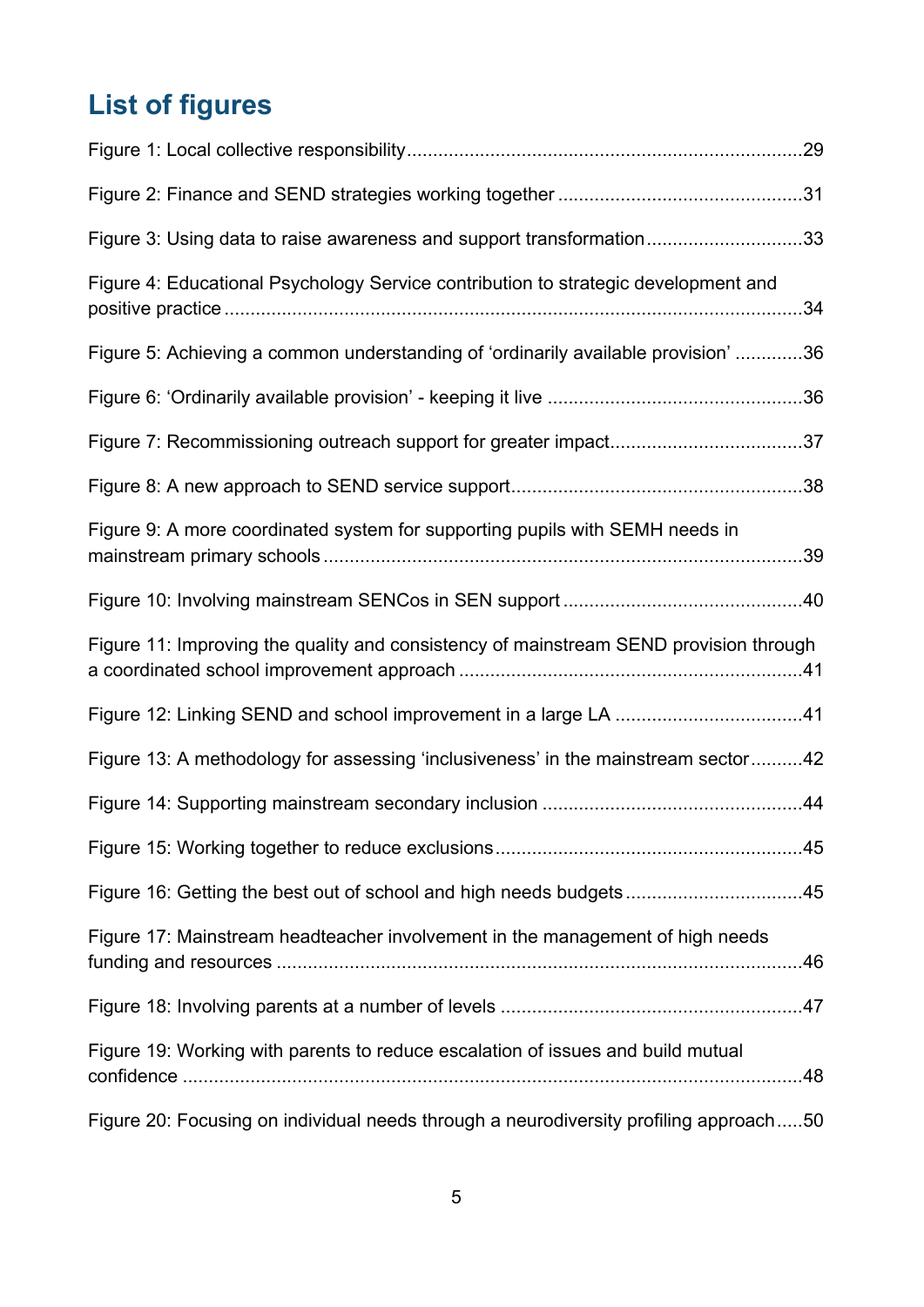| Figure 22: Recommissioning mainstream autism bases to focus on complex needs 52            |  |
|--------------------------------------------------------------------------------------------|--|
| Figure 23: Effective preparation for primary-secondary transition53                        |  |
|                                                                                            |  |
|                                                                                            |  |
| Figure 26: Supporting more effective transitions between Education and Adult Social        |  |
|                                                                                            |  |
|                                                                                            |  |
| Figure 29: Developing a 'five-day offer' to support access and progression57               |  |
| Figure 30: Reorganisation of specialist provision to meet current needs58                  |  |
| Figure 31: Ensuring new specialist provision is properly focused59                         |  |
| Figure 32: Commissioning local I/N-MSS providers to meet gaps in provision 60              |  |
|                                                                                            |  |
| Figure 34: Predicting FE provision needs and costs on a more efficient and long-term       |  |
| Figure 35: Standardising funding levels across the local further education (FE) college    |  |
| Figure 36: Ensuring funding for high needs provision is fair and balanced across different |  |
|                                                                                            |  |
|                                                                                            |  |
|                                                                                            |  |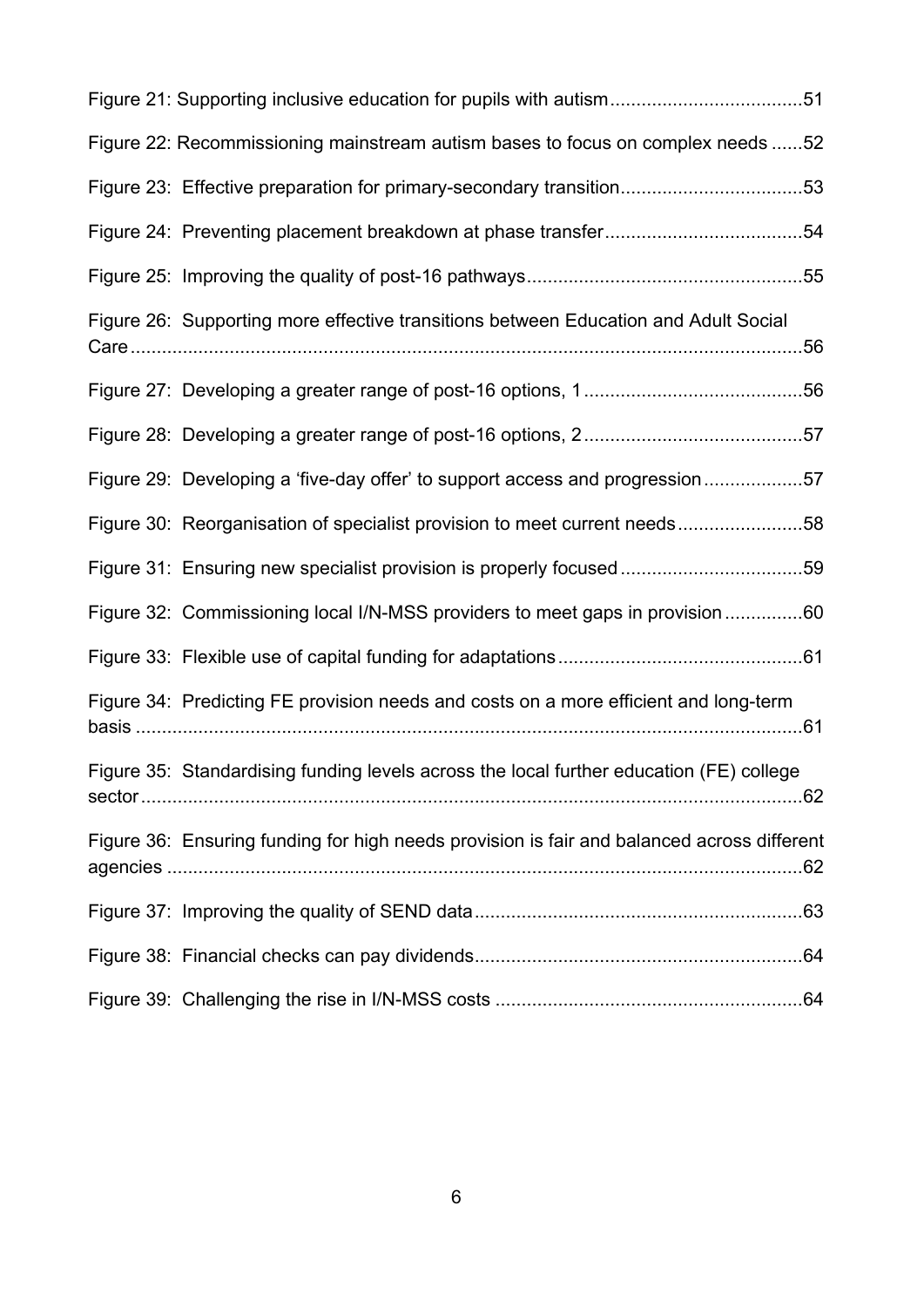## <span id="page-6-0"></span>**List of tables**

| Table 2: Percentage growth in high needs spend for case study authorities since 2018-19 |  |
|-----------------------------------------------------------------------------------------|--|
|                                                                                         |  |
| Table 4: Percentage annual growth in numbers of EHCPs (all) for 2019-202266             |  |
|                                                                                         |  |
| Table 6: Percentage annual growth in use of specialist provision* for 2019-202268       |  |
| Table 7: Percentage annual growth in use of I/N-MSS provision for 2019-202269           |  |
|                                                                                         |  |
| Table 9: Number of students in special post-16 institutions (SPIs)* for 2020 and 2022,  |  |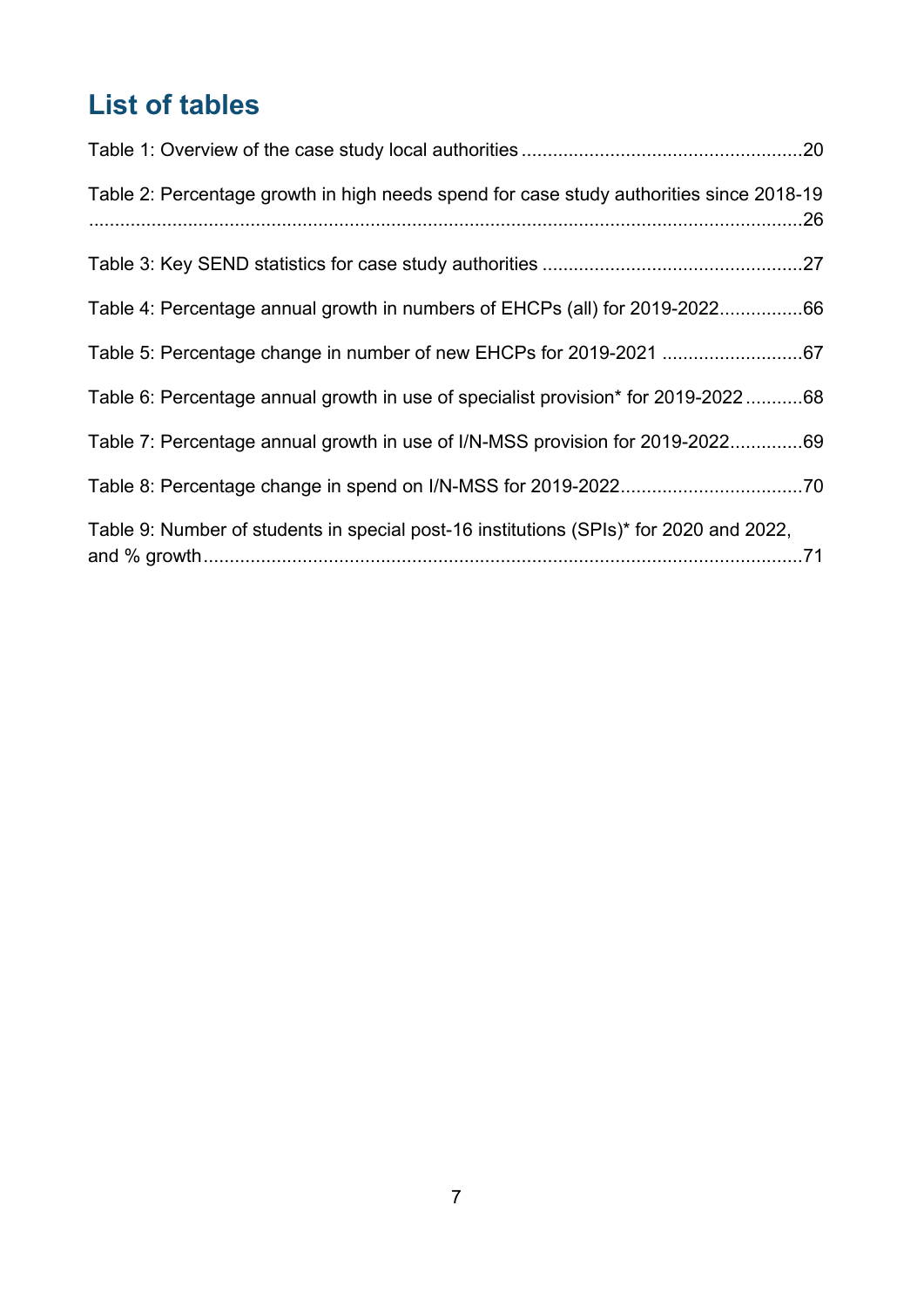## <span id="page-7-0"></span>**Executive summary**

## <span id="page-7-1"></span>**Introduction**

Educational provision in England for children and young people with 'high needs' is funded at local authority level through the high needs block of the Dedicated Schools Grant (DSG). This covers the costs of placements in all types of specialist provision, additional funding for pupils in mainstream schools and settings with this level of needs and the costs of some special educational needs and disability (SEND) support services.

High needs budgets in English local authorities (LAs) have come under increasing pressure in recent years. Responding to these pressures, the government has significantly increased the high needs funding allocated to all authorities in England. Following the initial 2018-19 and 2019-20 high needs allocations, an extra £250 million was allocated over those two financial years. Funding increased by a further £1.5 billion over the next two years 2020-21 and 2021-22, and is increasing again this year, by an additional £1 billion, leading to total growth of £2.5 billion in the national budget for high needs over the last three years. That budget now stands at £9.1 billion.

However, a significant proportion of authorities are still finding it difficult to deliver within the budgets allocated to them. The Department for Education (DfE) is already supporting [1](#page-7-3)4 of those with the biggest deficits through the Safety Valve programme<sup>1</sup> and will be working with a further 20 this year. DfE is also working with a further 55 authorities who have been invited to take part in the Delivering Better Value in SEND programme<sup>[2](#page-7-4)</sup>.

## <span id="page-7-2"></span>**The research**

This research focuses on 10 local authorities that are seen to be managing their high needs budgets more effectively, with the intention of identifying positive practice that can be transferred to other areas.

Initial sample selection was based on authorities in surplus on their annual high needs budget for the 2020-21 financial year. They were not included if they had been required to have a Written Statement of Action following their OfSTED-CQC SEND inspection, unless there was clear evidence that they had successfully addressed most or all of the issues. The sample was constructed to include a range by type of authority (shire county, metropolitan, London Borough, unitary), size and demographic profile. There was a reasonable spread across different regions of the country.

<span id="page-7-3"></span><sup>&</sup>lt;sup>1</sup> See [Dedicated schools grant: very high deficit intervention - GOV.UK \(www.gov.uk\)](https://www.gov.uk/government/publications/dedicated-schools-grant-very-high-deficit-intervention)

<span id="page-7-4"></span><sup>&</sup>lt;sup>2</sup> See footnote 11, page 16 for more details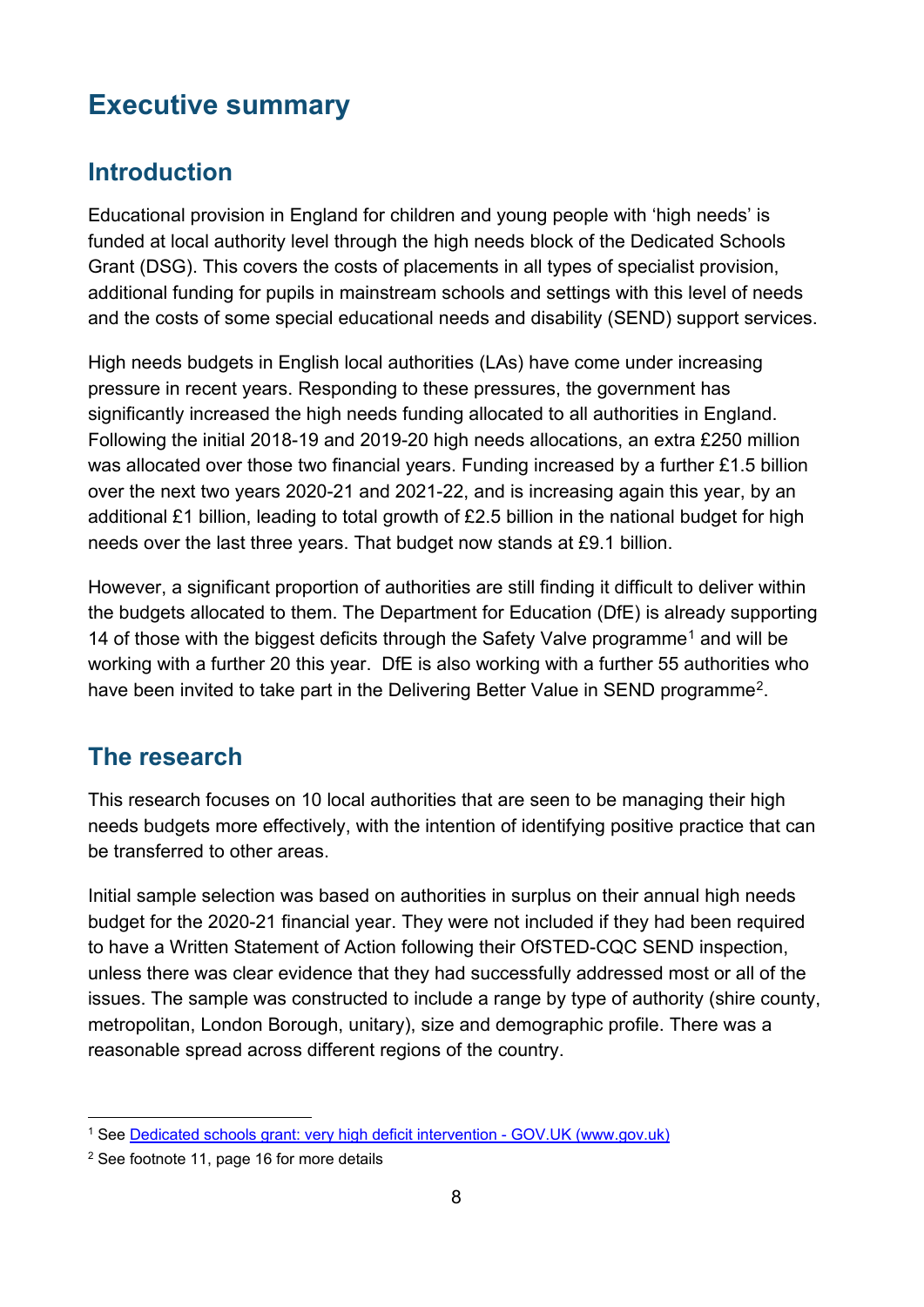The research was based largely on online interviews with 5-6 officers in each of the 10 case study authorities, along with one or two mainstream headteachers and/or governors who were members of the Schools Forum and/or local high needs working groups in each authority. Interviews were held between the start of February and the end of March 2022. Reference was also made to publicly available data  $(LA)$  SEN2<sup>[3](#page-8-1)</sup> returns and other national high needs databases<sup>[4](#page-8-2)</sup>) and to relevant supportive documentation provided by each authority. There was a particular focus on the development of practice since 2018 when Isos Partnership undertook similar research for the Local Government Association (outlined in Chapter 1).

## <span id="page-8-0"></span>**Key findings**

#### **General features of the case study local authorities**

- High needs funding allocated to LAs varies not only because of differences in underlying need (as indicated by some factors used in the national funding formula), but also because of those elements that protect LAs against reductions in funding compared to their previous spending levels**.** This means that some LAs are more generously funded for historical reasons<sup>5</sup>. However, there was no evidence that the sample authorities were better funded than other similar areas. Their high needs block was generally average or below average for their level of need.
- Most authorities included in this study had average or below average numbers of pupils with Education, Health and Care Plans (EHCPs) and average/below average numbers in specialist provision. SEND Tribunal appeal rates varied across the sample, with some lower and some higher than average.
- The case study authorities generally placed a high value on partnership with schools and parents and, in some, there was a strong collective culture. This had built up over a number of years and was supported by continuity in leadership and clear policy/strategy.

<span id="page-8-1"></span><sup>&</sup>lt;sup>3</sup> [SEN2 data](https://www.gov.uk/government/statistics/special-educational-needs-in-england-january-2021) is derived from a statutory collection every January. Local authorities collect and submit information on children and young people with SEN and Education, Health and Care (EHC) plans.

<span id="page-8-2"></span><sup>4</sup> Including: [National funding formula tables for schools and high needs: 2022 to 2023 - GOV.UK](https://www.gov.uk/government/publications/national-funding-formula-tables-for-schools-and-high-needs-2022-to-2023)  [\(www.gov.uk\);](https://www.gov.uk/government/publications/national-funding-formula-tables-for-schools-and-high-needs-2022-to-2023) [High needs benchmarking tool - GOV.UK \(www.gov.uk\);](https://www.gov.uk/government/publications/high-needs-benchmarking-tool) and [Section 251: 2021 to 2022 -](https://www.gov.uk/government/publications/section-251-2021-to-2022)  [GOV.UK \(www.gov.uk\)](https://www.gov.uk/government/publications/section-251-2021-to-2022) 

<span id="page-8-3"></span><sup>&</sup>lt;sup>5</sup> See research commissioned by SEN Policy Research Forum [https://senpolicyresearchforum.co.uk/wp](https://senpolicyresearchforum.co.uk/wp-content/uploads/High-Needs-research-summary-website-pdf-version-20-July-21.pdf)[content/uploads/High-Needs-research-summary-website-pdf-version-20-July-21.pdf,](https://senpolicyresearchforum.co.uk/wp-content/uploads/High-Needs-research-summary-website-pdf-version-20-July-21.pdf) Alan Marsh, Peter Gray & Brahm Norwich (July 2021)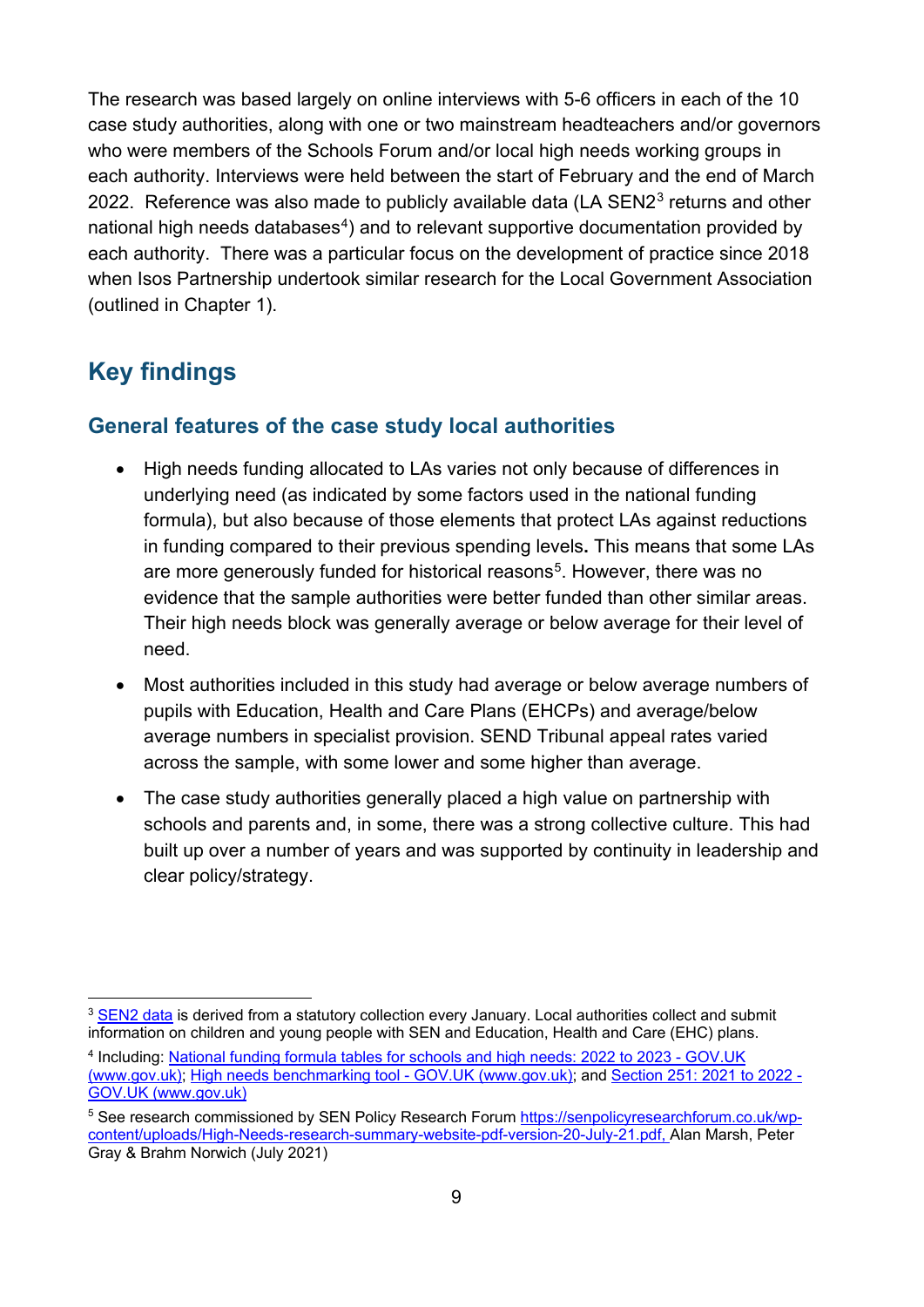- There were some underlying beliefs and values that helped direct local authority practice, with a shared emphasis on meeting children's needs in their local community and, wherever possible, in mainstream schools and settings.
- The case study authorities had established much closer links between SEND and Finance functions and there was better use of data to support strategic activity. This was shared more routinely with key local stakeholders.

#### **Particular pressures and associated good practice**

Local authorities in the sample shared many of the pressures that have been described elsewhere, for example in earlier research carried out by Isos Partnership for the Local Government Association (December 2018)<sup>[6](#page-9-0)</sup> outlined in Chapter 1. These authorities had developed or were developing a range of practices to try to address these. Particular areas of activity related to:

#### **Developing a stronger and more consistent mainstream SEND offer**

- A number of the case study authorities had achieved a more collective understanding of provision that should be 'ordinarily available'. Documents had been co-produced with schools and parents
- SEN support services were more clearly commissioned and focused on developing school capacity as well as helping to meet individual children's needs
- There were closer links between SEND and broader school improvement functions
- Mainstream headteachers were more actively involved in working groups addressing key issues
- Some authorities had developed/were developing their SEND funding systems to support more inclusive practice
- There were some innovative examples of schools working collectively with the local authority to help manage and target the available funding.

#### **Understanding and influencing parental expectations**

• Parents were seen as a key partner, with a strong emphasis on good communication and the need to make this a priority

<span id="page-9-0"></span> $6$  Isos Partnership (December 2018): Have we reached a 'tipping point'? Trends in spending for children and young people with SEND in England: [LGA+High+Needs+Tipping+Point \(squarespace.com\)](https://static1.squarespace.com/static/5ce55a5ad4c5c500016855ee/t/5d1cdad6b27e2700017ea7c9/1575395025501/LGA+High+Needs+Tipping+Point)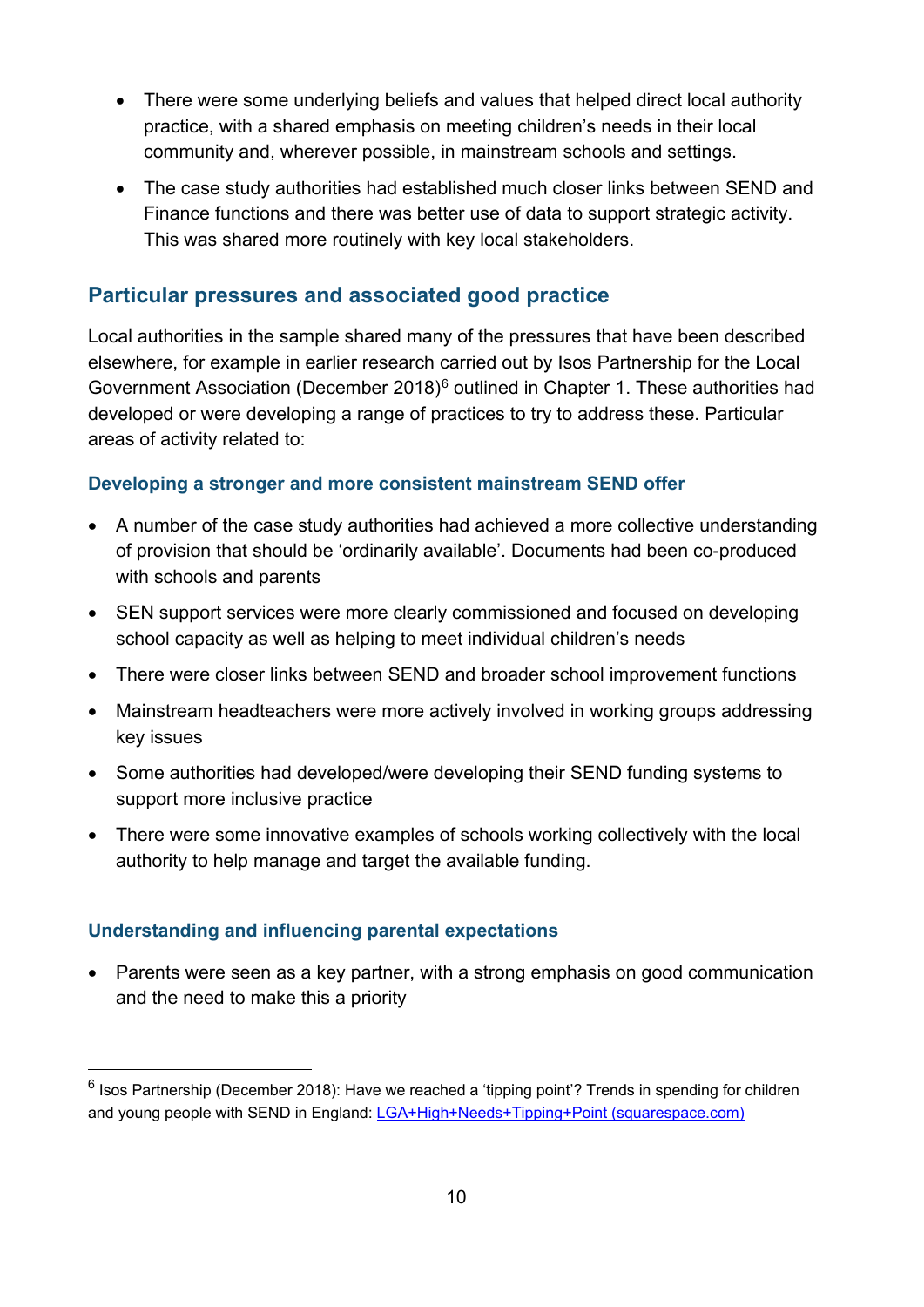• Effective dialogue was seen as a vital way of resolving issues, both at the individual child level but also more broadly.

#### **Building capacity for meeting the needs of young people on the autism spectrum**

- The authorities recognised that Autistic Spectrum Disorder  $(ASD)<sup>7</sup>$  $(ASD)<sup>7</sup>$  $(ASD)<sup>7</sup>$  is now a 'high incidence' need, which requires effective support and intervention at a range of levels
- They were developing ways of strengthening universal provision in schools/settings and ensuring services were available to provide training and support at this level
- They were refocusing their local specialist provision so that this catered for more complex and significant needs.

#### **Supporting phase transitions**

- The case study authorities recognised that phase transitions could be a significant issue for children with high needs and their parents
- They tended to organise their support services so that they retained responsibility across phase boundaries
- In some authorities, there was targeted support for parents prior to secondary transfer and for vulnerable pupils at the point of transition.

#### **Developing a clearer and broader range of pathways post-16**

- Some case study areas had reviewed their post-16 pathways to address gaps and support more positive progression to adulthood
- For young people with more significant learning disabilities, they were building better links with a range of agencies to support better transitions between child and adult services
- For others, they were linking with FE colleges and other providers to develop a range of opportunities aimed at developing greater independence and access to employment.

#### **Effective commissioning and monitoring of provision**

• The authorities were developing new local provision to meet growing levels of need. However, they were working to ensure this was properly focused. New developments

<span id="page-10-0"></span><sup>7</sup> Sometimes referred to as Autistic Spectrum Condition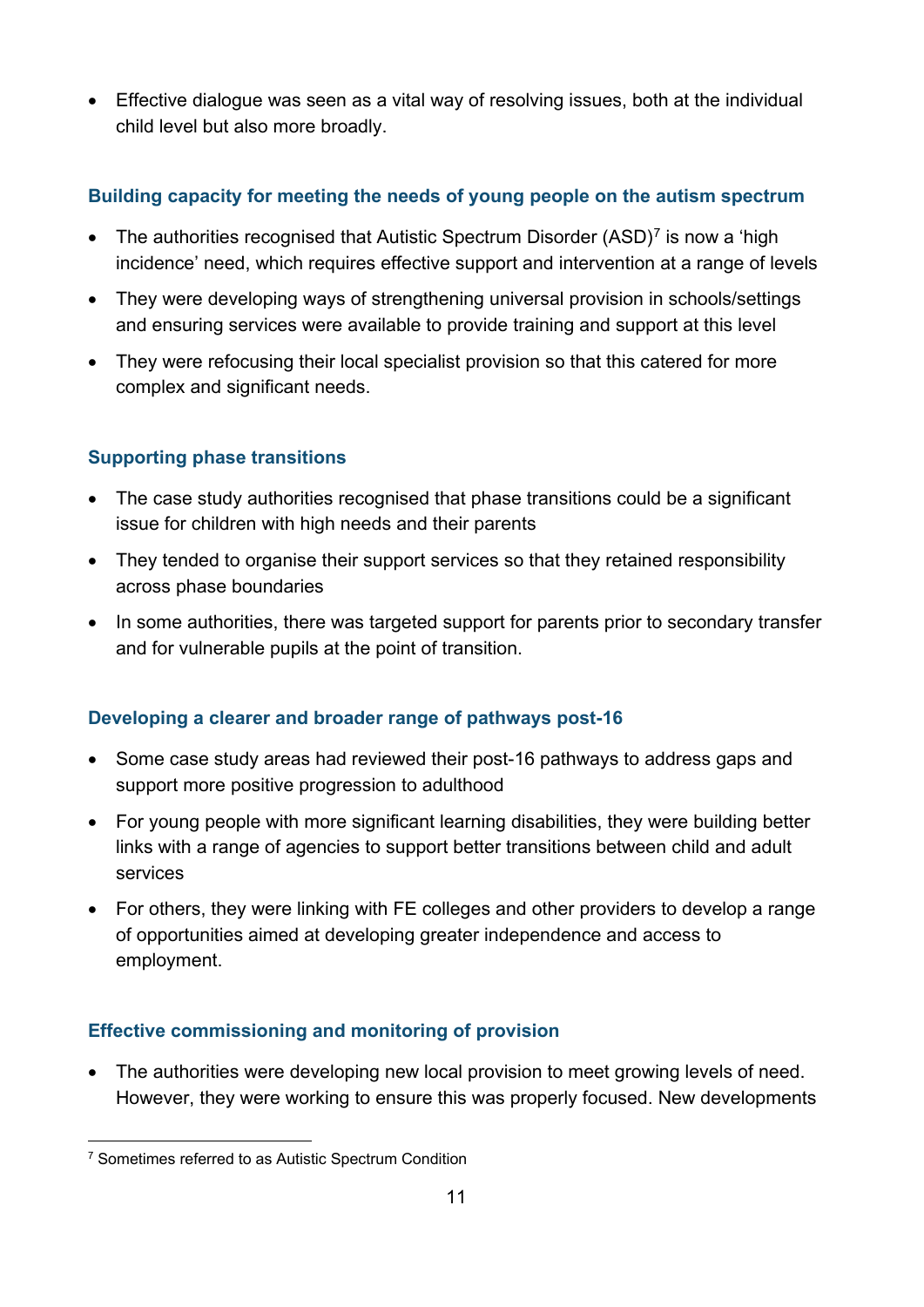were being more formally commissioned with clear analysis and specification of places required and the levels and types of need that schools were expected to provide for

- Some authorities were working with existing providers to redesign their pattern of provision so this was more responsive to local need
- Some authorities were commissioning courses at FE colleges and funding at this level rather than on an individual student basis.

#### **Improving financial processes**

- The authorities generally recognised the importance of good quality data and had taken or were taking steps to improve this
- A focus on financial detail had led in some cases to significant savings.

#### **Impact and evidence**

The impact of these practices was evaluated against some key indicators. Some of the evidence provided by the case study areas was qualitative and anecdotal. However, the report also provides an analysis of some key quantitative data, in terms of annual changes over a three-year period (2019-2022) in:

- Numbers of pupils with Education, Health and Care Plans (EHCPs) (all and new)
- Numbers in specialist provision (all types funded by the high needs budget<sup>8</sup>)
- Numbers placed in independent/non-maintained specialist schools (I/N-MSS) and in specialist colleges in particular.

The evidence shows that the level of impact has varied across the case study sample, with some authorities showing more significant effects. This is attributed partly to the recent implementation of some of the changes and to the impact of lockdowns during the Coronavirus (COVID-19) pandemic which may have delayed implementation and temporarily suppressed demand.

## <span id="page-11-0"></span>**Implications**

A number of implications and recommendations from the research are presented for consideration by local authorities more broadly and DfE officials (in their support, advice and intervention roles). These relate in particular to:

<span id="page-11-1"></span><sup>8</sup> Excluding alternative provision.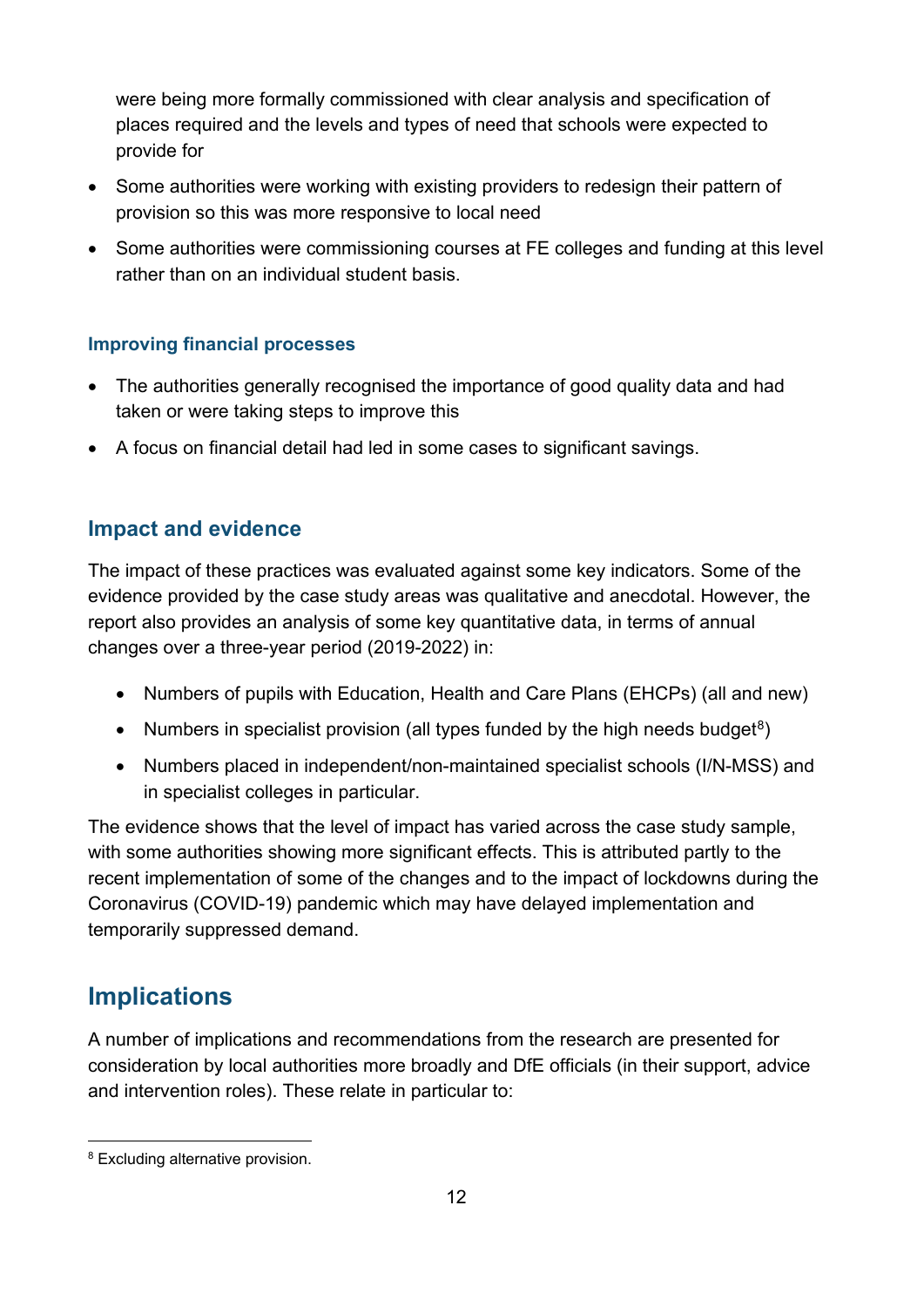## **Capacity**

**Recommendation 1**: Local authorities should invest properly in SEND leadership, with dedicated time for strategic functions to avoid constant distractions from operational pressures.

**Recommendation 2**: Authorities should review their joint commissioning arrangements to support more balanced contributions to high needs provision from the three key services (Education, Health and Social Care).

**Recommendation 3**: Officers with SEND and Finance responsibilities should have joint accountability for effective management of this area, with high priority given to effective communication and mutual support, building on the positive practice identified in this report.

**Recommendation 4**: Local authorities should review their capacity for SEND support (and its funding base) to help strengthen their influence on the range of relevant outcomes. They should develop clearer agreements with services which set out commissioning expectations and monitoring arrangements.

**Recommendation 5**: Local authorities should review their current staffing levels and structures for SEND casework and enhance these where necessary, as part of their broader strategy for improving management of high needs expenditure and quality of service delivery.

#### **Partnership culture**

**Recommendation 6**: Local authorities should review and further develop their approaches to partnership with key stakeholders, taking into account some of the positive practices described in this report (in addition to any broader policy emphasis on this area).

#### **Developing local provision**

**Recommendation 7**: When creating new specialist provision, local authorities should be clear about the expected range and levels of need that this will cater for. They should also consider the potential impact on future demand and whether this can be financially sustained. The case for any proposed development should include detailed projections on the balance between investment and savings.

**Recommendation 8**: With regard to developments in local mainstream provision, investment should be targeted at strengthening inclusion, with impact monitored and evaluated at that level.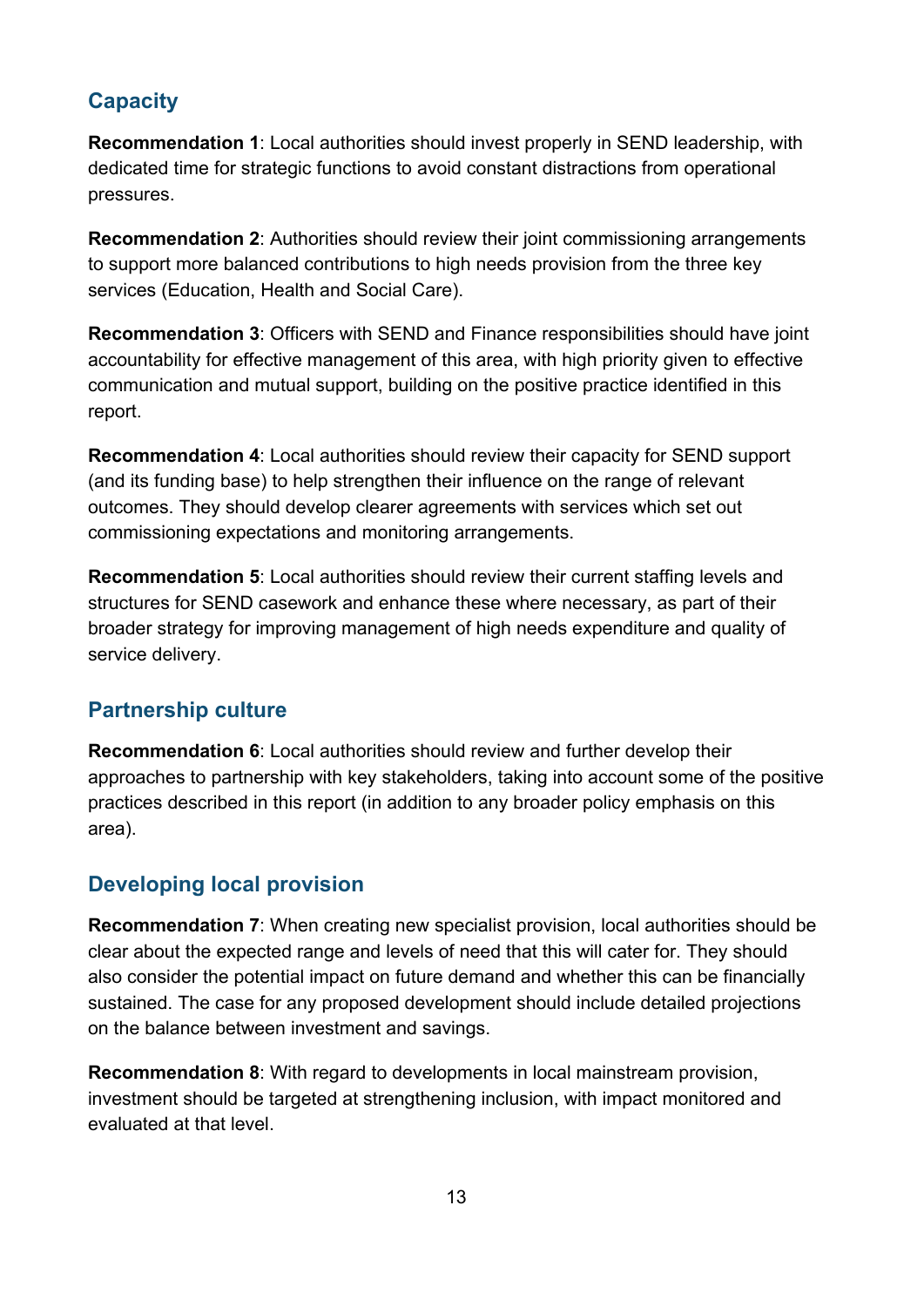**Recommendation 9**: Local authorities should set out more clearly their expected pathways for young people with different levels of need, ensure that these are presented earlier and more clearly to young people and their parents, and evaluate quality and outcomes on a more regular basis. Pathways should be realistic but ambitious.

#### **Funding approaches**

**Recommendation 10**: Local authorities should learn from positive examples of innovative approaches to mainstream funding (including the option of greater devolution of resources to individual schools/groups of schools with clear expectations of outcomes)

At a national level, it is recommended that:

- There is greater clarity on the local authority's commissioning role so it can more easily determine the high needs provision and number of places it requires
- The SEND and AP green paper<sup>[9](#page-13-0)</sup> proposal for local SEND partnerships is implemented but with clear shared accountability for the quality of local services and provision and the effective management of spend within the available budget.
- Consideration is given to how all school leaders can be involved, with a stronger emphasis on the potential for local cluster working, peer support and challenge.
- There is greater transparency and consistency with regard to mainstream SEN delegated budgets (building on the green paper proposal for a more standardised approach to 'notional SEND' funding).
- A stronger profile should be given to SEND within the mainstream school pathway, particularly for those with lower attainment levels who may not 'close the gap'.
- Greater opportunities are provided for authorities to learn from each other with a recognition of the continuing importance of innovation and creativity in a policy area that is likely to present ongoing challenges.

<span id="page-13-0"></span><sup>9</sup> SEND Review: right support, right place, right time (March 2022) [SEND and AP green paper: responding](https://www.gov.uk/government/publications/send-and-ap-green-paper-responding-to-the-consultation)  [to the consultation - GOV.UK \(www.gov.uk\)](https://www.gov.uk/government/publications/send-and-ap-green-paper-responding-to-the-consultation)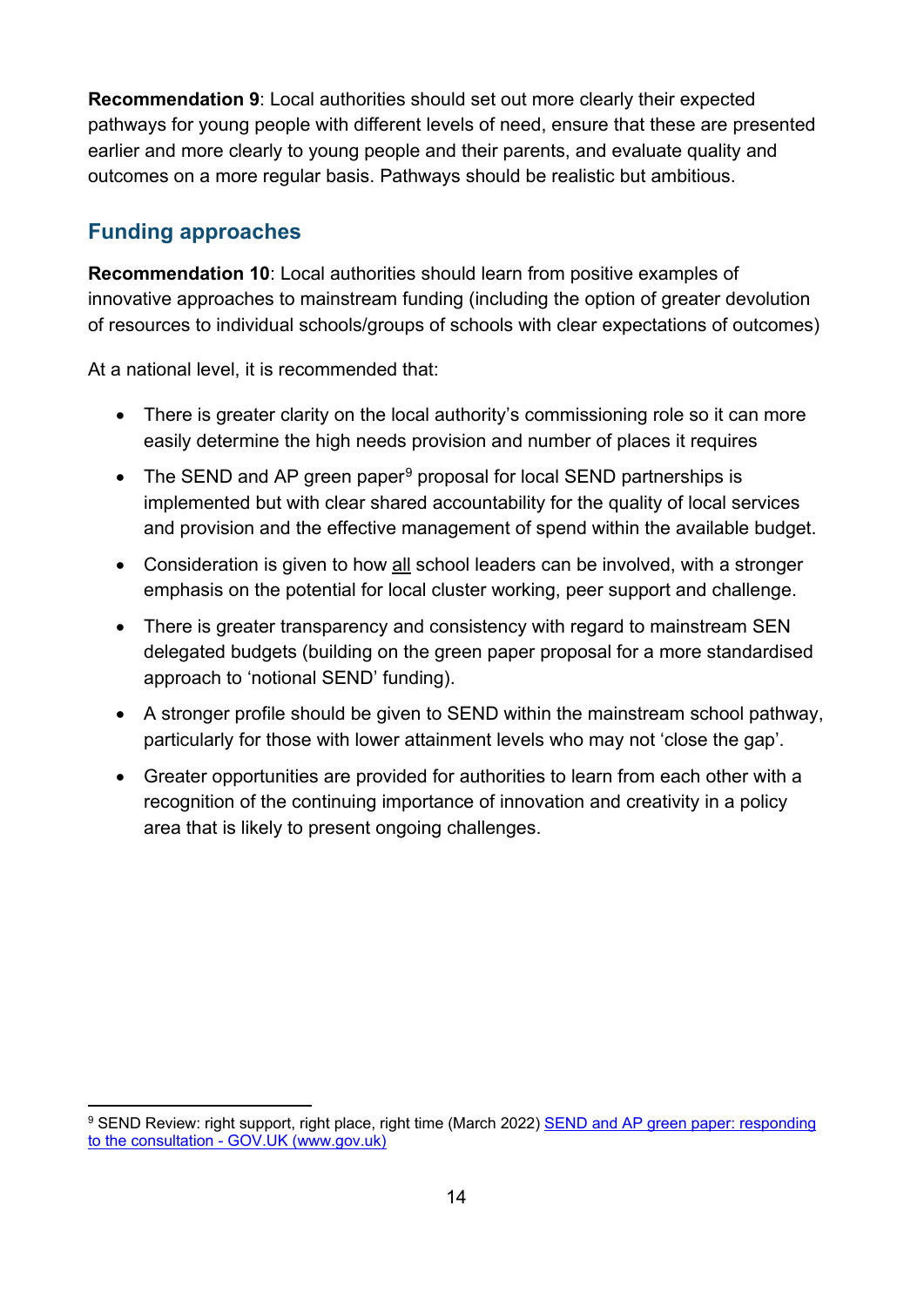## <span id="page-14-0"></span>**Chapter 1: Introduction and rationale for the research**

## <span id="page-14-1"></span>**National context**

Funding for educational provision and services for children and young people with 'high needs' is allocated to local authorities by central government as part of the overall funding available for education (i.e. the Dedicated Schools Grant or DSG). It pays for additional support for young people with complex and significant needs (aged 0-25) in mainstream schools and settings and for those requiring specialist or alternative provision. In addition, funding can be used for some SEND and inclusion support services. Since 2018-19, high needs budgets have been distributed on a formula basis using a number of demographic factors (but with a continuing historical element).

Research undertaken by Isos Partnership for the Local Government Association in 2018<sup>[10](#page-14-2)</sup> found that the majority of local authorities were experiencing significant difficulties in meeting high needs within the budget available. Average total spend per local authority had increased from £38.8m in 2015-16 to £45m at the time of that study. The average annual high needs deficit was £3.4m with a range from a small number of authorities having a surplus to one authority with an annual deficit of £21.3m.

Responding to these pressures, the government has significantly increased the high needs funding allocated to all local authority areas. Following the initial 2018-19 and 2019-20 high needs allocations, an extra £250 million was allocated over those two financial years. Funding increased by a further £1.5 billion over the next two years 2020- 21 and 2021-22, and is increasing again this year, by an additional £1 billion, leading to total growth of £2.5 billion in the national budget for high needs over the last three years. That budget now stands at £9.1 billion.

There has been an expectation that these increases should allow local authorities to meet needs more effectively within their available high needs budgets and to put in place strategies and processes that support a more managed approach.

However, a number of authorities are still experiencing annual deficits despite the additional investment. The government is now targeting these for specific support. The Safety Valve programme has been working with 5 areas with the biggest deficits since 2020-21 (adding 9 more authorities in 2021-22 and working with a further 20 in 2022-23). A further 55 authorities will be supported through the new Delivering Better Value

<span id="page-14-2"></span><sup>&</sup>lt;sup>10</sup> Isos Partnership (December 2018): Have we reached a 'tipping point'? Trends in spending for children and young people with SEND in England: [LGA+High+Needs+Tipping+Point \(squarespace.com\)](https://static1.squarespace.com/static/5ce55a5ad4c5c500016855ee/t/5d1cdad6b27e2700017ea7c9/1575395025501/LGA+High+Needs+Tipping+Point)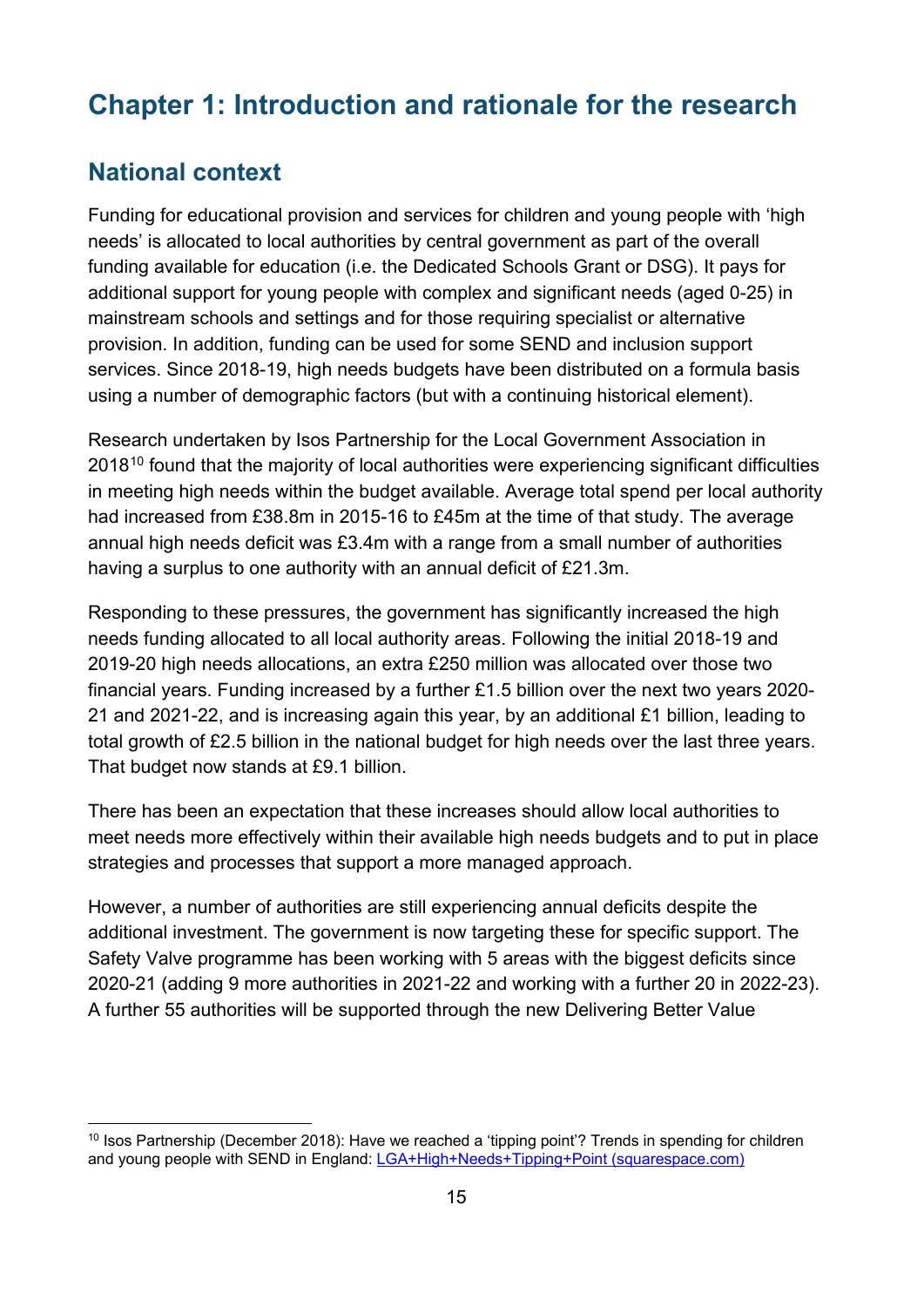$(DBV)^{11}$  $(DBV)^{11}$  $(DBV)^{11}$  initiative. It is expected that this support will enable future expenditure in these authorities to be more in line with annual income.

### <span id="page-15-0"></span>**Previous research: reasons for funding pressures**

The Isos Partnership research looked at factors that were contributing to higher demand and cost. Those most commonly reported to them by local authorities included:

- Extension of local authority responsibilities to include the 16-25 age range
- Increased demand for special school places, with pressures on local capacity leading to increased use of placements in the independent/non-maintained sector
- Reduced inclusivity of (some) mainstream schools
- Higher rates of school exclusion and use of alternative provision
- Greater complexity of need (with particular growth in numbers of children with an Autistic Spectrum Disorder (ASD) diagnosis and those with social, emotional and mental health difficulties (SEMH))

While the Isos Partnership research identified some influence of increasing levels of need and demographic changes, a number of the above factors were reported to be linked to the impact of national policy, particularly expectations generated by the national SEND reforms (which some saw at the time as inadequately funded) and increased attainment pressures on mainstream schools (which were making it more difficult for them to prioritise effective provision for SEND and inclusion).

#### <span id="page-15-1"></span>**Previous research: positive approaches to managing high needs funding**

In previous research for the LGA (November 2018)<sup>[12](#page-15-3)</sup>, Isos Partnership looked at the characteristics of 'effective local area SEND systems'. They identified six key themes:

- 1. partnership working and co-production with parents/carers and with young people
- 2. strategic partnership working/joint commissioning across Education, Health and Care

<span id="page-15-2"></span><sup>&</sup>lt;sup>11</sup> The new DBV programme will work with the LAs with less severe deficits than those in the Safety Valve programme. The department will provide project and change management capacity for LAs on the programme, alongside SEND financial and practice advisers, to support LAs to undertake (with their stakeholders) a comprehensive diagnosis to better identify and address the key drivers of their deficits.

<span id="page-15-3"></span><sup>&</sup>lt;sup>12</sup> Isos Partnership (November 2018): Developing and sustaining an effective local SEND system: [Developing and sustaining an effective local SEND system \(squarespace.com\)](https://static1.squarespace.com/static/5ce55a5ad4c5c500016855ee/t/5d1cdaee9e6a5400011b6aa7/1562172149452/181108_LGA+SEND_final+report.pdf)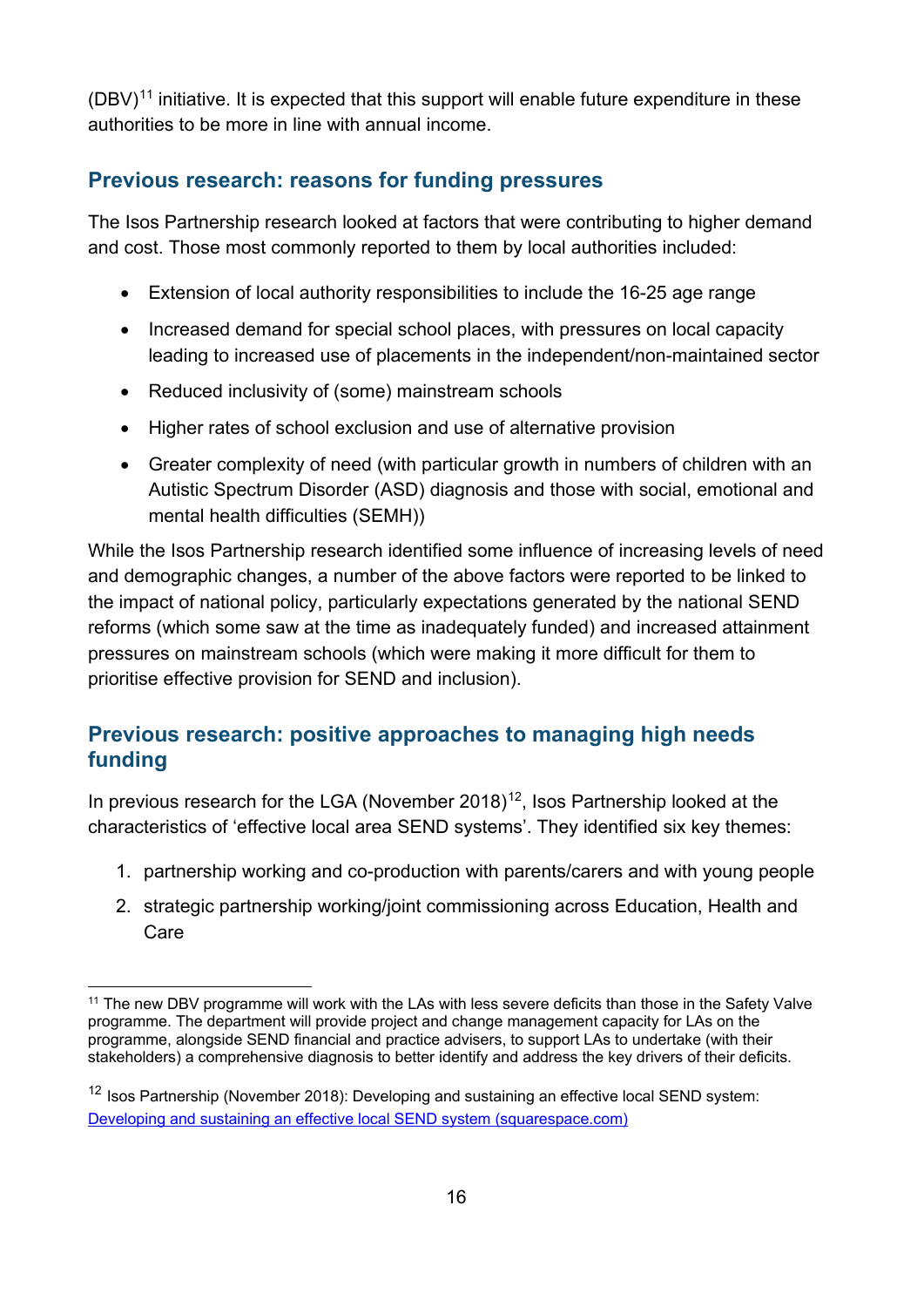- 3. identifying, assessing young people's needs and ensuring they can access the support that they need
- 4. building inclusive capacity in mainstream schools and settings
- 5. developing responsive, flexible and effective local specialist provision; and
- 6. preparation for adulthood.

In their subsequent research on high needs funding pressures, Isos Partnership (December 2018) built on these features, as follows:

- developing shared ownership of the funding issues
- supporting inclusion while holding mainstream schools to account
- building the confidence of parents and young people in the local system
- maximising the capacity and ingenuity of local special schools
- making sparing and judicious use of placements in the specialist independent/nonmaintained sector
- developing post-16 pathways
- working with other local partners (e.g. Health and Social Care).

There is considerable overlap between these two sets of practices, with a greater emphasis in the latter on promoting collective local responsibility for meeting needs within the available financial resources.

The other source of evidence around positive approaches comes from experience gained through DfE's Safety Valve programme. Two principal goals have been identified as critical for local authorities' ability to reach sustainable positions:

1. appropriately managing demand for Education, Health and Care Plans (EHCPs), including assessment processes that are fit for purpose

2. use of appropriate and cost-effective provision: this includes ensuring mainstream schools are equipped and encouraged to meet needs where possible, while maintaining high standards for all pupils

DfE has set out five focuses for strategic activity, based on what has been found to be useful in the early stages of the Safety Valve programme:

- 1. Effective early intervention
- 2. Increased SEN support offer
- 3. Review EHCP assessment processes and thresholds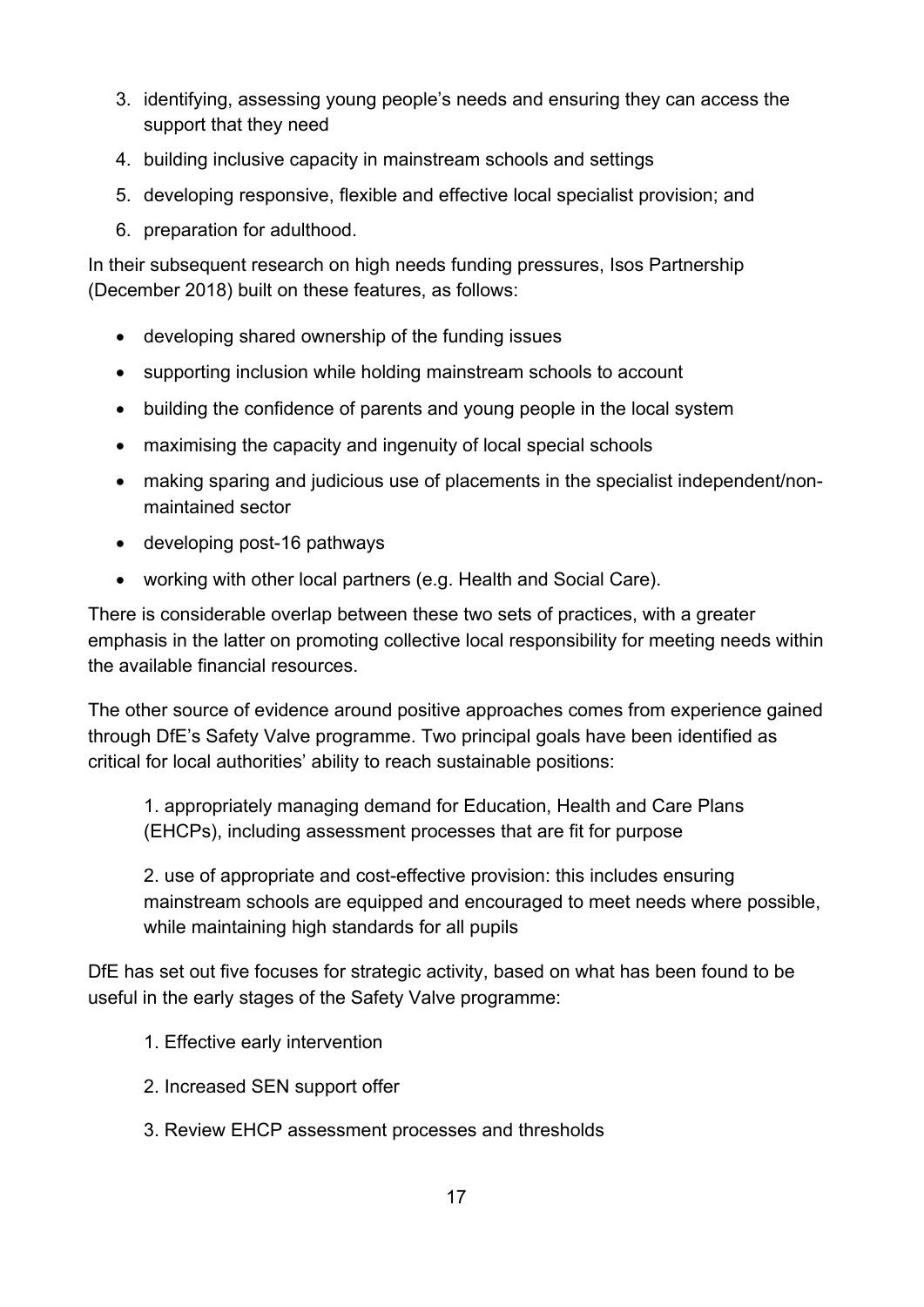4. Culture change and work with school leaders

5. Appropriate and thorough provision mapping, with potential development of more local provision.

In order to exemplify some of these practices, DfE provided some case study examples (July 2021)<sup>[13](#page-17-2)</sup>. These were drawn from a number of different authorities, not just those involved with the Safety Valve programme.

#### <span id="page-17-0"></span>**Limitations of previous research**

While the above research provides some useful pointers to local authorities, it has some limitations, particularly:

- a tendency to focus on processes and strategic intentions rather than impact and outcomes
- inclusion of a broad set of local authorities, rather than focusing more specifically/in detail on those where there is clear evidence of relative success in addressing current challenges (or where challenges have been less acute)
- the need to look more closely at transferability of practice, with greater recognition of the context in which local authorities are working (including the impact of history on expectations)

Account also needs to be taken of some of the constraints experienced at local area level that arise from issues and tensions in national policy. A number of these were set out in the original Isos Partnership/LGA research (December 2018).

## <span id="page-17-1"></span>**Focus of this research study**

This research was commissioned by DfE and undertaken by Strategic Services for Children & Young People (SSCYP). It aimed to supplement existing knowledge by focusing on a set of case studies, consisting of local authorities that have shown evidence of more effective management of their high needs funding. It is intended to add to the resources that are already being used within DfE's current intervention programmes (Safety Valve; Delivering Better Value) as well as providing examples of good or promising practices that have the potential to be effectively transferred to others in the sector. All local authorities will face challenges, and not all practices highlighted may be appropriately transferred to all other areas. However, it is anticipated that all

<span id="page-17-2"></span><sup>&</sup>lt;sup>13</sup> [Creating sustainable high needs systems - GOV.UK \(www.gov.uk\)](https://www.gov.uk/government/publications/creating-sustainable-high-needs-systems) July 2021.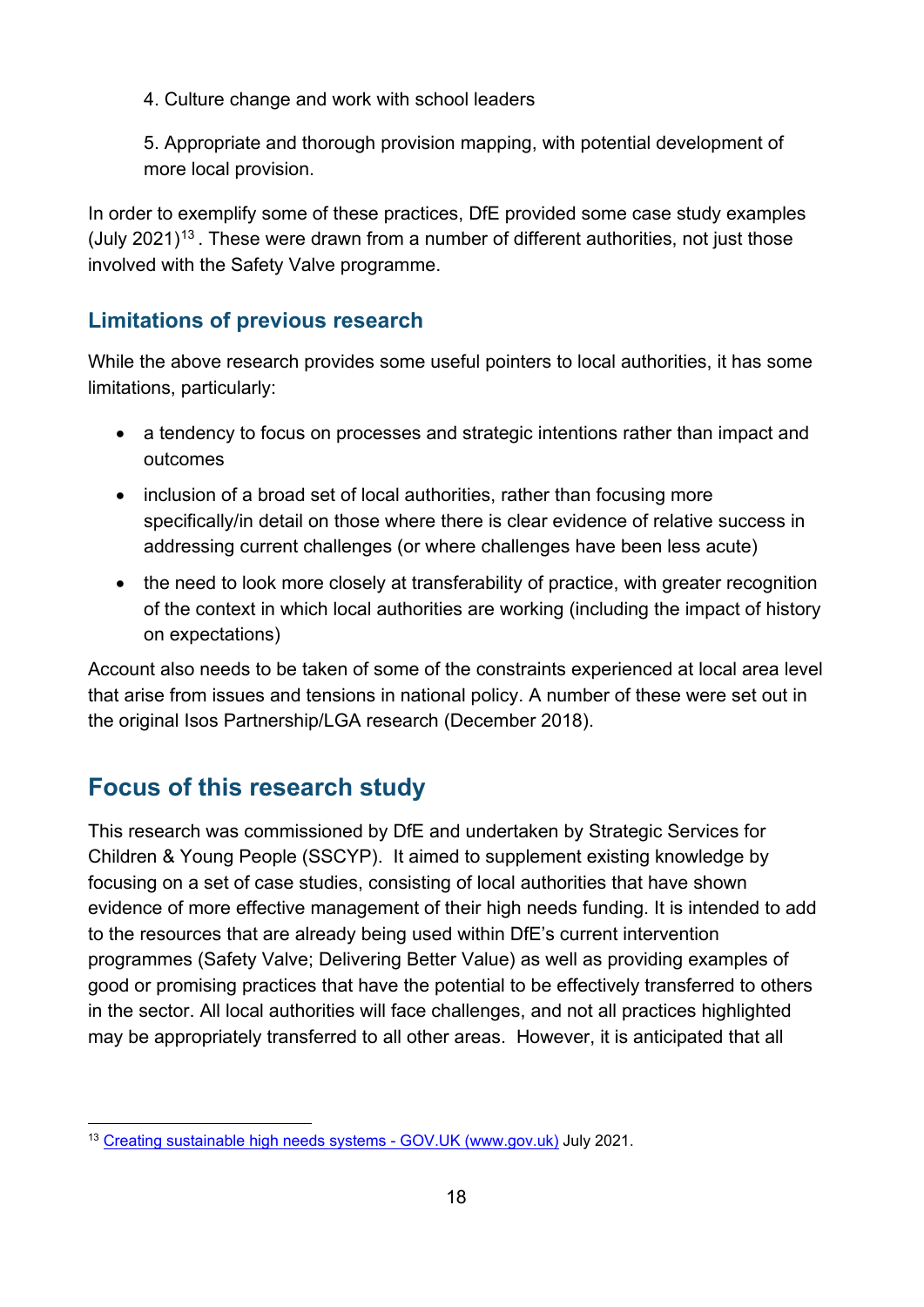authorities will have a better understanding of the contexts in which effective practice is occurring with a view to adopting at least some into their own practice moving forward.

The study involved focused interviews with key staff in 10 local authorities and consideration of background data and documentation (detail provided in Chapter 2). The report sets out the methodology used (including the criteria for sample selection), identifies some of the common characteristics of the local authorities involved and key areas they have been trying to address (Chapter 3), followed by an overview of good and promising practice with examples from individual case studies (Chapter 4). It provides an assessment of the extent to which these practices have led to more positive outcomes (Chapter 5). The final sections summarise some of the key ways forward for the sector to consider (Chapter 6), along with implications for national policy (Chapter 7).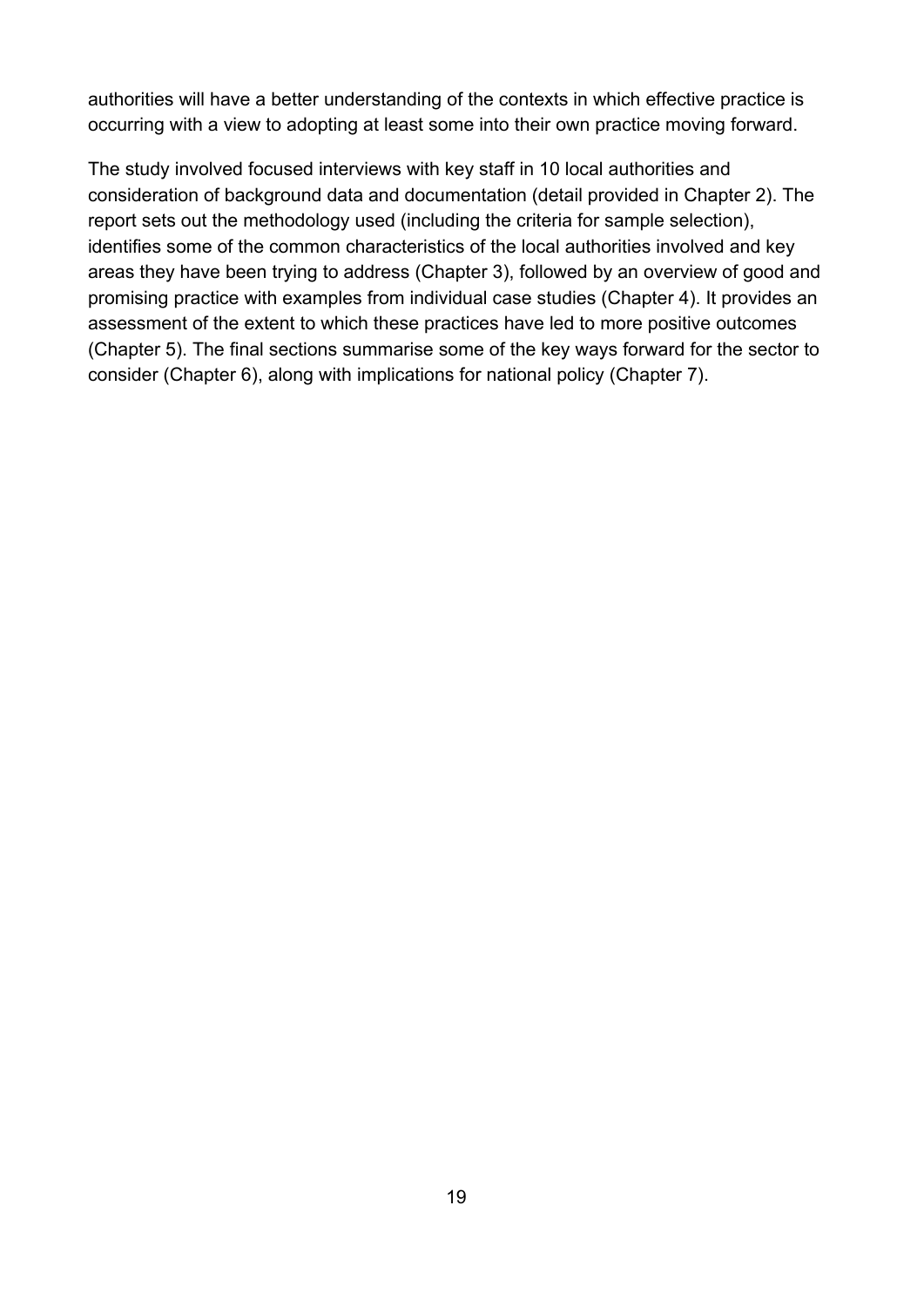## <span id="page-19-0"></span>**Chapter 2: Methodology**

## <span id="page-19-1"></span>**Sampling**

An initial list of local authorities was identified by DfE for consideration by the research team. This initial list had been selected on the basis that they did not currently have an annual deficit (i.e. their level of high needs spending was within the funding allocated for this purpose by government). A further selection criterion was that authorities had not been required to have a written statement of action following their SEND OfSTED inspection unless they showed clear evidence of having satisfactorily addressed most or all of the issues.

Ten local authorities were subsequently identified to be the subject of the research study. The sample was designed to be as diverse as possible (ensuring a range of authorities by size, type and demography and a reasonable spread across the country) (Table 1).

| <b>Local authority</b>      | <b>Type</b>         | <b>Region</b>         | <b>Pupil</b><br>population<br>(aged 2-18) <sup>a</sup> | <b>Levels of</b><br>disadvantage<br>$(FSM%)^b$ |
|-----------------------------|---------------------|-----------------------|--------------------------------------------------------|------------------------------------------------|
| <b>Barnet</b>               | London Borough      | London                | 89,806                                                 | 10                                             |
| Camden                      | London Borough      | London                | 51,480                                                 | 14                                             |
| East Sussex                 | <b>Shire County</b> | South-East            | 102,984                                                | 12                                             |
| Essex                       | <b>Shire County</b> | Eastern               | 303,323                                                | 10                                             |
| <b>North Lincolnshire</b>   | Unitary             | Yorkshire &<br>Humber | 34,459                                                 | 15                                             |
| Nottingham                  | Unitary             | <b>East Midlands</b>  | 67,156                                                 | 22                                             |
| Portsmouth                  | Unitary             | South                 | 42,173                                                 | 18                                             |
| <b>Telford &amp; Wrekin</b> | Unitary             | <b>West Midlands</b>  | 40,161                                                 | 16                                             |
| Wakefield                   | Metropolitan        | Yorkshire &<br>Humber | 71,882                                                 | 14                                             |
| Wigan                       | Metropolitan        | North-West            | 65,507                                                 | 16                                             |

<span id="page-19-2"></span>

| Table 1: Overview of the case study local authorities |  |  |
|-------------------------------------------------------|--|--|
|-------------------------------------------------------|--|--|

Sources:

a. [ONS midyear 2021 resident population statistics](https://www.ons.gov.uk/peoplepopulationandcommunity/populationandmigration/populationestimates/timeseries/enpop/pop) 

b. National Funding [Formula tables for Schools and high needs: 2022-23:](https://www.gov.uk/government/publications/national-funding-formula-tables-for-schools-and-high-needs-2022-to-2023) Department for

Education 2021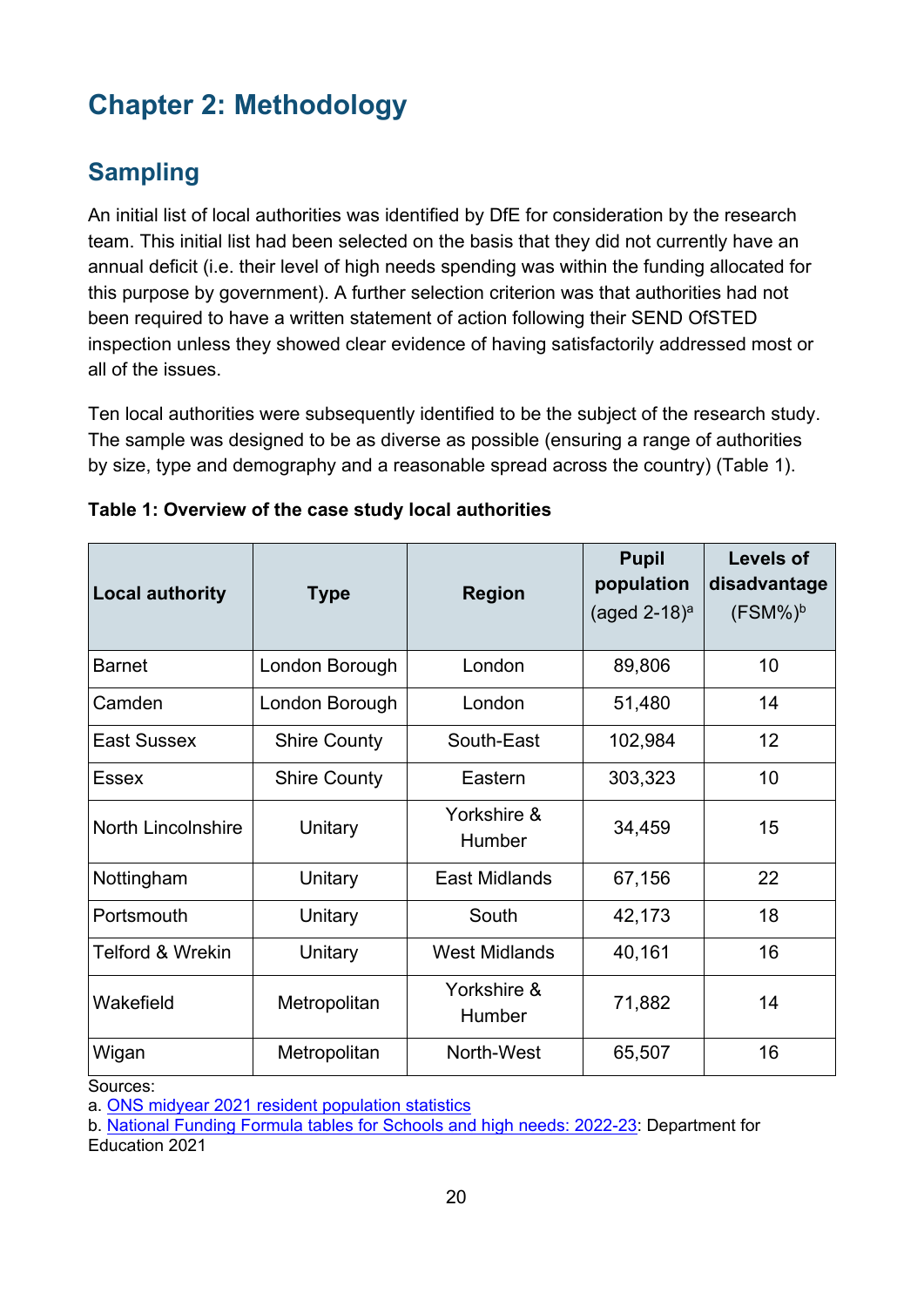## <span id="page-20-0"></span>**Procedure**

An initial letter was sent to the Director of Children's Services (DCS) and Chief Finance Officer in each of the case study authorities in January 2022. This set out the purpose and focus of the research and how we expected the local authority would be involved. DCSs were asked to identify the officer in their area who had strategic lead responsibility for SEND and Inclusion to enable us to progress the study.

Online interviews were then arranged with these officers. They were used to secure a broad overview of the context in which the local authority is operating with respect to high needs, to identify practice areas to explore in more detail and to agree key people to interview at the second stage of the research.

Overall, 74 Interviews were conducted from the beginning of February to end of March 2022, consisting of 6-11 in each of the 10 case study areas (see Appendix 1 for details).

In all cases, interviews were carried out online with Finance Officers, usually with responsibility for overseeing the Dedicated Schools Grant (DSG). In some cases, these were joined by the officer with responsibility for finance within the authority's SEND team. Interviews were also conducted with the Head of SEND/casework lead, one or more SEN support service managers (including, in some cases, the Principal Educational Psychologist) and one or more mainstream headteachers (or school governors) who were members of Schools Forum or involved in strategic groups looking at high needs issues.

In half of the cases, an interview was also carried out with an officer with SEND commissioning responsibility, some of whom were involved in setting up new local provision, with others playing a more specific role in procurement and negotiation of costs. Two of these had broader responsibility for commissioning across the range of related services (Education, Health and Social Care).

Other officers included post-16 leads (2 authorities), leads for alternative provision (AP) and exclusions (2), and in one local authority the Head of School Improvement.

To provide context for the interviews, local authorities were asked to provide data on their annual high needs income and spend for the period from 2018-19 to 2021-22 (projected out-turn). Latest estimates for 2021-22 were gathered at the report-writing stage to provide the most accurate expenditure figures available to date.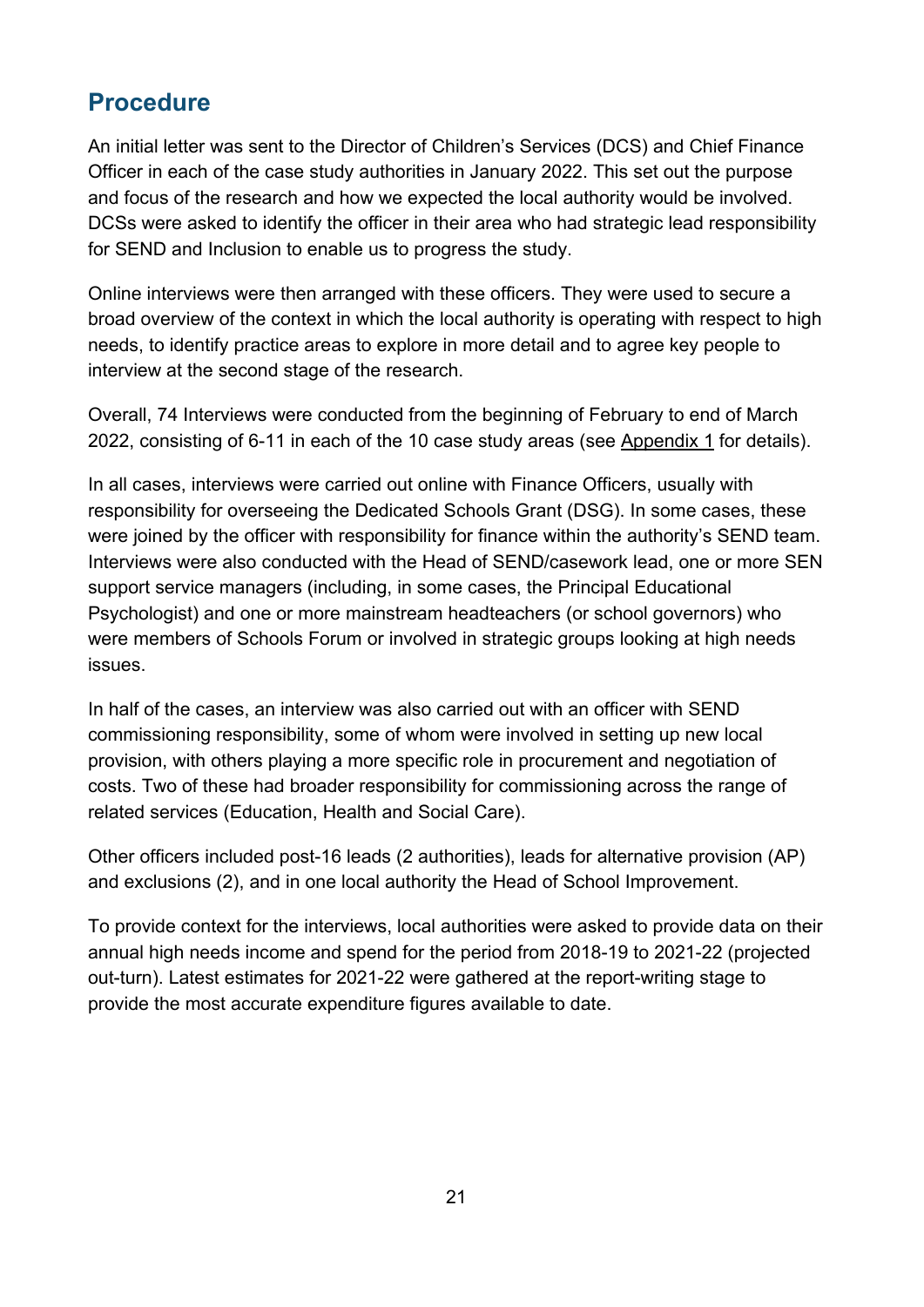Local authorities were also asked to provide copies of their annual SEN2[14](#page-21-1) returns for this period, which gave further information on numbers of pupils with EHCPs at different phases and in different types of provision.

Use was made of other publicly available data from national databases to provide a fuller picture of context and trends. These included the latest DfE national SEN2 statistics, National Funding Formula tables<sup>15</sup>, the High Needs Benchmarking Tool<sup>[16](#page-21-3)</sup> site and the Department's summary of local authority Section 251 returns<sup>[17](#page-21-4)</sup>.

## <span id="page-21-0"></span>**Focus of interviews and key themes**

Interviews were designed to reflect the core research questions (specified by DfE):

- a) **How processes and practice have been adapted recently** in relation to effectively managing high needs budgets in the context of increasing financial pressures
- b) **How the local authorities have responded to increasing demand for special provision and numbers of Education, Health and Care Plans (EHCPs)**
- c) **Views and supporting evidence of the impact of such changes**
- d) **Specific examples of good and promising practice**
- e) **How local authorities consult and work with their stakeholders to manage demand.**

Core areas for discussion with all interviewees (including the authority strategic lead) included:

- 1. **A commentary on the high needs spend pressures** that the local authority had been experiencing over the last three years. Interviewees were asked about the factors they thought had contributed to these and about any contextual features that had made these easier or more difficult to manage.
- 2. **The steps taken to manage these pressures** by the authority / interviewee.
- 3. **Evidence of impact** they were able to provide for the steps taken (and areas where developments had had a more limited effect)

<span id="page-21-1"></span><sup>14</sup> <https://www.gov.uk/government/statistics/education-health-and-care-plans-england-2022>

<span id="page-21-2"></span><sup>15</sup> [National funding formula tables for schools and high needs: 2022 to 2023 - GOV.UK \(www.gov.uk\)](https://www.gov.uk/government/publications/national-funding-formula-tables-for-schools-and-high-needs-2022-to-2023)

<span id="page-21-3"></span><sup>&</sup>lt;sup>16</sup> [High needs benchmarking tool - GOV.UK \(www.gov.uk\)](https://www.gov.uk/government/publications/high-needs-benchmarking-tool)

<span id="page-21-4"></span><sup>17</sup> [Section 251: 2021 to 2022 - GOV.UK \(www.gov.uk\)](https://www.gov.uk/government/publications/section-251-2021-to-2022)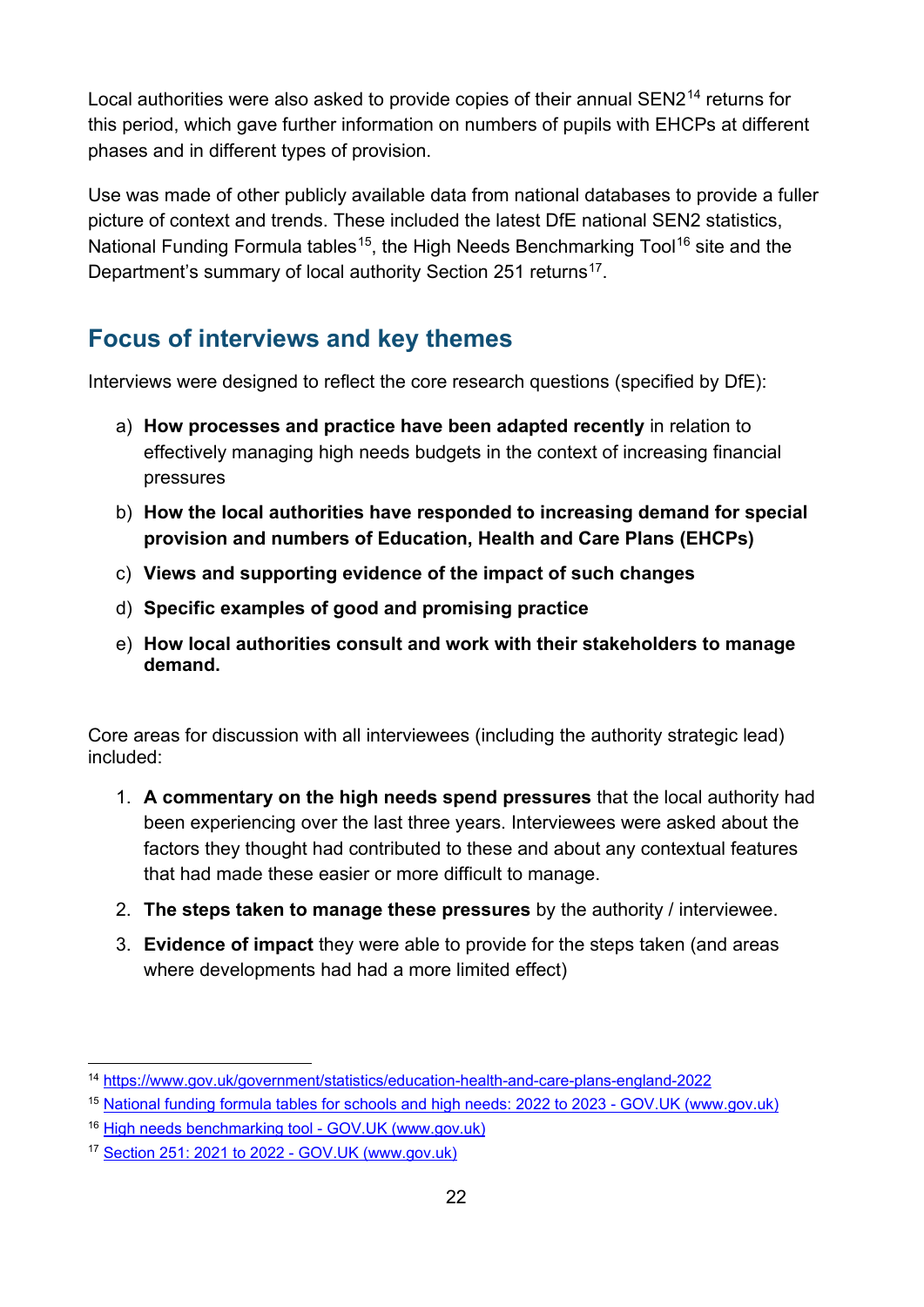- 4. **Involvement of key stakeholders** (schools, parents/carers and other agencies) in these changes and their perspectives on them
- 5. **Examples of operational change** (e.g. budgetary/financial processes; use of data; casework practice) that they considered to be contributing to more effective management of high needs spend.

(See Appendix 2 for interview schedules)

We were also interested to explore the nature of the relationship between SEND and Finance functions within the authority and how far these areas supported each other.

Questions/focus areas were sent to interviewees in advance so that they had plenty of time to consider their responses. This led to more focused and coherent discussions.

Some themes developed during the course of the research process. It was possible to explore these in more detail in some of the later interviews. For example, we were able to check how far some of the emerging positive features were shared across the sample and to explore levels of confidence that case study areas would be able to continue to manage within budget in future years (when there was less substantial growth in high needs income).

## <span id="page-22-0"></span>**Recording and analysis of interview material**

Written notes were taken of interview responses, with specific quotes being recorded where possible verbatim. These were subsequently transcribed and summarised to help identify common and specific themes, key features of the case study authorities that supported good or improving practice, and positive examples of helpful approaches that might be transferable to other authorities in future.

## <span id="page-22-1"></span>**Agreement on identification of the case study areas**

The question of whether those local authorities participating in the case studies should be identified in the report was discussed with DfE at an early stage of the research process and further explored with strategic leads in these areas in relation to DfE's framework for data privacy. It was recognised that it would be helpful for both DfE and the wider sector to know where good practice is taking place that can be learned from. Identification makes this easier. Collectively and with the consent of the case study areas, we have agreed to name LAs in this report where examples of positive practice are being specifically described (for example, in the practice vignettes referred to in subsequent sections). Broader discussion within the report, related to how common particular practices and/or perspectives were, is limited to reference to 'all', 'most', 'some' or 'a few' cases.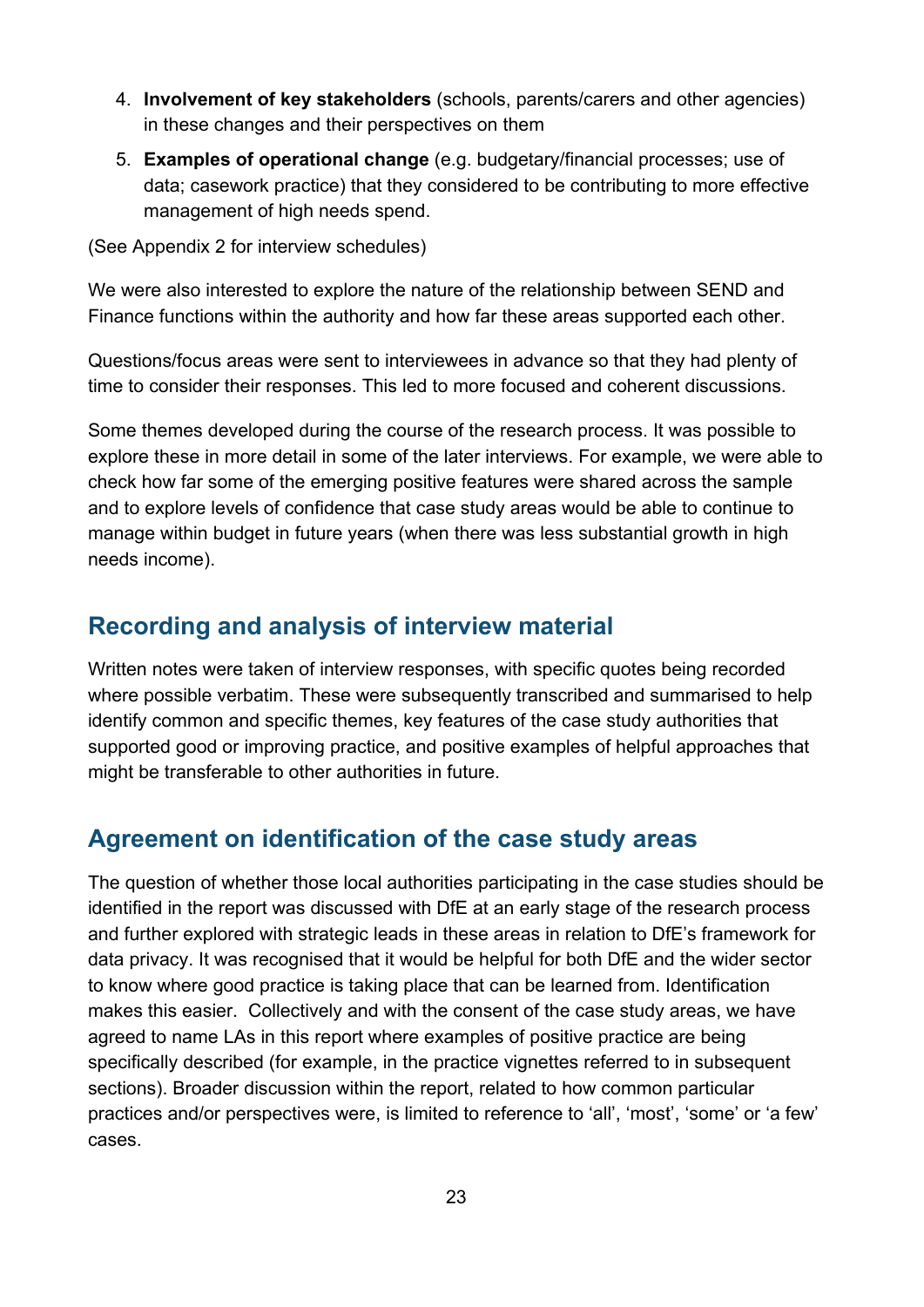Where data is provided, this is limited to information that is in the public domain through national databases available online.

## <span id="page-23-0"></span>**Limitations of the study design**

One of the design issues with this relatively small-scale research is that it has not been possible to create a reliable formal control group. It is also possible that similar 'positive features and practices' may be present as well in authorities that have a more negative high needs budget management profile.

In mitigation, the two main researchers working on this project have had significant involvement over the years with supporting authorities that are facing bigger budget challenges. A constant question we have asked ourselves is 'how unique/different is this practice/feature?' and 'wouldn't other local authorities say they do this already (and it hasn't made a difference)?'. While this does not amount to a formal control group comparison, it increases the chance that the practices identified can 'add value' to what other authorities are already doing (or help confirm that they are moving in the right direction).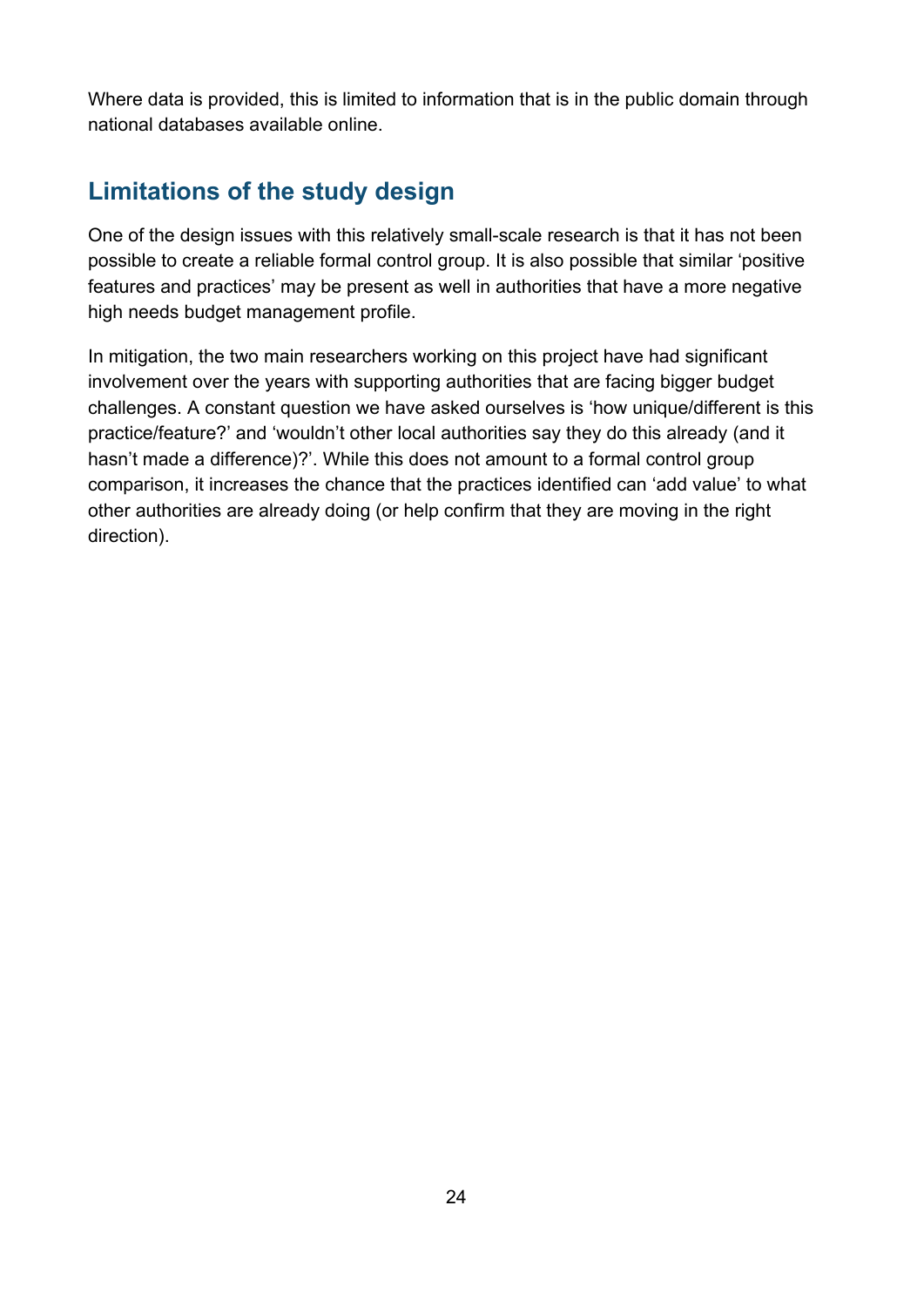## <span id="page-24-0"></span>**Chapter 3: Features of the case study sample**

## <span id="page-24-1"></span>**Financial position**

Data provided by the case study areas confirmed that annual high needs budgets were in surplus in 2021-22 in all but two of the authorities (Barnet and Wigan continued to have small high needs deficits). Barnet had been included in the original sample because its overall DSG picture was positive. Wigan had been a late addition replacing another North West authority which was unable to participate due to the demands of their OfSTED inspection. It was decided to keep both Authorities in the sample as deficits were small and there was evidence of good or promising practice from other sources.

Most of the case study areas had had an in-year deficit for a short period of time (in 2017-18) but had maintained a surplus since then. Some of the authorities had been able to pay off their cumulative high needs deficit and build their DSG reserves to help deal with future pressures.

Most of the authorities had dealt with their initial deficits through a transfer of money from the DSG Schools Block (funding mainly used for mainstream school core budgets). This was described in some instances as a 'gamechanger', which had helped to incentivise the engagement of mainstream headteachers in a more collective understanding of and response to high needs funding issues.

Even though most of the case study areas were in surplus, they were generally still experiencing significant growth in spend (see Table 2). However, this was being offset by the increases in high needs funding that they had received from central government. Moves to a more positive balance were largely due to growth in income exceeding growth in spend.

There has been a noticeable growth in spend for most of the case study authorities over the period from 2020-21 to 2021-22. While this appears to reflect further growth in demand, it was also attributed to a 'Covid lag effect' with demand suppressed during the lockdown period. In these circumstances, growth might have been expected to be spread more evenly across this and the previous period.

There was also evidence that some of the authorities were reluctant to maintain significant surpluses at a time of ongoing pressures and demands. They were using the opportunity to invest in new initiatives and increase top-up rates for mainstream and specialist provision to reflect the rise in staff costs (that other authorities in deficit were less able to do).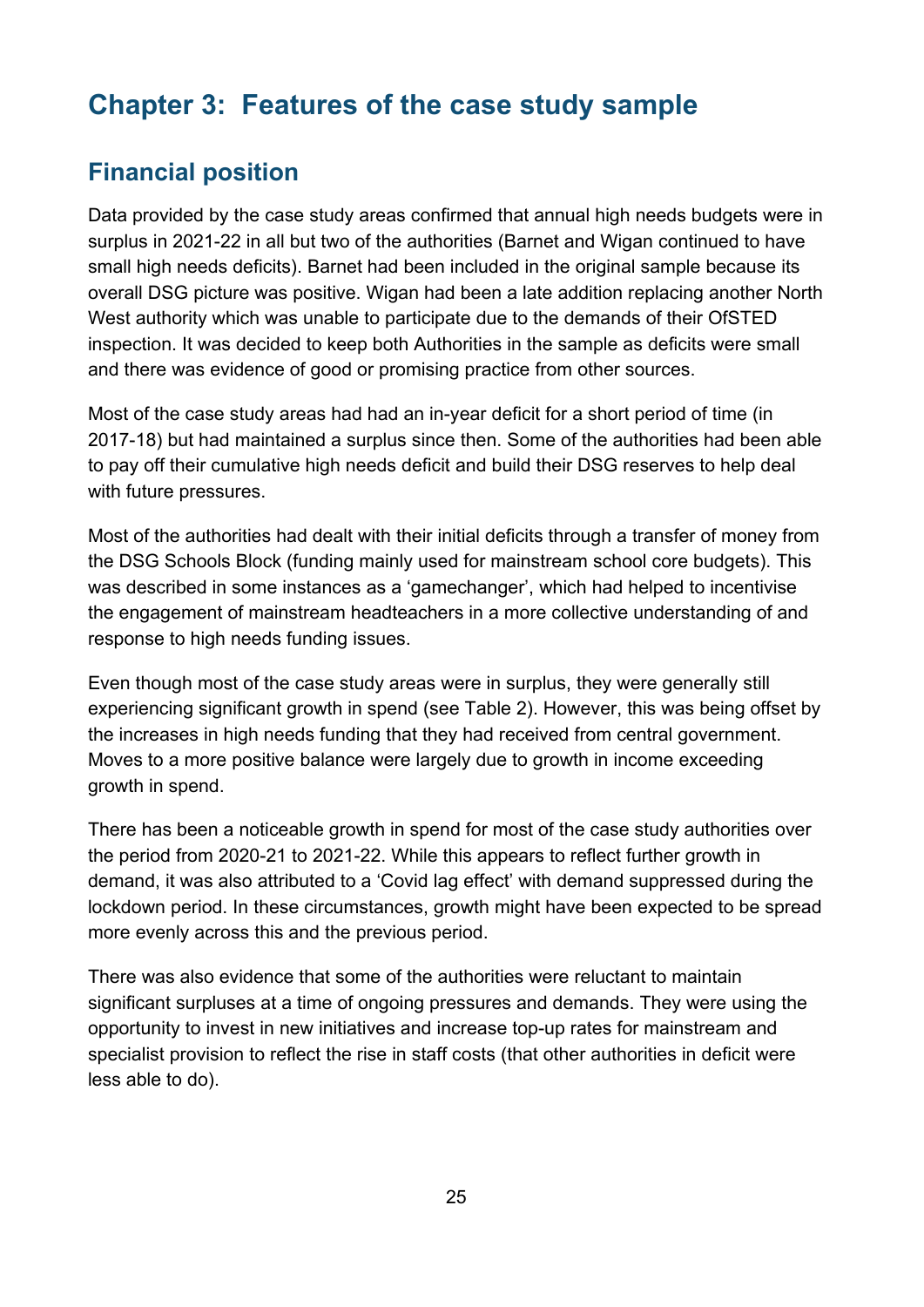The highest growth in spend overall across the case study sample was in Wigan and Wakefield, with Camden's rate of increase being noticeably lower than the other 9 authorities.

| <b>Local authority</b>      | 2018-19 to<br>2019-20 | 2019-20 to<br>2020-21 | 2020-21 to<br>2021-22 | <b>Overall</b> |
|-----------------------------|-----------------------|-----------------------|-----------------------|----------------|
| <b>Barnet</b>               | 4.0%                  | 8.5%                  | 8.9%                  | 22.8%          |
| Camden                      | 0.6%                  | 0.8%                  | 9.4%                  | 11.0%          |
| East Sussex                 | 0.8%                  | 8.3%                  | 15.1%                 | 25.6%          |
| <b>Essex</b>                | 9.7%                  | 3.5%                  | 9.0%                  | 23.7%          |
| <b>North Lincolnshire</b>   | 4.0%                  | 6.1%                  | 11.5%                 | 23.1%          |
| Nottingham                  | 3.2%                  | 8.1%                  | 3.6%                  | 15.6%          |
| Portsmouth                  | 0.6%                  | 3.0%                  | $\star$               | $\star$        |
| <b>Telford &amp; Wrekin</b> | 3.9%                  | 6.8%                  | 12.3%                 | 24.3%          |
| Wakefield                   | 9.1%                  | 6.8%                  | 9.6%                  | 27.8%          |
| Wigan                       | 10.6%                 | 8.6%                  | 12.2%                 | 34.8%          |
| Sample average              | 4.7%                  | 6.1%                  | $10.2\%$ *            | $24.1\%$ *     |
| <b>ENGLAND</b>              | 7.0%                  | 8.7%                  | N/A                   | N/A            |

<span id="page-25-0"></span>

| Table 2: Percentage growth in high needs spend for case study authorities since |  |
|---------------------------------------------------------------------------------|--|
| 2018-19                                                                         |  |

Source: Spend returns (financial years) submitted by the local authorities as part of this research (\*Portsmouth figures still to be confirmed at time of publication)

Although there have been some adjustments towards a fairer distribution, the amount of high needs funding allocated to local authorities in England is still affected by historical spending levels set when DSG was first established. We were interested in seeing how well the case study authorities were funded compared to other similar areas.

In comparison to other authorities with similar levels of need<sup>[18](#page-25-1)</sup>, most of the case study areas had an average to below average level of high needs income (for their authority

<span id="page-25-1"></span><sup>18</sup> As measured by % FSME (free school meals ever 6)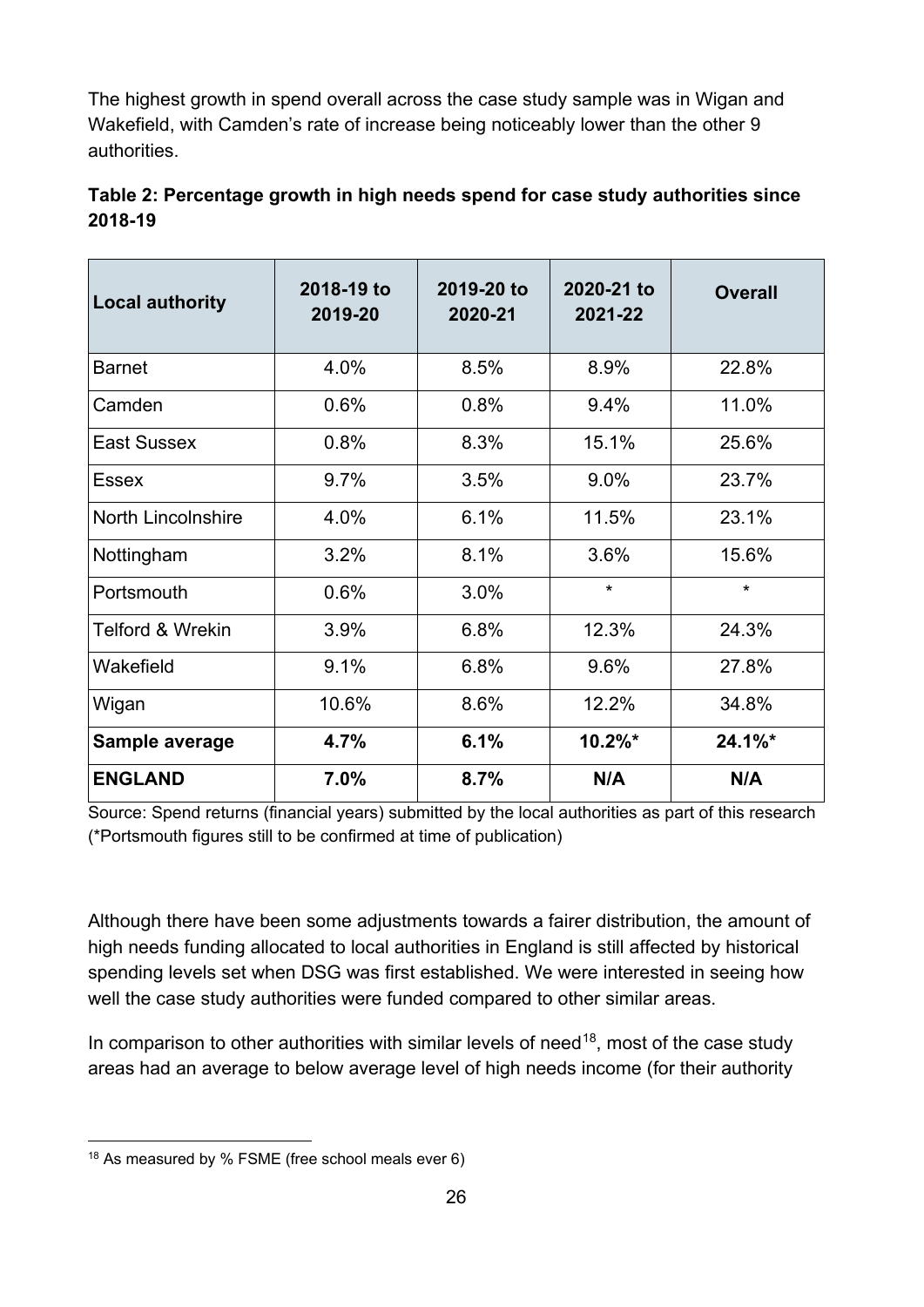type). There was no evidence therefore that they were in surplus because they were getting a more generous budget to start with.

## <span id="page-26-0"></span>**SEND profile**

Table 3 sets out some key SEND statistics relevant to this research. Most of the case study authorities (except Portsmouth and Telford & Wrekin) had an average or below average percentage of residents aged 2-18 with EHCPs. They also had an average to below average percentage in specialist provision (aged 2-18). The picture on SEND Tribunal rates was more mixed.

| <b>Local authority</b>      | % with EHCPs<br>$2022$ <sup>a</sup><br>(aged 2-18) | % in specialist<br>provision 2022b<br>(aged 2-18) | <b>SEND Tribunal</b><br>appeal rates (%)<br>2020 |
|-----------------------------|----------------------------------------------------|---------------------------------------------------|--------------------------------------------------|
| <b>Barnet</b>               | 3.56%                                              | 1.25%                                             | 3.0%                                             |
| Camden                      | 2.76%                                              | 0.94%                                             | 1.8%                                             |
| East Sussex                 | 3.79%                                              | 1.74%                                             | 5.0%                                             |
| Essex                       | 3.62%                                              | 1.38%                                             | 3.0%                                             |
| <b>North Lincolnshire</b>   | 3.33%                                              | 1.37%                                             | 0.3%                                             |
| Nottingham                  | 1.93%                                              | 0.99%                                             | 1.4%                                             |
| Portsmouth                  | 4.27%                                              | 1.73%                                             | 0.7%                                             |
| <b>Telford &amp; Wrekin</b> | 4.38%                                              | 1.93%                                             | 1.7%                                             |
| Wakefield                   | 3.70%                                              | 1.21%                                             | 0.7%                                             |
| Wigan                       | 3.56%                                              | 1.59%                                             | 0.1%                                             |
| Sample average              | 3.51%                                              | 1.39%                                             | 1.77%                                            |
| <b>ENGLAND</b>              | 4.07%                                              | 1.67%                                             | 1.70%                                            |

<span id="page-26-1"></span>

| Table 3: Key SEND statistics for case study authorities |  |  |  |
|---------------------------------------------------------|--|--|--|
|---------------------------------------------------------|--|--|--|

Sources:

a. Latest SEN2 statistics (2022) [https://explore-education-statistics.service.gov.uk/find-](https://explore-education-statistics.service.gov.uk/find-statistics/education-health-and-care-plans)

[statistics/education-health-and-care-plans](https://explore-education-statistics.service.gov.uk/find-statistics/education-health-and-care-plans) Resident population projections taken for ONS midyear 2022.

b. Latest SEN2 statistics (2022) – includes all forms of specialist provision including resource bases in mainstream schools funded from HNB. Resident population projections for ONS midyear 2022.

c. SEND appeal rate 2020 (table SEND2) Tribunal Statistics Quarterly: January to March 2021 -[GOV.UK \(www.gov.uk\)](https://www.gov.uk/government/statistics/tribunal-statistics-quarterly-january-to-march-2021)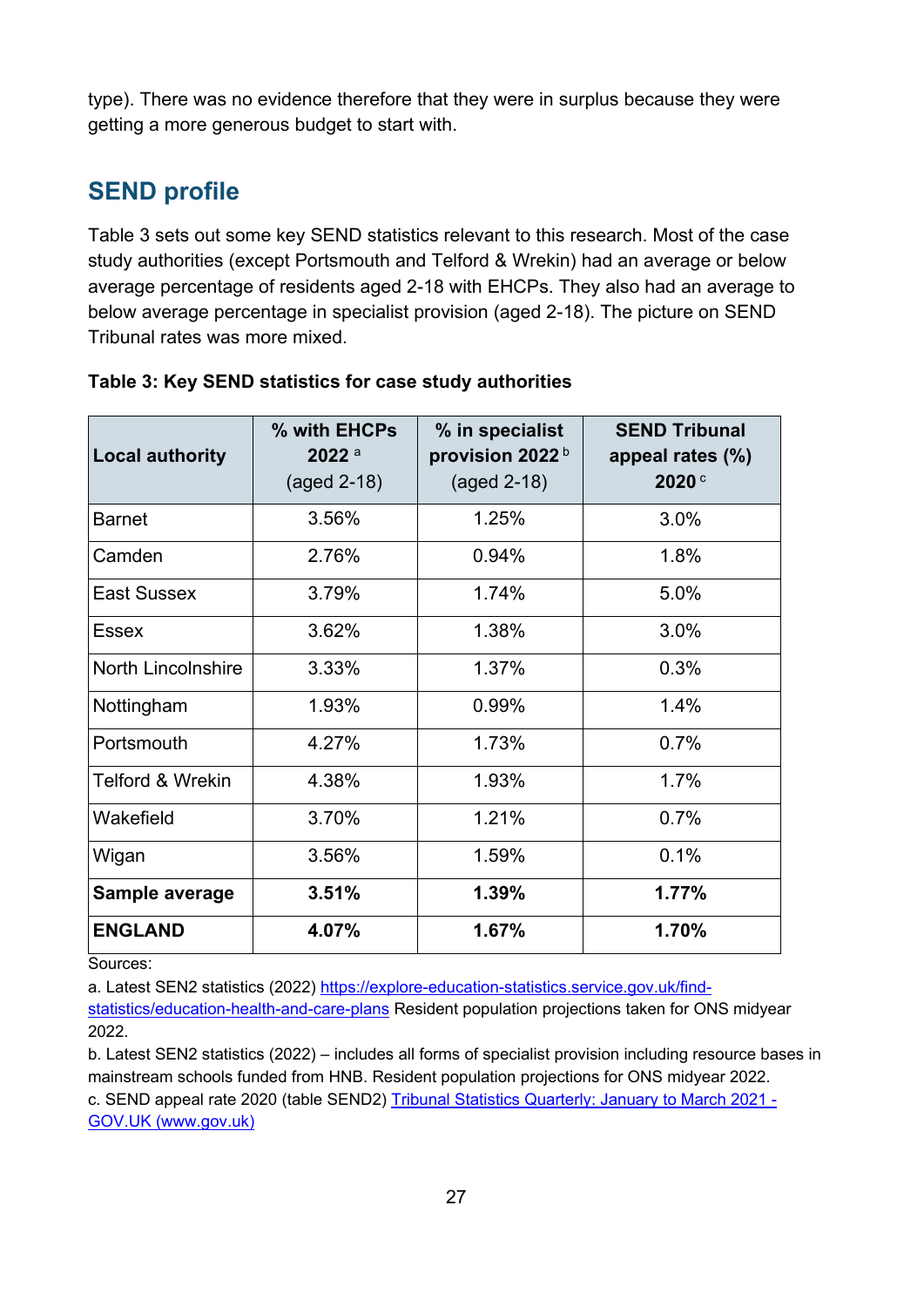## <span id="page-27-0"></span>**Culture and context**

Most of the local authorities in the sample had established a strong culture of local collective responsibility. This was typically associated with:

- 1. Stability of senior LA leadership
- 2. An emphasis on developing and maintaining positive relationships with key stakeholders (particularly schools/settings and parents/carers), with active listening and a commitment to seeing things through
- 3. A climate where constructive challenge is seen as a positive aspect of school and local authority service improvement
- 4. A clear governance framework to help achieve common understanding of high needs issues and oversee developments, with key stakeholders actively involved
- 5. Mainstream and special school headteachers actively involved in working groups to consider options/ways forward
- 6. Improved use of data and greater transparency to encourage better shared understandings and more active engagement in the broader picture
- 7. Greater use of peer review and/or peer moderation/challenge to help extend good practice and common expectations.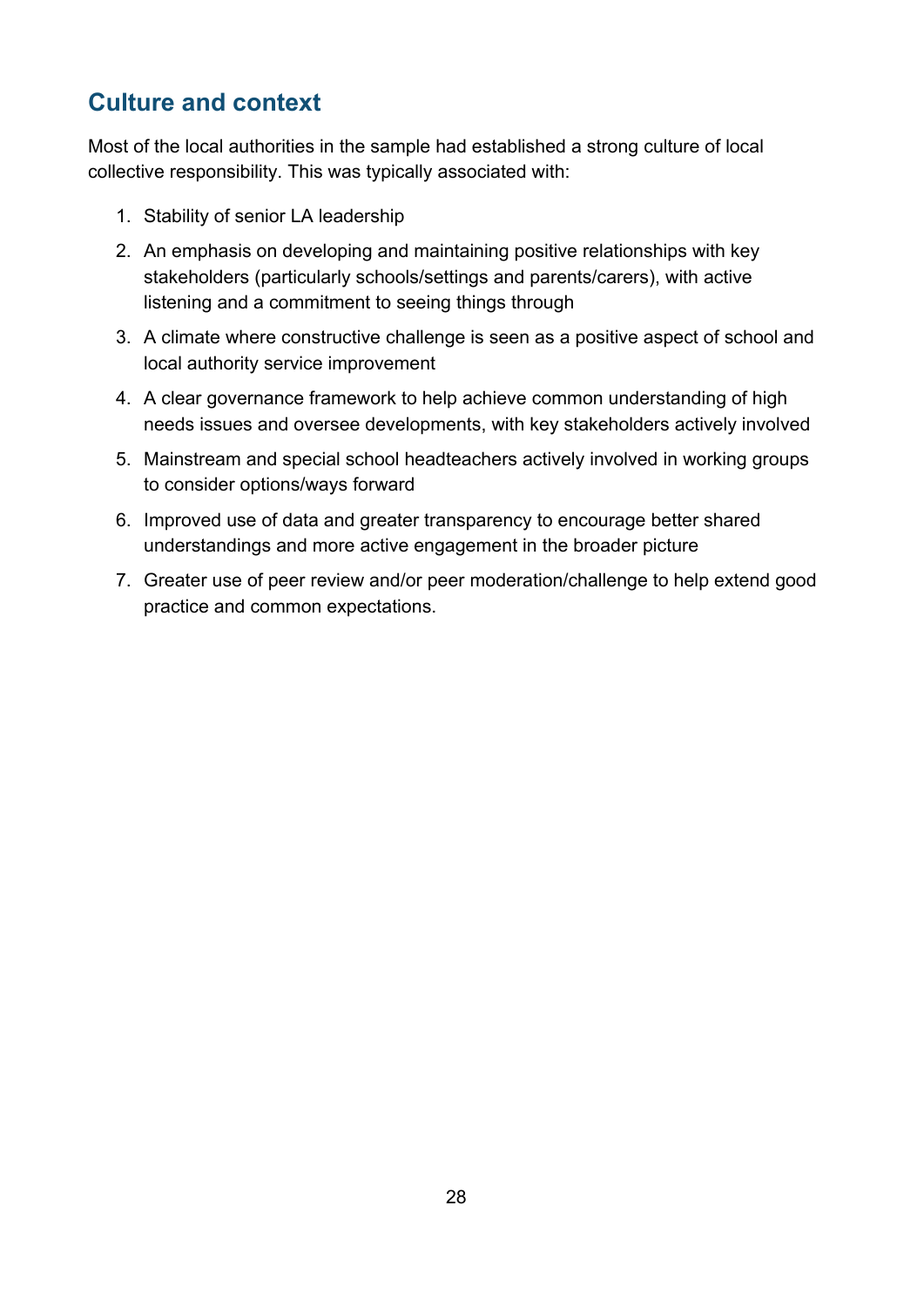#### <span id="page-28-0"></span>**Figure 1: Local collective responsibility**

**North Lincolnshire** has had a long history of positive partnership since it became a unitary authority in 1997. With stable and committed leadership, it has established a strong sense of collective responsibility for meeting the needs of all children and young people who live locally. This cuts across all services and agencies but and there is also significant 'buy-in' from schools. The culture has been sustained through a period of increased academisation. There is recognition that schools that are part of larger multiacademy trusts (MATs) may feel their 'centre of gravity' is elsewhere. However, the LA and schools in general are working hard to maintain shared values and commitments at local level, through good communication and dialogue.

There is transparency about emerging issues and a collaborative problem-solving ethos. This was particularly evident when the LA experienced a significant high needs deficit in 2017-18 when senior officers met with headteachers to consider practical ways forward. Strategy is driven by a shared commitment to improve outcomes for children and priority is given across the board to quality assurance and evaluation, though common processes (such as case audits and deep dives).

The quality of communication and relationships has been supported by the fact that the authority is relatively small. Shared responsibility within the LA has also been strengthened by the need for overlapping roles and accountabilities, which enhance the ways in which policy expectations are framed and communicated.

This culture of collective responsibility has supported a common sense of direction for children and young people with SEND and a more collaborative approach across schools and the LA to meeting needs within available budgets.

Partnership in some of the case study authorities has a long history and it may be more difficult to establish where there have been higher levels of staff turnover or in larger authorities where communication and relationships can be more complex. However, we are aware from our experience elsewhere that some shire counties (such as Cambridgeshire, Durham and Hertfordshire) have been able to strengthen collective responsibility at area/district level in a way that supports some of these features. There was some evidence that the largest case study area included in the study (Essex) was starting to move in this direction.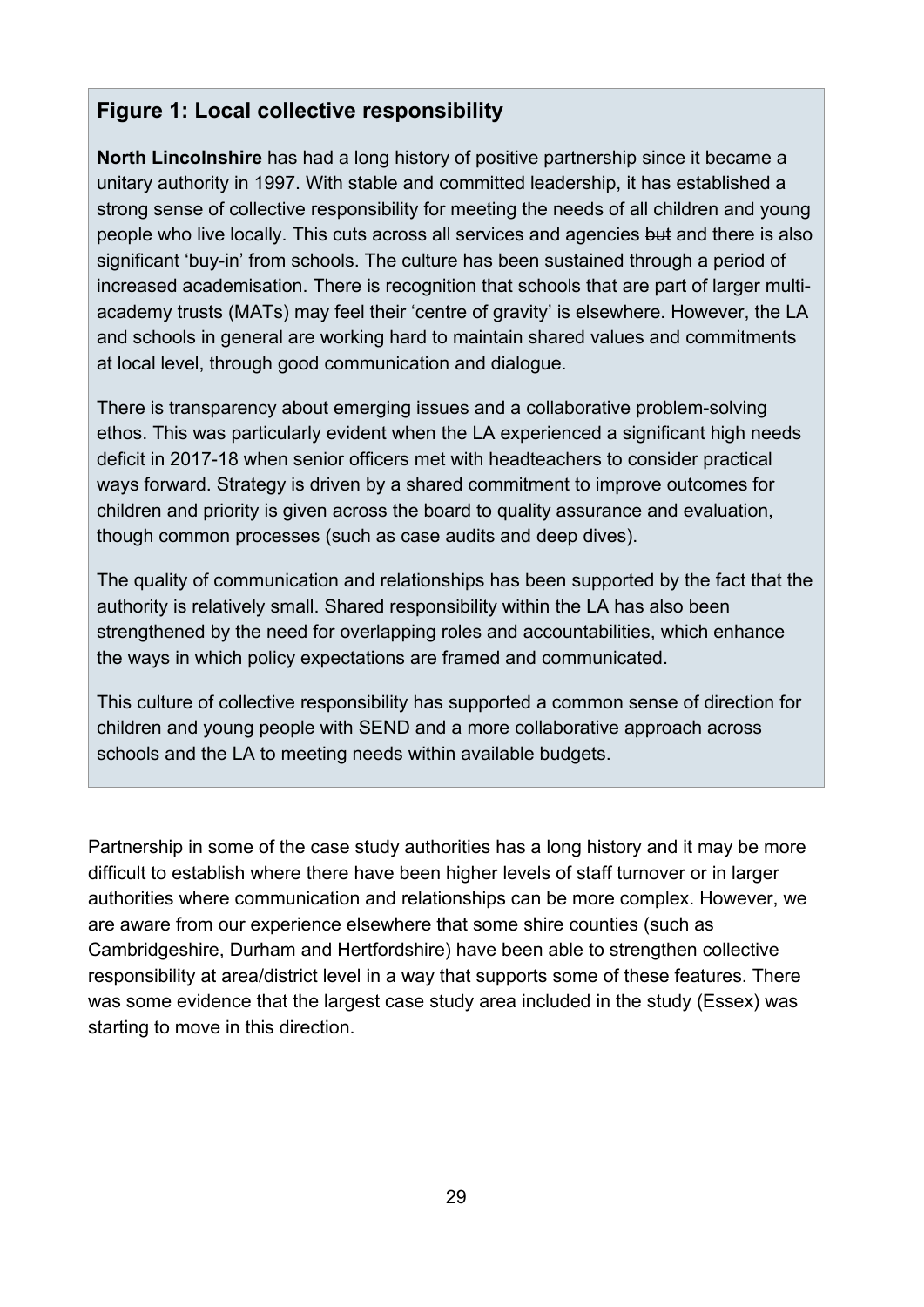## <span id="page-29-0"></span>**Policy emphasis**

Discussion of the reasons for the significant growth in high needs spend highlighted a number of factors (many of which were also reported in the Isos Partnership research). There was reference to:

- Growing numbers of children with complex/significant needs (linked to improved medical interventions and greater survival, and to increased social pressures)
- Changes in diagnostic practice (particularly in relation to ASD (Autistic Spectrum Disorder) and ADHD (Attention-Deficit Hyperactivity Disorder))
- Impact of social media and expectations arising from the national SEND reforms
- Loss of parental confidence in the ability/willingness of (some) mainstream schools/settings to meet individual needs
- School accountability pressures leading to some schools becoming less inclusive
- Increased demand for special school placements
- Increased need for higher cost placements (in the independent/non-maintained specialist (I/N-MSS) sector) where local provision is full.

Most interviewees considered that causation of increasing spend was complex and involved a mixture of factors. However, within the sample, there were differences in emphasis which were having an influence on authorities' strategic priorities. In most of the authorities, priority was being given to further developing the mainstream offer and making it more consistently strong. Respondents in these areas tended to argue that:

- Continuing growth in use of specialist provision is financially unsustainable
- Placing those with more modest needs in specialist schools and settings just creates further demand
- Specialist provision should be consistently targeted at those with the most significant needs, with clearer expectations of the kinds/levels of provision that should be available in all mainstream schools
- Outcomes are better for children and young people if their needs can be met locally
- Mainstream schools/settings need to be more responsive to the changing needs of their local community and to develop their own provision to meet these.

Camden and Nottingham City had invested a significant amount of their new money in supporting mainstream inclusion.

In a couple of authorities in the sample, this emphasis on mainstream inclusion was less strong, with the priority being to develop local specialist provision to reduce the need for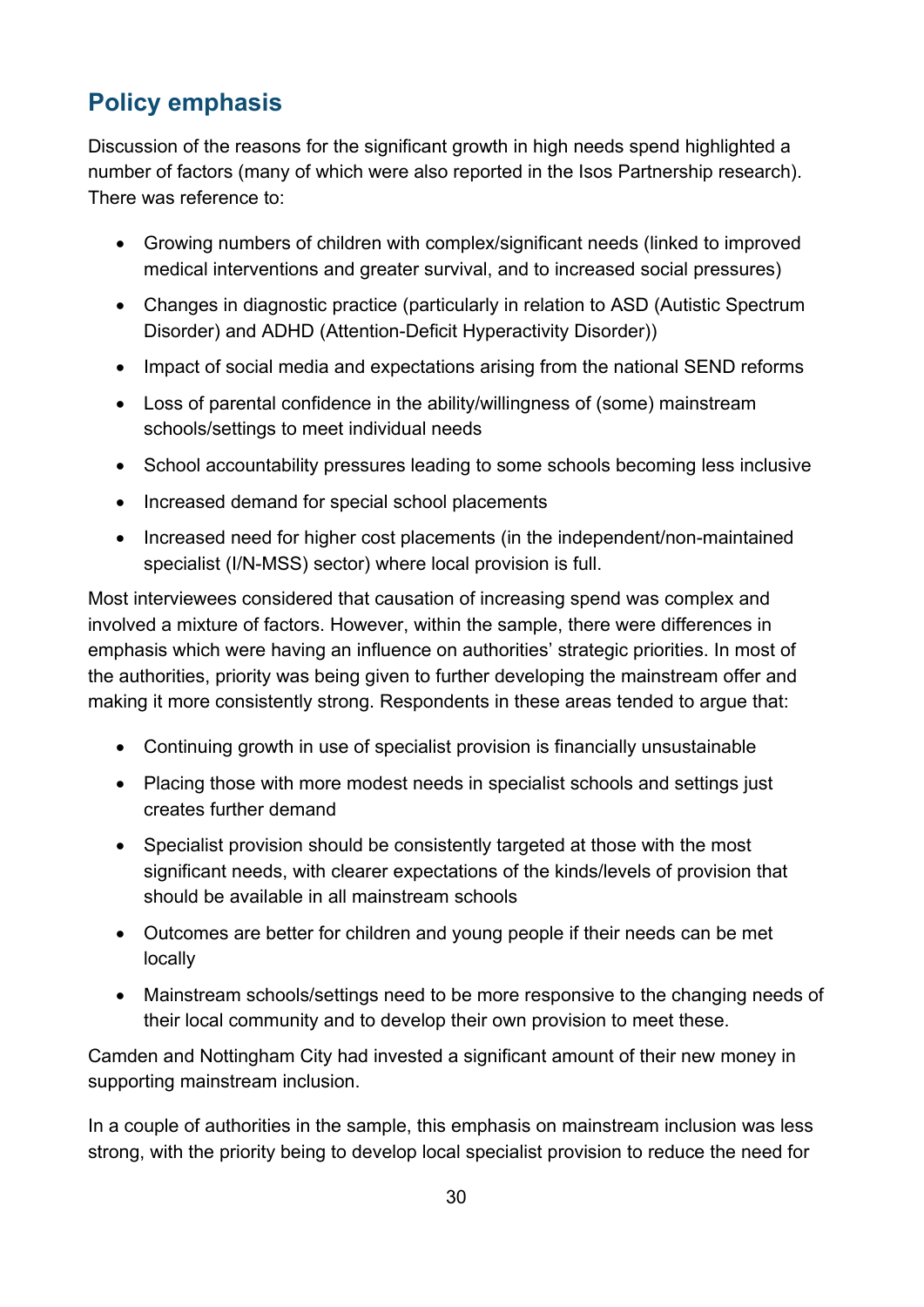pupils being placed out of area or in the I/N-MSS sector. There was some evidence that this approach was linked to higher growth in spend. In practice, all the case study authorities were having to do 'a bit of both' as there was a continuing need for increases in places in specialist provision even where mainstream improvements were under way.

## <span id="page-30-0"></span>**Strategy**

#### <span id="page-30-1"></span>**Links between SEND and Finance**

Most of the case study authorities had a clear strategic direction for SEND which was closely linked to Finance. Much closer links had been established between SEND and finance functions, with officers meeting regularly to monitor expenditure against different areas of provision and services. There were joint reports to Schools Forum and joint attendance at high needs working group meetings. Officers had developed much greater understanding of each other's issues, with Finance recognising the need to support strategic developments with the necessary investment and SEND officers having a greater awareness of financial limitations and the need for a sustainable approach.

#### <span id="page-30-2"></span>**Figure 2: Finance and SEND strategies working together**

**Telford and Wrekin** has developed a number of approaches that keep high needs spend within budget and are part of a wider aim to extend the inclusive capacity of its mainstream schools. Reports to Schools Forum set out the activity that is taking place and invite challenge and discussion amongst school leaders. The achievements from joint activity include:

- A revised formula for the notional SEND budget to ensure greater cross sector equalisation and help re-emphasise schools' SEND responsibilities
- The introduction of targeted funding to support phase transfer so that children with more complex SEND, but without EHCPs, are able to experience a successful and sustained transition.
- Establishing a unified banding scheme
- The development and implementation of a system for funding pupils with high needs in mainstream schools, that involves headteachers and SENCos without the requirement for EHC Plans

There was evidence of increased use of forecasting, although approaches varied. In some, this was limited to projecting the impact of growth in EHCPs and numbers of pupils with different types of need, with the expectation that more provision would need to be developed to cater for these. In others, forecasting was more sophisticated and more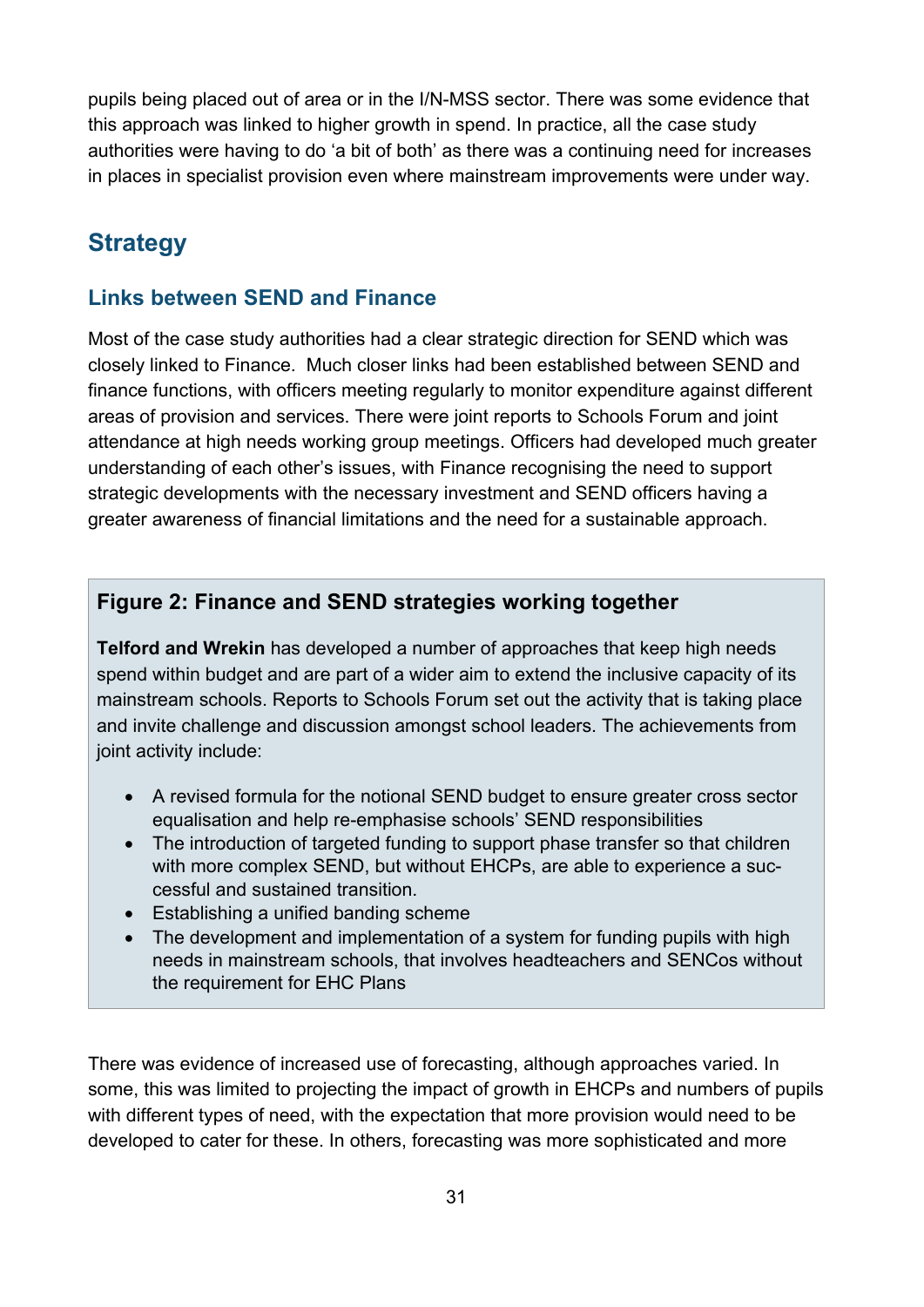closely linked to the potential impact of financial constraints. There was less clear analysis, even in this case study sample, of the expected impact of strategic activity (apart from in general terms) or any detailed picture of what patterns of provision would need to look like if high needs spend were to be matched to the available budget in future years.

#### <span id="page-31-0"></span>**Governance**

Most of the case study authorities had well established governance structures, with clear links between higher level entities (such as Health & Wellbeing Boards) and groups that were more concerned with operational delivery. In a number of the authorities, SEND and inclusion were a major focus of standards/school improvement boards. All of the authorities had established working groups involving headteachers and, in some cases, SENCos, parents and school governors to address key issues, Sometimes, these were formally established by, or strongly linked to, Schools Forum, to support more in-depth discussion than is usually possible with a broader/fuller agenda.

#### <span id="page-31-1"></span>**Engagement with stakeholders**

All case study authorities put a strong emphasis on active engagement with schools/settings and parents/carers. This was regarded as important so that people felt their concerns were listened to and heard. Regular contact was a way of 'picking up emerging issues' and 'preventing these from getting out of hand'. More limited formal consultation was seen as a poor substitute for building strong relationships that were ongoing.

#### <span id="page-31-2"></span>**Use of data**

In the sample authorities, there had been significant improvements over the recent period in the quality and availability of data. This supported better planning and evaluation of progress and promoted much greater transparency in discussions with schools and other stakeholders. A number of the authorities had developed individual school profiles/dashboards to help inform self-evaluation and better target support and intervention.

All of the case study areas shared information with stakeholders on the current use of their high needs budgets. This enabled broader awareness of where money was being spent along with relative unit costs. Some authorities had undertaken benchmarking exercises to compare provision costs (e.g. banding/top-up levels) with other areas.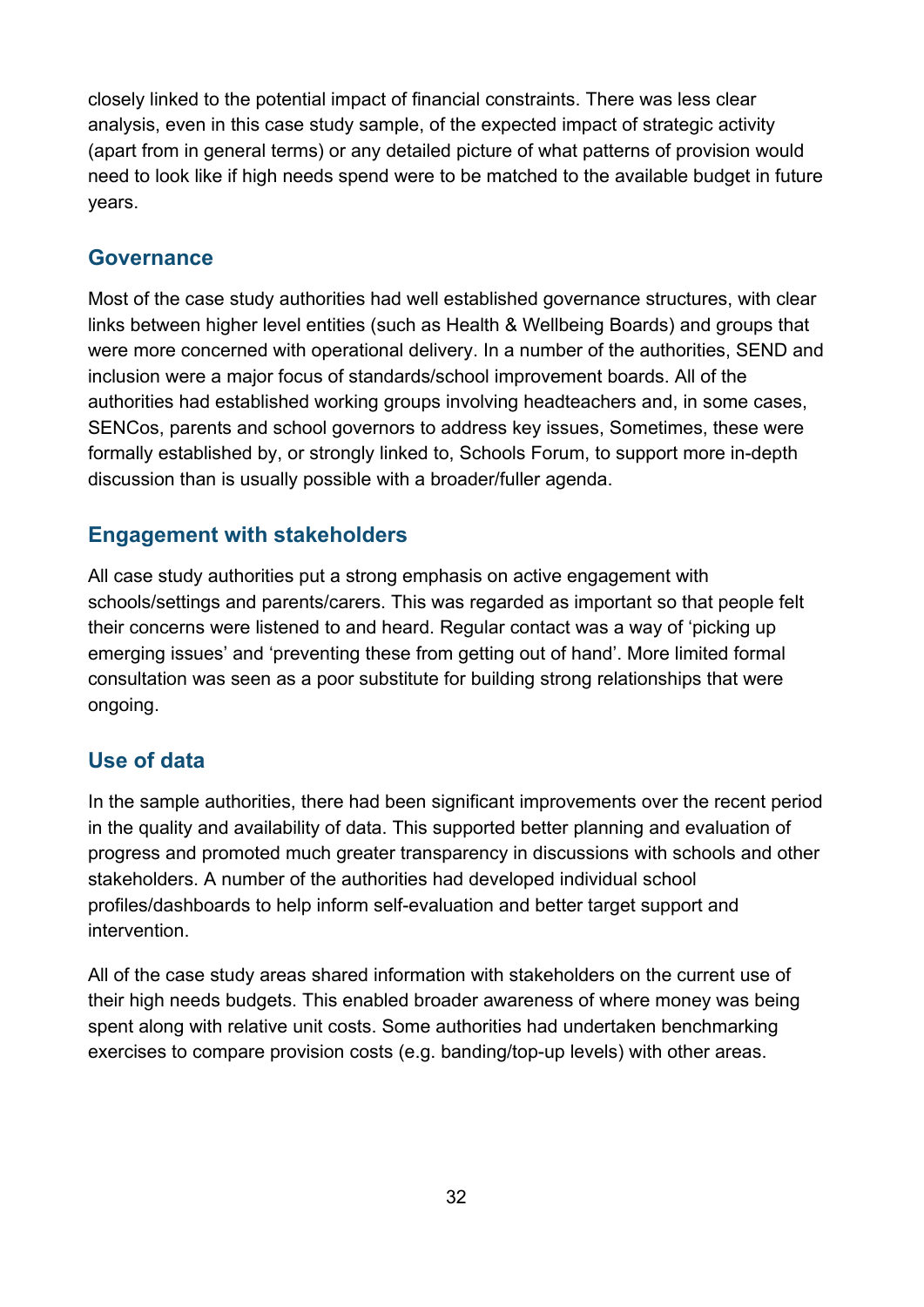#### <span id="page-32-0"></span>**Figure 3: Using data to raise awareness and support transformation**

In addition to monitoring trends in placement arising from EHC needs assessments and plans, **East Sussex** looks at the impact of placement trends on numbers of pupils, the average cost per pupil and the total cost per placement type.

This is a LA with a determination to strengthen inclusive practice in mainstream and reduce reliance on placements in specialist provision (particularly where this is higher cost). Communicating the rationale for transformation to stakeholders and services is assisted by effective presentation of the data.



#### **Capacity**

One of the issues with the significant national growth in EHC needs assessment requests has been that it has been more difficult for local authority officers and services to have the time to be proactive and 'raise their heads above water'. This has been compounded by pressures on local authority core staffing budgets. A number of officers interviewed reported having to balance strategic activity with increased operational pressures. In some of the case study authorities, the Educational Psychology Service (and other SEN support services) had become increasingly overwhelmed by having to undertake EHC needs assessments where they had had no previous knowledge of/involvement with the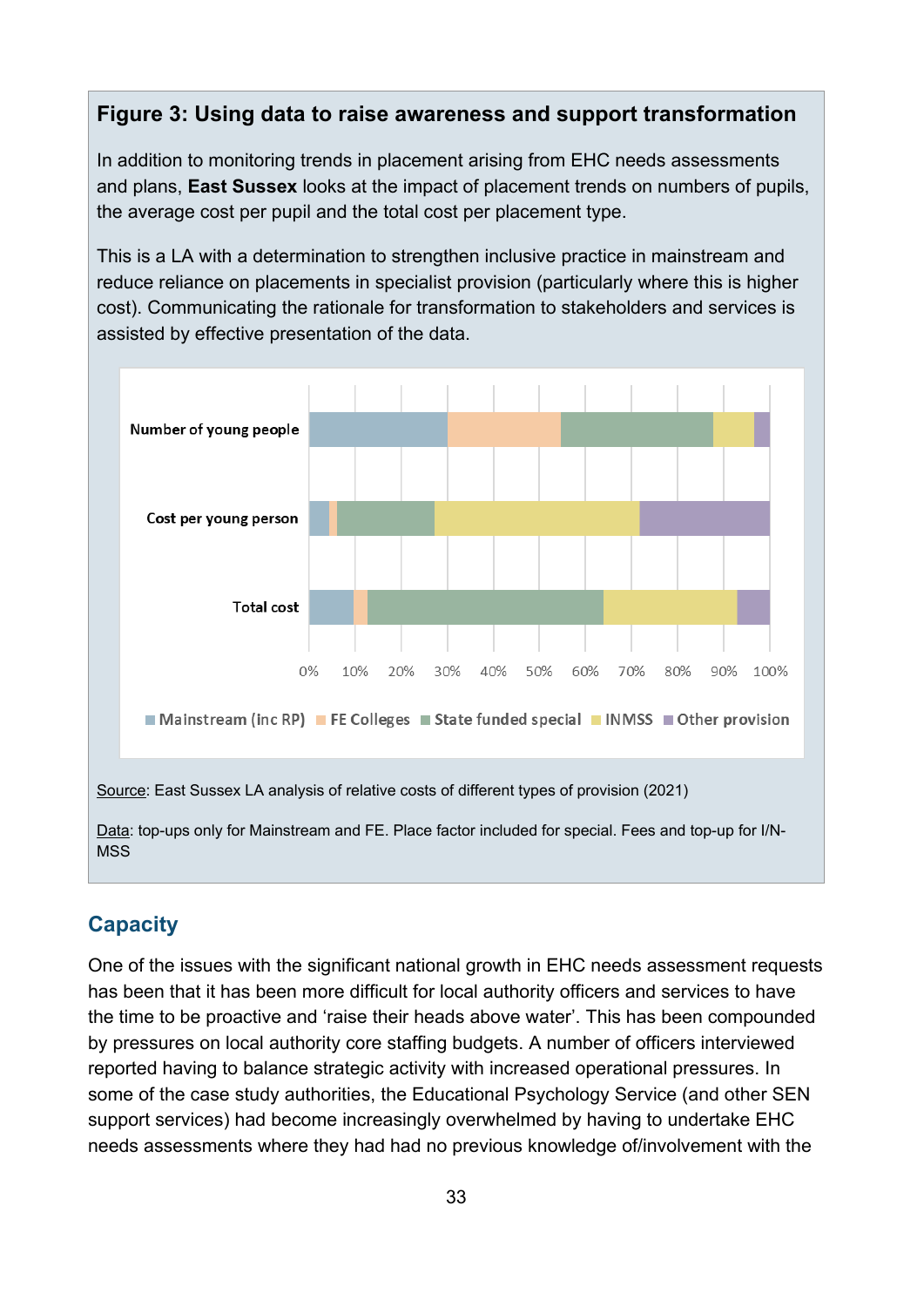pupil. This was limiting their capacity to work more proactively and help prevent escalation of difficulties.

In a number of the authorities, however, the need for more strategic capacity at senior officer level had been recognised, allowing a more active leadership role. The funding and commissioning arrangements for SEN support services were being reviewed to ensure greater impact on key strategic outcomes. A more managed approach to addressing the need for EHC needs assessments was releasing more time for supporting school-based intervention and helping strengthen relationships between parents/carers and schools.

## <span id="page-33-0"></span>**Figure 4: Educational Psychology Service contribution to strategic development and positive practice**

The Educational Psychology Service (EPS) in **Camden** is directly involved in proactively supporting key strategic developments. It has contributed significantly to the creation of a new high needs resourcing system for mainstream schools and settings which is less dependent on EHC needs assessments and has been engaged in other aspects of provision development and review. It also plays a role in helping manage exclusions and is explicit about this in its annual planning/contracting meetings with schools.

The LA recognises the contribution that educational psychologists make to strategic priorities. There is LA funded time that helps them to retain a 'challenge' as well as supportive role. EPS activity is not restricted to statutory work and they are able to support schools in their development of inclusive practice and strategy, as well as working with them on more specific areas identified as a priority within the traded service offer.

The impact of the Camden EPS approach is positive for schools and settings, families and the local authority. There is no waiting list or lack of availability for statutory work. There is time for system development and consultancy work with schools and Early Years settings. EP recruitment is not a problem due to the service having a broader range of roles.

At a financial level, most of the case study areas were endeavouring to retain some of the new money that they were receiving for high needs from central government, to support specific developments and initiatives that allowed for some level of creativity and innovation. This approach took account of the future position where the rate of HNB growth would "flatten out".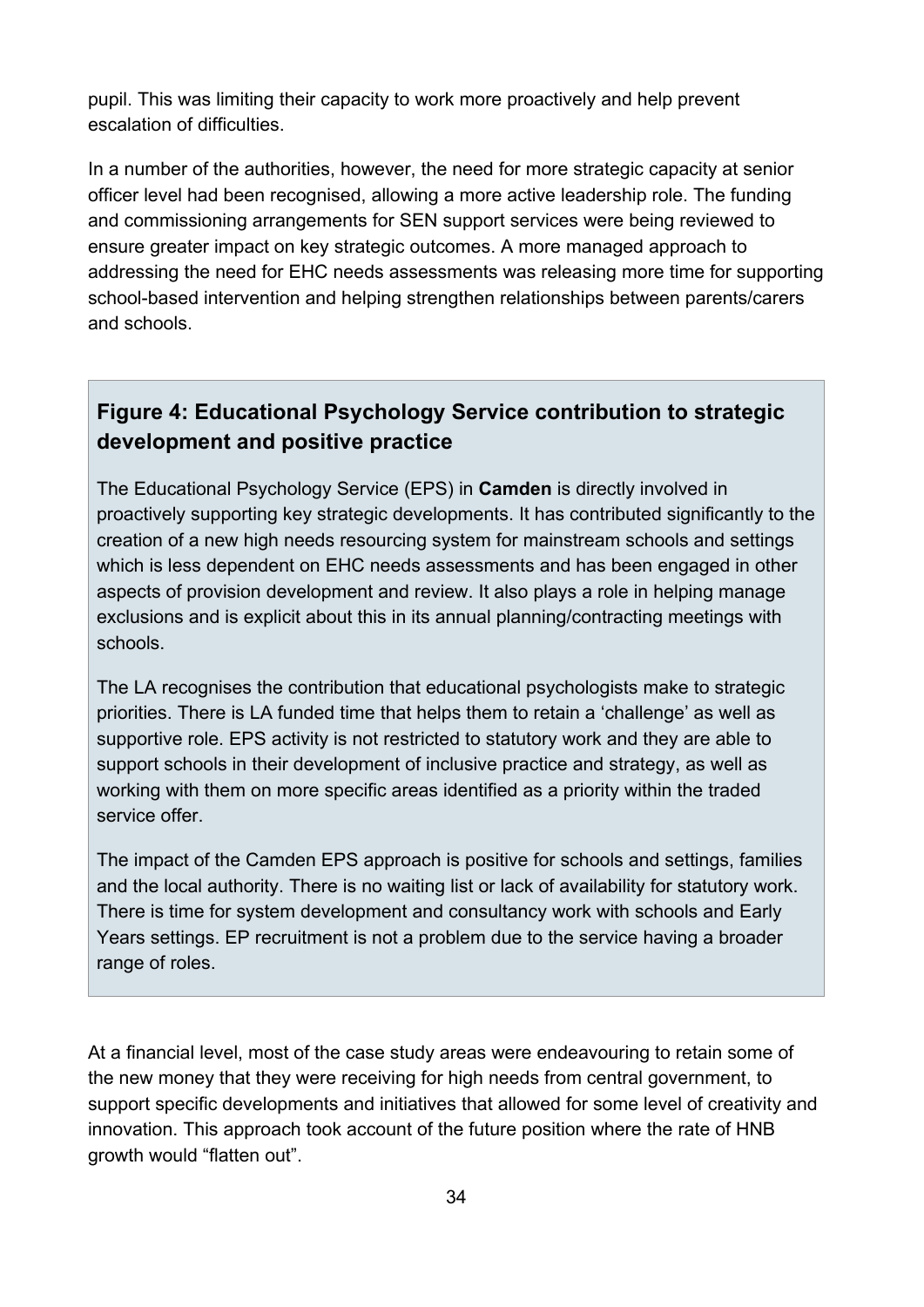## <span id="page-34-0"></span>**Chapter 4: Particular areas of pressure and associated good practice**

During the course of the interviews, some key areas emerged that the case study authorities were needing to address. These were as follows:

- 1. The need to develop a stronger and more consistent mainstream offer
- 2. The need to understand and engage with parental expectations at both casework and broader strategic level
- 3. The need to build capacity for meeting the needs of children and young people with autistic spectrum conditions at all levels (family, school/setting and service)
- 4. The need to strengthen phase transitions, from early years to school, from primary to secondary, and beyond
- 5. The importance of having a clearer and broader range of pathways post-16 for young people with different levels of need to support transition from education to adult life
- 6. Effective commissioning and monitoring of specialist provision and holding providers to account

The following sections of this report summarise responses to these issues in the case study authorities, with positive examples of practice that we consider to be transferable to other areas.

## <span id="page-34-1"></span>**Developing a stronger and more consistent mainstream offer**

#### <span id="page-34-2"></span>**Ordinarily available provision**

A number of authorities in the sample have developed documents setting out what they expect mainstream schools to 'ordinarily provide'. We found that these were strongest when they were:

- Co-produced with schools (usually SENCos) and parents/carers
- Actively reviewed and refreshed

This process had usually taken some time but the products were seen as having more ownership than if they had been constructed solely by officers or imported from elsewhere. The authorities that had developed documents in this way felt that they were a more valid reference point for parents in terms of what they could reasonably expect all schools to do, as well as supporting common understandings of when it might be appropriate to be considering 'additional or different' provision.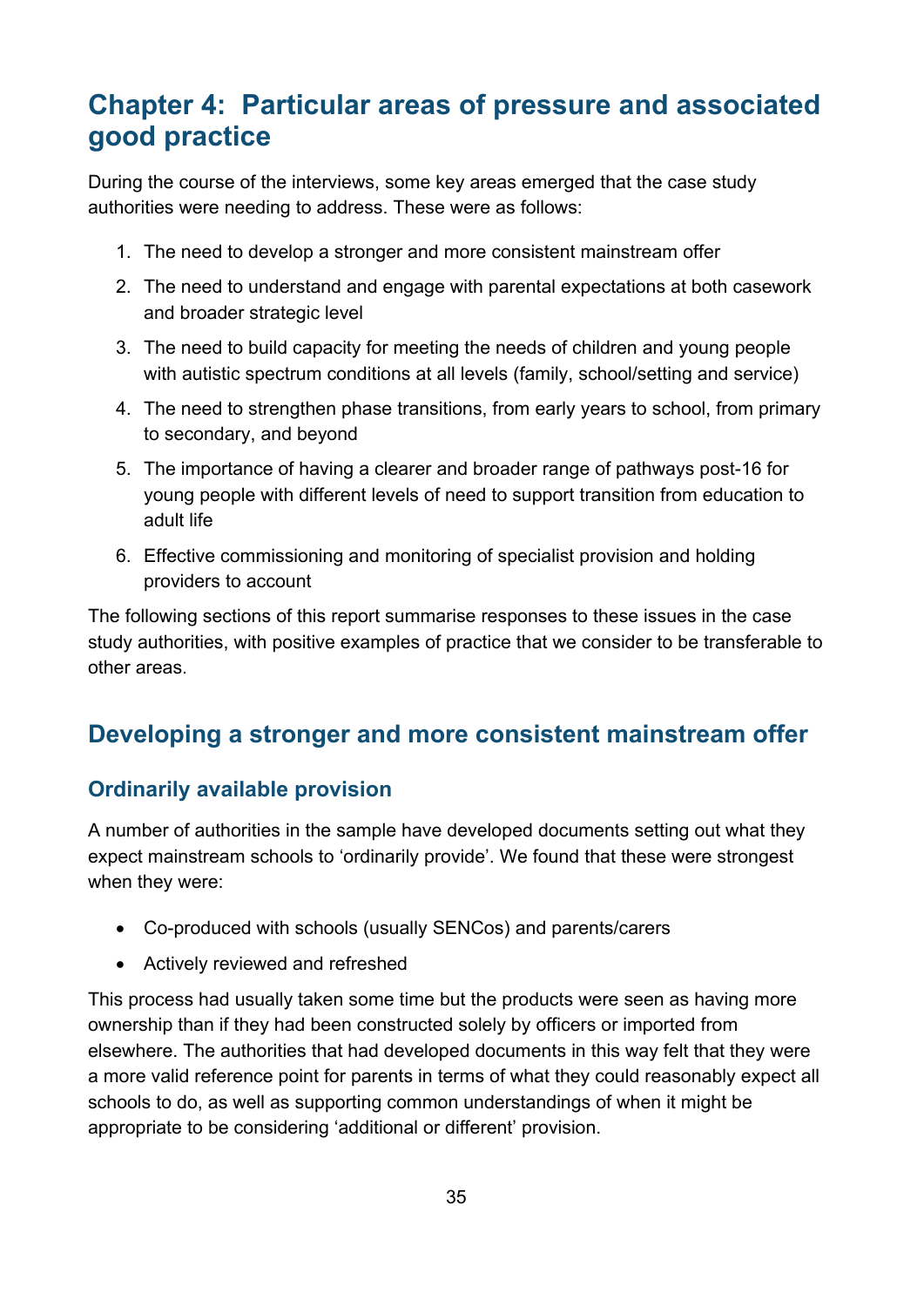## <span id="page-35-0"></span>**Figure 5: Achieving a common understanding of 'ordinarily available provision'**

Officers and support services in **Barnet** have worked with schools and parents to develop greater clarity about what is/should be 'ordinarily available' in mainstream schools and settings. The document they have produced with stakeholders is supported by most schools in the LA and is actively reinforced through the work of the authority's SEN support services and SENCo network activity<sup>[19](#page-35-2)</sup>. This has helped contribute to a lower percentage of EHCPs than in some other similar authorities and a relatively higher number of pupils on the autism spectrum whose needs are being met at SEN support level.

Part of this work to achieve common understandings across schools and settings has been to identify different types of curriculum pathway across both mainstream and specialist sectors and the kinds of educational progress that should be expected from each.

#### <span id="page-35-1"></span>**Figure 6: 'Ordinarily available provision' - keeping it live**

**Portsmouth** has followed a similar approach to that described in Barnet above. The document continues to be refreshed and reviewed with stakeholders.

It is now being extended to include provision in early years settings and the contribution of local SEND support services. In response to local experience, work is also in hand to set out clearer expectations around phase transitions, particularly between primary and secondary schools where parents' and pupils' experience has been mixed. This dynamic approach to review ensures that emerging issues are considered and practice related expectations are developed.

<span id="page-35-2"></span> $19$  Published by the London Borough of Barnet with Cambridge Education (February 2019) at [00\\_Ordinarily\\_Available\\_Document\\_March\\_2019.pdf \(rackcdn.com\)](https://5f2fe3253cd1dfa0d089-bf8b2cdb6a1dc2999fecbc372702016c.ssl.cf3.rackcdn.com/uploads/ckeditor/attachments/5860/00_Ordinarily_Available_Document_March_2019.pdf)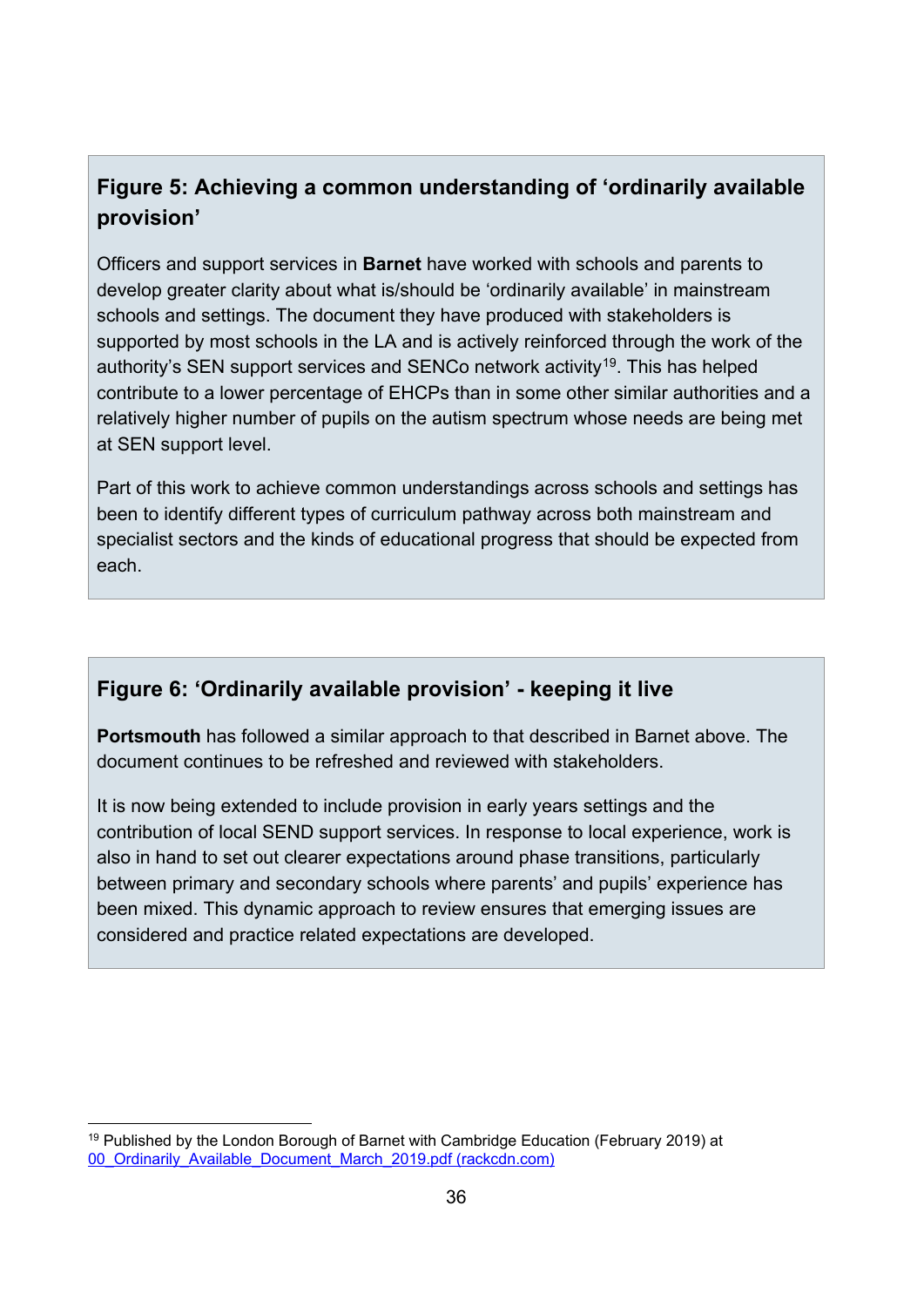### **Support services: role and contribution**

Most of the case study authorities had retained central SEN support service capacity, although in some instances this had been reduced because of high needs funding pressures. Some services included a traded element. A number had also commissioned outreach from special schools. The focus and expectations for this service had not always been clear: some authorities had recently recommissioned this support with a more formal service level agreement which defined capacity and expected outcomes.

### **Figure 7: Recommissioning outreach support for greater impact**

**Wigan** has funded outreach from its special schools for some time. It has recently moved to a formal commissioning arrangement to ensure more consistent quality and a more unified approach.

The new arrangement is more firmly focused on sustaining children in mainstream provision. It incorporates a common referral system. Requests for support are considered by a panel involving key LA service managers. There is a much clearer expectation that support will help secure successful outcomes for pupils in mainstream settings, with less need for specialist placements, reduced timetables or exclusions.

There is also a focus on achieving more robust primary-secondary transitions and strengthening parental confidence in the mainstream school pathway.

Support services were expected to have an impact on mainstream school development, as well as on the progress of individual pupils. In most cases, they were playing a key role in organising their local SENCo networks, helping to share positive practice and being involved in its development. Services were also increasingly being evaluated on the contribution they were making to successful maintenance of local mainstream placements.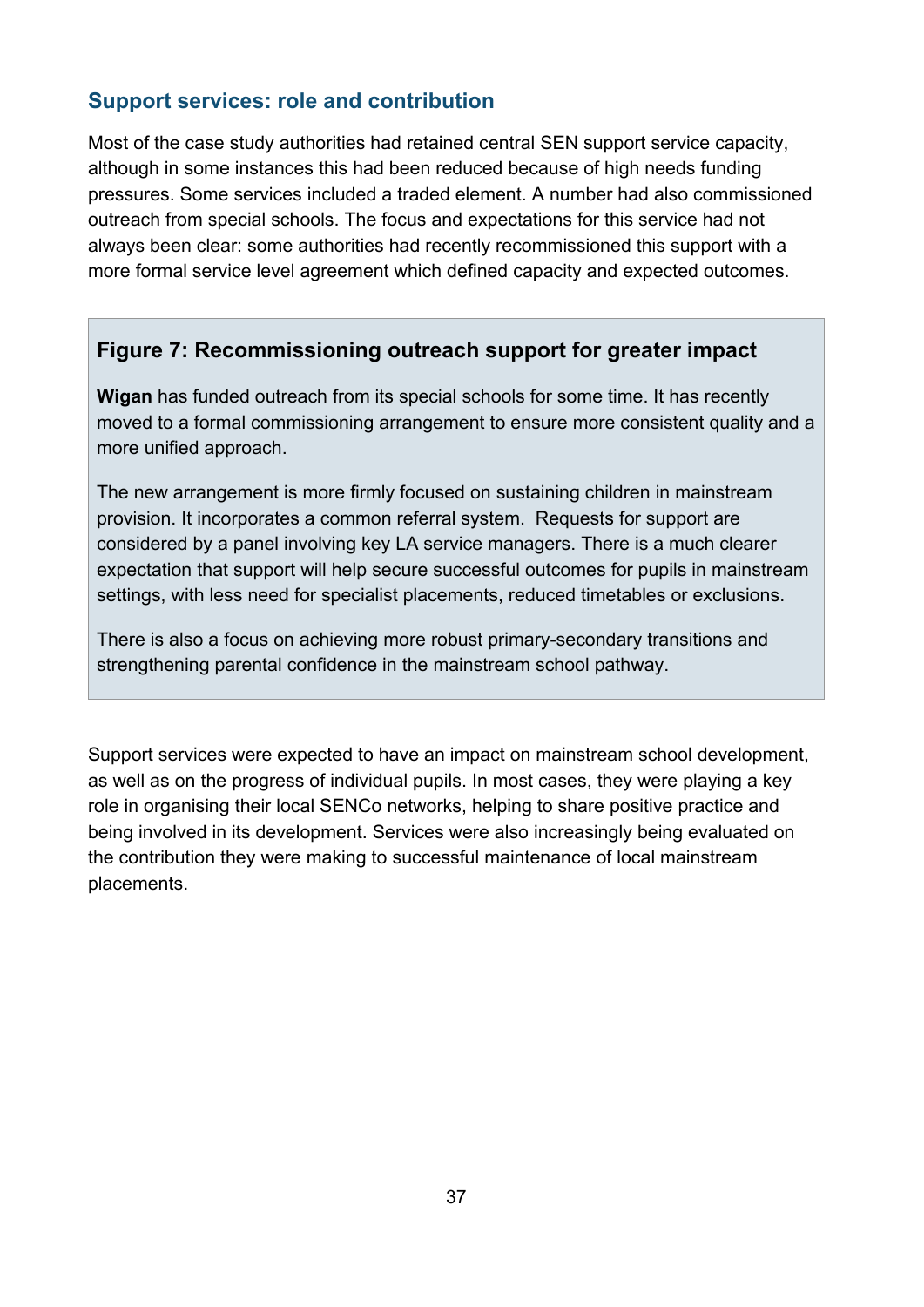#### **Figure 8: A new approach to SEND service support**

In **Portsmouth**, a new commissioned service has been established with capacity drawn from special and mainstream schools, central LA and therapy services to help deliver a more coordinated approach.

The service is deployed through a single referral system and is overseen by a special school outreach manager who is also an LA employee. The service works at both an individual pupil and whole school level and through key members of staff (not just directly with pupils). It is funded from the high needs budget.

The more co-ordinated approach enables clear 'partnership plans' to be established with schools and parents for all service activities (including individual casework) with clear expected outcomes. Referrals can be made by the authority's SEN casework team, for example where requests for EHCN assessments have been declined or where mainstream placements for pupils with EHCPs are at risk of breakdown.

Some of the sample authorities had strengthened their capacity to support schools in meeting the needs of pupils with SEMH issues, with a view to preventing escalation of problems and reducing exclusions.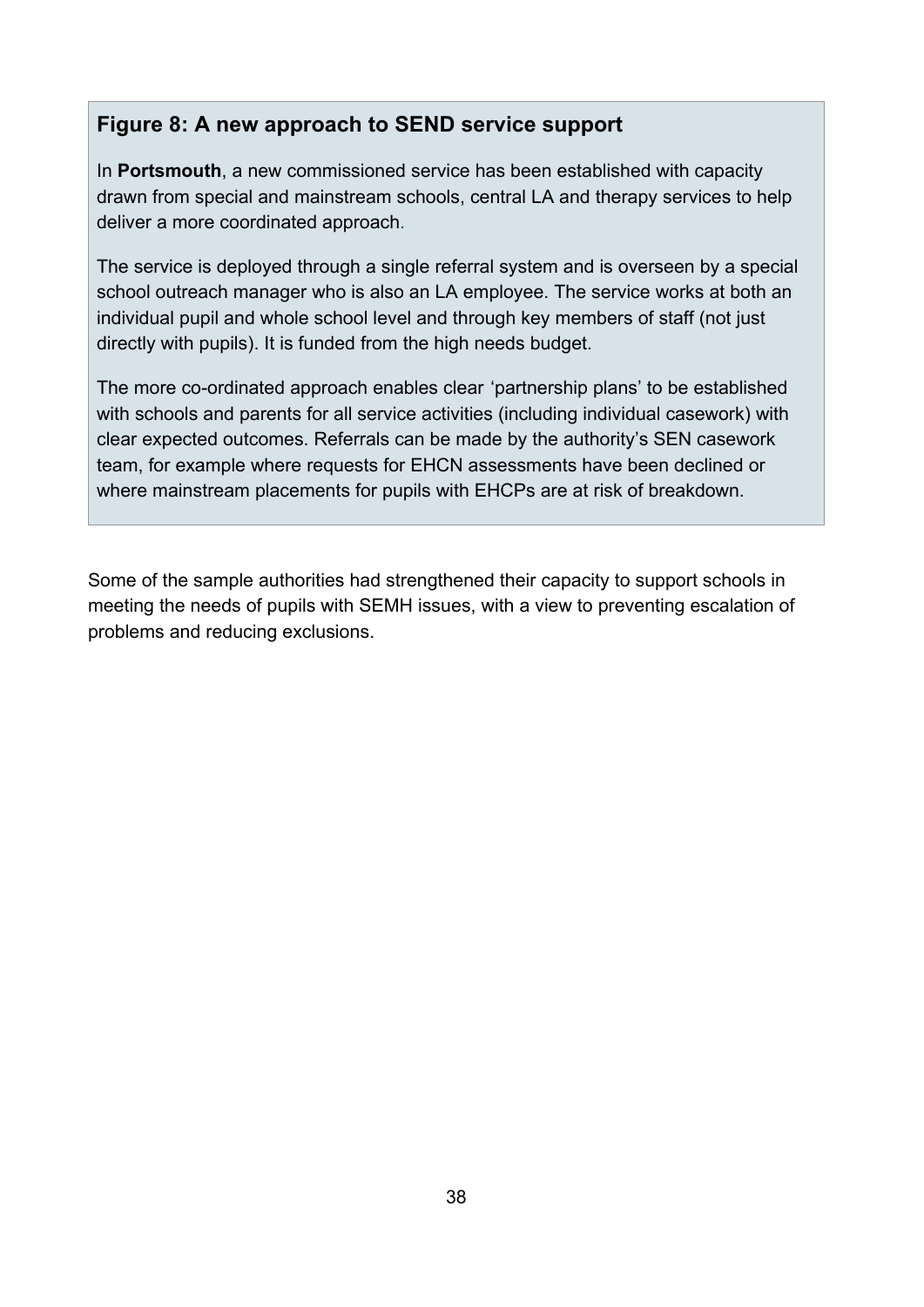### **Figure 9: A more coordinated system for supporting pupils with SEMH needs in mainstream primary schools**

**Nottingham City** has developed a range of initiatives to support greater inclusion in mainstream primary and secondary schools, particularly for those who are at significant risk of exclusion

As part of this work, an Intensive Support Team (IST) has been created. The purpose of the IST is to work with the child, their family and school to successfully maintain their school placement.

The IST is a multi-agency group of practitioners, initially drawn from three teams: Educational Psychology Service (EPS), Behaviour Support Team (BST) and the Targeted Family Support Team (TFST). They work collaboratively to support pupils whose behaviour is exceptionally challenging and whose placement is particularly vulnerable.

For some pupils, support is also linked to allocations of high needs funding to strengthen primary-secondary transition. The more coordinated approach has helped the referral process become more streamlined and less demanding on SENCo time.

This approach has led to more effective outcomes for pupils and has reduced instances of placement breakdown.

In a number of the case study authorities, there had been increasing involvement of mainstream SENCos in supporting the extension of good practice, on a formally commissioned or seconded basis.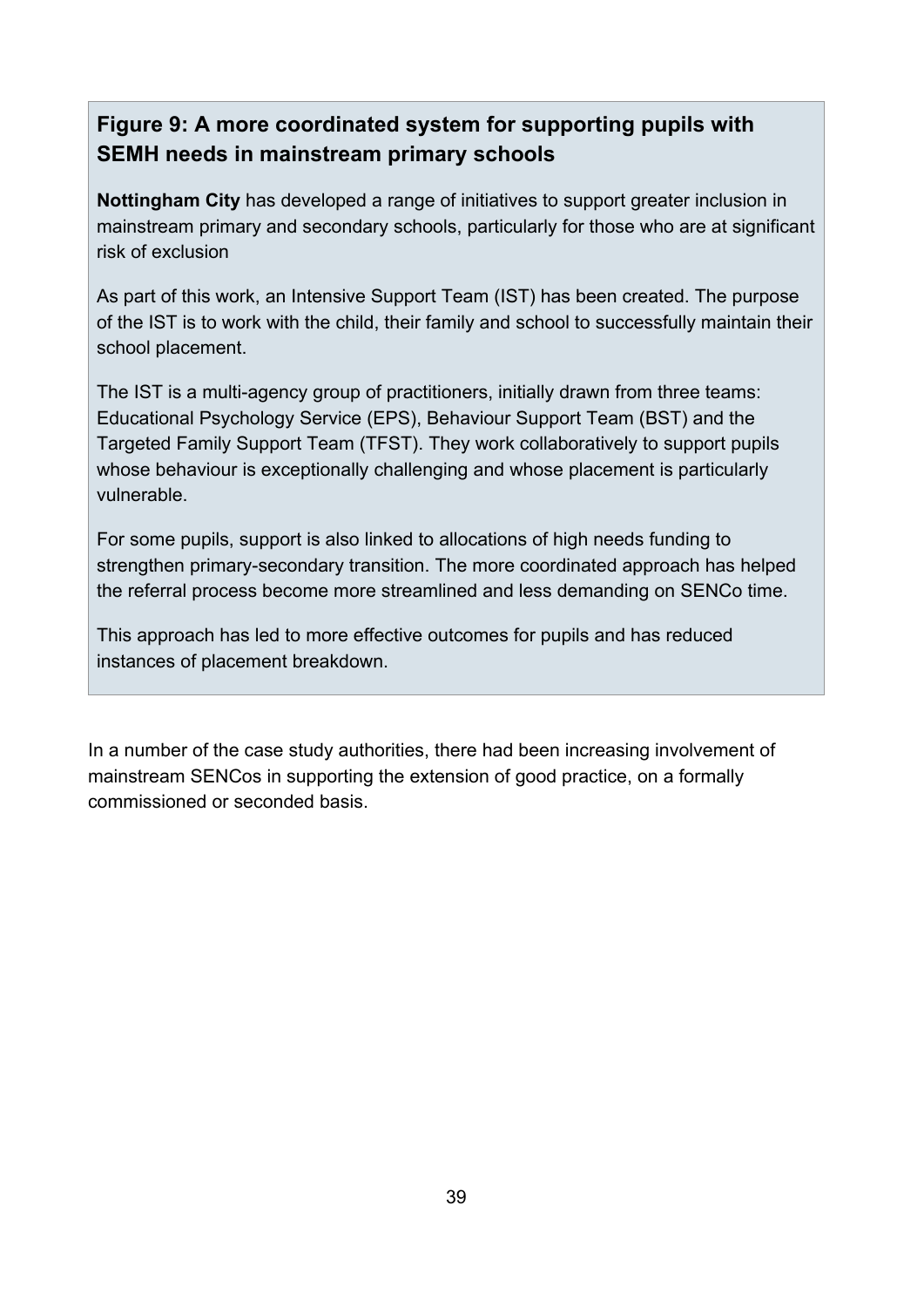#### **Figure 10: Involving mainstream SENCos in SEN support**

**Portsmouth's** SEN support services include a range of providers with a single overall lead. The service commissions time from a small number of mainstream SENCos (14 days per year from each primary SENCo and 20 from the secondary one). This has supported greater collective working between the local authority and schools and better communication and engagement in new initiatives.

The SENCos play an important part in network activity and in promoting good practice. The development has helped to develop a more shared understanding of LA, school and service issues and supported a more common focus and direction.

### **SEND and school improvement**

Most of the authorities in the sample had maintained an active school improvement function. There was evidence of a closer alignment with the SEND and inclusion agenda with a recognition that the strength of the mainstream offer should be a core aspect of school quality. This focus was also supported by greater commitment from mainstream headteachers to this agenda and a desire from them to see more local consistency in practice and equity in expectations and thresholds for accessing additional or specialist provision.

There was greater evidence of school involvement in peer reviews. Where school improvement officers were making annual school visits, these included a review of SEN leadership, the quality of provision that was 'ordinarily available' and the progress of vulnerable pupils. There were clearer shared understandings between local authority officers, headteachers and school governors around funding available for SEND within schools' delegated budgets.

There were clear arrangements for identifying schools causing concern in this area of practice and agreed approaches for challenge and support where this was the case.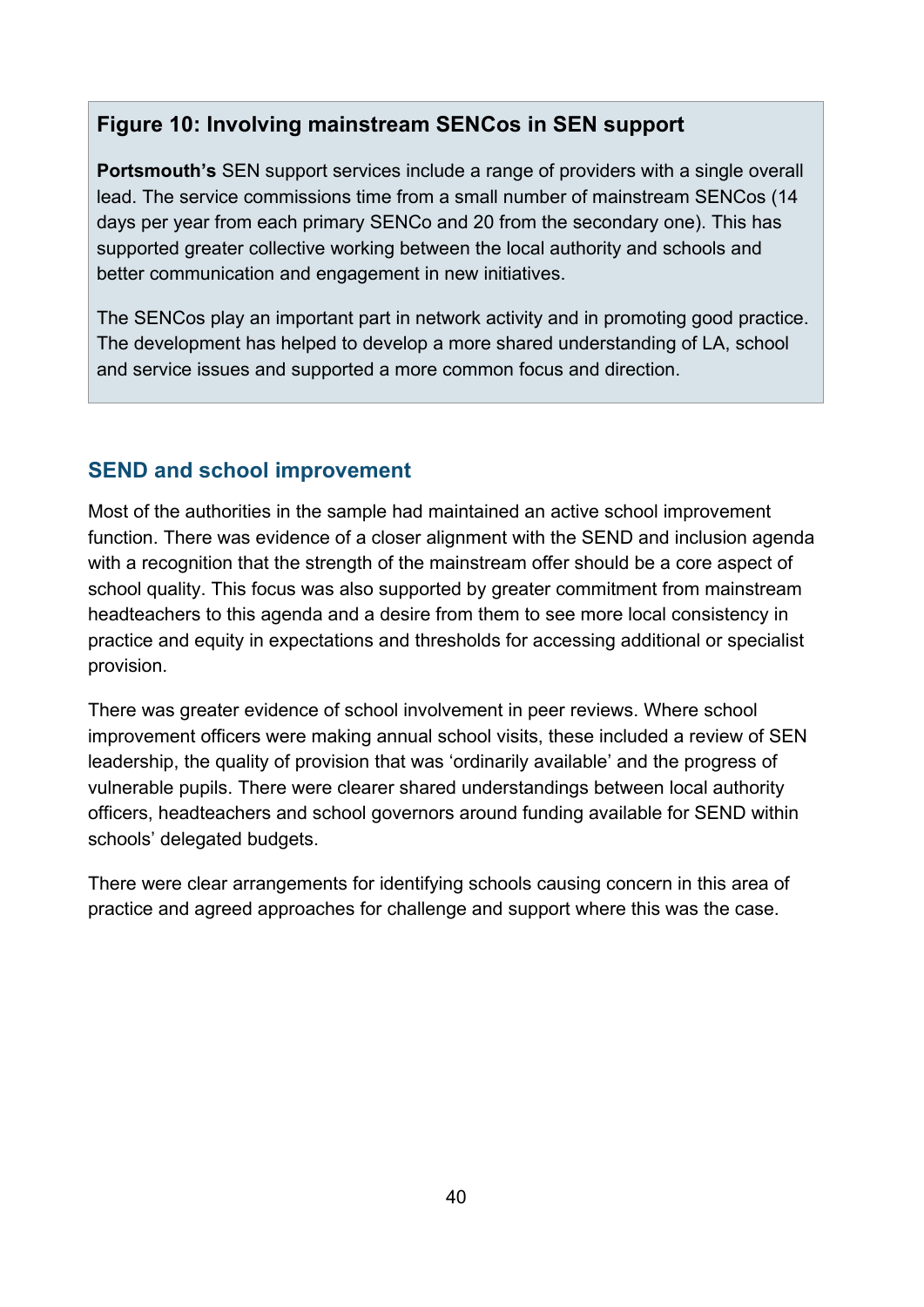### **Figure 11: Improving the quality and consistency of mainstream SEND provision through a coordinated school improvement approach**

**North Lincolnshire** has retained a school improvement team which works with both LA-maintained schools and academies. This links to the local authority's 'All our Children' strategy which embodies a common commitment to improving outcomes for all young people who live locally. The authority's governance structure includes both Education and SEN Standards Boards. SEND and Inclusion feature regularly on the agenda for discussion in both of these forums.

The Boards have access to data on all aspects of school and local authority performance (including the quality and timeliness of EHCPs). This approach achieves strong communication between SEND and school improvement officers and clear recognition of the need to coordinate whole school and casework level perspectives.

Coordination across school improvement and SEND functions can be more difficult in larger authorities where responsibilities are more discrete. Essex was addressing this issue through structural reorganisation.

#### **Figure 12: Linking SEND and school improvement in a large LA**

In **Essex**, the authority now operates on a 'quadrant' system, with each area having a lead for school effectiveness and a lead for SEN and Inclusion. This structure is intended to help strengthen links between these two services. SEN specialist support services have also been reorganised so that there is an EP and 'Inclusion Partner' for each cluster of schools and each school within that cluster. This is expected to harmonise activity and ensure agreed priorities for support and intervention.

#### **Headteacher working groups**

A number of the authorities had set up officer/headteacher working groups to look at particular issues. In some cases, these were initiated as part of the broader Education strategy or were linked to governance structures. In others, the groups were initiated by Schools Forum to address particular developments or issues.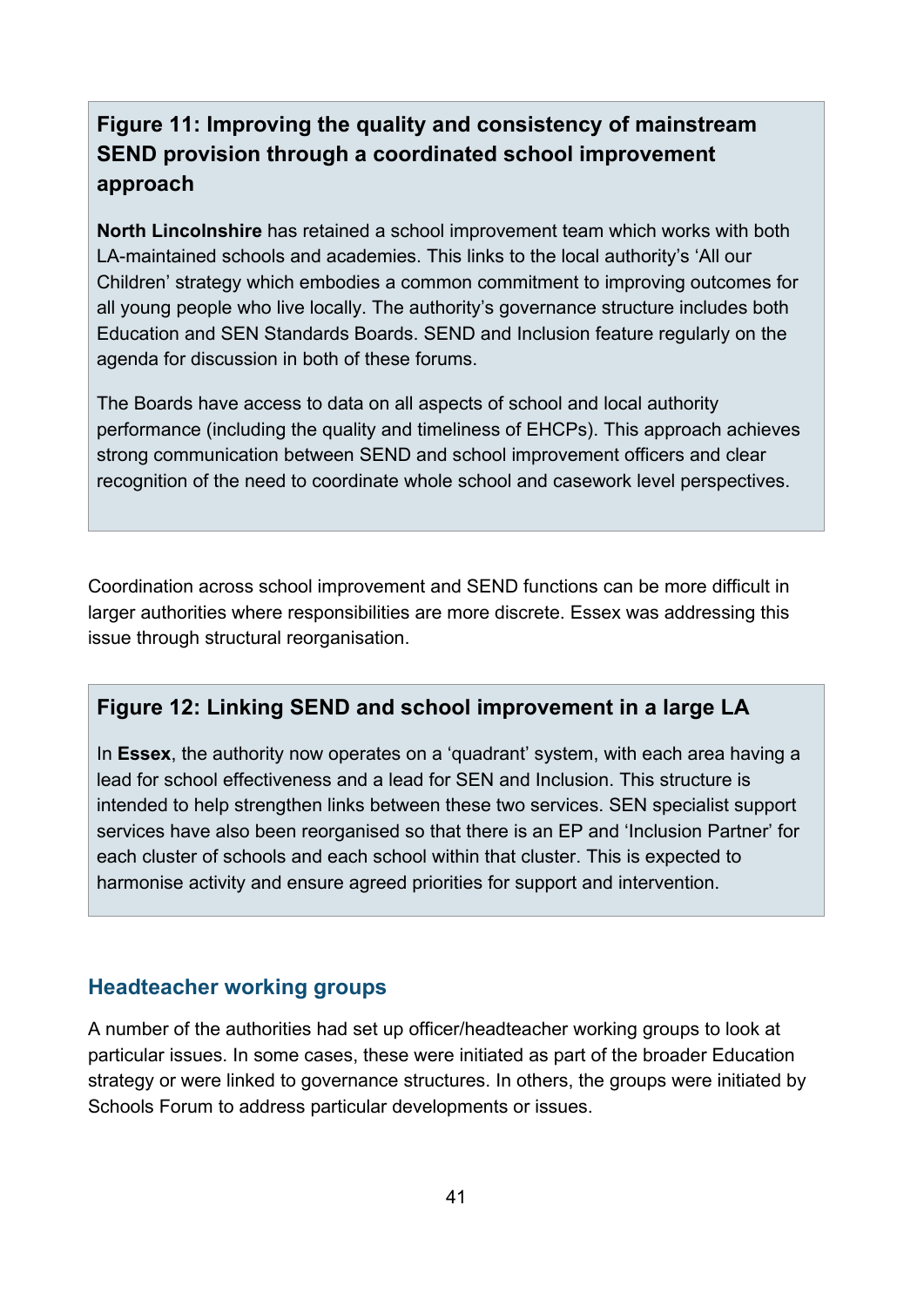The greater engagement of mainstream headteachers had been partly precipitated by funding pressures (experience of deficits) and partly by specific concerns. In a few of the authorities, groups had been prompted by mainstream Head Teacher complaints about top-up levels and the pressure that growing numbers of EHCPs were placing on their delegated budgets (through the requirement on them to find the 'first £6k' of any provision). This had then led to discussions about whether all schools were in the same situation, whether pressures were evenly distributed and whether some schools were 'taking more than their fair share' of pupils who required additional funding. A focus on greater equity was leading to a greater look at consistency of practice and the need for further challenge and support to schools that were less inclusive.

### **Figure 13: A methodology for assessing 'inclusiveness' in the mainstream sector**

**Wigan** has been experiencing significant growth in its spend on high needs, linked mainly to increased pressure for places in specialist provision. While schools have supported inclusion, increased challenges mean that there is now more variation in the support available and the consistency of the mainstream offer.

The authority has convened a group of mainstream headteachers to look at current high needs issues, which is attended by the Assistant Director (Education) and Head of SEND. One area of interest has been how to find a way of ensuring the system is fairer. Data is being gathered on the number of pupils (with EHCPs and on SEND support) who move school during their primary or secondary career while remaining at the same residential address. This is expected to provide clearer evidence in relation to schools that describe themselves as 'magnets' for pupils with high needs and those that may be considered as 'not taking their fair share'.

It is expected that this evidence will inform the targeting of support and challenge to those schools where the SEND offer is less strong.

Headteachers had also been involved in the development of banding systems and new approaches to mainstream funding that were less dependent on EHCPs. The motivation in both cases was to achieve greater consistency and equity and to ensure decisions were linked to need rather than demand or pressure.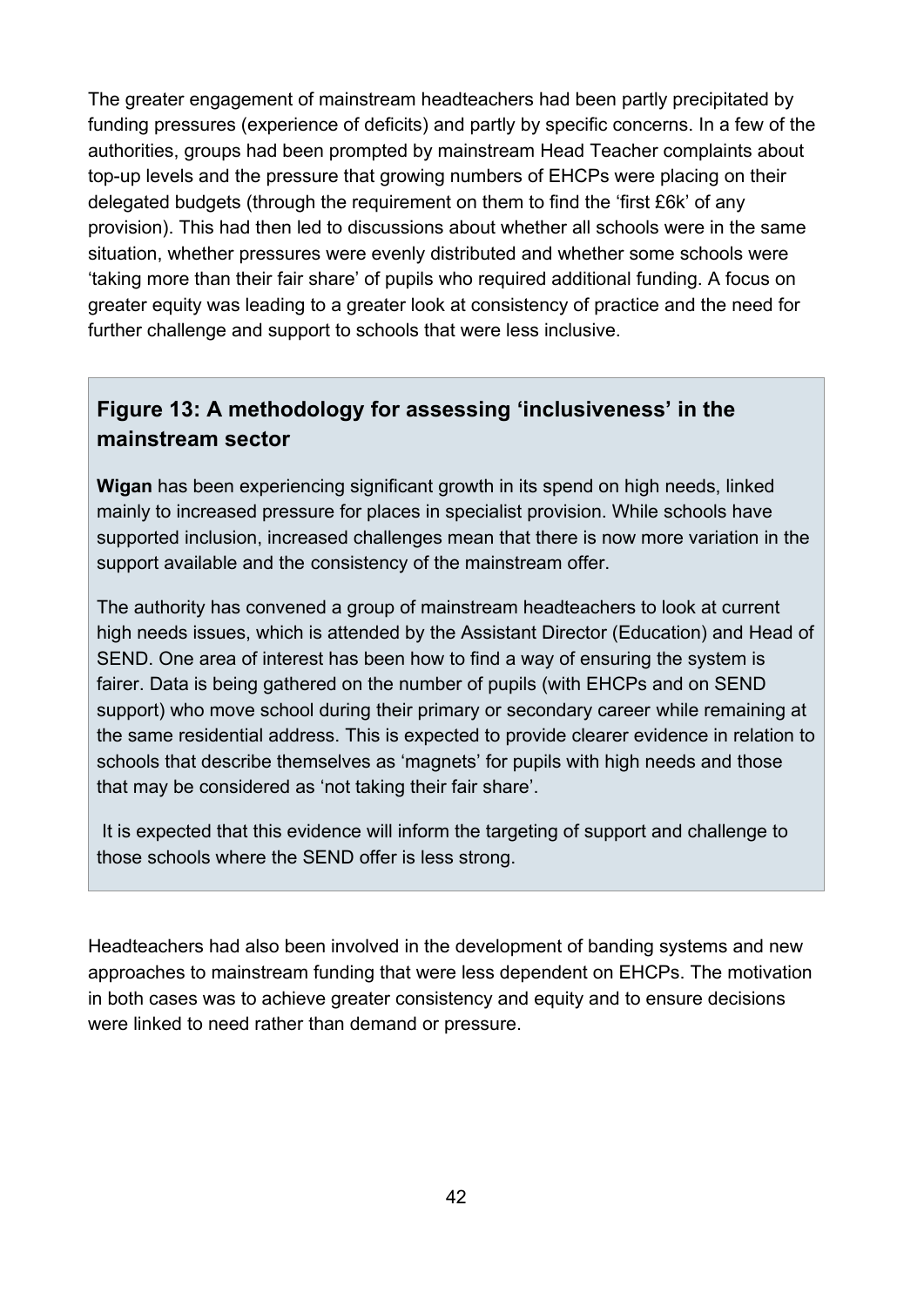### **Promoting more inclusive practice through better deployment of funding**

A number of those interviewed recognised the 'perverse incentives' in the current SEND system that have recently been highlighted in the government green paper<sup>[20](#page-42-0)</sup>. Less inclusive practice may sometimes lead to a greater share of resources, through access to additional support for pupils that other schools might expect to provide for themselves, or to alternative and specialist provision which is funded from a shared funding stream (the High Needs Block).

Some of the authorities in the sample had addressed this issue through more creative approaches to mainstream funding. For example, North Lincolnshire, Nottingham City and Wakefield had worked with secondary mainstream schools to strengthen their 'inhouse' capacity for pupils who were at significant risk of exclusion. Camden had devolved some of its high needs funding to mainstream primary and secondary schools to enhance their SEND offer and increase the threshold at which schools can seek additional support. This has helped maintain inclusive practice and limit the growth in numbers of EHCPs that many other authorities have experienced over recent years.

<span id="page-42-0"></span><sup>20</sup> [SEND Review: right support, right place, right time](https://www.gov.uk/government/consultations/send-review-right-support-right-place-right-time) (March 2022)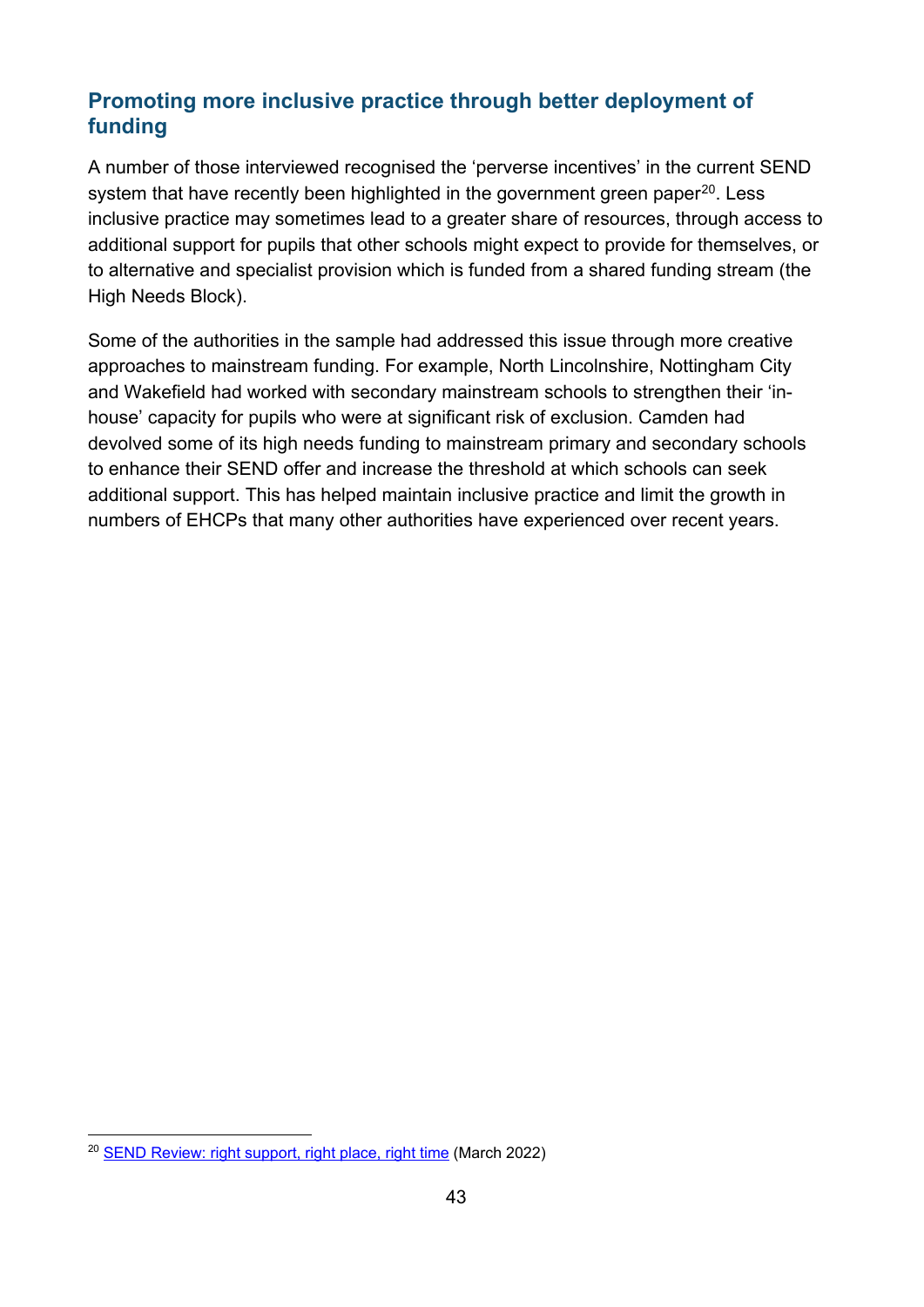#### **Figure 14: Supporting mainstream secondary inclusion**

**Nottingham City** has had a strong tradition of mainstream inclusion which has lasted for a number of years. However, about 7 years ago, it experienced a significant spike in secondary exclusions. This led to increased demands for alternative provision and difficulties in securing quality education for vulnerable pupils. An external review indicated varying practice across the sector that was leading to very different rates of exclusion. The 'shared AP resource' was being used disproportionately by some schools. Following discussions with local headteachers, it was decided to pilot an approach where schools could receive their 'share' of the available funding 'upfront'. Clear service level agreements confirmed that pilot schools were expected to meet future needs within this resource (and pay full costs for any pupil where the LA was required to arrange provision).

Over time, most secondary schools have joined the pilot and permanent exclusions from these have reduced substantially<sup>21</sup>. The scheme has required new investment to take account of the 'legacy' of past practice. This has been a major priority for the increased high needs funding that the city has received from central government.

#### **Collective management of funding and resources**

As an extension to some of the work that has been described above, some of the authorities have developed processes to support more collective management of resources. These have helped strengthen school ownership of the need to use high needs funding equitably and effectively, in a way that is financially sustainable. Most of the systems involve a greater element of peer moderation and challenge.

<span id="page-43-0"></span><sup>&</sup>lt;sup>21</sup> More details on this initiative are included in Brvant and Gray (2021): [https://assets.publishing.service.gov.uk/government/uploads/system/uploads/attachment\\_data/file/988703/](https://assets.publishing.service.gov.uk/government/uploads/system/uploads/attachment_data/file/988703/Responsibility-based_models_of_decision-making_and_commissioning_for_alternative_provision.pdf) Responsibility-based\_models\_of\_decision-making\_and\_commissioning\_for\_alternative\_provision.pdf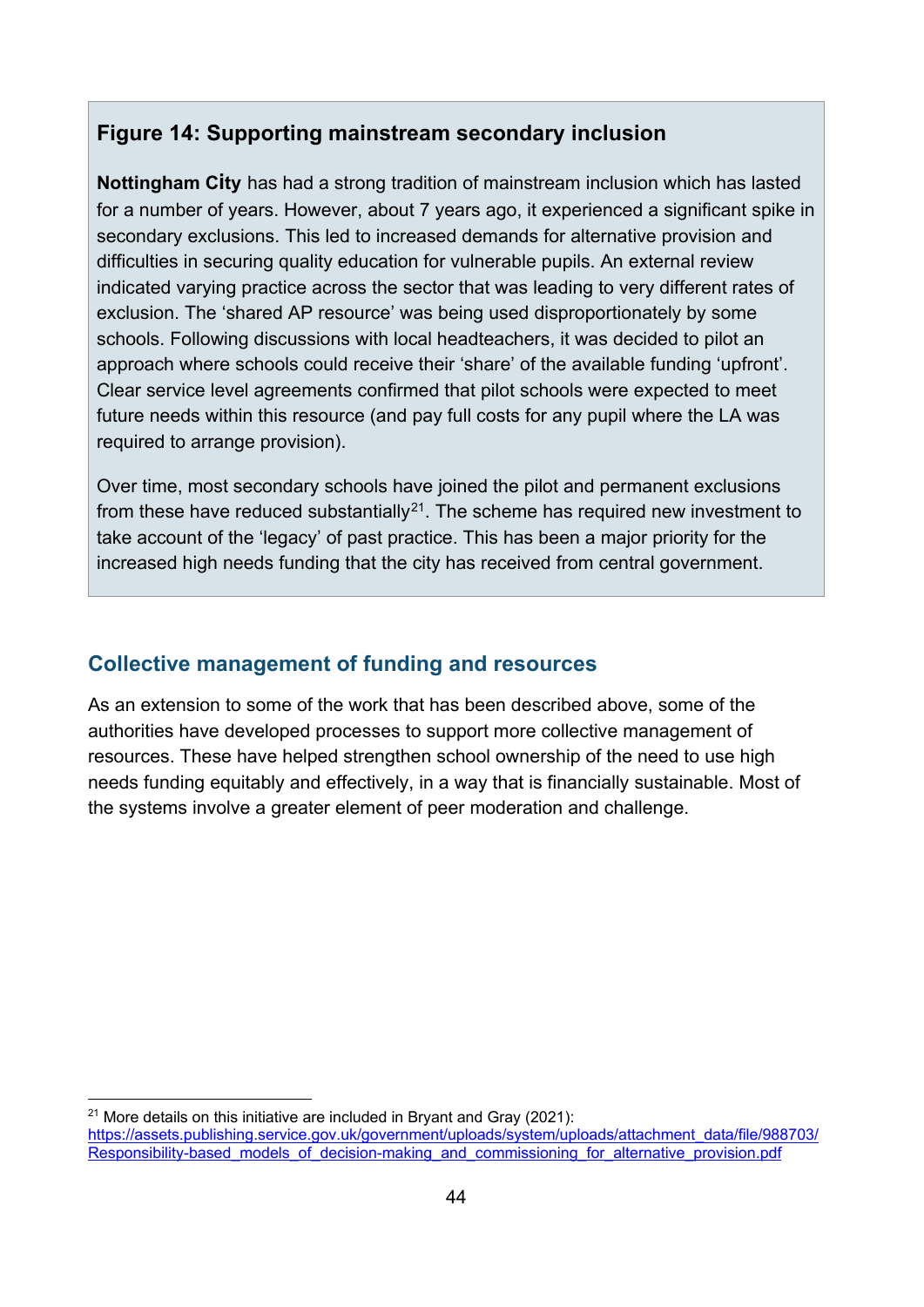#### **Figure 15: Working together to reduce exclusions**

**Wakefield** has developed an Inclusion Project for pupils at risk of exclusion which has involved the setting up of primary and secondary panels attended by mainstream headteachers, at which pupils are put forward for support. The support offer has evolved and includes input from a wider range of locality services, including peer to peer support, youth hub, 'step out' placements in Pupil Referral Units (PRUs**)** and direct support from specialist services. This has contributed to a significant fall in numbers of permanent exclusions in secondary schools from 96 in 2018/19 to 39 in 2020/21.

More fully developed systems were associated with increasing recognition from mainstream headteachers that needs were best met through a combination of school budgets and high needs resources. This commitment was being delivered at a strategic level rather than just through a debate around relative financial contributions to meeting individual pupil needs.

#### **Figure 16: Getting the best out of school and high needs budgets**

**North Lincolnshire** had a significant overspend on its high needs budget in 2017-18. This was mainly due to a spike in permanent exclusions from secondary schools, with an associated increase in spend on alternative provision. The authority's strategic lead for SEND and Inclusion was able to meet with local secondary headteachers as a group to explain the need for a top slice from the mainstream Schools Block to pay for the deficit. It was agreed that there would need to be a more equitable and sustainable approach. The headteachers decided to allocate some of their delegated budgets to strengthen their in-house provision, with the authority securing capital grant funding to develop school premises and facilities.

The combined investment has led to a significant reduction in numbers of secondary permanent exclusions. PRU places have reduced from over 120 to less than 30 and there is evidence of improved pupil outcomes. Officers and headteachers interviewed explained that this was only possible because of the strong relationship and collective culture that had been developed over a period of time.

A number of the authorities had developed new approaches to funding pupils with high needs in mainstream schools that involved headteachers and SENCos more actively. These contrasted with the more traditional statutory assessment panels where the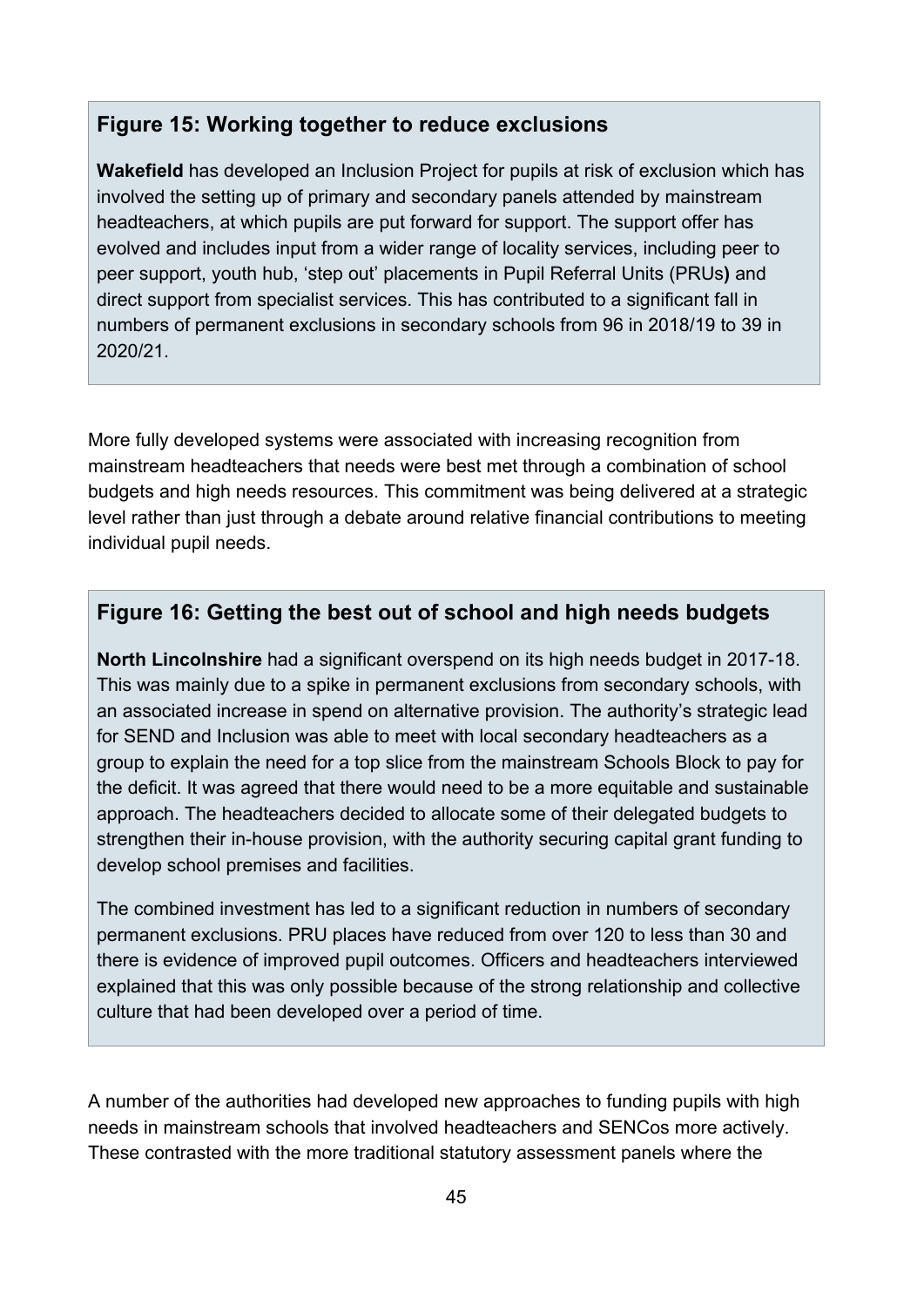involvement of mainstream school leaders can be more restricted. Such approaches involved a greater level of peer challenge and supported stronger expectations of the mainstream SEND offer.

### **Figure 17: Mainstream headteacher involvement in the management of high needs funding and resources**

**Camden** has had a long tradition of proactive planning and collaborative work with headteachers to address emerging issues. When the National Funding Formula was being proposed, it anticipated budget reductions in both Schools and high needs funding areas. The need for a collective approach was recognised. Management options were identified and discussed openly with Schools Forum and there was agreement on preferred ways forward. In practice, high needs budget reductions were not necessary because of the NFF 'funding floor'. However, some of the key learning from the discussions was carried through.

A group of headteachers and school governors worked with LA officers to develop a new approach to mainstream high needs funding that was more collectively managed. This built on the concepts of 'predictable' and 'exceptional' needs (which had been used to support the devolution of a proportion of funding to mainstream schools several years earlier).

After a significant amount of discussion with all schools in the LA, an 'Exceptional Needs Grant' process was established, with a panel chaired by mainstream headteachers (on a rotating basis). Schools are able to apply for additional funding without requiring an EHCP. While the EHCP route has been retained, numbers of pupils accessing funding this way have reduced. The greater involvement of mainstream headteachers in the development and management of the process has been a major factor in ensuring that funding has continued to be targeted on those pupils who are most in need.

Since 2011, all Camden mainstream schools have received additional funding devolved from the High Needs Block. Headteachers recognise that this needs to be taken into account when assessing the level of support that schools should be expected to provide.

The authority is now wanting to develop the model further by bringing the Exceptional Needs Grant and EHCP systems together and linking decision-making about mainstream high needs funding to clusters of schools. This approach is being trialled this financial year.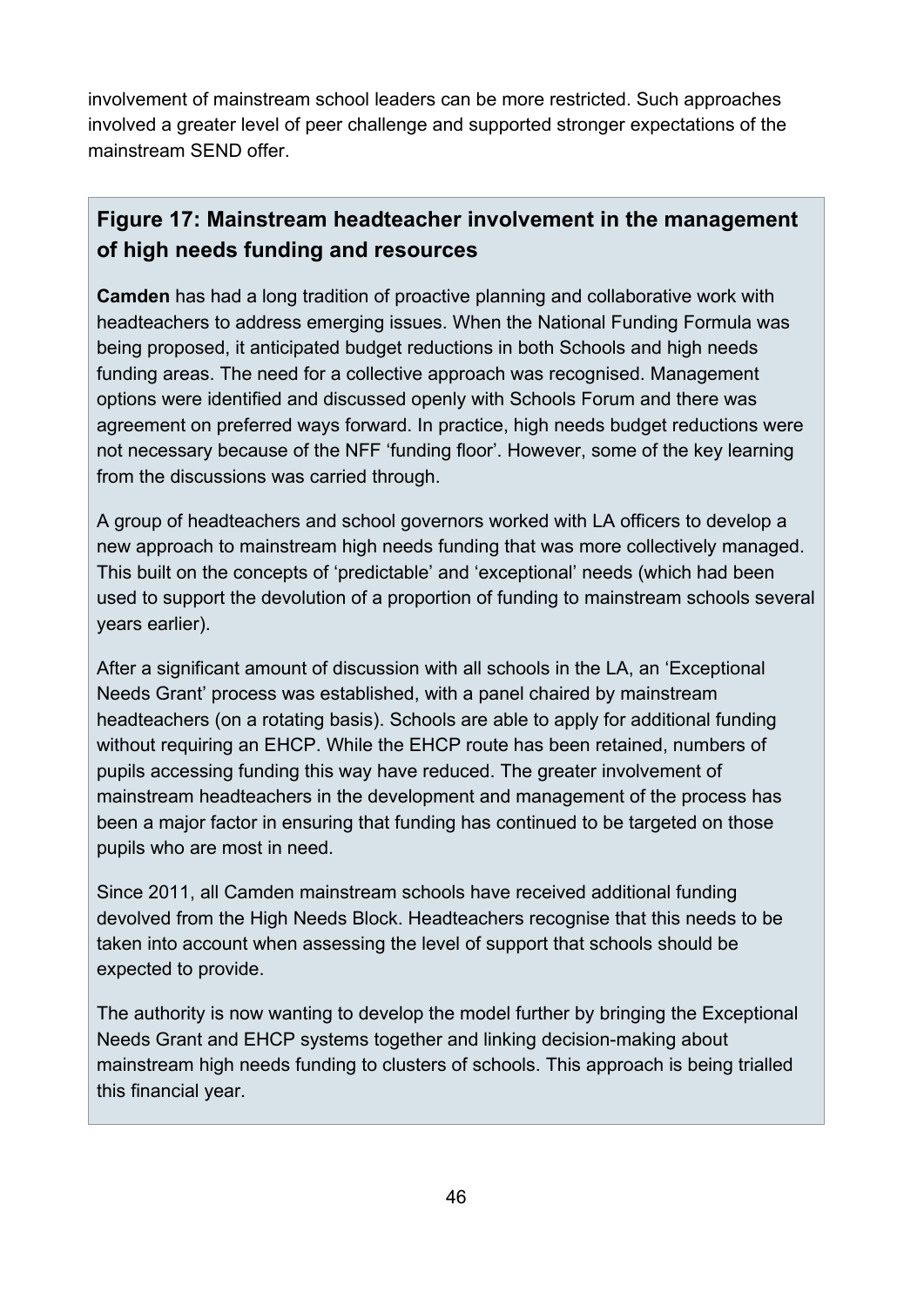# **Understanding and engaging with parental expectations**

In the case study authorities, there was general recognition of the need for good communication with parents/carers. This went beyond formal consultation and dialogue with the local Parent Carers Forum. At individual child level, it extended from promoting good practice in parental involvement at school/setting and service/agency level to more active support in decision-making where statutory assessment and provision were being considered. There was an emphasis on direct contact where issues were starting to escalate rather than seeking to manage difficult conversations through email/phone.

Conversations with parents/carers were also happening in other ways, through formal involvement in governance arrangements, participation in working groups, and attendance at conferences and workshops.

#### **Figure 18: Involving parents at a number of levels**

**Barnet** places a high value on partnership and co-production with parents and carers and they are involved at all levels of the system. This includes participation in EHC needs assessment panels. Although this requires clear protocols (e.g. with regard to confidentiality), there is evidence that parental representation has enhanced the quality of conversations and helped dispel some of the myths about how panels operate.

As indicated above, parents/carers had been actively involved in some authorities in the development of documents summarising 'ordinarily available' provision in mainstream schools and they continued to be consulted about their experience.

A number of those interviewed pointed to the need to pick up early signs of 'hot issues' and to be tuned in to local social media discussions. Some authorities were making proactive use of their 'Local Offer' websites to address any emerging misunderstandings by posting responses to Frequently Asked Questions (FAQs).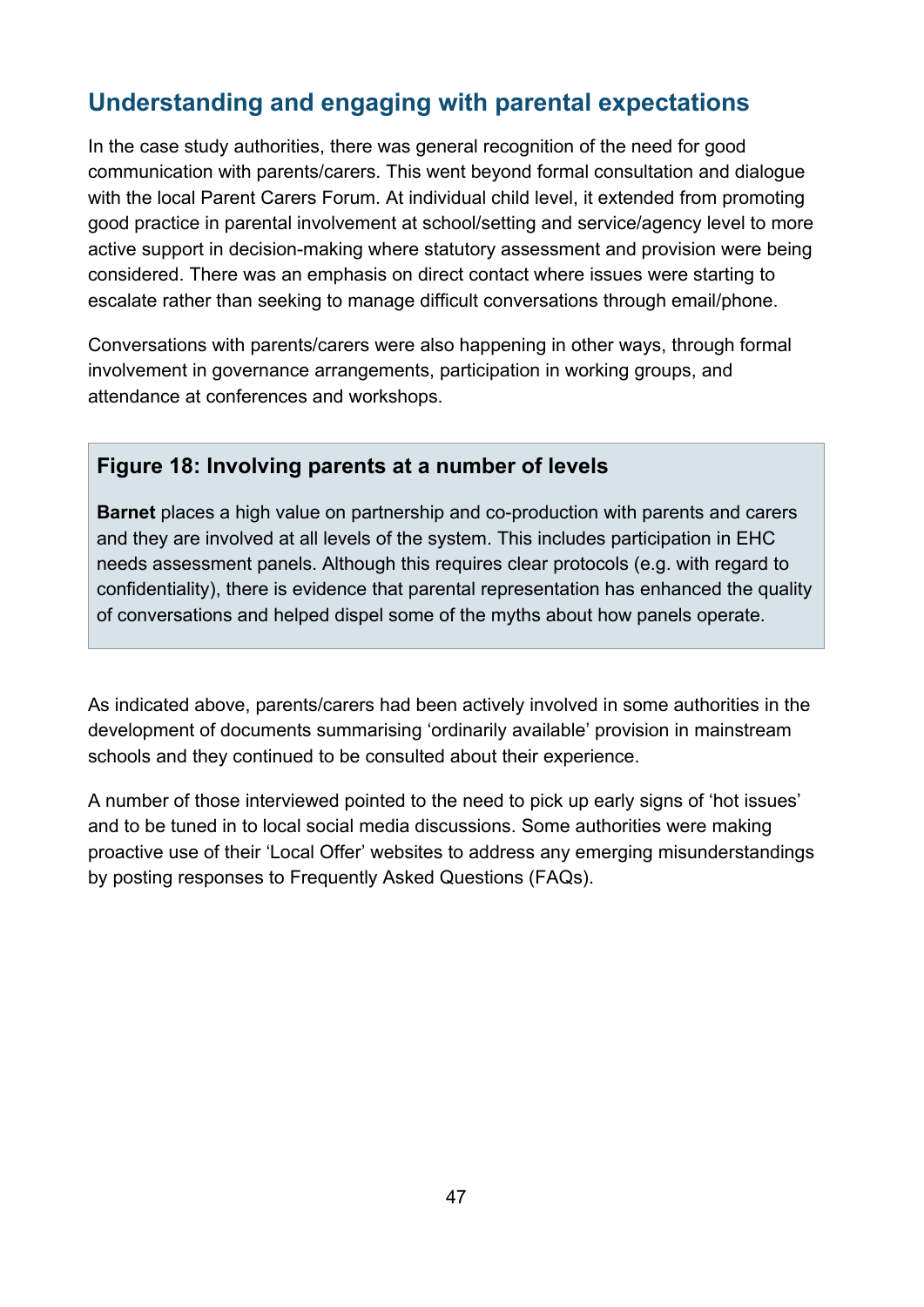### **Figure 19: Working with parents to reduce escalation of issues and build mutual confidence**

Senior officers in **Telford & Wrekin** meet regularly with the Parent Carer Forum, which helps provide "sense checks" and identify "what's hot" in the local area. This enables LA officers to target support and attention to specific areas of concern with the aim of addressing issues promptly and avoiding unnecessary escalation of issues.

The SEND team has developed its approach to communication with parents/carers, by increasing levels of direct contact. This has reduced case escalation, built parent confidence and resulted in reduced approaches for mediation, as well as contributing to lower need for EHC Plans.

Officers in some of the case study authorities pointed to the difficulties in engaging individually with parents/carers in the way they would like to. This was influenced by pressures arising from the growth in numbers of EHC needs assessment requests and budget restrictions that were limiting further staffing increases. It was felt that these could only be effectively addressed through a change in culture, better dialogue with parents/carers at individual school level and a more collective approach to managing this challenging policy area. Some of the case study areas had managed to increase their SEND caseworker capacity, with a clear indication of expected impact, not measured simply in terms of timescales/process completion but also improvements in key strategic outcomes, including more direct contact with parents.

### **Building capacity for meeting the needs of children and young people on the autistic spectrum.**

The proportion of pupils with EHCPs nationally who have autistic spectrum disorder recorded as their primary need has risen substantially<sup>22</sup>. This now stands at over 30% of the EHCP cohort, higher than any of the other DfE categories of need<sup>[23](#page-47-1)</sup>. Interestingly, the proportion of pupils on SEND support who are recorded on the annual School Census as being on the autism spectrum is considerably smaller (7% in 2020-21).

The substantial growth in numbers of pupils with EHCPs with this type of need has led many authorities to increase the range and extent of their local specialist provision, to help reduce reliance on placements in the I/N-MSS sector, which tend to be higher cost.

<span id="page-47-0"></span><sup>22</sup> <https://senpolicyresearchforum.co.uk/wp-content/uploads/ASD-paper-Dec-21.pdf>

<span id="page-47-1"></span><sup>23</sup> [https://explore-education-statistics.service.gov.uk/find-statistics/special-educational-needs-in](https://explore-education-statistics.service.gov.uk/find-statistics/special-educational-needs-in-england/2020-21)[england/2020-21](https://explore-education-statistics.service.gov.uk/find-statistics/special-educational-needs-in-england/2020-21)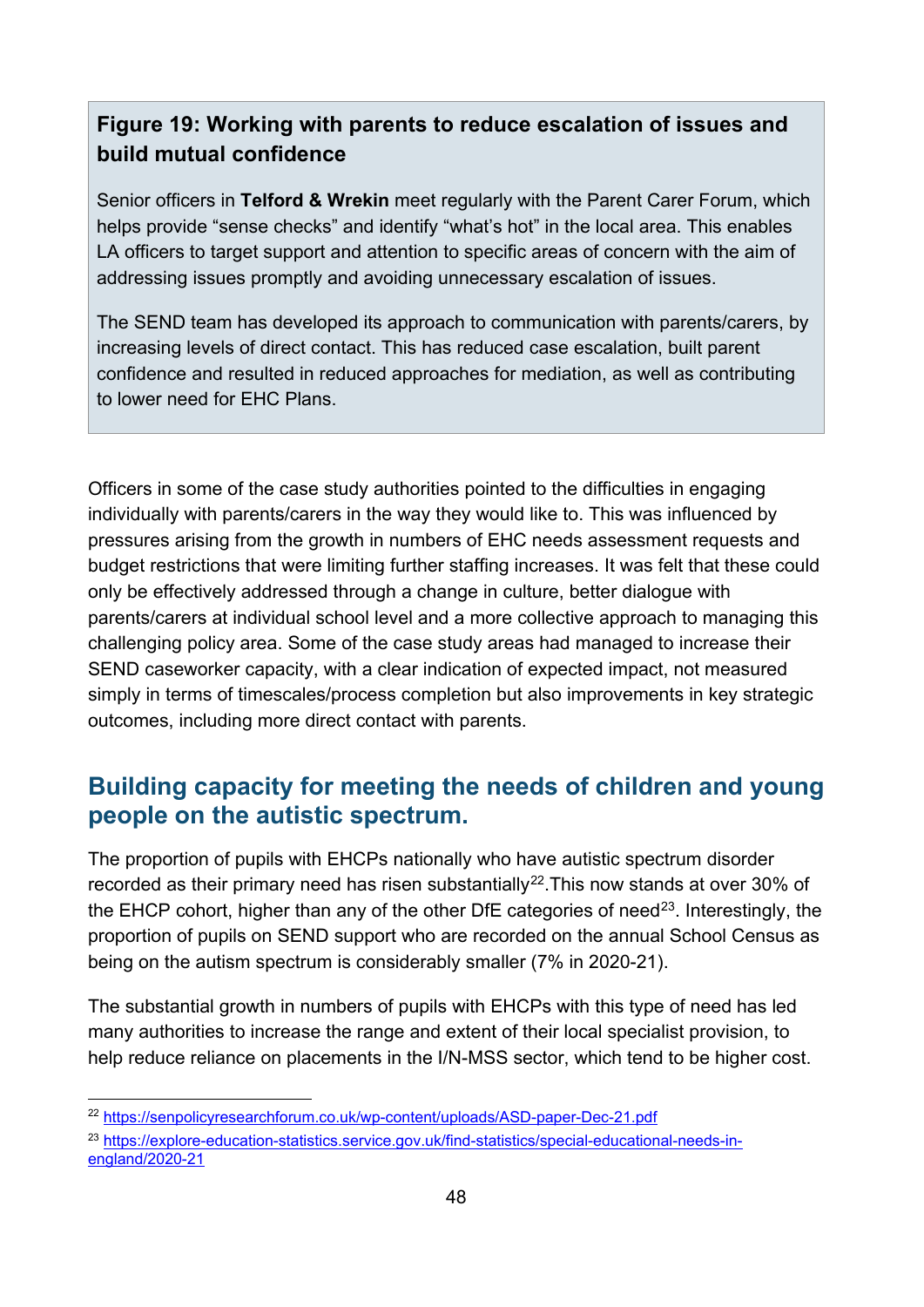In some cases, specific autism provision has been created; in others, the focus of existing special schools has been extended. A significant number of authorities have also commissioned new autism resource bases in primary and secondary mainstream schools.

### **Strengthening universal provision**

As autistic spectrum conditions have become 'higher incidence', there has been an increasing need to strengthen capacity (knowledge, skills and confidence) in all schools and settings. It has become more important too to differentiate between levels of need/provision that can/should be expected in mainstream and to have clearer thresholds for access to more specialist resources.

Most of the authorities in the case study sample had introduced frameworks for development using nationally available initiatives and associated materials (e.g. Autism Education Trust). These were supporting more structured approaches to training and school development and a more systematic way of monitoring the quality of their response.

One of the issues that seems to be triggering demand for EHCPs in many authorities is the tendency for Health to 'diagnose and discharge'. Parents/carers experience a long wait for a diagnosis and build up expectations that this will help resolve a number of their current issues. In practice, there is usually no medical prescription and the focus tends to be on the need for family or educational support. Well-intentioned health practitioners can, on occasions, 'pre-empt' decisions by assuming that a child will require an EHCP or access to specialist provision, even when needs could be met at the level of school SEND support. Once this expectation has been created, ordinary school level intervention can be seen as 'second-best'.

In some of the case studies, the authority had addressed this by having a clearer focus on individual needs. In Portsmouth, this had been supported by the development of a 'neurodiversity profiling' approach. This was not being used as an alternative to diagnosis, but as a way of identifying relative strengths and helping prioritise areas for intervention<sup>[24](#page-48-0)</sup>.

<span id="page-48-0"></span><sup>&</sup>lt;sup>24</sup> See [Neurodiversity - > Portsmouth Local Offer](https://portsmouthlocaloffer.org/information/neurodiversity/) for more information.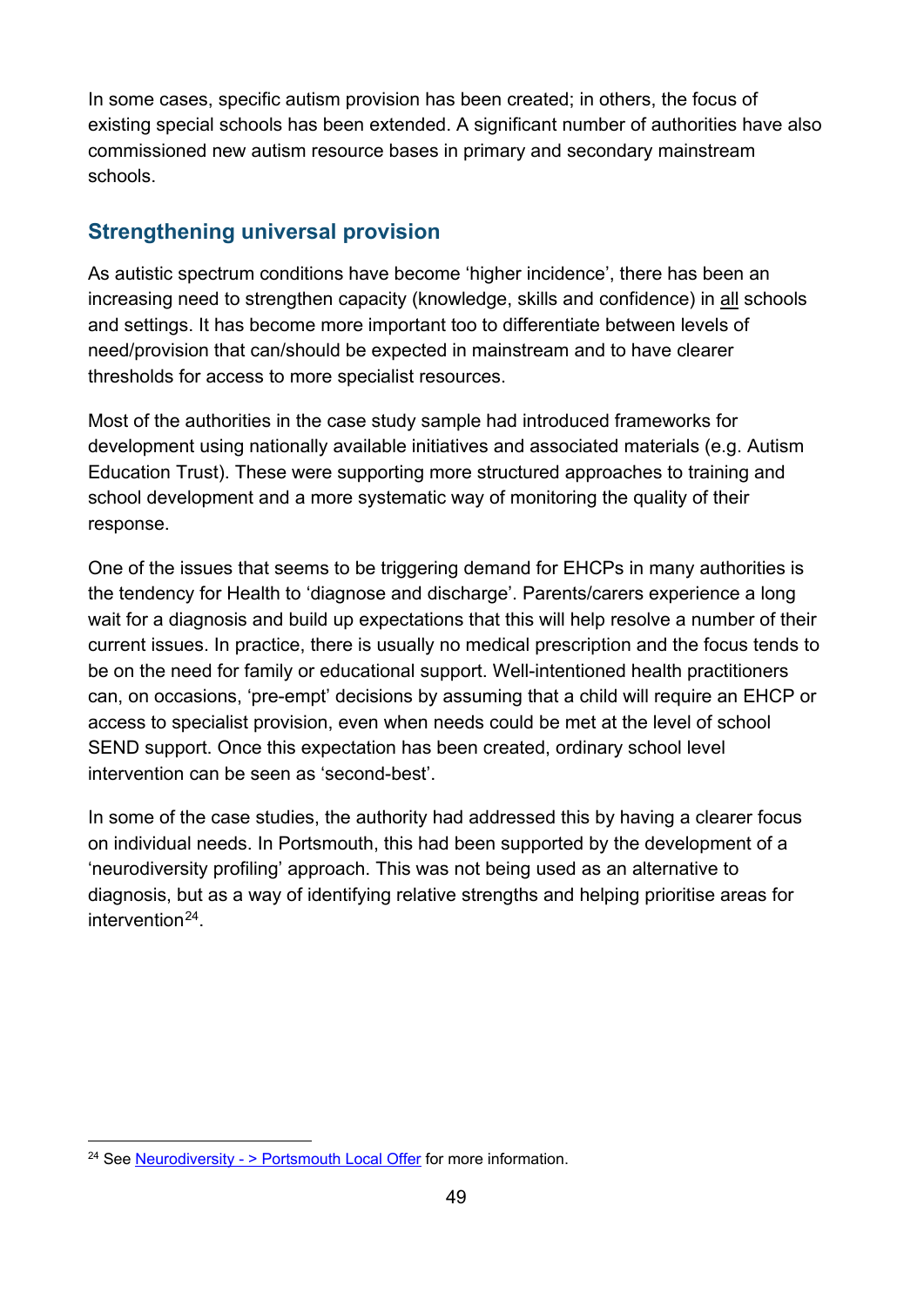### **Figure 20: Focusing on individual needs through a neurodiversity profiling approach**

LA support services and colleagues from Health/CAMHS in **Portsmouth** have coproduced a neurodiversity profiling approach with schools/settings and parents/carers. This provides a structured way of analysing children's developmental profiles and supports an individualised approach to intervention for pupils with common labels such as ASD, ADHD and SpLD<sup>25</sup>.

It has been used as a focus for workforce development and training, so that the approach is embedded in the ways in which staff understand and respond to these areas of need. The profiling approach has helped to provide a common framework for communication between early years settings, schools, early help professionals and parents and a clearer focus on what is needed to support children more effectively.

The approach has been piloted in several schools. There is evidence that this is leading to earlier identification and understanding of needs and more appropriate and timely interventions.

### **Support services**

Most of the case study authorities had retained support services to work with schools, children and families where provision for autism was an issue. Some of these services were targeted specifically at this type of need. Others were more generic and included support for a broader range of children. Local authorities varied as to whether a diagnosis was required for service access. There was some evidence that tighter referral criteria could lead to greater pressure for identification and labelling.

In some authorities, services were providing drop-in sessions and/or groups for parents. This helped improve relationships and communication and ensure that guidance was provided beyond that which might be available through social media or online.

<span id="page-49-0"></span><sup>&</sup>lt;sup>25</sup> More information on Portsmouth Children's Trust's Neuro-diversity strategy for 0-25 year olds (November 2021) can be found at [Children-Young-Peoples-Neuro-Diversity-Strategy-21-23.docx \(live.com\)](https://view.officeapps.live.com/op/view.aspx?src=https%3A%2F%2Fportsmouthlocaloffer.org%2Fwp-content%2Fuploads%2F2022%2F03%2FChildren-Young-Peoples-Neuro-Diversity-Strategy-21-23.docx&wdOrigin=BROWSELINK)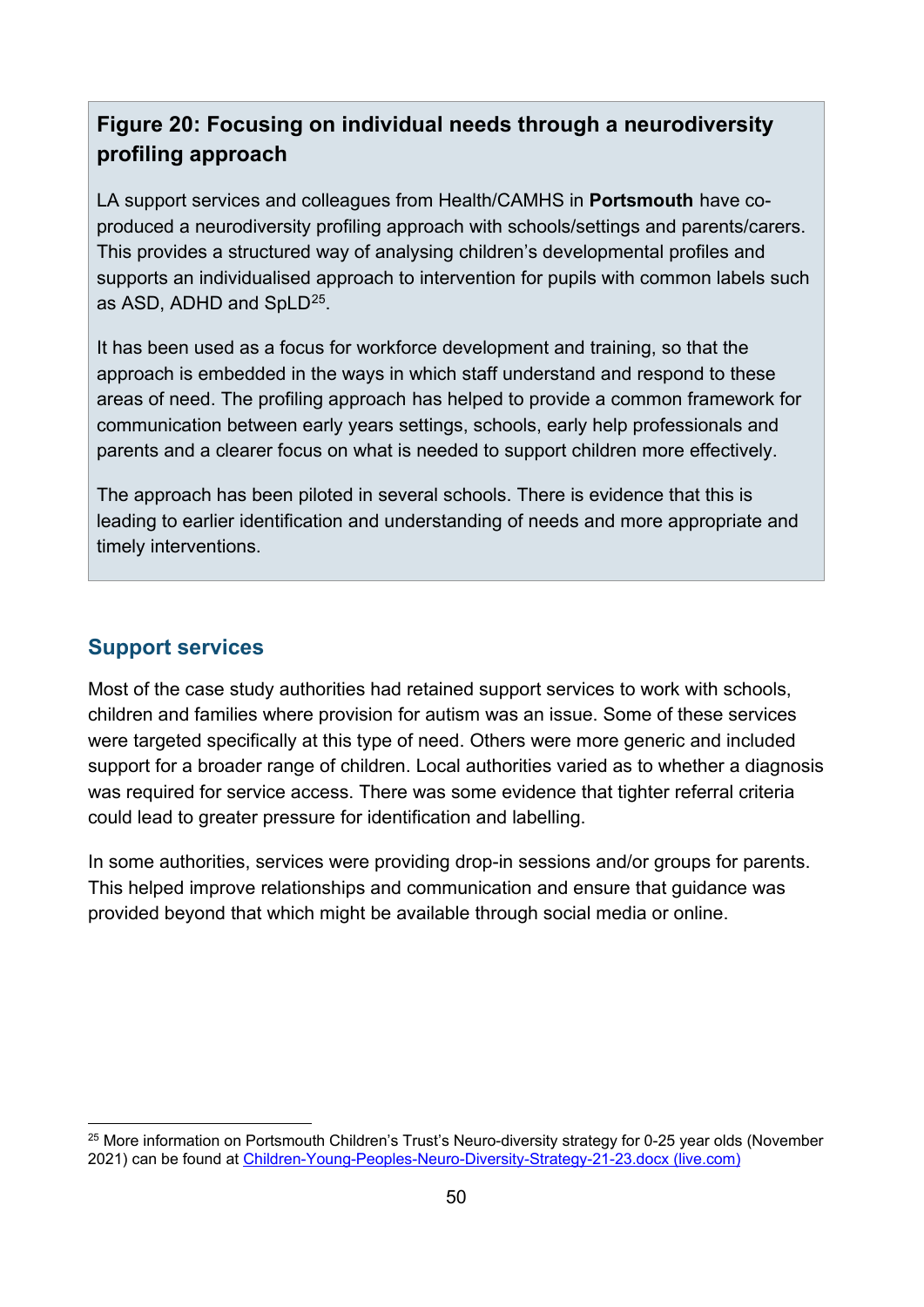#### **Figure 21: Supporting inclusive education for pupils with autism**

**Nottingham City**'s Inclusive Education Service has a specific Autism team made up of specialist teachers and transition support workers. They focus on children and young people from 3-19, providing advice to schools, direct work with children and families and liaison with other professionals. Every school has a named link teacher.

Transition support workers target children who are most likely to find transition difficult and provide programmes of support as they move from primary to secondary school or from nursery to reception.

Direct contact with parents and parent groups is a priority and there are regular newsletters and drop-in sessions. Training for professionals is also an integral part of their offer.

These developments have helped to strengthen confidence among schools and parents in meeting the needs of pupils on the autism spectrum.

### **Specialist provision**

There was some variation across the case study sample with regard to the focus of new specialist provision. Some were seeking to provide more options for pupils who could access the mainstream curriculum but might experience significant social or environmental issues. Others were focusing more on pupils with a greater level of learning disability where there were significant challenges in managing behaviour. There was also variation with regard to the focus of mainstream resource base provision, the expected range/level of needs that these catered for and the model of provision that was envisaged (particularly in terms of amount of access to mainstream classes).

A number of authorities were seeking to refocus existing provision so that it was more inclusive of pupils with complex/significant needs. This process was not always easy and required cooperation and commitment from existing providers. This was easier to achieve in the context of a more collective approach.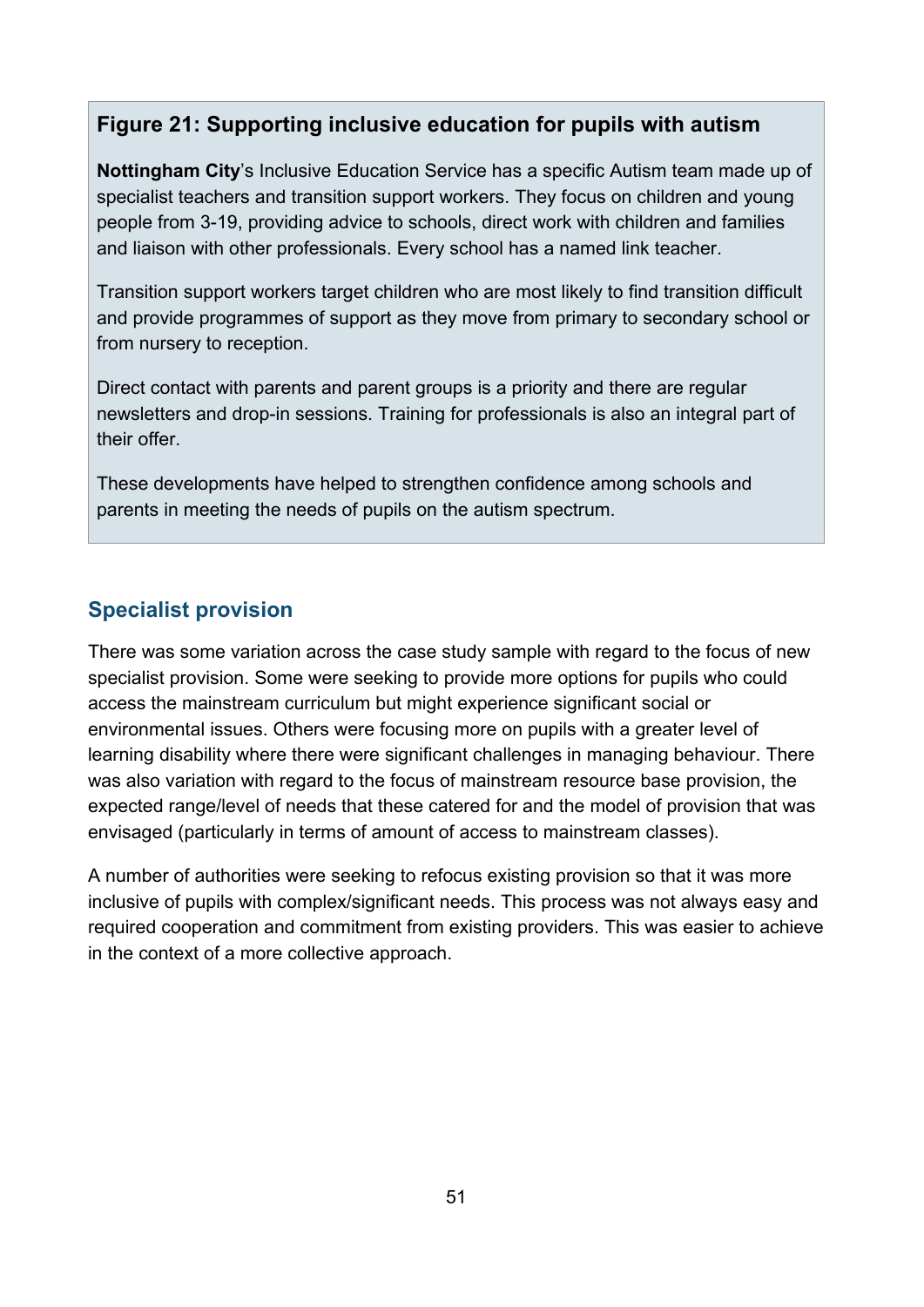### **Figure 22: Recommissioning mainstream autism bases to focus on complex needs**

**Camden** has three autism resource bases in primary mainstream schools and one in secondary. Two of these were developed following a review, ten years ago, of educational provision for children and young people on the autism spectrum including resource base provision. This led to a significant reduction in the number of h**i**gher cost placements out of area in the independent/non-maintained special school sector.

A third primary base has been established more recently to accommodate increasing levels of need. The increased number of resource base places at the primary phase will have an impact on secondary provision and the authority is currently looking at opening another secondary base to accommodate pupil transfers.

A recent external review of the authority's use of its high needs budget has indicated a need to take stock of the levels of need that the bases should provide for, in the light of the high number of pupils with this kind of need who are being educated in ordinary mainstream schools/settings. Discussions are currently in hand with regard to admission thresholds, expected models of provision and associated funding requirements.

The high numbers of pupils on the autism spectrum in mainstream have led one or two of the case study authorities to support schools in setting up their own focused provision, with free access to training from ASD specialist teachers to ensure that best practice is embedded.

### **Supporting phase transitions to ensure needs continue to be met in mainstream schools and settings**

A number of those interviewed identified 'risk points' where children's mainstream placements might come more into question. These included the point of transfer from early years settings to school, from primary to secondary and from school to college. Parents were reported to be less confident that transitions would happen smoothly and some had experienced considerable barriers to admission at that stage. These appeared to be related in part to the way in which the parental consultation process is currently working. Schools are tending to be more cautious in their responses to applications and parents can have a more negative experience at this stage.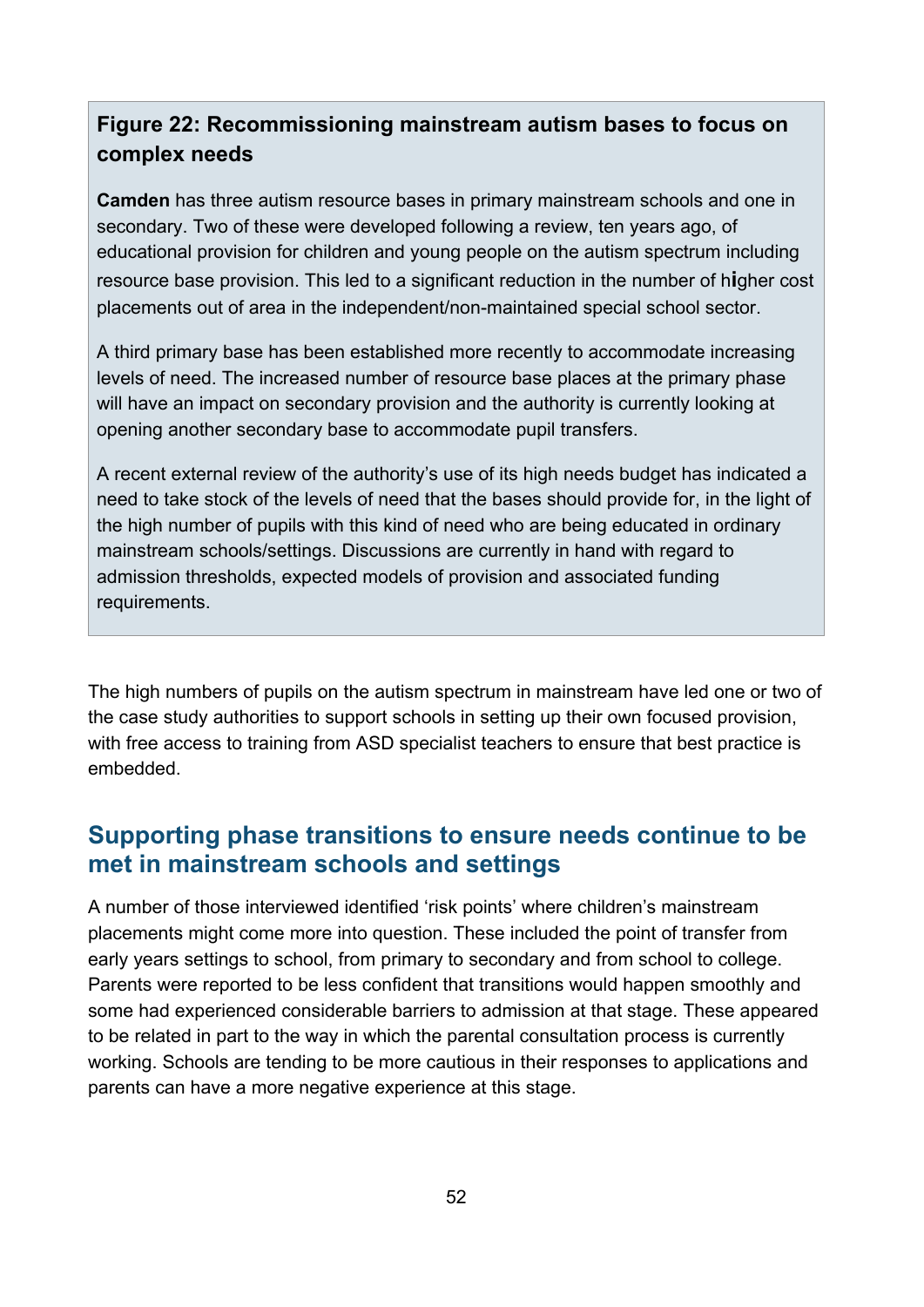### **Admission to primary school**

The case study authorities were addressing this in a number of ways. Some had strengthened communication between Health and Education to ensure that children needing support were better identified. This was leading in some cases to earlier initiation of EHC needs assessments. In other areas (e.g. Barnet and Wigan), there had been an extension of the remit of Early Years support services so that they followed pupils into school and continued to provide advice and support in that context. This helped transfer understanding of children's needs from parents/early years settings to school staff (teachers and teaching assistants) and supported greater continuity of interventions.

### **Primary to secondary transition**

With regard to primary-secondary transfer, authorities were trying to encourage earlier transition reviews and ensure a greater local authority officer/support service 'presence' at these, particularly where there were concerns about needs being met in the secondary school environment. In some authorities, there was earlier involvement of secondary SENCos in discussion, although this was less possible where parental preference for secondary schools was unclear.

Some authorities (e.g. Telford & Wrekin) had established cross-phase cluster groupings. These are also being developed on a pilot basis in Camden and elsewhere.

Primary-secondary transfer can be a stressful experience for all parents, but more so for those whose children have special educational needs. One or two of the case study areas were putting considerable effort into supporting them at this point, with the recognition that this investment would pay dividends in the long run.

### **Figure 23: Effective preparation for primary-secondary transition**

**Barnet** has recognised the need to provide active support to parents of children with SEND through the primary-secondary transition process. For those with EHCPs, transition conferences are organised in the summer term of Year 5, and again in autumn of Year 6. During Covid, these took place online and were very well attended.

There is a coordinated approach to pupil induction across the local authority and regular workshops are organised for primary and secondary schools to help address any emerging concerns.

Support services ensure active handover of cases between relevant teams and help support parents where there are potential transition issues. Where negative responses from secondary schools are considered unreasonable, these are challenged.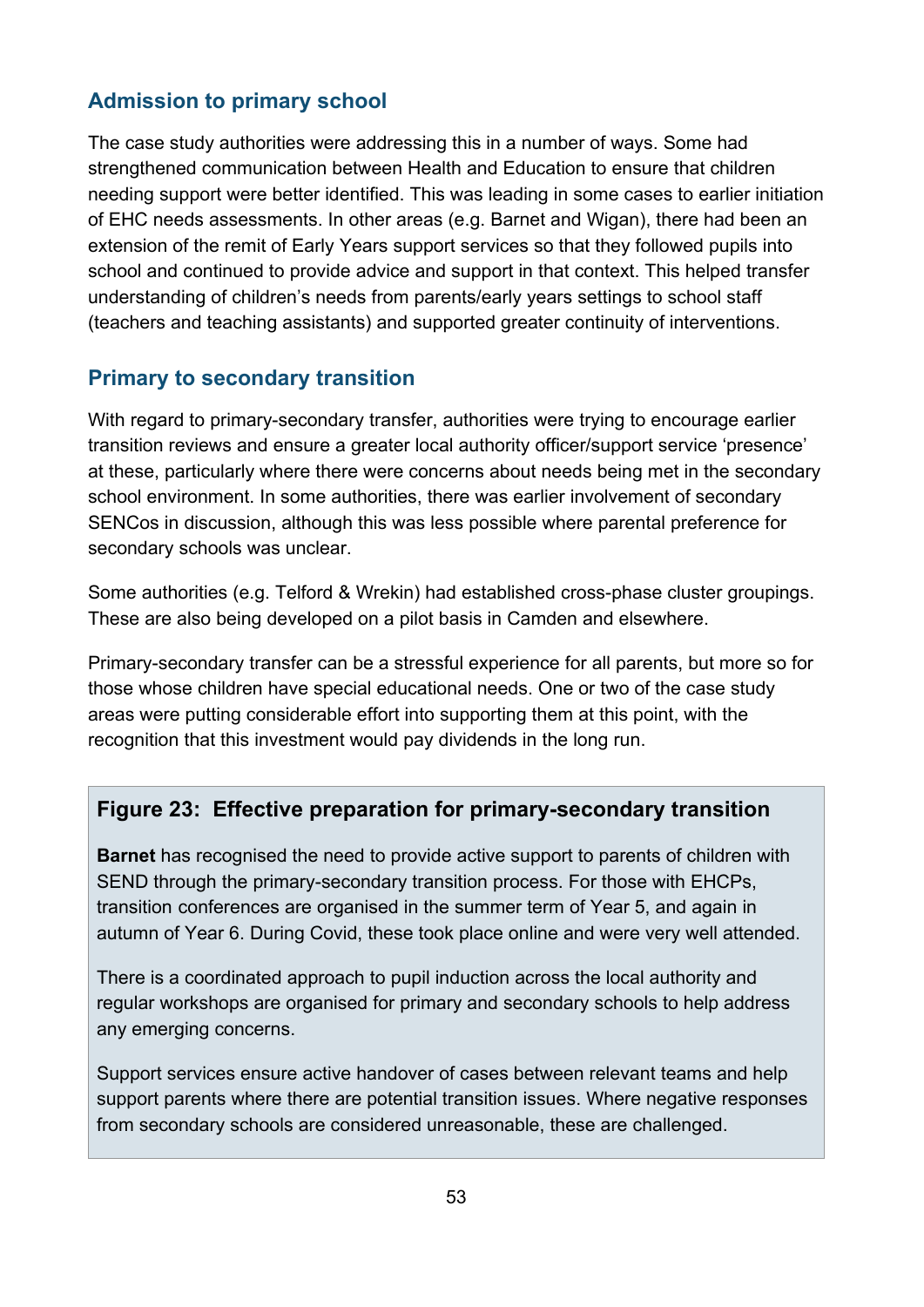There was also evidence, at the individual case level, of greater targeting of resource to support pupils, parents and schools through the transfer process

### **Figure 24: Preventing placement breakdown at phase transfer**

In **East Sussex**, there has been an increasing number of phase transfer requests for pupils with EHCPs that have not been accepted by secondary schools. There has also been a significant increase in the number of requests for EHC needs assessments in the last year of primary school and a growing number of parents who ask for their children to be transferred to special school at that stage.

In response, the authority has set up a Placement Support Service which is targeted specifically at this issue. There are two roles: an Adviser who has demonstrated outstanding classroom practice in a mainstream setting, with experience of identifying and overcoming barriers to learning and behaviour management issues; and an Extended Support Assistant, who is able to provide short-term intervention and support to children and young people to support successful transition to their new school.

The service makes the first contact with schools before a formal consultation is sent, to offer advice and support from the outset and minimise the number of rejections.

### **Progression to post-16 provision**

Progression from secondary school to mainstream FE colleges can be more straightforward. However, there can still be debates between local authorities and colleges about funding levels and the independence requirements and 'bustle' of college environments that can be challenging for some young people.

Relationships between authorities in this sample and local FE colleges were generally good, with early communication and discussion about funding needs and casework support for those who might find the transition more difficult. Some authorities were considering a move to funding courses rather than individual students, so that colleges were clearer about the range of needs they would need to be providing for and were able to set up the necessary capacity to do so on a more ongoing basis.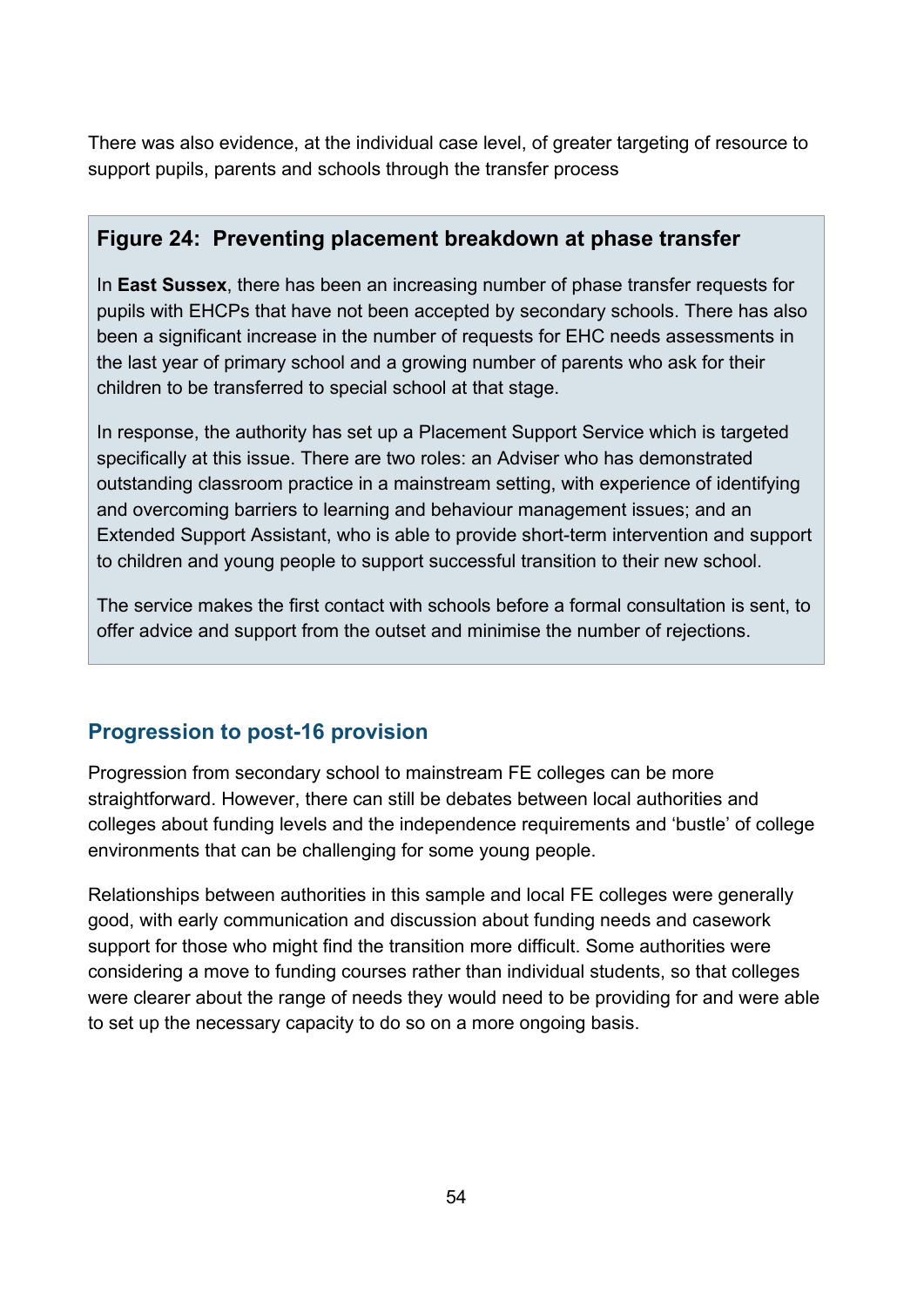### **Developing a clearer and broader range of pathways post-16 for young people with different levels of need to support transition from education to adult life**

Since the Children and Families Act 2014 brought post-16 provision into the statutory SEND system, most local authorities have developed their approaches to Preparing for Adulthood, involving parents and a range of other stakeholders. However, decisionmaking can still be reactive, with individual parents/carers having considerable uncertainty about what the future has in store. The absence of positive progression pathways can encourage people to think about the short-term ('where next?') and to be more inclined to 'stay on' in education because there is little clear alternative.

Documents produced by some authorities can take insufficient account of the need to differentiate pathways according to different levels of need. A number of case study authorities were actively seeking to develop their pathways, to improve their quality and the nature of parents' and young people's experience.

#### **Figure 25: Improving the quality of post-16 pathways**

**Portsmouth** has retained a dedicated post within its school improvement service for post-16. The officer was previously a senior leader in a mainstream FE college and knows this sector well. She has a universal role in supporting improvement as well as a targeted one in relation to provision for students with learning difficulties/disabilities. She works closely with the post-16 officer within the authority's SEND casework team. There has been a continuing focus on improving the quality of what is on offer and ensuring this is more focused on progression to a more independent adulthood.

Some of the case study authorities had looked to strengthening pathways for young people with the most complex/significant needs, who generally become a priority focus for Adult Social Care. Initiatives were being directed at supporting more effective transitions between Child and Adult Services and ensuring continuity of provision at local level.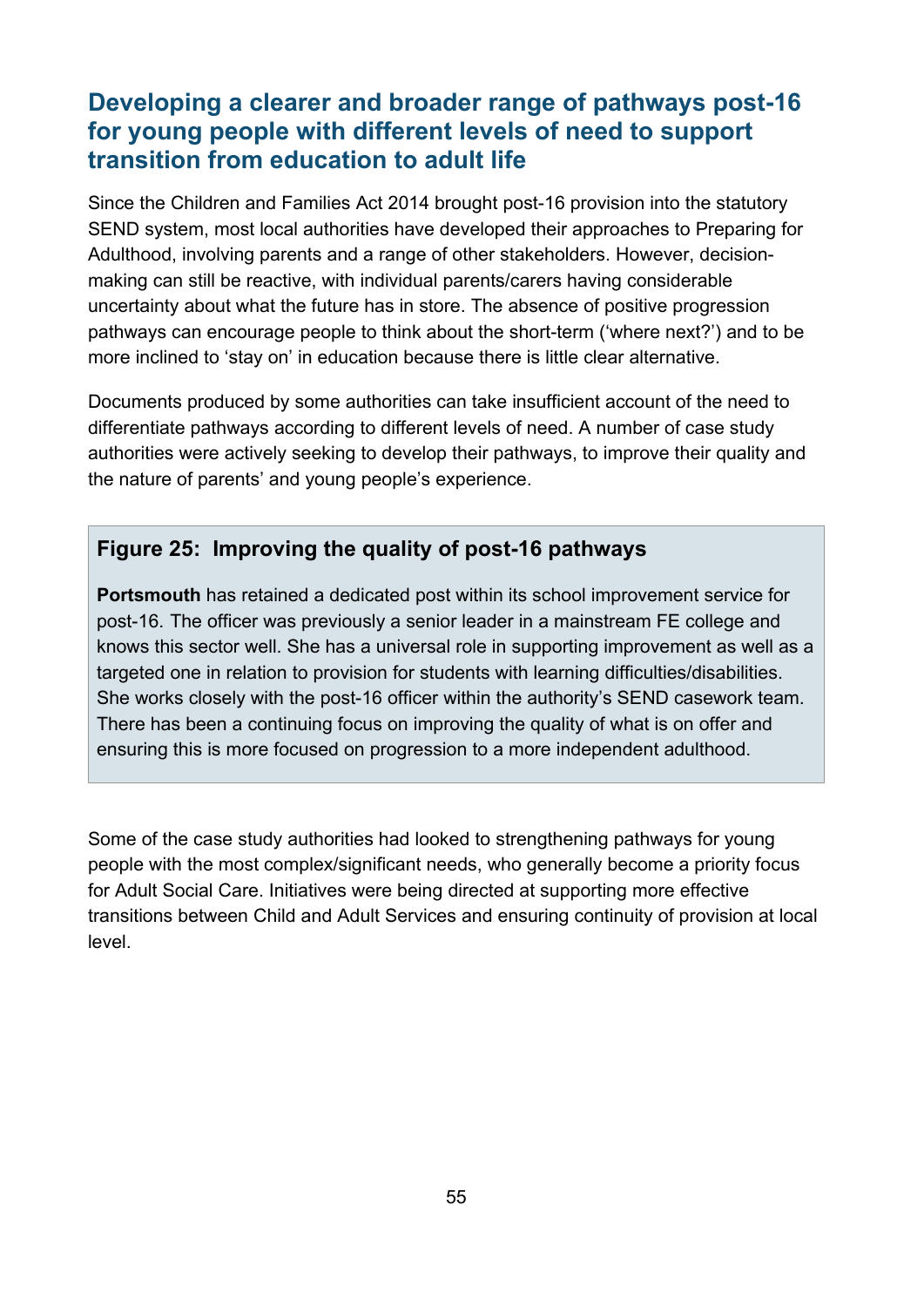### **Figure 26: Supporting more effective transitions between Education and Adult Social Care**

**Camden** has developed a bespoke provision for post-19 students with profound and/or multiple learning difficulties and those with severe learning disabilities who have a range of other significant needs (autism; challenging behaviour). The provision is managed and hosted by a local mainstream FE college and is jointly funded by Education and Adult Social Care. Students typically stay on the programme for 2 years, with increasing levels of access to Adult Social Care provision (on a phased basis). This allows young adults with these levels of difficulties to build up their experience of a more adult environment and for care staff to better understand their continuing needs. The development has meant that most of these students are able to stay locally, being supported within their families as opposed to requiring placements outside of their local authority area or in independent specialist colleges.

Other authorities were developing new options for the post-16 phase. These were designed to promote a more vocational emphasis and to strengthen connections with the local community.

#### **Figure 27: Developing a greater range of post-16 options, 1**

**Telford & Wrekin** has collaborated with an independent specialist college to develop a more local post-16 provision for students with complex/significant needs at modest cost.

This has helped set clear parameters around length of placement and expected outcomes, which were more difficult to achieve through the annual review process alone. It has also helped ensure spend is more focused and linked to positive local progression.

.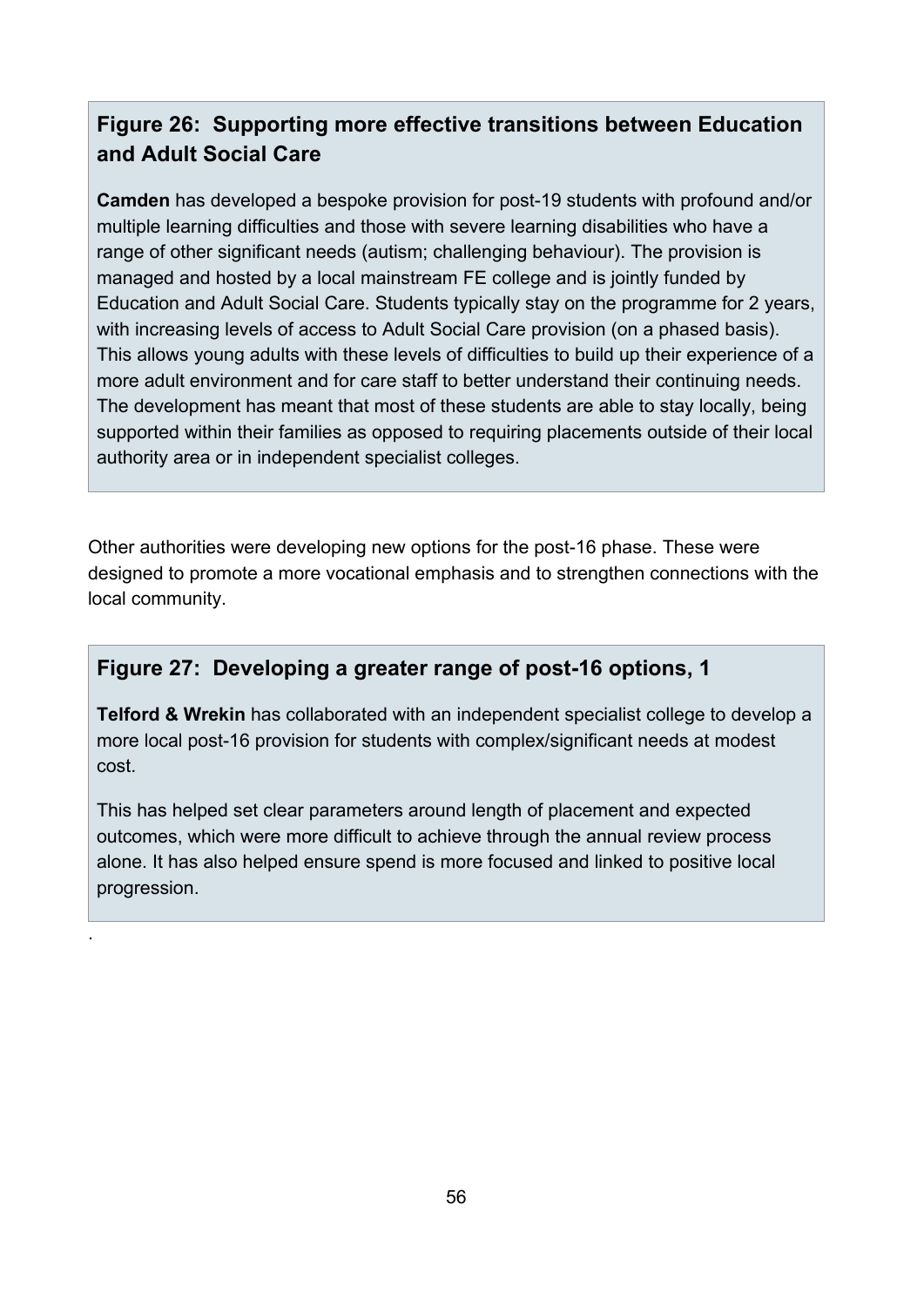#### **Figure 28: Developing a greater range of post-16 options, 2**

**North Lincolnshire** is developing a new 16-19 special free school for students with severe and profound learning disabilities. This is expected to be self-financing, drawing from the existing special school sixth form population (at similar cost) and students with higher levels of need who might otherwise have attended independent, specialist post-16 provision. It is also expected that more pupils at independent/non-maintained special schools will choose this option in future rather than electing to stay on in their current provision.

The removal of the sixth form from the local secondary special school has also provided more physical capacity for placements of school-aged pupils.

One of the issues reported by many parents with regard to the FE college offer is the limited number of days on which students are able to attend. This encourages some parents/carers to keep their children in school or seek independent provision that offers a more substantial package. Some of the case study authorities were looking to develop a broader offer, which included different elements (college attendance; access to training and work experience; community activity; supported internships etc), which would be more attractive to young adults and support more positive progression to independence.

### **Figure 29: Developing a 'five-day offer' to support access and progression**

**Wakefield** has developed an enhanced 5 day offer to support reintegration of young people post-16 from independent/non-maintained special provision back into their local community, with an emphasis is on local work-based training. The balance between supported education and employment related activity changes over time. The focus is individualised and linked to each young person's aspirations.

Working with local partners, creating increased work-related opportunities with independent training providers and supported internships have been a feature of the approach, as has been intense casework planning and involvement from dedicated SEND post-16 officers with the right professional backgrounds, local knowledge and commitment.

In tandem with these developments, a number of authorities in the sample were strengthening their involvement in transition reviews, particularly for pupils placed outside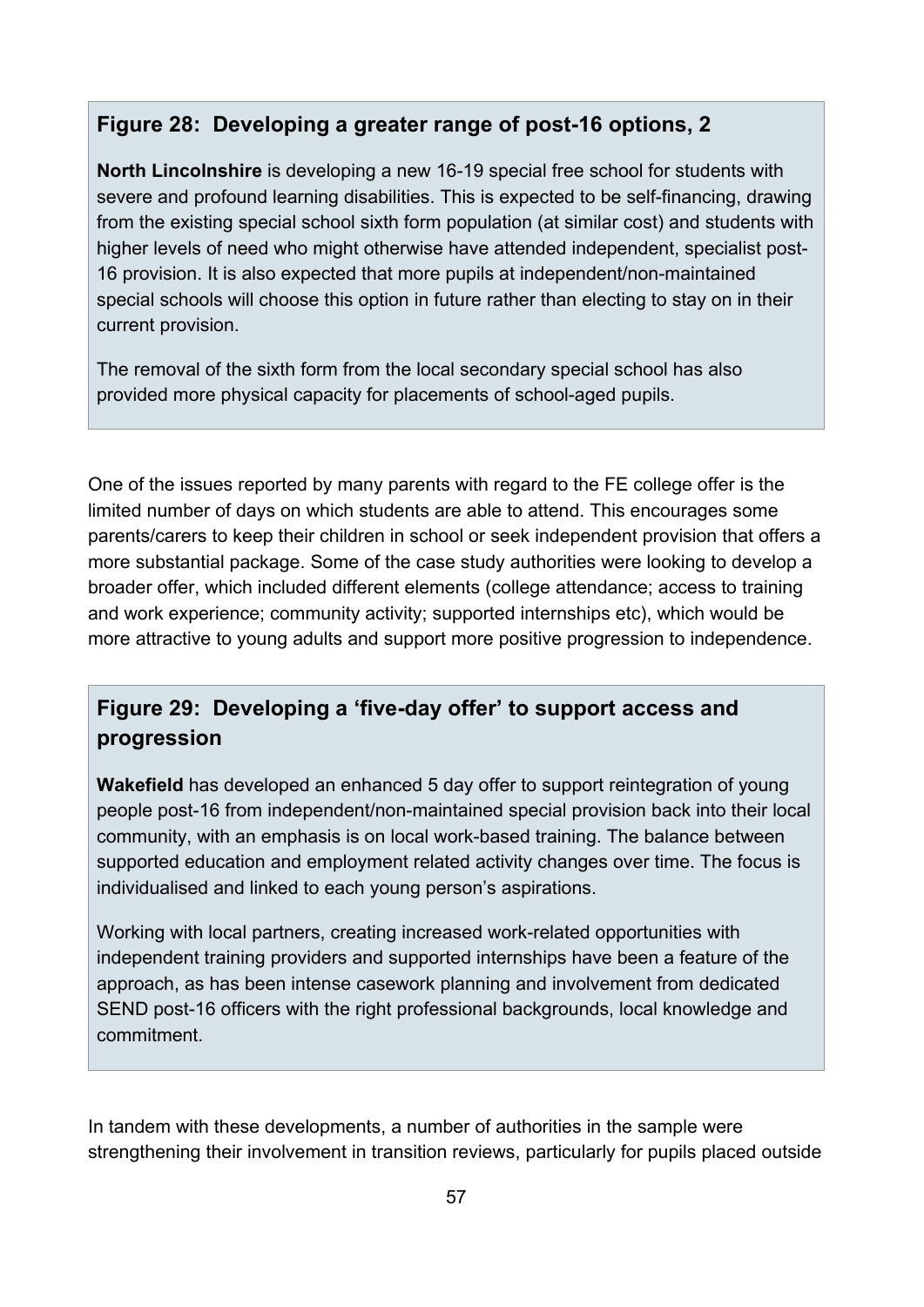of their area where there can be drift in provision without more active planning. This was helping parents/carers to have a better (and more up to date) understanding of what was on offer locally and where this could lead.

### **Effective commissioning and monitoring of provision**

Patterns of provision in many local authorities have developed on a piecemeal basis, being added to in response to new pressures and demands. Some of the authorities in the case study sample had carried out more substantial reorganisations of their specialist provision prior to the national SEND reforms. This had helped ensure a more coherent offer which was more responsive to need. Any adjustments could be made in a more measured way.

### **Figure 30: Reorganisation of specialist provision to meet current needs**

**Camden** carried out a review of its specialist provision around 10 years ago. At that stage, it had two separate special schools for pupils with different levels of learning difficulty, a secondary school for SEMH and a number of PRUs for different key stages. It had also maintained a variety of mainstream resource bases for children with physical disabilities, on the autism spectrum and those with speech and language needs. In tandem with the strengthening of provision in local mainstream schools, provision for learning difficulties was reorganised into one special school (focusing on more complex and significant needs). The secondary SEMH school and secondary PRUs were combined into one integrated provision, with a similar smaller integrated offer for the primary phase. A number of the resource bases were closed with the remaining ones refocused on needs that the authority was finding more difficult to meet within their locality.

The reorganisation has led to a significant reduction in numbers attending I/N-MSS provision to levels that have largely been maintained over time.

Officers interviewed felt that such reorganisations may be more difficult with greater academisation due to ambiguities in the respective funding responsibilities of LAs and the Education & Skills Funding Agency (ESFA)).

A number of case study areas were increasing their local capacity for specialist provision. Some were working with their existing special schools to create more places. Others were developing new provision (special free schools or additional mainstream resource bases). The general intention was to reduce reliance on placements in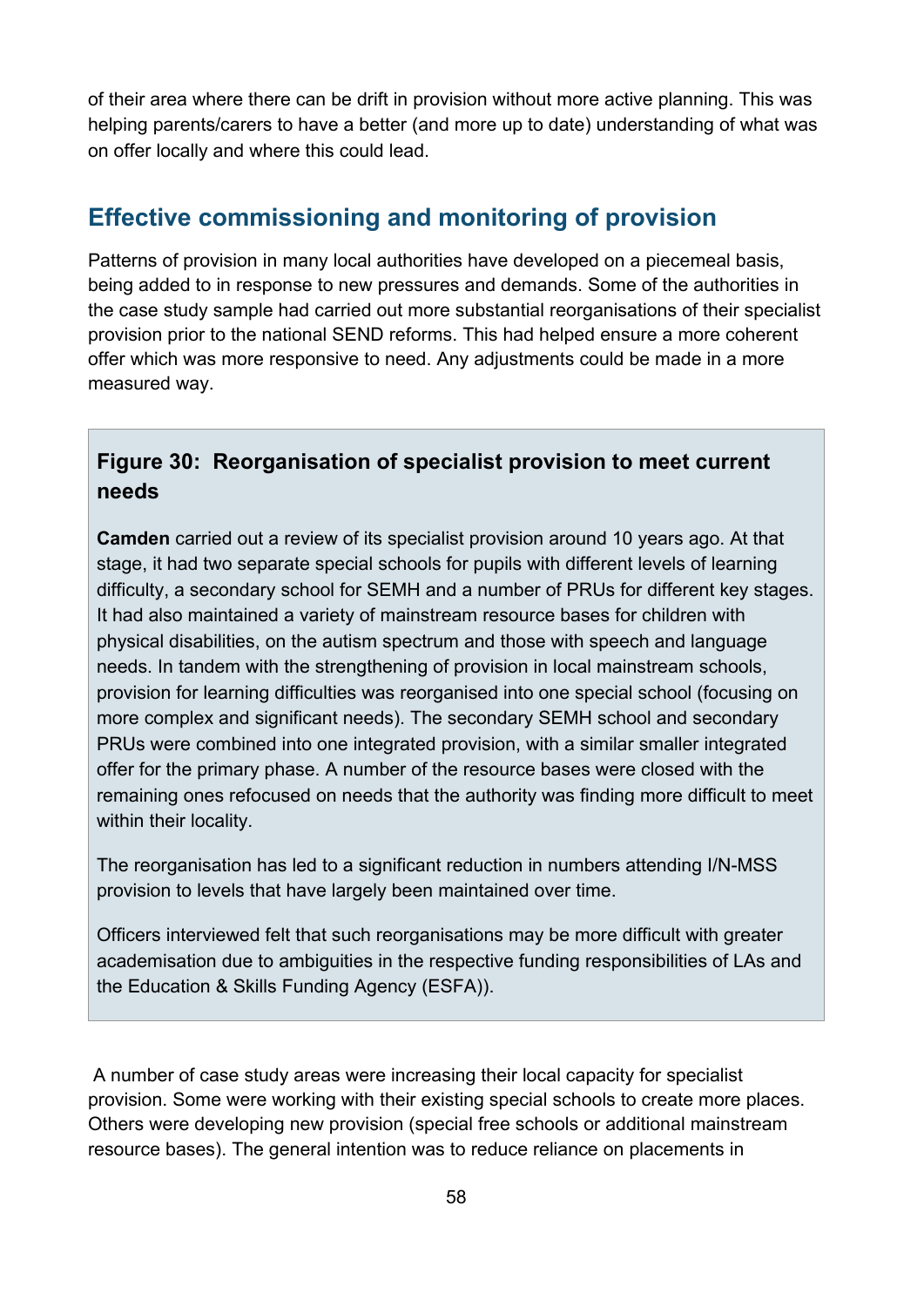independent/non-maintained special schools (at higher cost) which were either resulting from an 'overspill' (as local state-maintained schools were full) or because existing local provision was unable to meet particular levels or types of need.

In setting up new provision, a number of those interviewed emphasised the need to be clear from the outset about the expected cohort that it was expected to take. There was a risk that creating provision for more modest needs could simply add to the growing demand.

#### **Figure 31: Ensuring new specialist provision is properly focused**

Despite pressure on specialist placements, officers in **Essex** have been careful about developing new schools, seeking to extend the size and range of existing options wherever possible. The authority has supported applications for two new special free schools for children and young people on the autism spectrum, which are being developed in conjunction with local specialist providers and a further two schools for pupils with SEMH are also in hand. These are designed to address clear gaps in the provision that is already available.

Four primary and four secondary autism bases have been created in mainstream schools. Given the increasing incidence of pupils receiving this diagnosis, Essex is keen to ensure that these provisions focus on those with more complex and significant needs (as well as providing support and advice to other local schools to help improve their capacity to meet the broader range).

A new scheme of delegation for decision making as well as strengthened terms of reference for resource panels has supported Essex in reducing reliance on I/N-MSS places and working creatively with Essex special schools to better meet local needs.

In their development of new mainstream autism bases, authorities were needing to be clear as to whether these were intended to offer a direct alternative to placements in the independent/non-maintained sector or to help reduce the demand on local special schools so that these could concentrate more on those with more complex and significant difficulties

A number of the case study authorities had formalised or were formalising expectations of providers through the development of clearer service level agreements which set out the expected range of needs, provision models required and related costs.

While the strategic intention of increasing local capacity was generally clear, we did not find detailed modelling of the financial savings that might be realised over the years as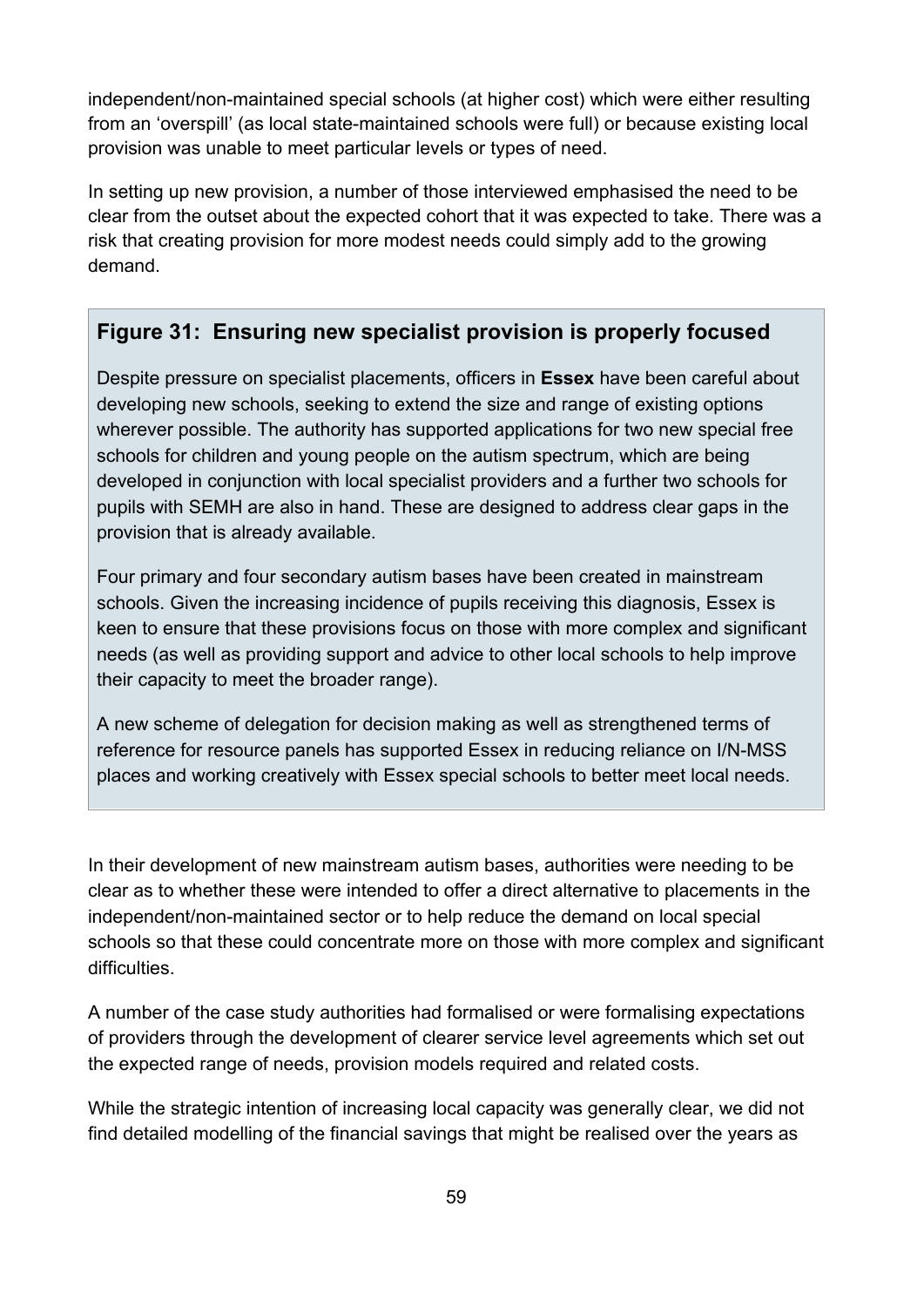pupils left the I/N-MSS system or of the extent to which the costs of new investment would be matched by these.

In authorities where the creation of local capacity is having only a modest effect on high needs spend and I/N-MSS or out of area placements, this may link to insufficient clarity with regard to the focus of new provision and insufficiently detailed financial projections for the impact of this.

Some of the case study areas were commissioning providers from the I/N-MSS sector to help meet local needs. A more proactive approach enabled officers to be clearer about expected provision focus and costs (rather than just having to respond to the 'market').

### **Figure 32: Commissioning local I/N-MSS providers to meet gaps in provision**

**Wigan** is experiencing significant increases in demand for placements for pupils with SEMH. Its local state-maintained special school is at capacity with limited opportunity for further expansion.

The authority decided to work with a local independent provider to enhance the number of available places and has ensured that these additional places are at equivalent cost to those in local state-funded special schools.

Authorities were also trying to be more flexible in enhancing local placements on an individual case basis. This included extending their special school banding range to provide for a small number of pupils with very complex needs or allocating additional funding on an exceptional basis. Closer links between officers with SEND and finance responsibilities were also supporting more targeted use of capital funding so that schools were able to adapt their buildings to meet individual needs.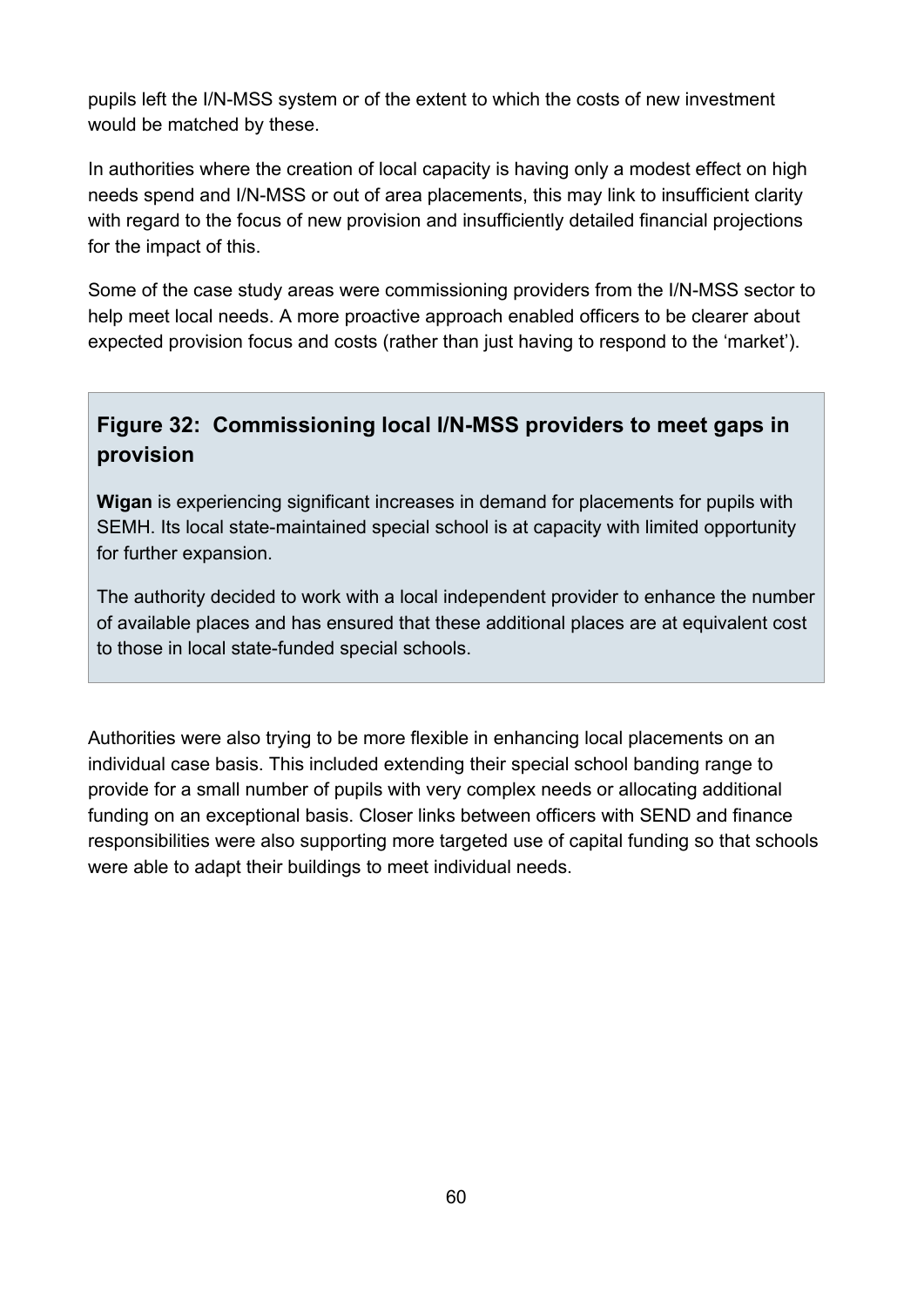### **Figure 33: Flexible use of capital funding for adaptations**

**Wakefield** has established a process for responding quickly with small amounts of capital funding to help sustain mainstream placements and/or improve the pupil's experience and engagement in learning. Early years settings, schools and colleges are able to apply for this resource with requests being considered by a Panel including the lead officer for SEND, a Health practitioner and a commissioning officer. A parent/carer is also involved. The budget is relatively small and bids are generally modest.

Flexible and dynamic use of this investment has helped to maintain placements that would otherwise be at risk.

Other commissioning developments included block funding of places at mainstream FE colleges, rather than funding students individually. There were also examples of a more standardised approach to funding across the sector.

### **Figure 34: Predicting FE provision needs and costs on a more efficient and long-term basis**

In **Telford & Wrekin**, funding students at an individual level was found to be a timeconsuming process. An analysis of the annual aggregate spend on local FE college provision and the type and level of courses delivered showed that these were relatively stable. On this basis, the Council and the College decided to enter into an agreement on the number of students that would be funded and the range of support and study programmes that would be provided. This enabled both the College and the LA to plan more effectively, with more time being spent on delivery and quality assurance.

The approach is compatible with high needs funding requirements and the processes required for individual EHCP review and student choice. However, it removes the need for the College to construct a large number of individualised costings (and for the LA to analyse and review these). It has also improved working relationships between the LA and its main College provider and helped stabilise spend over time.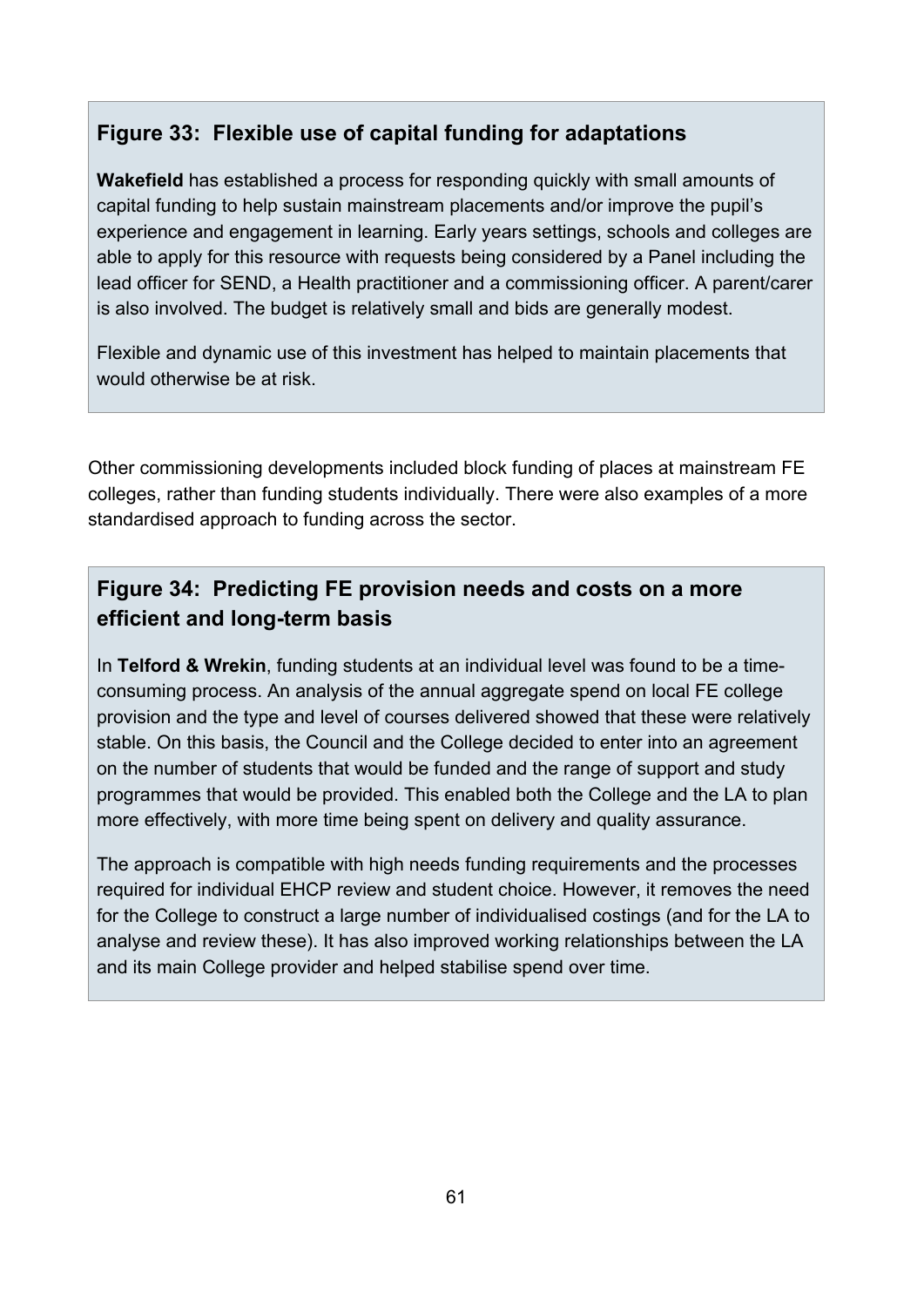### **Figure 35: Standardising funding levels across the local further education (FE) college sector**

**East Sussex** has introduced a standardised approach to funding pupils in the range of FE colleges across the authority area. The LA has clearly set out the provision it needs and the associated expected costs. In the first year of operation, this led to a significant cost saving compared to the previous system where provision was led by individual resource claims.

Not much reference was made during this research to integrated or joint commissioning. This was probably because the research focus was more explicitly on managing expenditure from the high needs element of funding for education. However, there was some evidence that an integrated approach could lead to more balanced and appropriate funding across the key agencies (Education, Health and Social Care) and services/provision that were more closely linked to local needs. All services are experiencing budget pressures and this can lead to them looking for economies with the expectation that others will 'pick up the slack'.

### **Figure 36: Ensuring funding for high needs provision is fair and balanced across different agencies**

**Portsmouth** has appointed a new integrated commissioning lead who works for both the local authority and the local Clinical Commissioning Group (CCG). His post is located in the management structure of both organisations and is jointly accountable to these.

This development has supported a realignment of funding contributions across all three key agencies, with fairer shares of provision costs for joint placements and a greater contribution from the CCG to the funding of health care provision for medical needs in mainstream schools. There is a clear agenda around using resources to reshape service delivery and adjust provision to current needs (rather than perpetuating previous practice).

The integrated commissioning lead also chairs the local cross-agency complex needs support panel.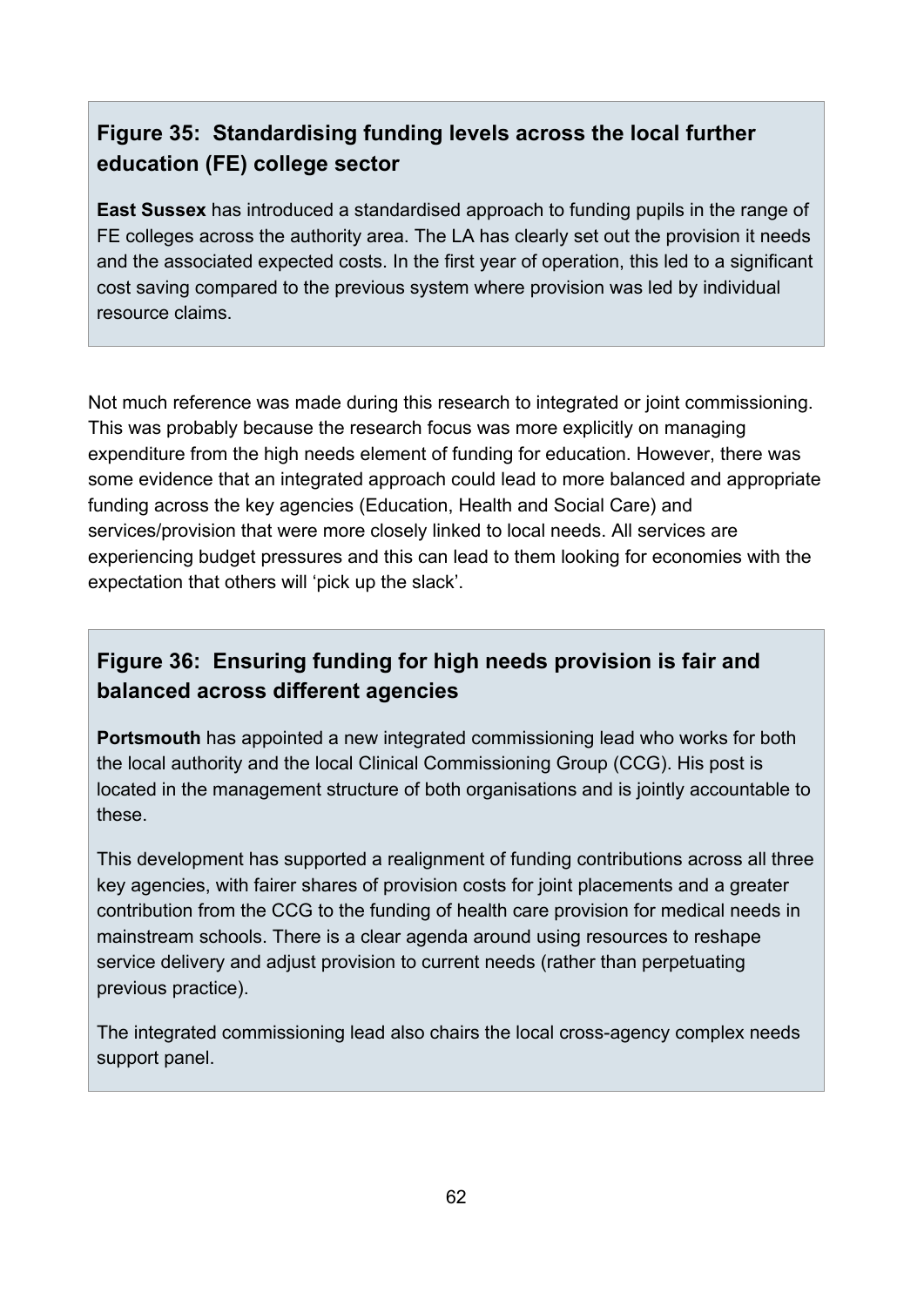# **Financial processes**

There was evidence in the case study authorities that they had focused on creating much stronger links between SEND and Finance Officers. Finance Officers were more involved in the SEND agenda and more aware of what the authority was trying strategically to achieve. They met regularly with officers from the SEND casework team who had specific responsibility for data and finance to monitor pupil data and budget trends. Particular issues and emerging pressures were communicated to lead SEND officers to help inform strategic activity and priorities.

More regular reporting to Schools Forums and the use of high needs working groups had made things more transparent and stakeholders were more aware of emerging trends. Given their recent experience of high needs deficits, finance officers were avoiding the temptation to be over-optimistic in their projections and were more likely to provide 'worst case' as well as 'best case' scenarios. This helped ensure an earlier impetus for change.

Work was in hand to ensure that data and management information was more robust. With rising volume of statutory SEND activity and limited capacity for authorities to increase their staffing, recording of data could be given lower priority ('something has to give'). A number of authorities had taken steps to ensure that SEND staff saw this as a fundamental part of their role.

### **Figure 37: Improving the quality of SEND data**

As a large authority with over 500 schools, and with a big staff team, it can be difficult in **Essex** to ensure consistently high standards and practice in SEND administration. The lead officer for SEND Finance has worked with the team to improve the quality of SEND data through training and support. During the Covid period, she has organised 'drop-in surgeries' online so that caseworkers can raise any process issues. Sessions are also organised to discuss particular topics (e.g. arrangements for identifying children who move authority, so that there is better data on import/export). Templates have been developed for county use.

It was reported that this has led to significant improvement in the reliability and validity of the data provided (which the Finance team use for budget projections).

Officers in these authorities were also looking to ensure that funding was being properly credited to the high needs budget. In some cases, expenditure should have been linked to a different budget source. In some of the authorities, officers were more active in checking top-ups were being paid by the correct authority (in the case of cross-border placements).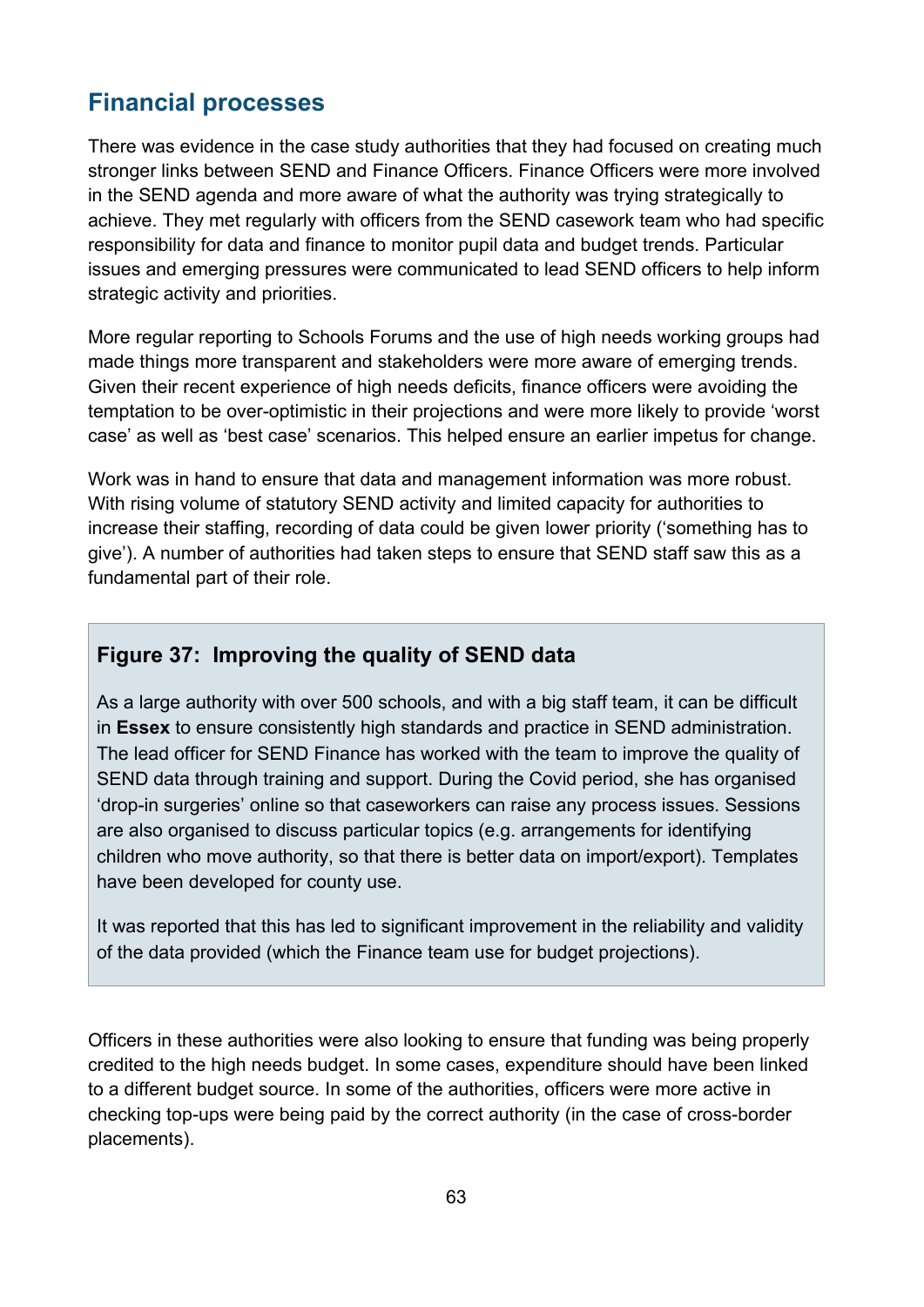#### **Figure 38: Financial checks can pay dividends**

In **Barnet**, officers use the School Census information to identify all pupils receiving top-up funding. They check that schools are properly claiming for those who attend from out of the LA. An active approach to this area delivered over £300k savings on the high needs budget in one financial year.

In some authorities, there was also a robust approach to challenging cost rises in the I/N-MSS sector.

### **Figure 39: Challenging the rise in I/N-MSS costs**

In **Wakefield**, officers respond actively to any proposed fee increases in I/N-MSS provision. Staff make it a priority to attend annual reviews and ask for a detailed account of the provision that is being made. This allows them to pick up particular reasons for increases and compare staff costs against typical pay rates.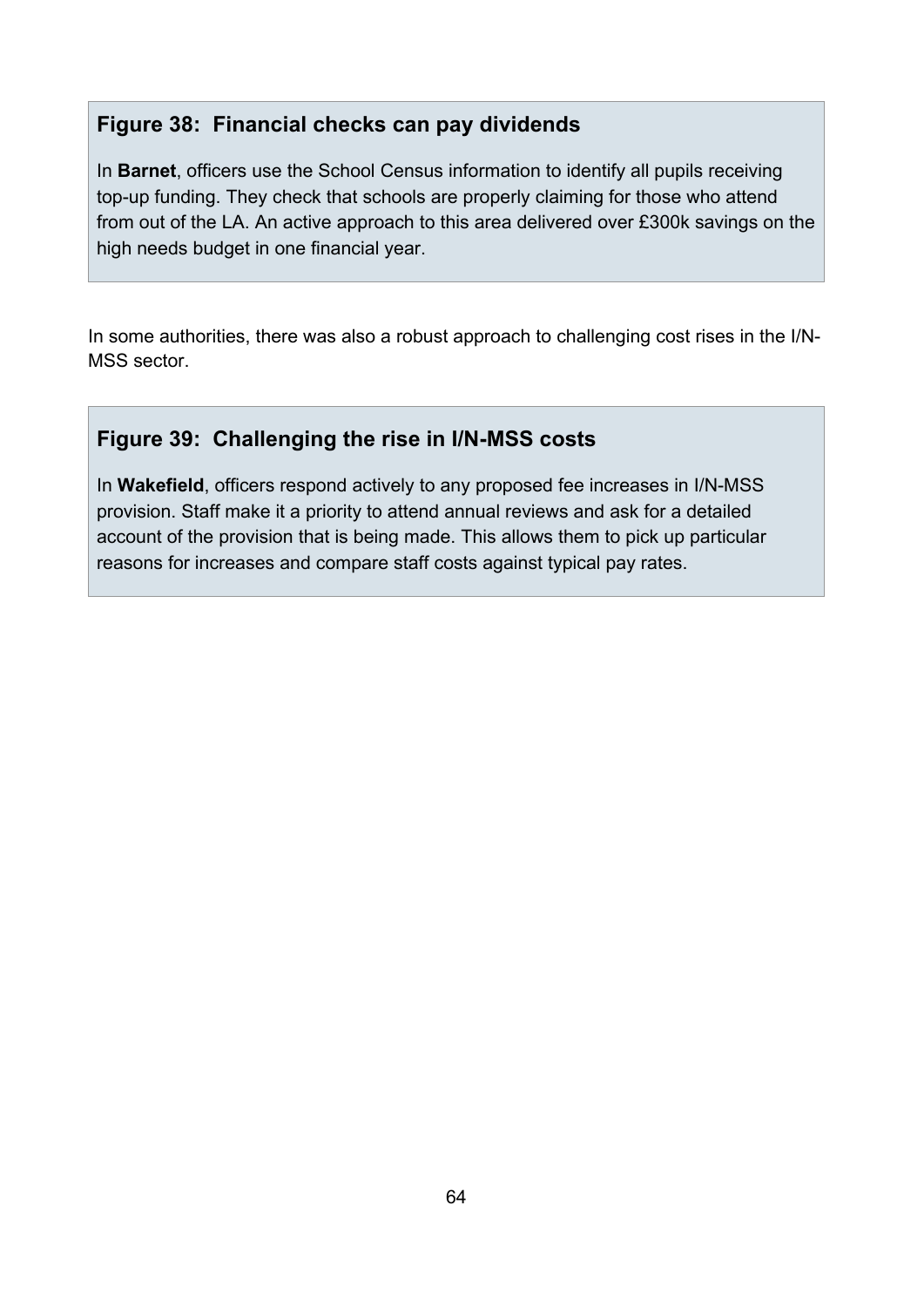# **Chapter 5: Impact and evidence**

Most of the policies and practices described in the case study authorities were seen by interviewees as having a positive impact. Judging their impacts on the management of high needs funding is a complex task which really requires a more longitudinal evaluation. A number of the initiatives described were relatively recent and their full impact may take some time to work through. For example, new local provision is generally designed to help prevent the need for future placements out of authority area, rather than to provide an immediate alternative for those already placed elsewhere. Numbers of pupils in I/N-MSS (and the associated spend on this area) may stay high while children and young people work their way through the system. Initiatives may also be a response to issues that have more recently been recognised as being significant, with change and improvement being a gradual process.

It also needs to be recognised that the evaluation period has included the experience of the COVID-19 pandemic. On the one hand, lockdowns may have suppressed demand; on the other, interviewees reported delays to implementation of changes given other pressures and priorities for local authorities and schools. The impact of lockdowns on levels of pupil need may also be a factor.

It is possible however to provide some quantitative evidence of changes which may help identify practices that have had a particular impact.

# **Strengthening the mainstream SEND offer**

One indication that 'ordinarily available provision' might be improving is the extent to which EHCPs are issued. Table 4 shows the growth in numbers of EHCPs for all the case study authorities over the last 3 years (based on SEN2 data returns for 2019 to January 2022). The average annual growth rate nationally has been around 10%. The average for the case study sample is lower than that for all of the periods recorded.

However, there is wide variation across the sample, with higher-than-average growth in Barnet and Wakefield and well below average growth in Camden, East Sussex, Portsmouth and Telford & Wrekin. The latter two authorities, however, still have a higherthan-average percentage of pupils with EHCPs overall.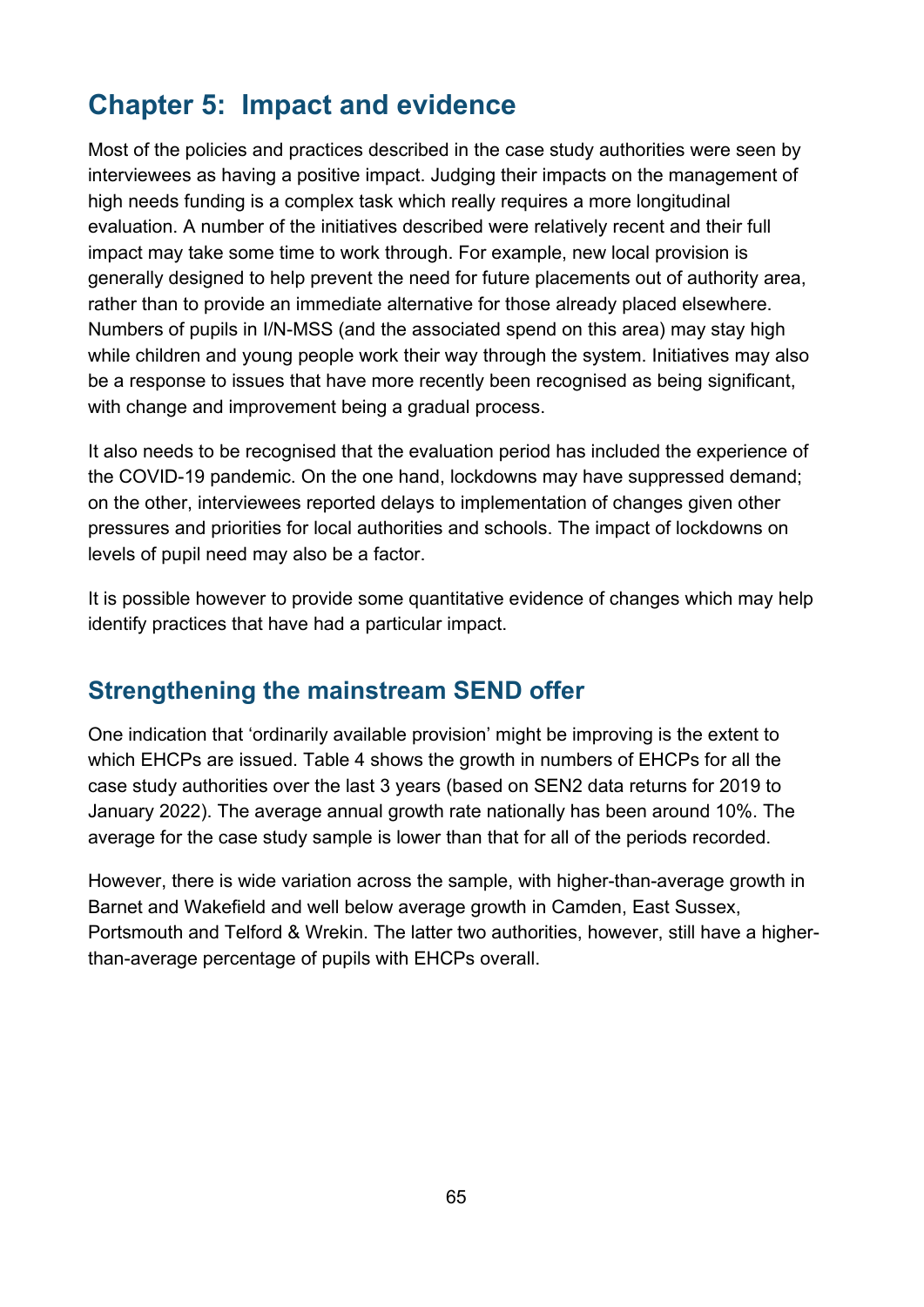| <b>Local authority</b>      | % change<br>2019-2020 | % change<br>2020-2021 | % change<br>2021-2022 | <b>Overall % change</b><br>2019-2022 |
|-----------------------------|-----------------------|-----------------------|-----------------------|--------------------------------------|
| <b>Barnet</b>               | 13.07%                | 8.09%                 | 10.76%                | 35.37%                               |
| Camden                      | $-0.43%$              | 2.39%                 | 2.06%                 | 3.97%                                |
| East Sussex                 | 2.21%                 | 3.70%                 | 7.50%                 | 13.95%                               |
| Essex                       | 4.62%                 | 9.54%                 | 8.17%                 | 23.96%                               |
| North Lincolnshire          | 7.01%                 | 8.39%                 | 8.50%                 | 25.85%                               |
| Nottingham                  | 8.33%                 | 11.30%                | 6.50%                 | 28.40%                               |
| Portsmouth                  | 5.49%                 | 4.14%                 | 8.66%                 | 19.37%                               |
| <b>Telford &amp; Wrekin</b> | 6.49%                 | 7.72%                 | $-0.17%$              | 14.52%                               |
| Wakefield                   | 11.75%                | 9.63%                 | 14.77%                | 40.61%                               |
| Wigan                       | 6.98%                 | 9.38%                 | 10.71%                | 29.55%                               |
| Sample average              | 6.55%                 | 7.43%                 | 7.75%                 | 23.56%                               |
| <b>England average</b>      | 10.20%                | 10.40%                | 9.88%                 | 33.69%                               |

**Table 4: Percentage annual growth in numbers of EHCPs (all) for 2019-2022**

Source: Secondary analysis of latest DfE SEN2 statistics (2022) [https://explore-education](https://explore-education-statistics.service.gov.uk/find-statistics/education-health-and-care-plans)[statistics.service.gov.uk/find-statistics/education-health-and-care-plans](https://explore-education-statistics.service.gov.uk/find-statistics/education-health-and-care-plans)

Table 5 provides figures for new EHCPs only in the case study sample for 2019-2021. It shows that in three areas (Camden, Nottingham and Telford & Wrekin) there has been a reduction in numbers. These are all authorities that have developed a system for funding pupils with high needs in mainstream which do not require an EHCP to access additional resource. Clearly pupils supported in this way may also be receiving additional high needs funding. It was not possible within the scope of this research to evaluate how far numbers overall were increasing (across the two systems).

Recent increases in the percentage of pupils with EHCPs in some of the case study authorities suggest that more formal written expectations of what mainstream schools should 'ordinarily' do may not be sufficient in themselves. The effect of these appeared to be enhanced in those authorities that were reinforcing them through more collective decision-making.

Similarly, more robust thresholds and criteria for requesting additional or specialist provision were not always leading to a significant reduction in demand.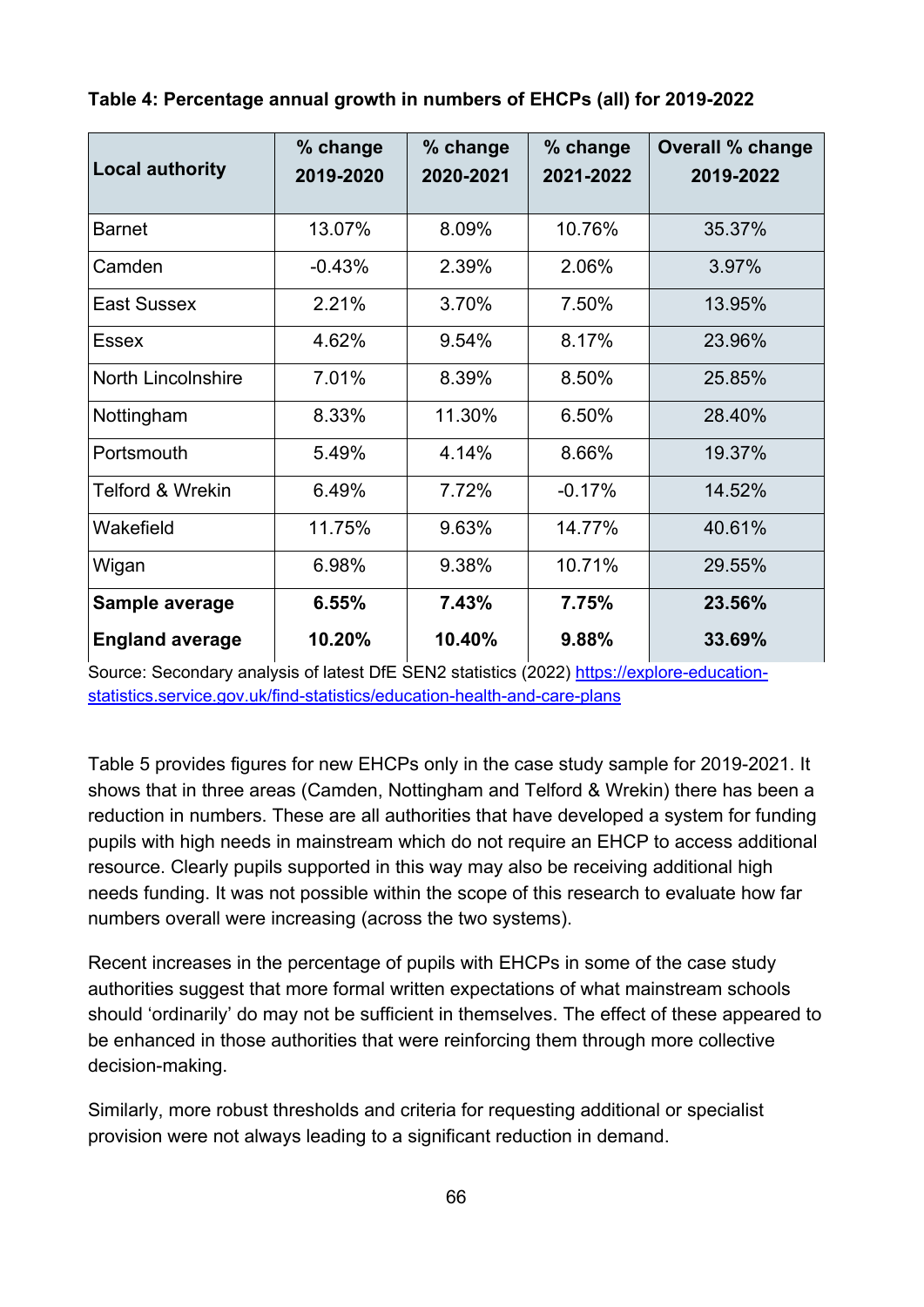#### **Table 5: Percentage change in number of new EHCPs for 2019-2021**

| <b>Local authority</b>      | <b>Overall % change</b><br>2019-2021 |
|-----------------------------|--------------------------------------|
| <b>Barnet</b>               | 20.9%                                |
| Camden                      | $-12.2\%$                            |
| <b>East Sussex</b>          | 27.2%                                |
| Fssex                       | 22.5%                                |
| <b>North Lincolnshire</b>   | 30.6%                                |
| Nottingham                  | $-3.8%$                              |
| Portsmouth                  | 17.7%                                |
| <b>Telford &amp; Wrekin</b> | $-19.5%$                             |
| Wakefield                   | 24 6%                                |
| Wigan                       | 24.8%                                |
| Sample average              | 13.4%                                |
| <b>England average</b>      | 15.4%                                |

Source: Secondary analysis of latest DfE SEN2 statistics (2022) [https://explore-education](https://explore-education-statistics.service.gov.uk/find-statistics/education-health-and-care-plans)[statistics.service.gov.uk/find-statistics/education-health-and-care-plans](https://explore-education-statistics.service.gov.uk/find-statistics/education-health-and-care-plans)

In some of the case study authorities, there had been significant reductions in the numbers of children with EHCPs in their early years. Again, this appears to be linked with enhanced systems of resourcing children in early years settings that do not require early initiation of EHCN assessments.

Conversely, a number of authorities had experienced significant growth in numbers of EHCPs for the 16-19 and 20-25 age groups. It was unclear how far developments in the quality and range of post-16 transition pathways had impacted on this.

# **Use of specialist provision**

Place costs in specialist provision are funded from local authorities' High Needs Block, whereas the basic elements of funding for pupils with high needs in mainstream schools come from their delegated budgets (i.e. from Schools Block). This means that inability to meet a child's needs successfully in mainstream can add a significant additional cost to the high needs spend.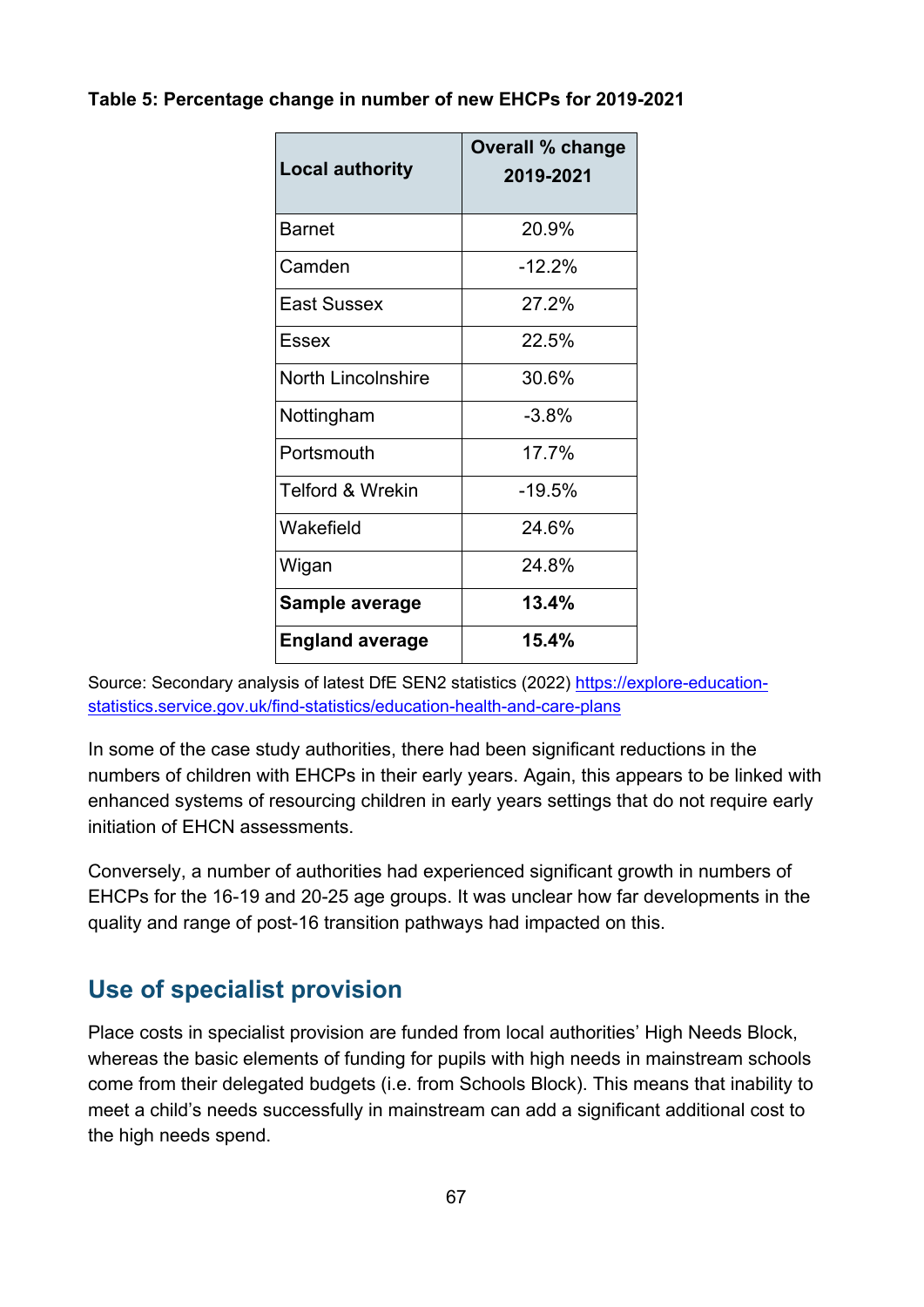One would expect that a stronger mainstream offer should lead to less reliance on placements in specialist provision over time. Table 6 shows the annual change in usage for all 10 case study authorities from 2019-2022 (again from SEN2 data returns). Average growth over this period has been slightly below the national figure. However, the picture is very mixed, with significant growth in use of specialist provision in Barnet and Wakefield (albeit from a lower starting point) and lower than average increases in Camden and Nottingham (areas that also have a low baseline). Portsmouth and Telford & Wrekin also show modest increases but continue to be higher users of this kind of provision.

| <b>Local authority</b>      | % change<br>2019-2020 | % change<br>2020-2021 | % change<br>2021-2022 | <b>Overall % change</b><br>2019-2022 |
|-----------------------------|-----------------------|-----------------------|-----------------------|--------------------------------------|
| <b>Barnet</b>               | 20.0%                 | 5.7%                  | 15.4%                 | 46.4%                                |
| Camden                      | 4.3%                  | 3.7%                  | 3.4%                  | 11.8%                                |
| <b>East Sussex</b>          | 4.1%                  | 7.6%                  | 9.5%                  | 22.7%                                |
| Essex                       | 9.7%                  | 3.1%                  | 6.1%                  | 20.1%                                |
| <b>North Lincolnshire</b>   | 5.0%                  | 5.0%                  | 11.8%                 | 23.2%                                |
| Nottingham                  | 1.9%                  | 6.2%                  | $-0.3%$               | 7.9%                                 |
| Portsmouth                  | $-3.1%$               | 11.7%                 | 3.5%                  | 12.1%                                |
| <b>Telford &amp; Wrekin</b> | 5.2%                  | 4.5%                  | 6.6%                  | 17.3%                                |
| Wakefield                   | 6.1%                  | 5.6%                  | 14.4%                 | 28.2%                                |
| Wigan                       | 7.4%                  | 6.6%                  | 7.5%                  | 23.2%                                |
| Sample average              | 6.1%                  | 6.0%                  | 7.8%                  | 21.3%                                |
| <b>England average</b>      | 6.4%                  | 6.9%                  | 7.1%                  | 21.9%                                |

#### **Table 6: Percentage annual growth in use of specialist provision\* for 2019-2022**

\* Including mainstream resource bases and all other types of specialist provision funded by the High Needs Block

Source: Secondary analysis of latest DfE SEN2 statistics (2022) [https://explore-education](https://explore-education-statistics.service.gov.uk/find-statistics/education-health-and-care-plans)[statistics.service.gov.uk/find-statistics/education-health-and-care-plans](https://explore-education-statistics.service.gov.uk/find-statistics/education-health-and-care-plans)

This suggests that efforts to strengthen the mainstream offer were having some impact, though not in all cases.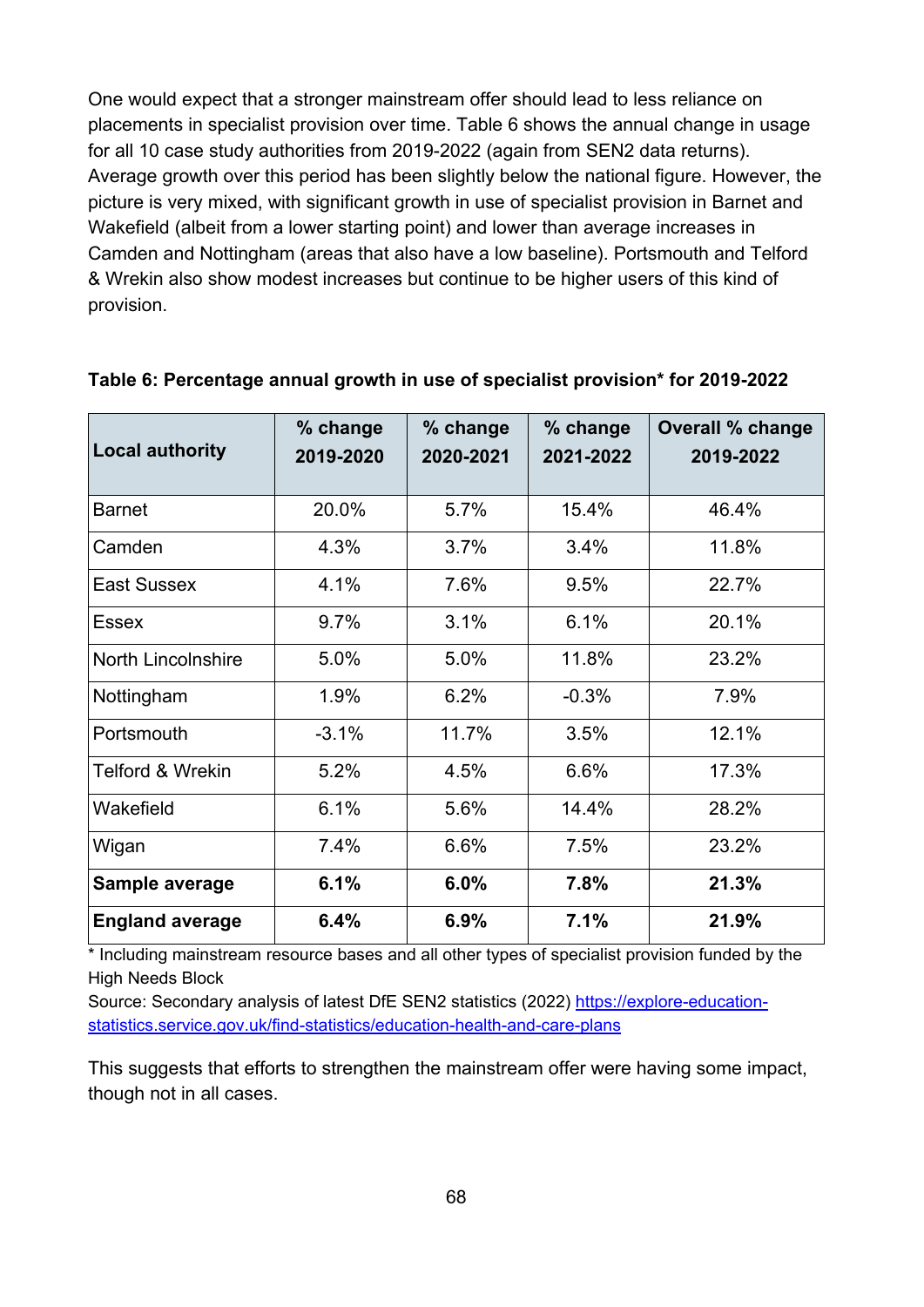# **Reliance on specialist placements in the independent/nonmaintained sector**

A strong agenda for most of the case study authorities was to reduce reliance on higher cost placements in the I/N-MSS sector, through strengthening local capacity and provision. This is consistent with practices that are being promoted through the national Safety Valve programme. Successful developments should lead to a reduction in numbers of pupils requiring this kind of provision (which is typically more expensive) and in the associated financial costs.

Table 7 shows the annual percentage changes in numbers of pupils attending I/N-MSS from each of the authority, again for the period from 2019-2022. The average rate of growth overall is slightly less than the national figure, though average growth over the last year has been considerably lower. However, the data provide a mixed picture with significantly lower figures for some of the case study authorities but significant growth in use of this kind of provision for others.

| <b>Local authority</b>      | % change<br>2019-2020 | % change<br>2020-2021 | % change<br>2021-2022 | <b>Overall % change</b><br>2019-2022 |
|-----------------------------|-----------------------|-----------------------|-----------------------|--------------------------------------|
| <b>Barnet</b>               | 8.5%                  | 8.8%                  | 21.6%                 | 43.6%                                |
| Camden                      | 16.7%                 | 12.5%                 | $-1.6%$               | 29.2%                                |
| East Sussex                 | 9.1%                  | 23.4%                 | 12.9%                 | 52.1%                                |
| Essex                       | $-9.9%$               | $-1.0%$               | 3.8%                  | $-7.5%$                              |
| <b>North Lincolnshire</b>   | 1.3%                  | 23.5%                 | 30.0%                 | 62.5%                                |
| Nottingham                  | 15.2%                 | 31.6%                 | $-26.0%$              | 12.1%                                |
| Portsmouth                  | $-2.8%$               | 0.0%                  | $-22.9%$              | $-25.0%$                             |
| <b>Telford &amp; Wrekin</b> | $-15.8%$              | $-10.4%$              | 16.3%                 | $-12.3%$                             |
| Wakefield                   | 61.3%                 | 42.0%                 | 23.9%                 | 183.9%                               |
| Wigan                       | 24.3%                 | $-1.1%$               | 19.8%                 | 47.1%                                |
| Sample average              | 10.8%                 | 12.9%                 | 7.8%                  | 38.6%                                |
| <b>England average</b>      | 12.0%                 | 10.7%                 | 12.3%                 | 39.2%                                |

| Table 7: Percentage annual growth in use of I/N-MSS provision for 2019-2022 |  |  |
|-----------------------------------------------------------------------------|--|--|
|                                                                             |  |  |

Source: Secondary analysis of latest SEN2 statistics (2022) [https://explore-education](https://explore-education-statistics.service.gov.uk/find-statistics/education-health-and-care-plans)[statistics.service.gov.uk/find-statistics/education-health-and-care-plans](https://explore-education-statistics.service.gov.uk/find-statistics/education-health-and-care-plans)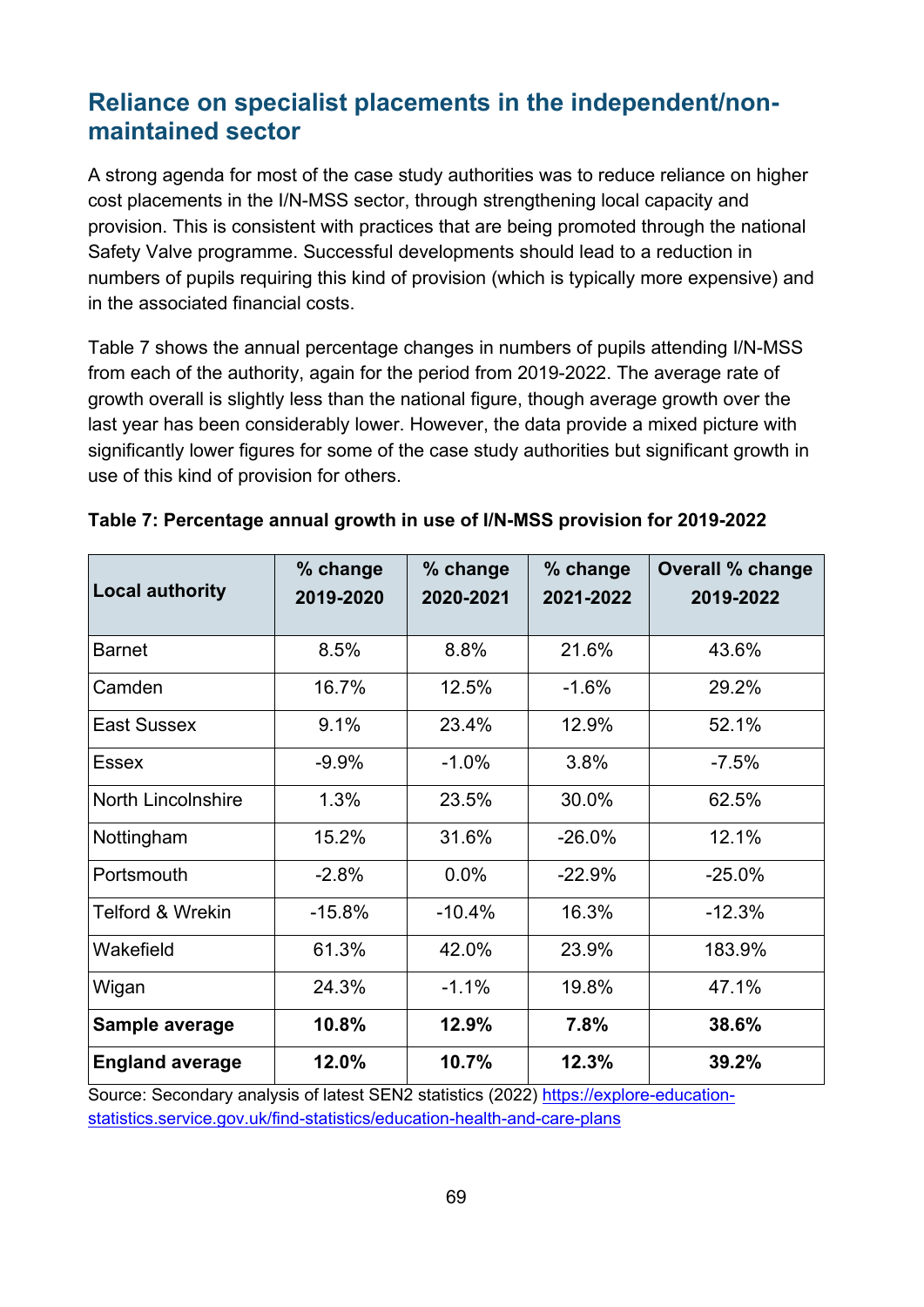Table 8 shows the annual percentage change in costs (for 2019-2021 only). The rate of growth in spend for the sample is lower than the England average. However, the picture is still mixed. Interestingly, at individual authority level, Portsmouth and Telford & Wrekin have experienced an overall reduction in both pupil numbers and associated spend. However, Essex has increased its spend on this area despite a fall in pupil numbers (this was reported to be due to significant fee increases in some I/N-MSS). Camden and Nottingham have decreased their spend despite an overall increase in numbers of pupils attending this type of provision, suggesting that they are either managing to achieve better value for money from such placements – or are using I/N-MSS for less complex needs.

| <b>Local authority</b>      | <b>Overall % change</b><br>2019-2022 |
|-----------------------------|--------------------------------------|
| Barnet                      | 12.8%                                |
| Camden                      | $-6.7%$                              |
| East Sussex                 | 17.9%                                |
| <b>Essex</b>                | 20.3%                                |
| <b>North Lincolnshire</b>   | 27.8%                                |
| Nottingham                  | $-36.8\%$                            |
| Portsmouth                  | $-13.8%$                             |
| <b>Telford &amp; Wrekin</b> | $-16.7%$                             |
| Wakefield                   | 81.8%                                |
| Wigan                       | 37.3%                                |
| Sample average              | 12.4%                                |
| <b>England average</b>      | 27.7%                                |

#### **Table 8: Percentage change in spend on I/N-MSS for 2019-2022**

Source: Secondary analysis of S251 outturn figures line 1.2.3 [LA and school expenditure, Finan](https://explore-education-statistics.service.gov.uk/find-statistics/la-and-school-expenditure)[cial Year 2020-21 – Explore education statistics – GOV.UK \(explore-education-statistics.ser](https://explore-education-statistics.service.gov.uk/find-statistics/la-and-school-expenditure)[vice.gov.uk\)](https://explore-education-statistics.service.gov.uk/find-statistics/la-and-school-expenditure)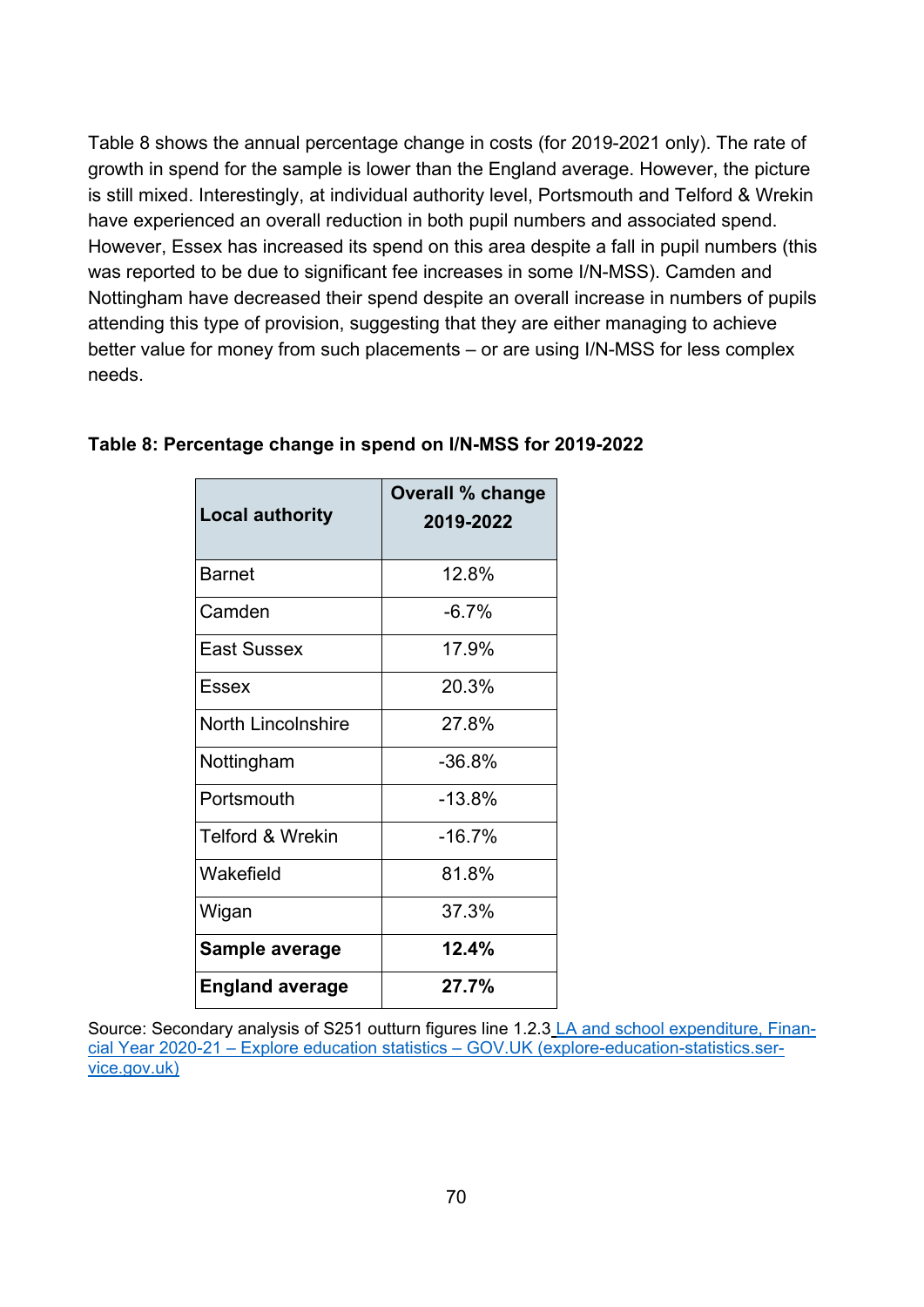With regard specifically to the use of special post-16 institutions (SPIs), which tend to be out of area, the overall trend is growth. However, some of the case study areas still have relatively few students in this kind of provision, compared to others who have a significant and growing number (see Table 9). The data suggests that there is still quite a bit of work to do to strengthen local pathways to adulthood in some authorities.

| <b>Local authority</b>      | 2020           | Number of students Number of students<br>2022 | % change<br>2020-2022 |
|-----------------------------|----------------|-----------------------------------------------|-----------------------|
| <b>Barnet</b>               | 46             | 104                                           | 126                   |
| Camden                      | 9              | 19                                            | 111                   |
| <b>East Sussex</b>          | $\overline{4}$ | 5                                             | 25                    |
| <b>Essex</b>                | 46             | 64                                            | 39                    |
| <b>North Lincolnshire</b>   | 13             | 16                                            | 23                    |
| Nottingham                  | 13             | 18                                            | 38                    |
| Portsmouth                  | $\overline{0}$ | $\overline{0}$                                | $\overline{0}$        |
| <b>Telford &amp; Wrekin</b> | 22             | 54                                            | 145                   |
| Wakefield                   | 30             | 50                                            | 67                    |
| Wigan                       | 59             | 87                                            | 47                    |

**Table 9: Number of students in special post-16 institutions (SPIs)\* for 2020 and 2022, and % growth**

\* Not included in the I/NMSS data in Tables 7 and 8

Source: latest SEN2 statistics (2022) [https://explore-education-statistics.service.gov.uk/find](https://explore-education-statistics.service.gov.uk/find-statistics/education-health-and-care-plans)[statistics/education-health-and-care-plans](https://explore-education-statistics.service.gov.uk/find-statistics/education-health-and-care-plans)

### **Permanent exclusions and use of alternative provision**

With regard to exclusions and alternative provision, there was evidence of a significant decrease in permanent exclusions and use of high needs funded alternative provision in North Lincolnshire, Nottingham City and Wakefield, linked to their developments in this area (see Figures 14-16 above). In these cases, there was evidence of better pupil outcomes through the development of schools' own in-house capacity.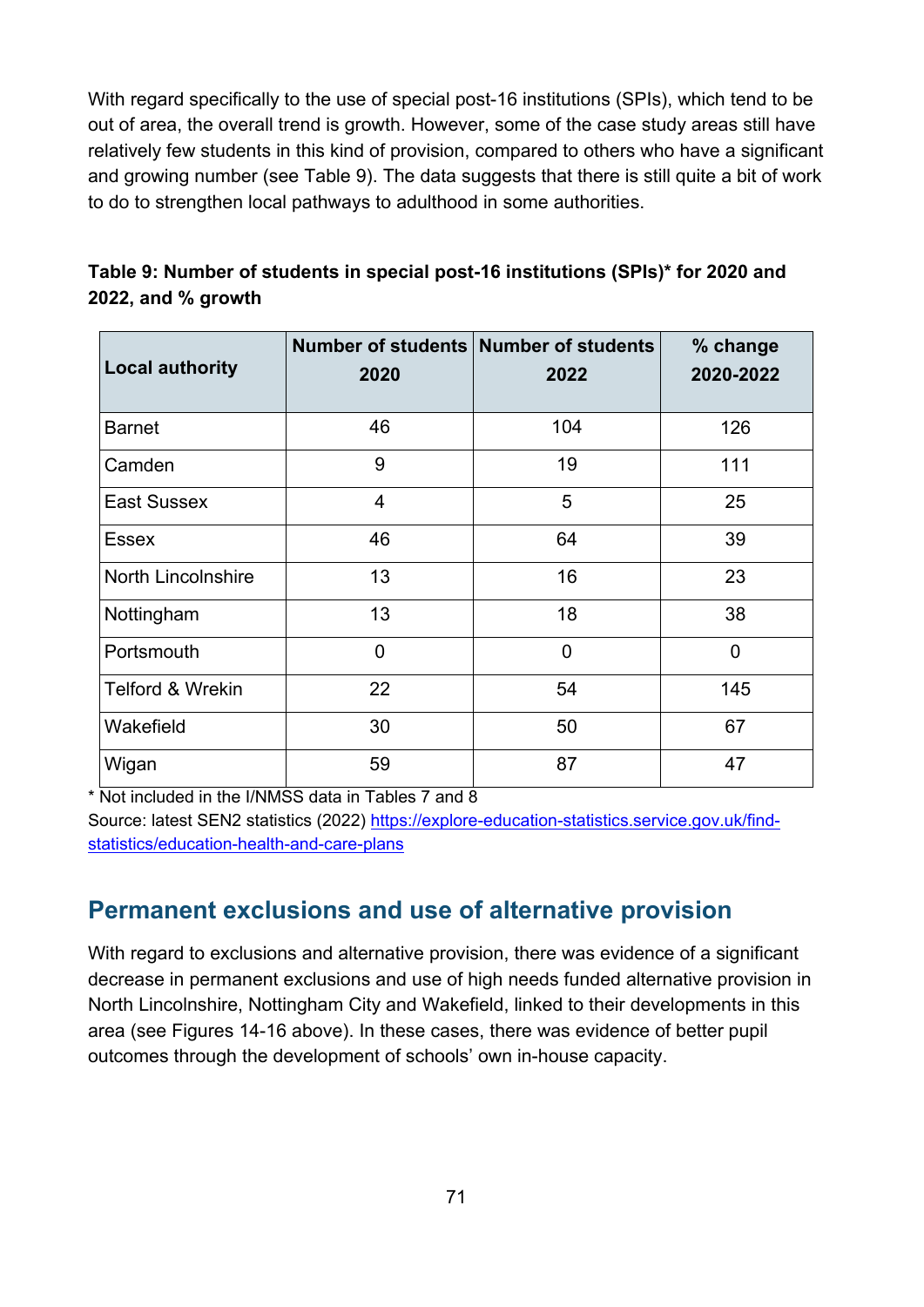# **Broader perspectives**

As indicated in previous sections, a significant amount of effort is being put in by the case study authorities to developing and maintaining a culture of partnership which is supportive of change. While it may not have been possible in all of these authorities to achieve a similar amount of progress, the steps that they have taken are generally helping to engage all partners in meeting children and young people's needs within the financial and policy constraints that affect them. The remaining chapters set out some of the implications of this research for local authorities more broadly and for national policy.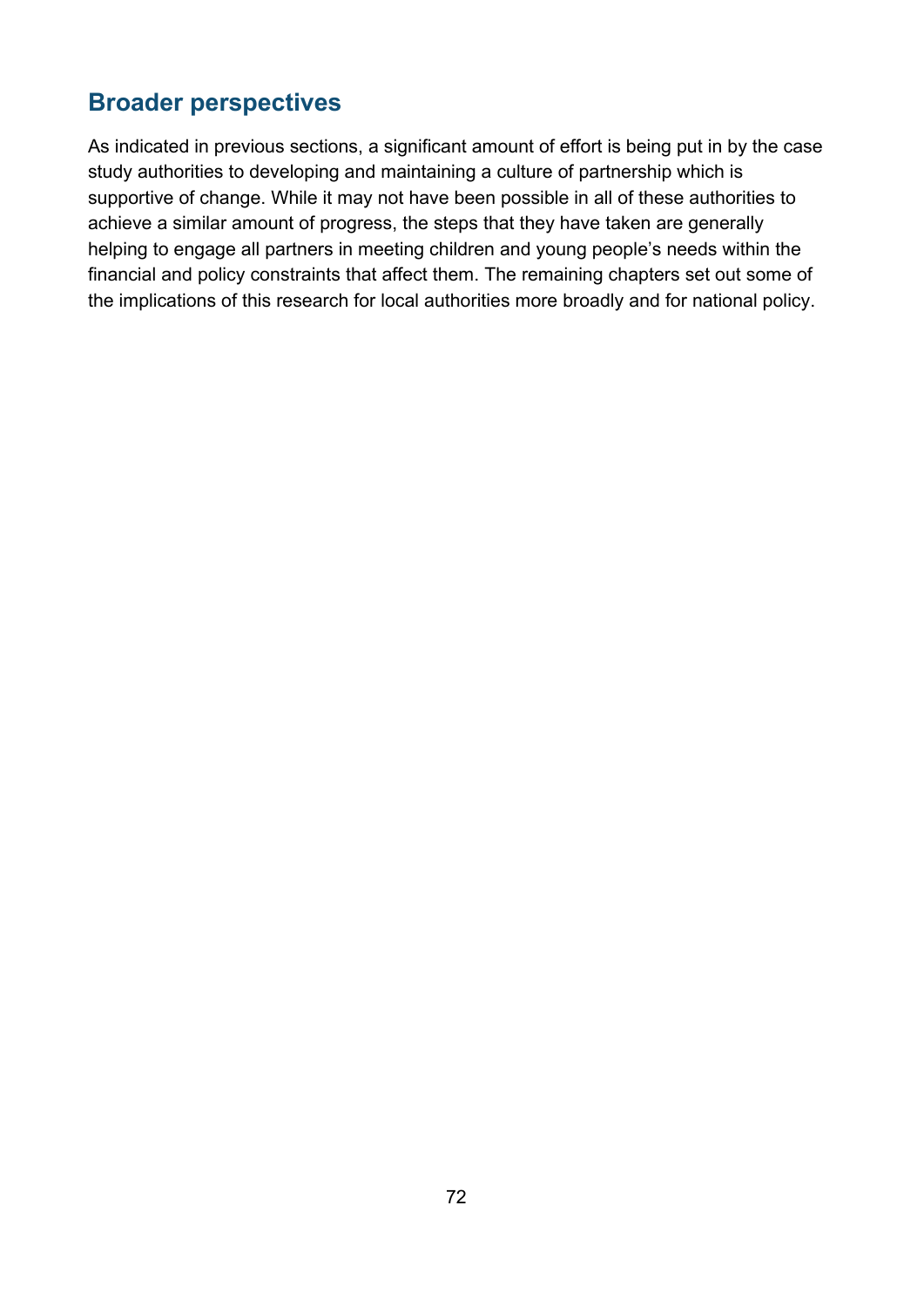# **Chapter 6: Implications for local authorities**

A range of positive practices have been identified in the case study areas. Some may have developed already in other local authorities or may be developing along similar lines. However, there are some examples that are particularly new/innovative and may be relatively less common.

The evidence from this research is that there is not a single solution to the challenges of managing high needs spend effectively. Developments are needed in a number of areas in parallel to help local authorities be more 'resilient' to funding pressures.

This chapter sets out some of the key ingredients that local authorities need to consider based on practices found within the case studies.

## **Capacity**

Capacity is a key issue. Local authority core budgets have come under considerable pressure over recent years and they face significant demands in a number of areas. However, insufficient investment in the SEND function at both strategic and operational levels leads to significant difficulties further down the road. In a number of authorities nationally, there have been a succession of interim appointments at senior SEND leadership level and this makes it difficult to build up the trust that is needed with schools, parents and other stakeholders and to instil confidence that new developments will be 'seen through'.

**Recommendation 1: Local authorities should invest properly in SEND leadership, with dedicated time for strategic functions to avoid constant distractions from operational pressures.**

Partnership with other agencies has been a key theme in a number of recent reviews (e.g. Isos Partnership 2018). There were positive examples of practice in this area in a couple of the case study authorities (e.g. see Figure 36).

#### **Recommendation 2: Authorities should review their joint commissioning arrangements to support more balanced contributions to high needs provision from the three key services (Education, Health and Social Care).**

There were strong links between SEND and Finance functions (revenue and capital) in the case study areas. Shared understandings and good communication are key aspects of the effective management of high needs spend.

**Recommendation 3: Officers with SEND and Finance responsibilities should have joint accountability for effective management of this area, with high priority given**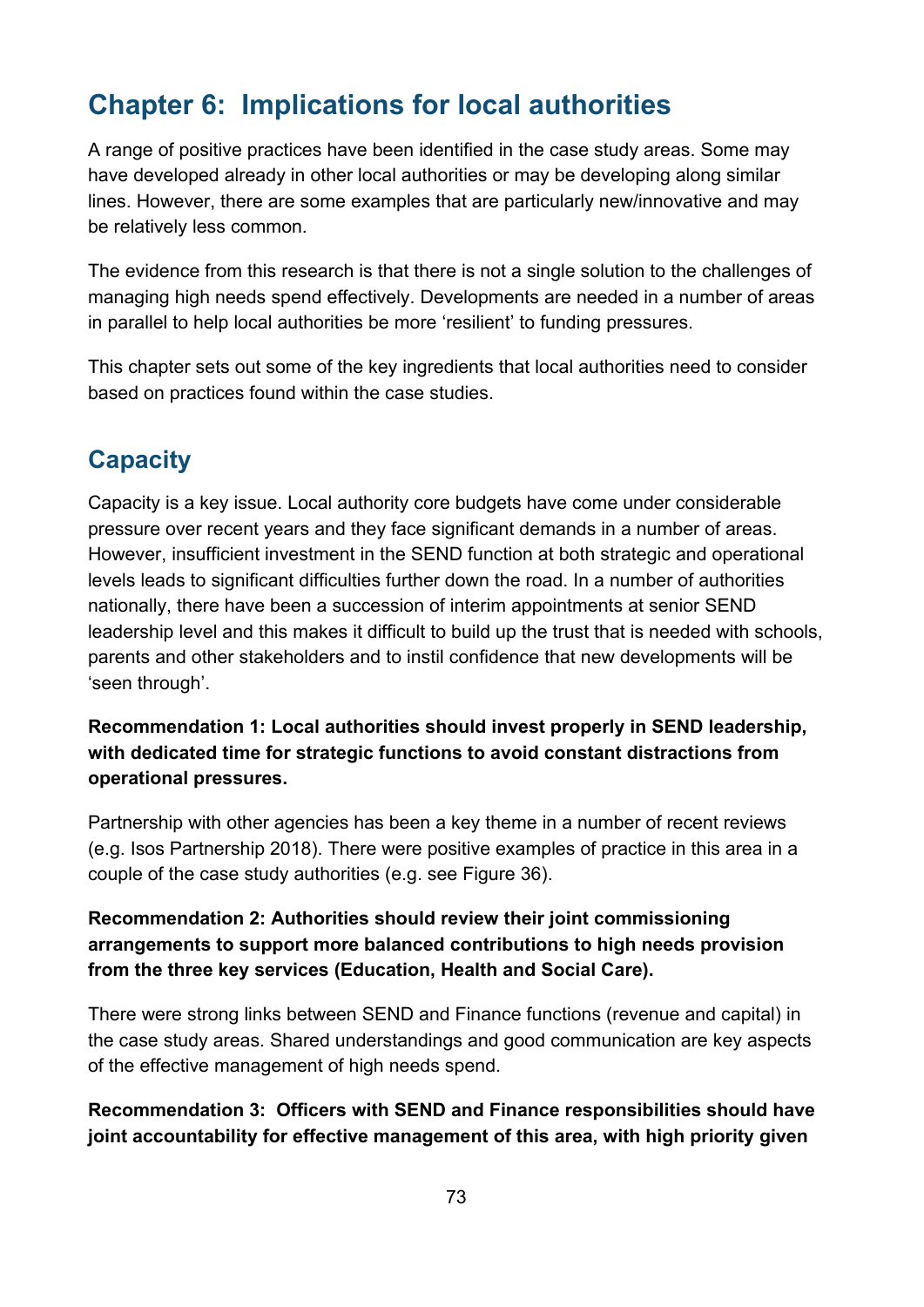#### **to effective communication and mutual support, building on the positive practices identified in this report**

A reasonable amount of SEND support service capacity is needed to help provide effective support and challenge to schools and settings. This may be centrally managed or commissioned from special schools (and involve a more significant contribution from Educational Psychology services). However, there need to be clear expectations of impact. This needs to go beyond enhancing pupil progress and building the capacity of schools and settings to include an impact on levels of mainstream inclusion and preventing escalation of demand. This focus should be properly aligned with the broader school improvement agenda.

### **Recommendation 4: local authorities should review their capacity for SEND support (and its funding base) to help strengthen their influence on the range of relevant outcomes. They should develop clearer agreements with services which set out commissioning expectations and monitoring arrangements.**

There was evidence (even within this sample of authorities that are managing the system more effectively) of the impact of an increasing volume of statutory assessment activity on the quality and timeliness of SEND casework practice. Insufficient staffing can lead to poorer relationships with parents and schools, unsatisfactory performance against national process measures and less reliable management information for supporting strategic development. Increased capacity may be needed in some authorities but this needs to be within an overall expectation of a more managed approach.

**Recommendation 5: local authorities should review their current staffing levels and structures for SEND casework and enhance these where necessary, as part of their broader strategy for improving management of high needs expenditure and quality of service delivery**

## **Partnership culture**

Most of the authorities in this case study sample reported a strong culture of partnership with schools and parents. This had happened over a period of time, supported by continuity of leadership, effective engagement and development of trust. There was also a sense of greater levels of collective responsibility, not just across the local authority and related services, but also with schools.

Culture change is a complex process. However, there is evidence from this research that this could be supported in the area of SEND by:

- Greater levels of transparency (data and related issues)
- A clearer emphasis on improving outcomes for all children and young people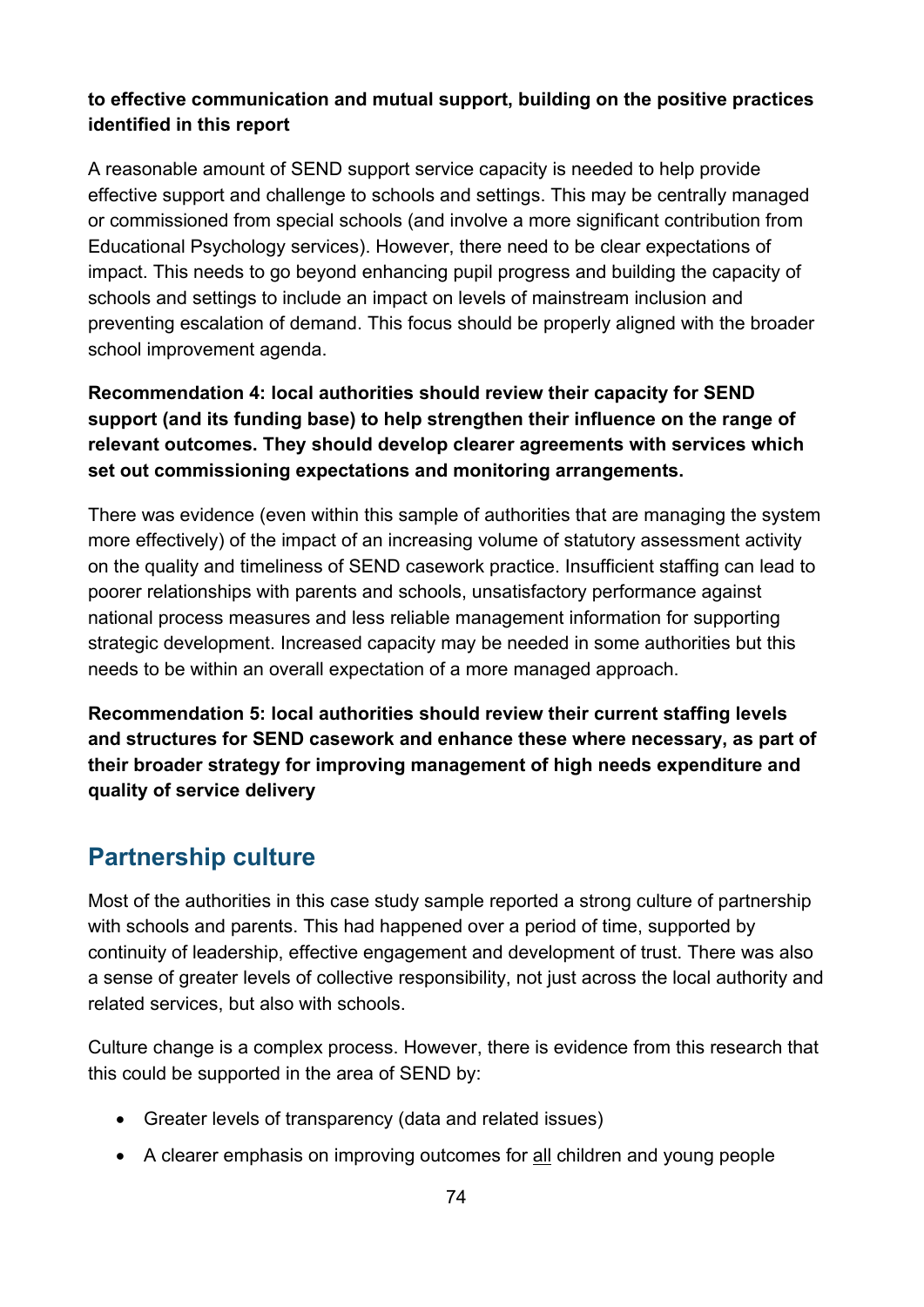• A strong desire to achieve greater equity in resource access, so that the quality of children's experience is not determined by the school they go to, or the influence their schools or families are able to exert

In the sample authorities, schools were engaged more collectively where:

- They understood the impact on school budgets that could arise from high needs overspends (for example, through a top slice from Schools Block or an increased requirement for schools to fund specialist services)
- Key headteachers were involved with authority officers (and others) in working groups focused on improving local approaches to the management of high needs funding and resources
- Mainstream schools were involved, on an ongoing basis, in helping to define provision that should be 'ordinarily available' (and the kinds/levels of need that they should be expected to address)
- They had access to local data that showed differences between schools and settings in levels of inclusion and high needs resource use
- All schools were involved, for example, through the development of cluster working or more local partnership arrangements
- Services were better aligned to these groupings, providing the sense of an 'extended local team'.

Parents/carers were involved more positively where:

- There was an effective engagement strategy, with communication happening at all levels of the system
- There was a strong emphasis on listening: to parents' experience and concerns and to any emerging 'big issues'; both at an individual and broader area level
- There was more proactive use of key parent/voluntary groups and social media to communicate strategic directions and help ensure accurate and common understanding.

**Recommendation 6: local authorities should review and further develop their approaches to partnership with key stakeholders, taking into account some of the positive practices described in this report (in addition to any broader policy emphasis on this area)**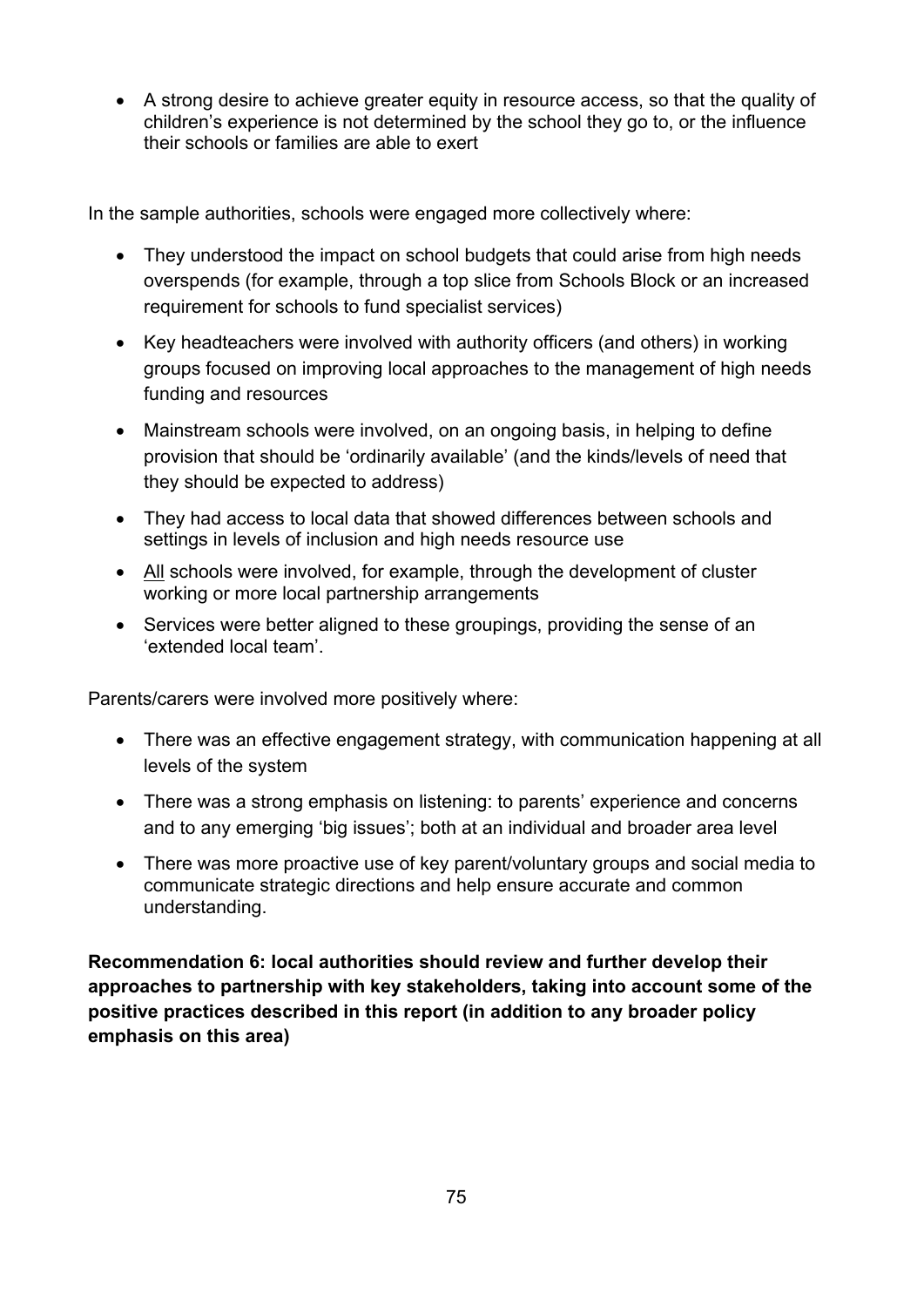## **Developing local provision**

There has been a significant emphasis from national government and at local authority level on the development of greater local capacity to meet pupil needs. This is typically justified by reference to reports of increased levels of difficulty and to the need for more cost-effective responses.

There was a strong sense from many of those interviewed in this case study research that creation of more local specialist provision would not solve the issues alone. There were risks that, with increasing overall demand for specialist placements, this would fill rapidly, with limited impact on numbers accessing 'out of area' provision.

Moreover, while some authorities were considering ways of 'filling the gap' between provision in mainstream and provision in special schools, there was concern that this could lead to further demand for provision for pupils that are already in the mainstream school system.

The general approach in the case study authorities was to try and ensure that the mainstream offer was as strong as possible (and consistently so), with specialist provision focused on those with the more significant and complex needs. This was having an impact on the way they were commissioning new provision and the need to be clearer about the needs it would meet (particularly in the area of autistic spectrum disorder / condition which has become more 'high incidence').

There was some evidence, even in these case study authorities, that more detailed modelling might be necessary when it came to 'invest to save'. This would require annual projections of the cost of new investment set against the savings that could be accrued from I/N-MSS leavers.

**Recommendation 7: When creating new specialist provision, local authorities should be clear about the expected range and levels of need that this will cater for. They should also consider the potential impact on future demand and whether this can be financially sustained. The case for any proposed development should include detailed projections on the balance between investment and savings.**

A number of the case study authorities in the sample were increasing their investment in mainstream to help strengthen capacity at this level. Devolution of high needs funding was being associated with increased expectations (e.g. reduced levels of exclusion in Nottingham City and higher thresholds for requesting additional funding in Camden).

There was evidence of developments that were more focused at 'risk points' (e.g. preventing placement breakdowns at phase transfers or extending support into the next stage of education). Targeted work was also being carried out to help strengthen schools' ability to meet the needs of pupils with autism, through the use of the Autism Education Trust materials or neurodiversity profiling.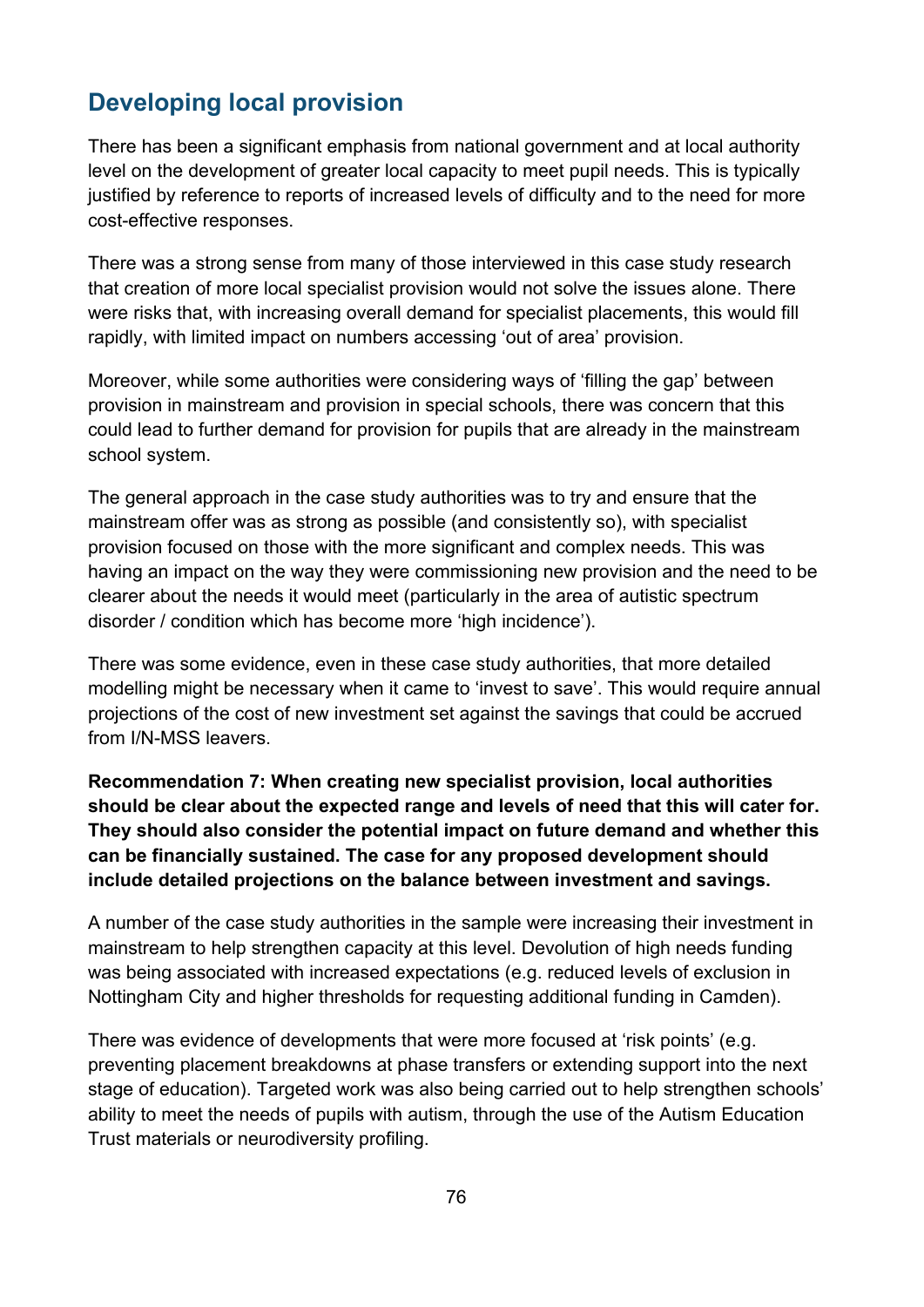In a number of the authorities, schools were developing their own capacity to meet a broader range of needs, for example for behaviour/SEMH or ASD. However, there was less evidence from this research regarding any developments in curriculum and assessment approaches that might better support pupils with significant or increasing attainment gaps. Some of the Head Teacher interviewees mentioned the continuing limitations to this kind of development which they associated with current national accountability measures.

#### **Recommendation 8: With regard to developments in local mainstream provision, investment should be targeted at strengthening inclusion, with impact monitored and evaluated at that level**

The Children and Families Act 2014 extended the possible age for statutory SEN provision to 25. Initially, this was interpreted by some parents, local authorities, and providers to mean 'staying on longer in education'. The authorities in the case study sample were trying to improve their post-16 pathways in broader ways, with a clear focus on effective transition to adulthood. There was a clearer emphasis on progression and a higher expectation of access to employment, through use of supported internships or other means.

However, the data suggests that post-16 provision still tends to be through formal education (in school sixth forms, further education colleges or special post-16 institutions). There may be some way to go to make pathways more personalised and to provide the kinds of support young people will need to achieve the greatest degree of independence and resilience as adults.

**Recommendation 9: local authorities should set out more clearly their expected pathways for young people with different levels of need, ensure that these are presented earlier and more clearly to young people and their parents, and evaluate quality and outcomes on a more regular basis. Pathways should be realistic but ambitious.**

## **Funding approaches**

The authorities in this sample that had had the biggest impact on managing growth in numbers of EHCPs were those that had developed new approaches to mainstream funding. Typically, these were characterised by greater involvement of mainstream headteachers and SENCos in funding decisions. There was more scope for peer moderation and challenge, which helped 'raise the bar' and achieve greater consistency in expectations of what mainstream schools should 'ordinarily do'.

This process appeared to be supported where the amount of available funding for additional support was clear and where there were clear links between new access routes and any continuing use of the traditional (EHCP-led) system.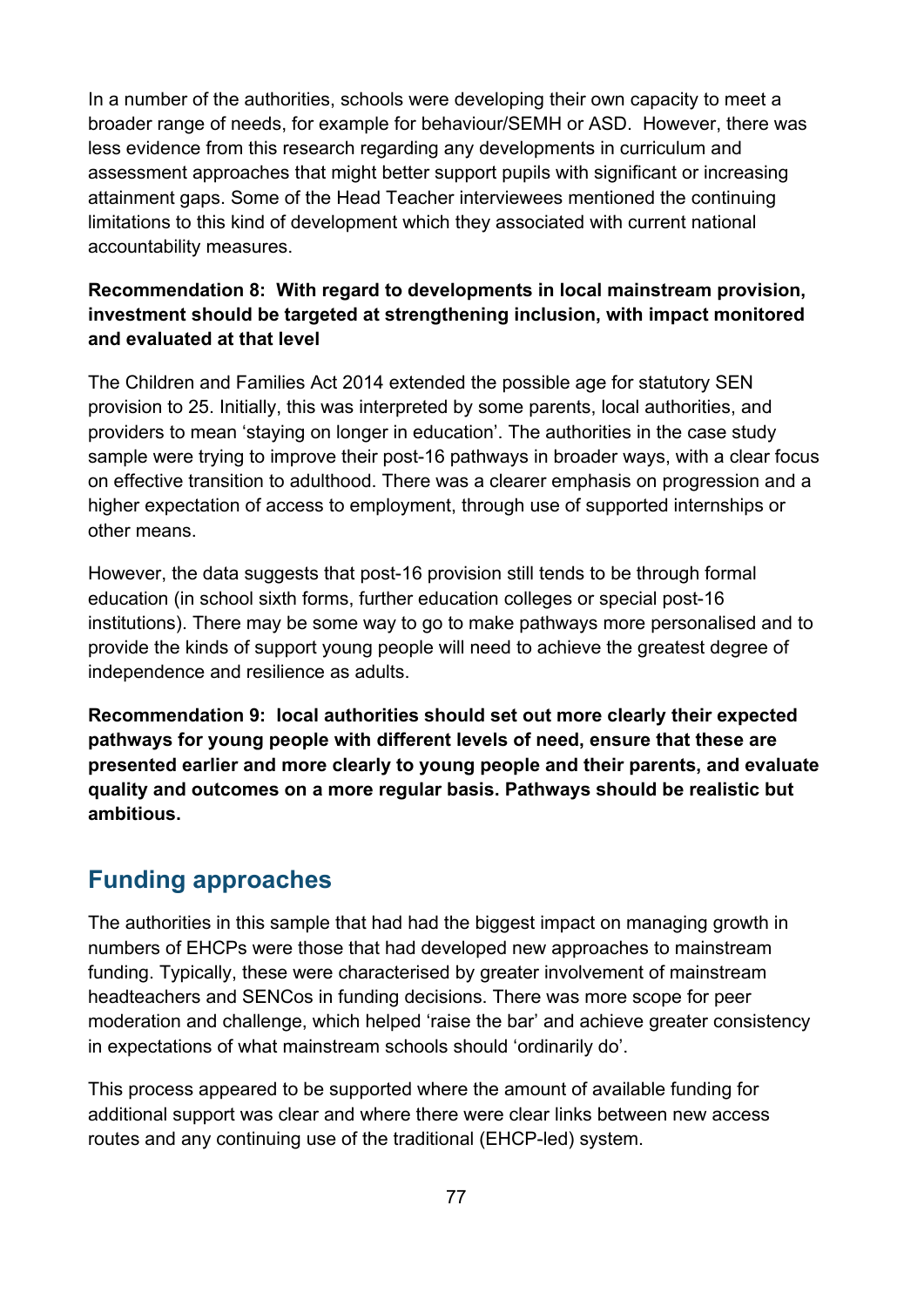A number of the case study authorities had developed banding systems. These were seen initially to have supported greater consistency in LA decision-making about funding levels. However, they did not appear to be critical in supporting a more managed approach to high needs funding. Indeed, some of those interviewed felt that they might contribute to further inflation of costs.

#### **Recommendation 10: Local authorities should learn from positive examples of innovative approaches to mainstream funding (including the option of greater devolution of resources to individual schools/groups of schools with clear expectations of outcomes)**

Other positive funding practices identified in this research include different approaches to funding students in mainstream further education (FE) colleges, better commissioning of provision in the I/N-MSS and SPI sector, and greater use of benchmarking with regard to specialist provision costs.

# **Overall implications**

This research has also indicated broader aspects that can help local authorities improve their services and financial sustainability. Some of the key messages from this case study research have been:

- The importance of relationships and securing a 'common agenda': meeting needs in a way that is equitable and financially sustainable
- The importance of having a clear strategy for improvement with capacity to implement/'see through' and monitor/evaluate
- A willingness/capacity to be creative, with a problem-solving approach
- A commitment to meeting needs wherever possible locally and in mainstream schools/settings to help remove barriers to community access.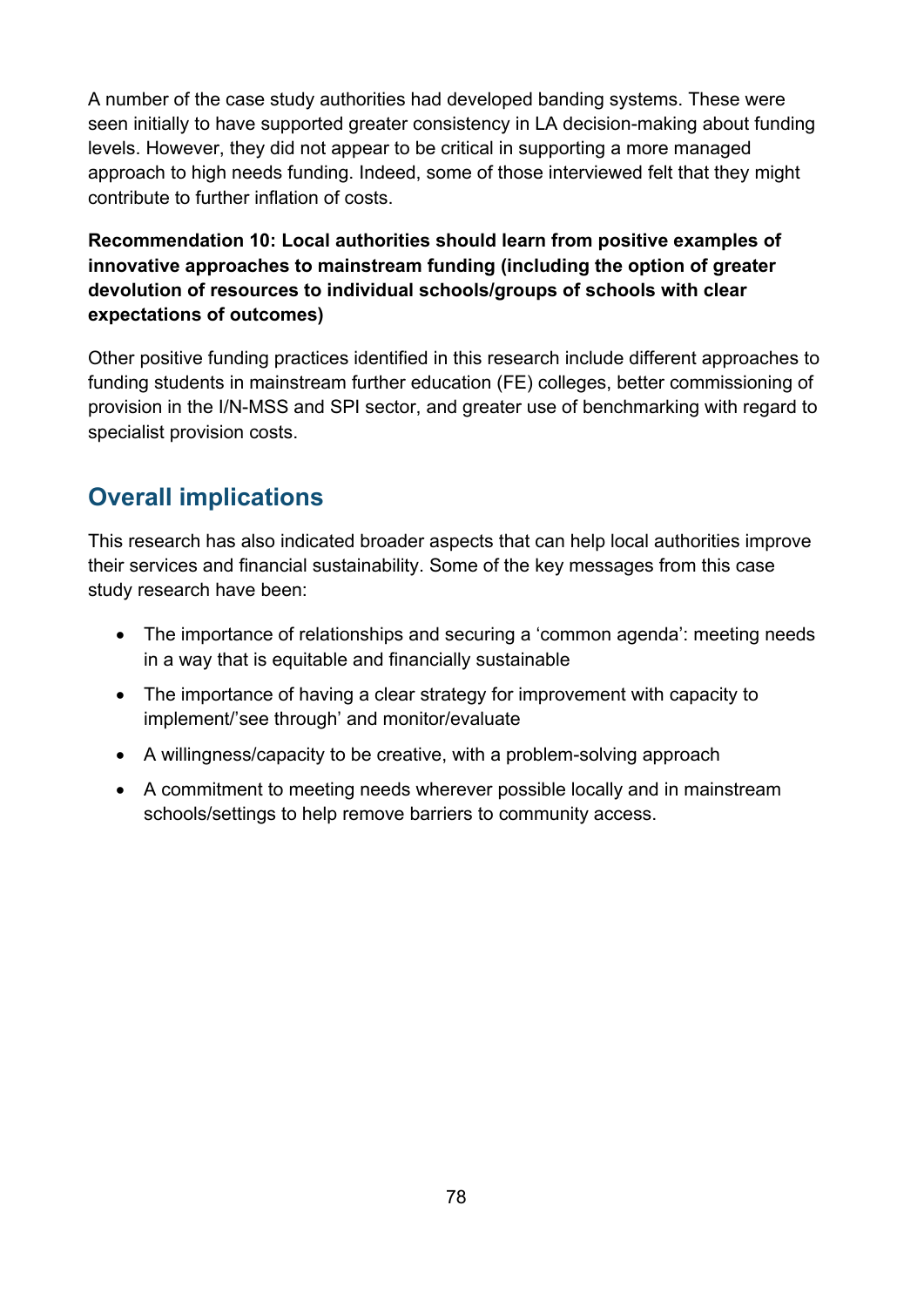# **Chapter 7: Implications for national policy**

This research has been carried out at a time when the government is consulting on its SEND and AP green paper proposals. Some of the policy implications are relevant to these. It is also expected that the research findings will help inform the focus of DfE's high needs funding intervention programmes.

Evidence from the case study authorities would suggest the following:

- 1. The need for greater clarity on the local authority's commissioning role so that it can determine more easily the high needs provision and number of places it requires (in consultation with key stakeholders).
- 2. The SEND and AP green paper proposal for local SEND partnerships, involving education leaders from both the LA-maintained and academy sectors is likely to support the move to more collective responsibility at local area level. However, it will be important to ensure that accountabilities cover both quality of local services and provision and the effective management of spend within the available budget.
- 3. This proposal may need to be extended to ensure all schools/school leaders are involved. This can be more difficult to achieve in larger local authority areas. There is evidence from this research that cluster arrangements can be helpful in ensuring that schools all have a part to play
- 4. The SEND and AP green paper suggests a greater profile for SEND in future systems for mainstream school accountability. It proposes that SEND budgets that are delegated to schools are more transparent and consistent (as part of the National Funding Formula). These proposals are in line with what some of the case study authorities have been trying to achieve.
- 5. The research suggests that a stronger SEND profile could help improve the mainstream SEND pathway if this includes a clearer curriculum and evaluation approach for pupils with lower attainment levels who may not 'close the gap'.

Finally, the research does not suggest a 'blueprint' for what local authorities need to do to manage their high needs expenditure effectively. There are differences in view, for example, as to how far a national banding system will help or hinder improvements. This is a challenging area of policy, both at national and local level, and there is a continuing need for innovation and creativity. Some of the best practices identified in this research had this character: it will be important to permit some continuing variation in approaches as long as these are leading to positive outcomes. The DfE should continue to promote exchange of practice as a means of collaborative learning.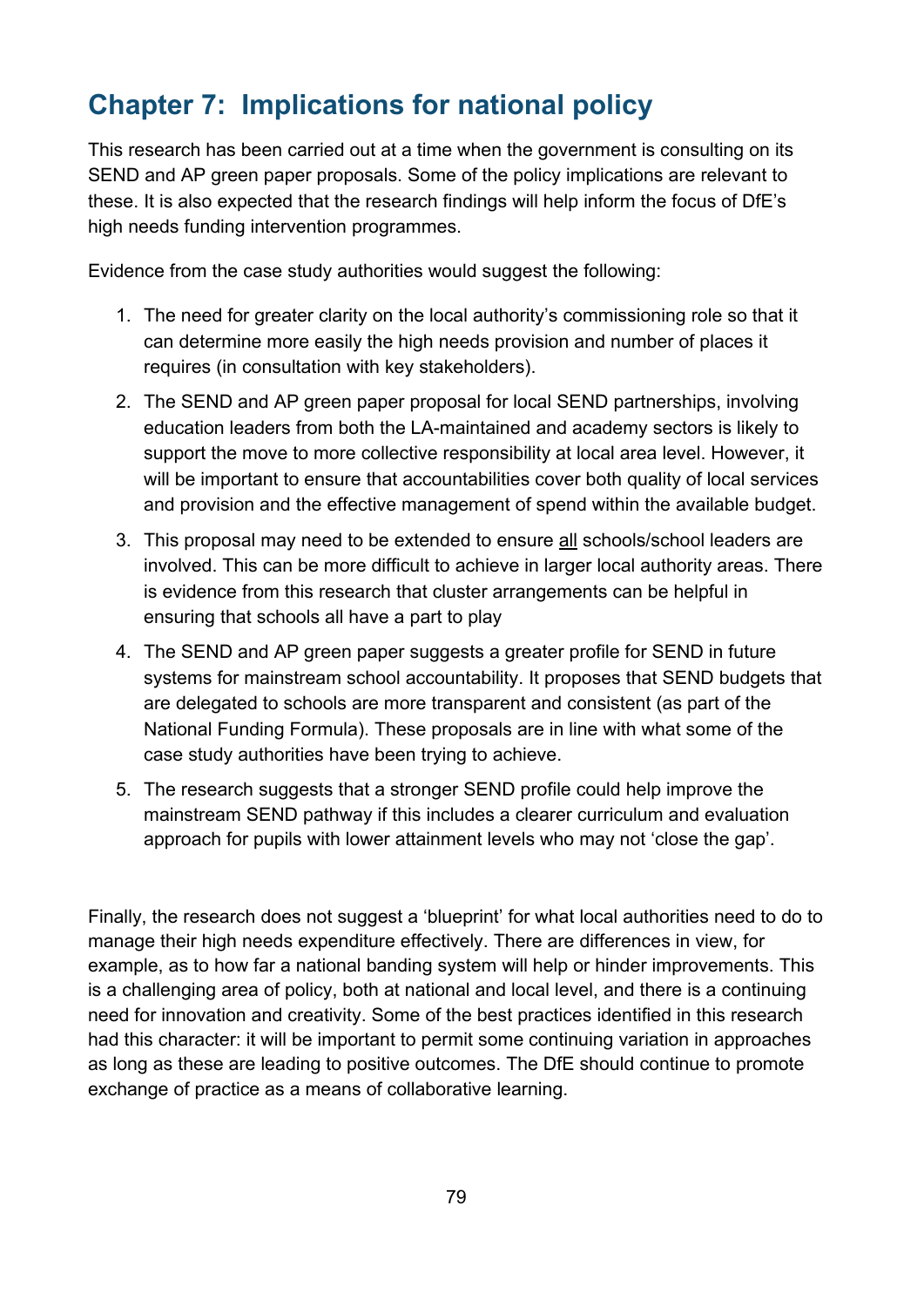# **References**

Bryant B & Gray P,J. (2021): Responsibility-based models of decision-making, funding and commissioning for alternative provision: DfE research report: May 2021: [https://assets.publishing.service.gov.uk/government/uploads/system/uploads/attachment](https://assets.publishing.service.gov.uk/government/uploads/system/uploads/attachment_data/file/988703/Responsibility-based_models_of_decision-making_and_commissioning_for_alternative_provision.pdf) data/file/988703/Responsibility-based models of decisionmaking and commissioning for alternative provision.pdf

DfE (2022): Sustainable high needs systems: learning from the 'safety valve' intervention programme: [Sustainable high needs systems: learning from the 'safety valve' intervention](https://www.gov.uk/government/publications/creating-sustainable-high-needs-systems/sustainable-high-needs-systems-learning-from-the-safety-valve-intervention-programme)  [programme - GOV.UK \(www.gov.uk\)](https://www.gov.uk/government/publications/creating-sustainable-high-needs-systems/sustainable-high-needs-systems-learning-from-the-safety-valve-intervention-programme)

DfE (2021): [Sustainable high needs](https://assets.publishing.service.gov.uk/government/uploads/system/uploads/attachment_data/file/1003162/Case_studies_-_Sustainable_high_needs_systems_16July2021.pdf) systems: case studies: Sustainable high needs [systems - case studies \(publishing.service.gov.uk\)](https://assets.publishing.service.gov.uk/government/uploads/system/uploads/attachment_data/file/1003162/Case_studies_-_Sustainable_high_needs_systems_16July2021.pdf)

DfE (2022): Green Paper: Right support, right place, right time: May 2022 [https://assets.publishing.service.gov.uk/government/uploads/system/uploads/attachment](https://assets.publishing.service.gov.uk/government/uploads/system/uploads/attachment_data/file/1063620/SEND_review_right_support_right_place_right_time_accessible.pdf) data/file/1063620/SEND\_review\_right\_support\_right\_place\_right\_time\_accessible.pdf

Isos Partnership (December 2018): Have we reached a 'tipping point'? Trends in spending for children and young people with SEND in England: [LGA+High+Needs+Tipping+Point \(squarespace.com\)](https://static1.squarespace.com/static/5ce55a5ad4c5c500016855ee/t/5d1cdad6b27e2700017ea7c9/1575395025501/LGA+High+Needs+Tipping+Point)

Isos Partnership (November 2018): Developing and sustaining an effective local SEND system: [Developing and sustaining an effective local SEND system \(squarespace.com\)](https://static1.squarespace.com/static/5ce55a5ad4c5c500016855ee/t/5d1cdaee9e6a5400011b6aa7/1562172149452/181108_LGA+SEND_final+report.pdf)

SEN Policy Research Forum (2021): Variations in High Needs Block allocations to English Local Authorities: summary of research undertaken for SENPRF by Alan Marsh, Peter Gray and Brahm Norwich: [https://senpolicyresearchforum.co.uk/wp](https://senpolicyresearchforum.co.uk/wp-content/uploads/High-Needs-research-summary-website-pdf-version-20-July-21.pdf)[content/uploads/High-Needs-research-summary-website-pdf-version-20-July-21.pdf](https://senpolicyresearchforum.co.uk/wp-content/uploads/High-Needs-research-summary-website-pdf-version-20-July-21.pdf)

SEN Policy Research Forum (2021): Understanding the rise of the diagnosis of autism in children and young people: commentary by Lead Group: <https://senpolicyresearchforum.co.uk/wp-content/uploads/ASD-paper-Dec-21.pdf>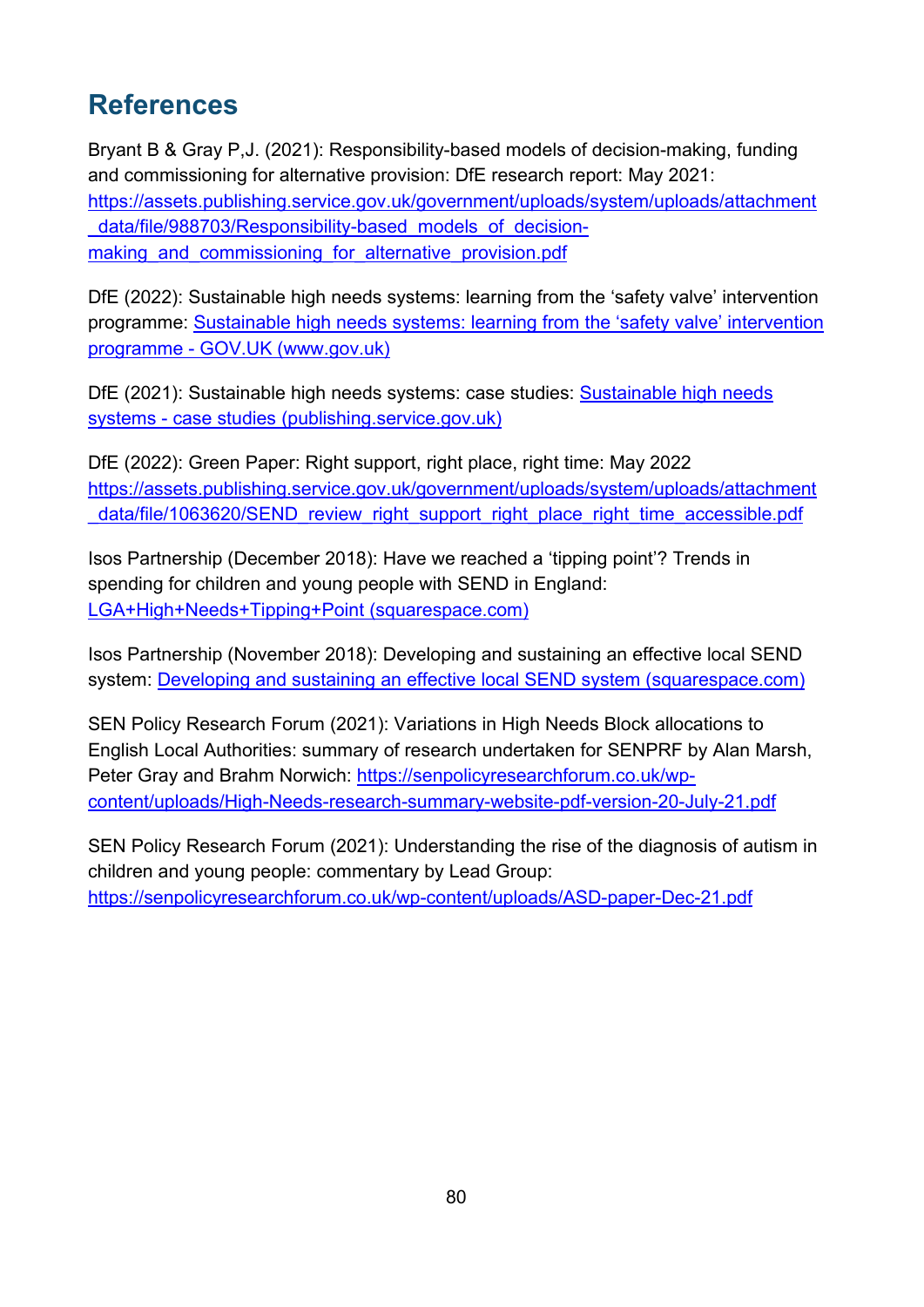# **Appendices**

# **Appendix 1: List of interviewees by local authority**

| <b>Local authority</b>    | <b>Interviewees</b>                                                                                                                                                                                        |
|---------------------------|------------------------------------------------------------------------------------------------------------------------------------------------------------------------------------------------------------|
| <b>Barnet</b>             | SEND strategic lead; Head of SEND team; Finance officers (2)<br>(DSG); mainstream primary head; SEN support team leads (2)                                                                                 |
| <b>Camden</b>             | SEND strategic lead; Head of SEND team; Finance officers (2)<br>(DSG and SEND); mainstream primary head; mainstream<br>secondary head; Governors on Schools Forum (2); Principal EP;<br>Commissioners (2); |
| <b>East Sussex</b>        | SEND strategic lead; Head of SEND team; Finance officer ((2)<br>(DSG and Children's Services); mainstream secondary head;<br>SEN support services lead; Principal EP                                       |
| <b>Essex</b>              | SEND strategic lead; Area SEND team manager; Finance<br>officers (3) (DSG and SEND); mainstream primary head;<br>Principal EP; county ASD lead                                                             |
| <b>North Lincolnshire</b> | SEND strategic lead; Head of SEND team; Finance officer<br>(DSG); mainstream secondary head; SEND support service lead;<br>officer for exclusions/AP; Head of school improvement                           |
| Nottingham                | SEND strategic lead; Head of SEND team; Finance officer<br>(DSG); seconded Head Teacher and Project lead; Principal EP;<br>SEN support team leads                                                          |
| <b>Portsmouth</b>         | SEND strategic lead; Head of SEND team; Finance officer<br>(DSG); mainstream secondary head; Head of SEND support<br>service; Integrated Commissioning Lead; Post 16 officers                              |
| Telford & Wrekin          | SEND strategic lead; Head of SEND team; Finance officer<br>(DSG); MAT CEO/secondary Head; Head of SEN support<br>services/commissioner; Principal EP                                                       |
| <b>Wakefield</b>          | SEND strategic lead; Head of SEND team; Finance officer<br>(DSG); Commissioner; MAT CEOs (2 – mainstream and special);<br>Post 16 specialist officer;                                                      |
| Wigan                     | SEND strategic lead; Head of SEND team; Finance officer<br>(DSG); mainstream primary and secondary heads; Principal EP                                                                                     |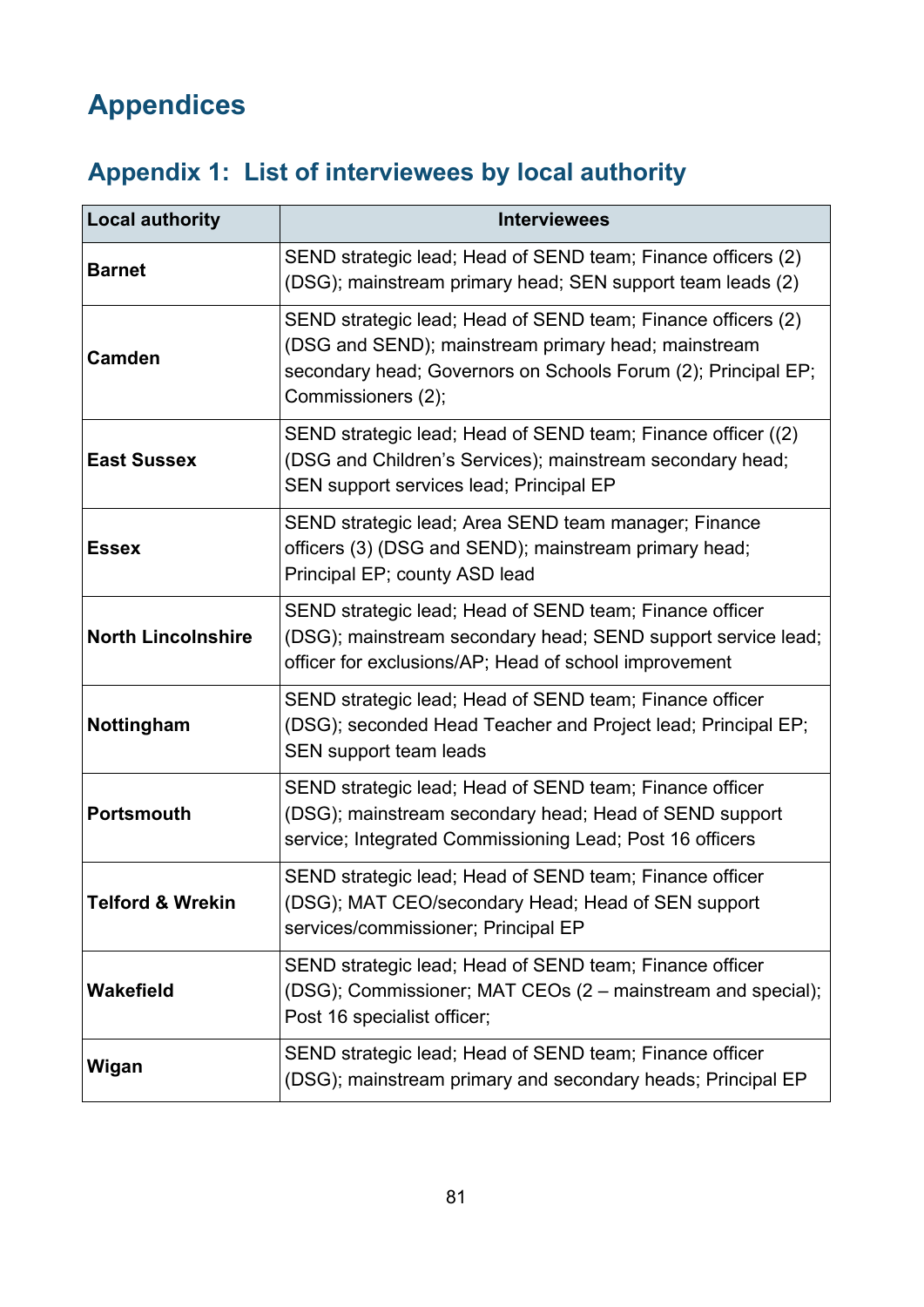## **Appendix 2: Interview schedules**

## **SEND strategic lead:**

- 1) Introduction:
- 2) Context:

What are the main HN budget pressures that you have been experiencing over the last 3 years? How have these changed over time (if at all)?

What features of your local area context have made these pressures easier or more difficult to manage?

- 3) What have you/your LA done to help manage these pressures?
- 4) What impact have these actions had in practice?
	- On levels of demand
	- On your levels of spend

What evidence can you provide to show this is the case?

- 5) How have you involved key stakeholders in these changes?
	- Schools/settings
	- Parents/carers
	- Other (eg Health Services)

How far do you think they would share your perspectives on the pressures/issues and approaches that are needed to address them?

- 6) What changes have you made to your operational practices to help you manage your HN spend more effectively? And what has been their impact?
	- Budgetary processes
	- Management of data
	- Casework practice
- 7) Arrangements for fieldwork interviews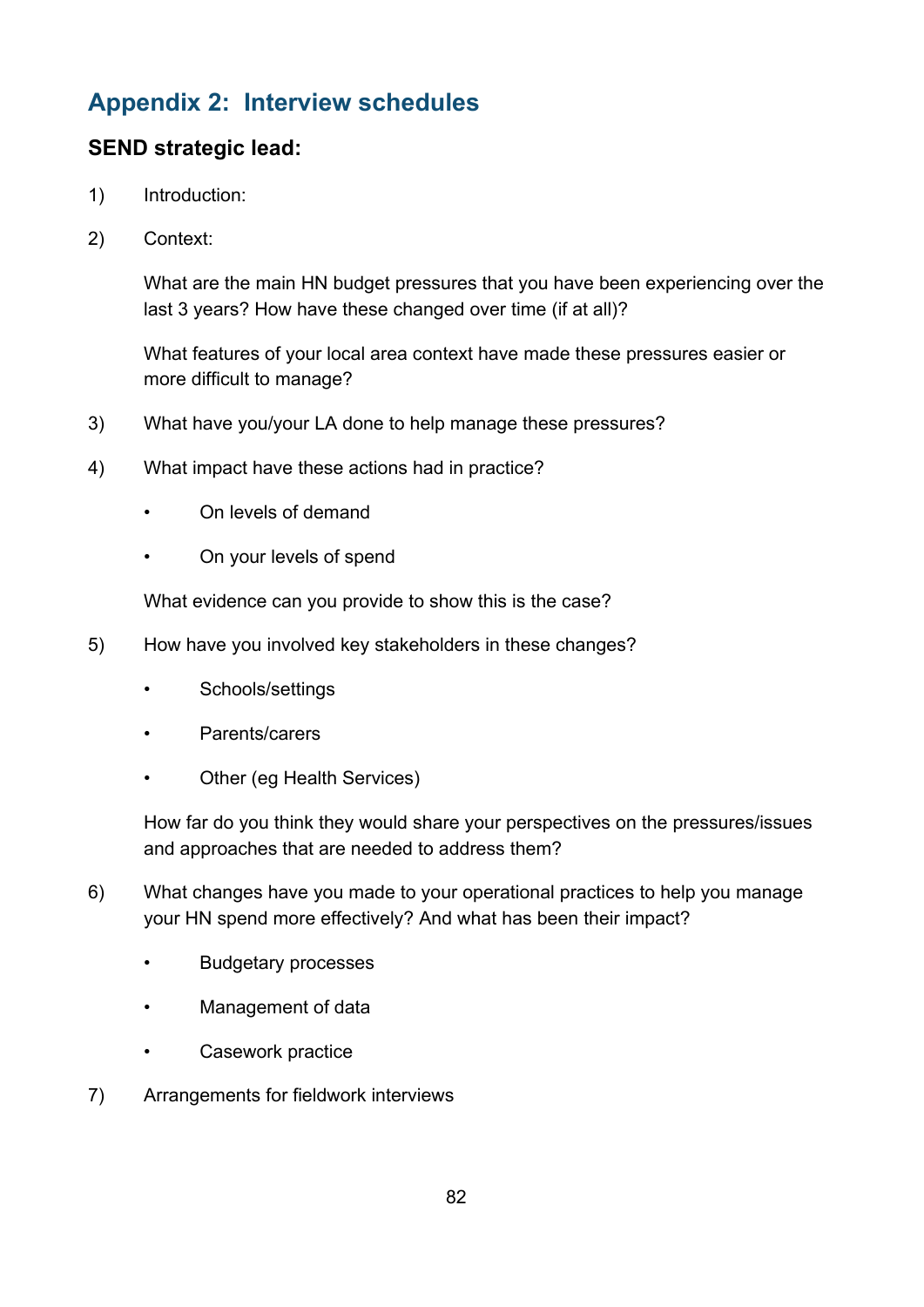Who else do you think it would be useful for us to speak to, so that we can get a broader understanding/more detail on the above? We are aware that this may vary across the LAs in our sample but could include:

- SEND/Schools Finance Officers
- SEND casework team manager(s)
- Head Teacher with particular involvement in HN budget discussions (e.g. from Schools Forum or HN deficit recovery board)
- SEND commissioner
- Principal Educational Psychologist

**SEN Finance Officer** 

- 1) Introduction:
- 2) Context:

Overview of key points made by SEND strategic lead in the initial interview

Your comments on these

3) Links between SEN and Finance:

What is your role?

How would you describe links between these 2 functions in your Area?

What approach do you take to the following:

- Identifying emerging pressures/risks of overspends?
- Developing ways forward in managing demand?

\_\_\_\_\_\_\_\_\_\_\_\_\_\_\_\_\_\_\_\_\_\_\_\_\_\_\_\_\_\_\_\_\_\_\_\_\_\_\_\_\_\_\_\_\_\_\_\_\_\_\_\_\_

4) Budgetary processes:

What processes have you developed that you have found to be particularly helpful in the management of this area?

What are the continuing issues?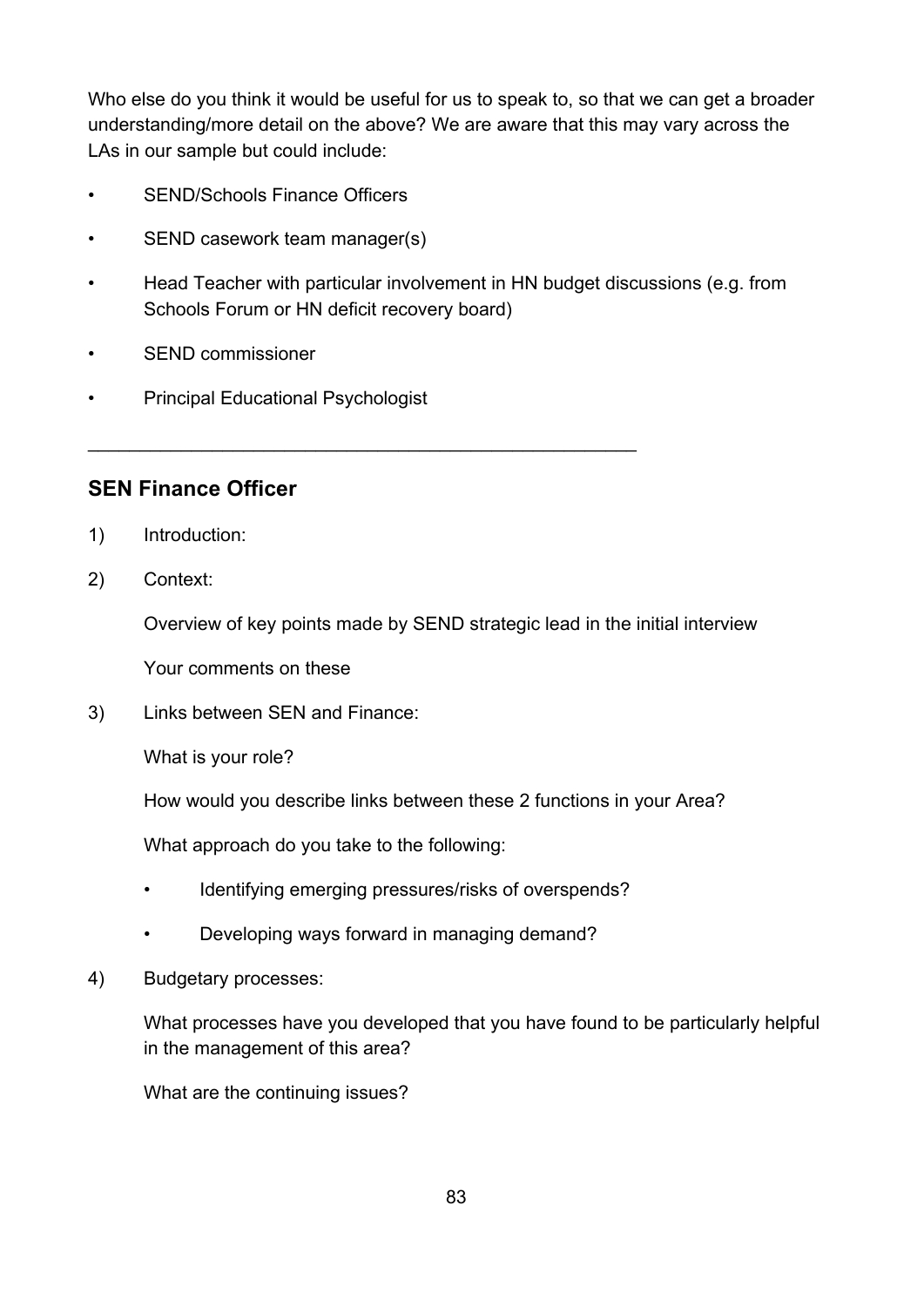5) Value for money:

What approach have you taken to assessing value for money for provision and services in your area?

What have you learned from these activities?

\_\_\_\_\_\_\_\_\_\_\_\_\_\_\_\_\_\_\_\_\_\_\_\_\_\_\_\_\_\_\_\_\_\_\_\_\_\_\_\_\_\_\_\_\_\_\_

### **SEND Casework Lead / SEN Manager**

- 1) Introduction:
- 2) Context:

Overview of key points made by SEND strategic lead in the initial interview

Your comments on these

- 2) What has been your particular role in helping manage these pressures?
- 3) What impact has this had so far on practice and outcomes?
	- On the issues you were seeking to address?
	- On your levels of spend?

\_\_\_\_\_\_\_\_\_\_\_\_\_\_\_\_\_\_\_\_\_\_\_\_\_\_\_\_\_\_\_\_\_\_\_\_\_\_\_

What evidence can you provide (pupil/cost data) to show this is the case?

- 4) What elements of your approach to these developments do you think have been most effective? What aspects have not worked out as well as you had hoped?
- 5) How far have other strategic developments in your area helped, in your view, in better meeting needs within the funding available?

## **Principal Educational Psychologist / SEND Support Service Leads**

- 1) Introduction:
- 2) Context:

What are your perceptions of high needs funding pressures and their impact?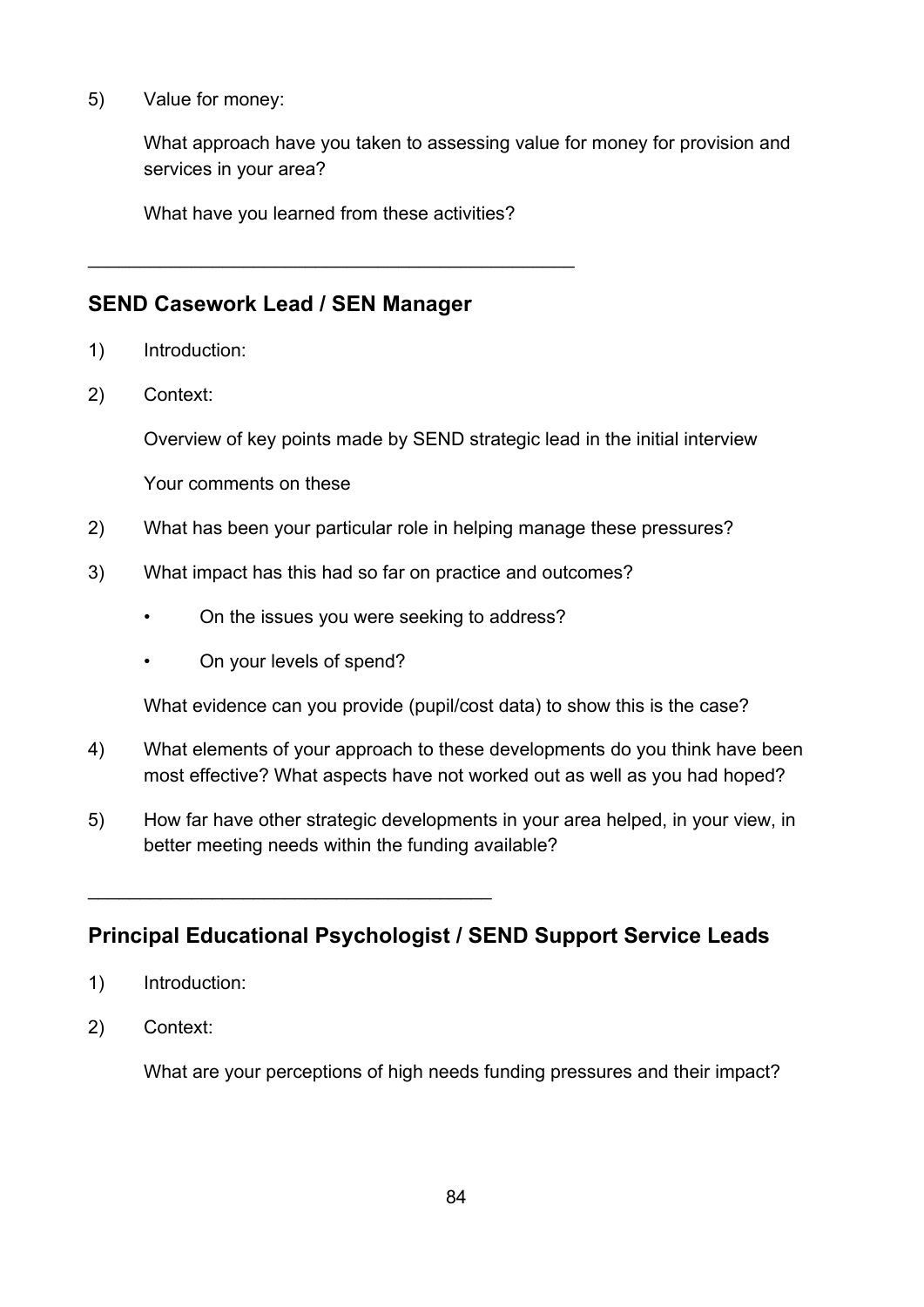What features of your local area context have made these pressures easier or more difficult to manage?

- 3) What has your Service done to contribute to managing these pressures?
- 4) What impact have these actions had in practice?
	- On levels of demand
	- On your levels of spend

\_\_\_\_\_\_\_\_\_\_\_\_\_\_\_\_\_\_\_\_\_\_\_\_\_\_\_\_\_\_\_\_\_\_

What evidence can you provide to show this is the case?

- 5) What is the funding base for your service, and what impact does this have on relationships with schools and your ability to influence the demand for EHCPs?
- 6) How does the operation of your service inter-relate with other school SEND related support services?
- 7) How far do you think schools, parent carers, health services would share your perspectives on the pressures/issues and approaches that are needed to address them?
- 8) What impact measures do you use to judge / report on the impact of your service?

#### **Commissioner**

- 1) Introduction
- 2) Context:

Overview of key points made by SEND strategic lead in the initial interview

Comments on these

- 3) What has been your particular role in helping manage the high needs budget pressures?
- 4) What impact has this had so far on practice and outcomes ?

What evidence can you provide (pupil/cost data) to show this is the case?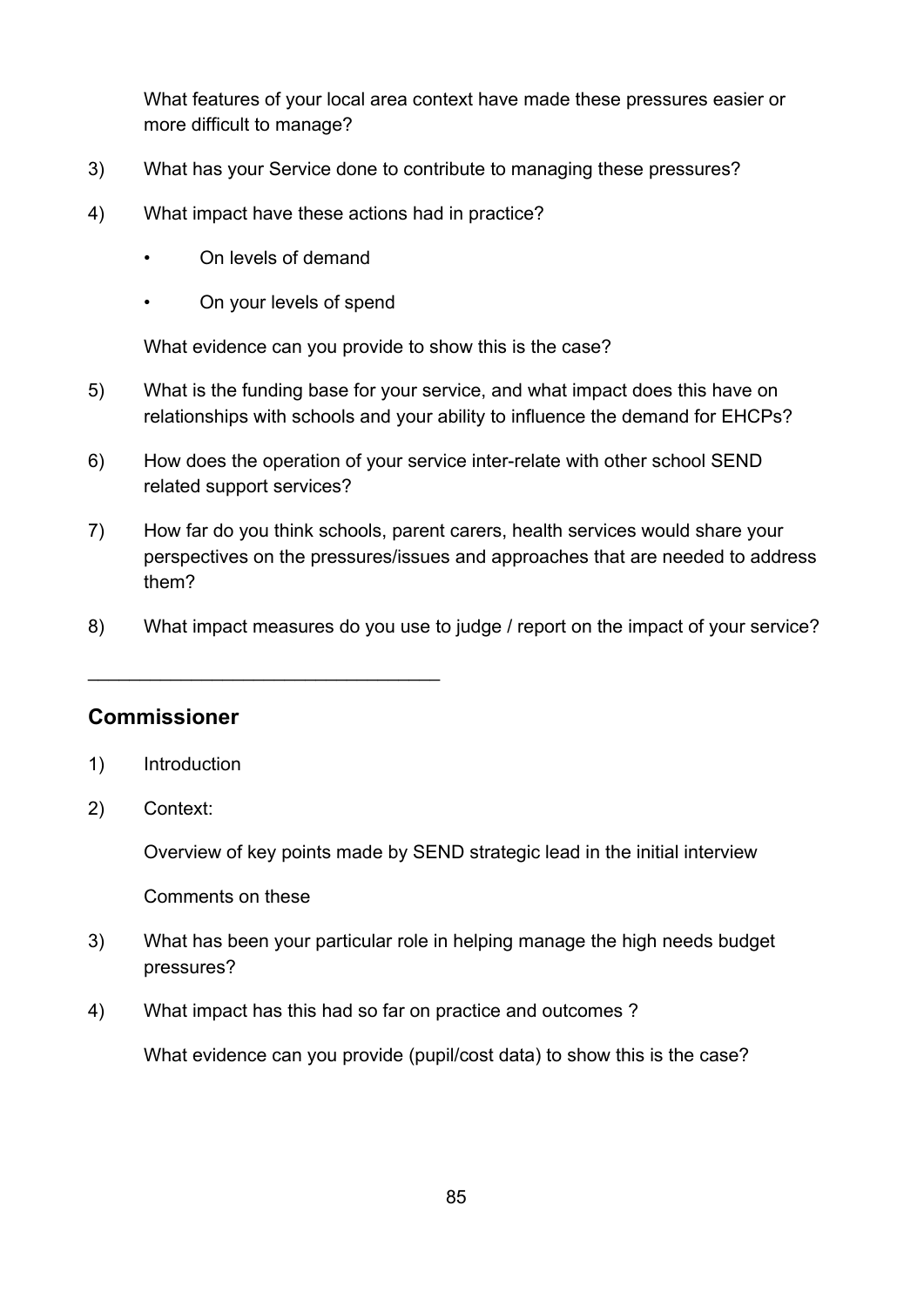5) What elements of your approach to these developments do you think have been most effective?

What aspects have not worked out as well as you had hoped?

6) How have you involved stakeholders in these developments

What has worked:

- o Well
- o less well?

### **Mainstream Head Teacher:**

\_\_\_\_\_\_\_\_\_\_\_\_\_\_\_\_\_\_\_\_\_\_\_\_\_\_\_\_\_\_\_\_\_\_\_

- 1) Introduction:
- 2) Context:

What do you consider to be the main HN budget pressures that you have been experiencing in your local area over the last 3 years? And what do you consider to be the reasons for these?

What features of your local area context do you think have made these pressures easier or more difficult to manage?

- 3) What steps has your LA taken to address these pressures? And how have you been involved, personally?
- 4) What impact do you think these steps have had in practice?
	- On levels of demand? (from schools/parents)
	- On levels of spend?

\_\_\_\_\_\_\_\_\_\_\_\_\_\_\_\_\_\_\_\_\_\_\_\_\_\_\_\_\_\_\_\_\_\_\_\_\_\_\_\_\_

5) How far do you think schools/Heads in general have been aware of these issues? And what part do you think they are playing in addressing them?

What have been the approaches to communication with schools/Heads that have worked particularly well, with regard to these issues? What has worked less well?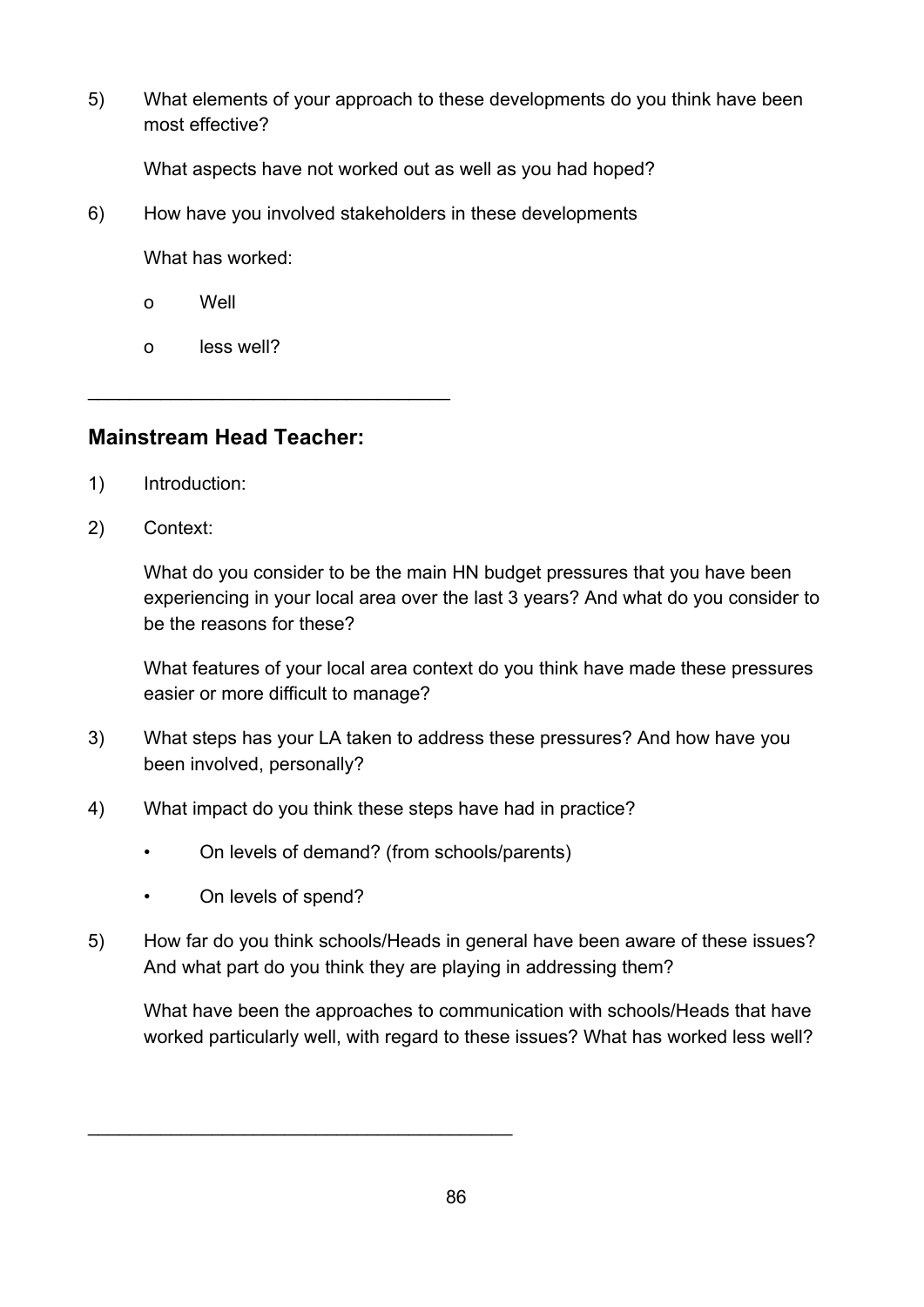## **Post-16 specialist**

- 1) Introduction
- 2) Context:

Overview of key points made by SEND strategic lead in the initial interview

Comments on these

- 3) What are the particular issues that lead to extended or higher costs in the area of post-16 at the moment?
- 4) What has been your particular role in helping manage the high needs budget pressures?
- 5) What impact has this had so far on practice and outcomes ?

What evidence can you provide (pupil/cost data) to show this is the case?

6) What elements of your approach to these developments do you think have been most effective?

What aspects have not worked out as well as you had hoped?

7) How have you involved stakeholders in these developments (colleges/providers/ employers/ DWP schemes/ adult social care/ parents/other)?

What has worked:

- o Well
- o less well?